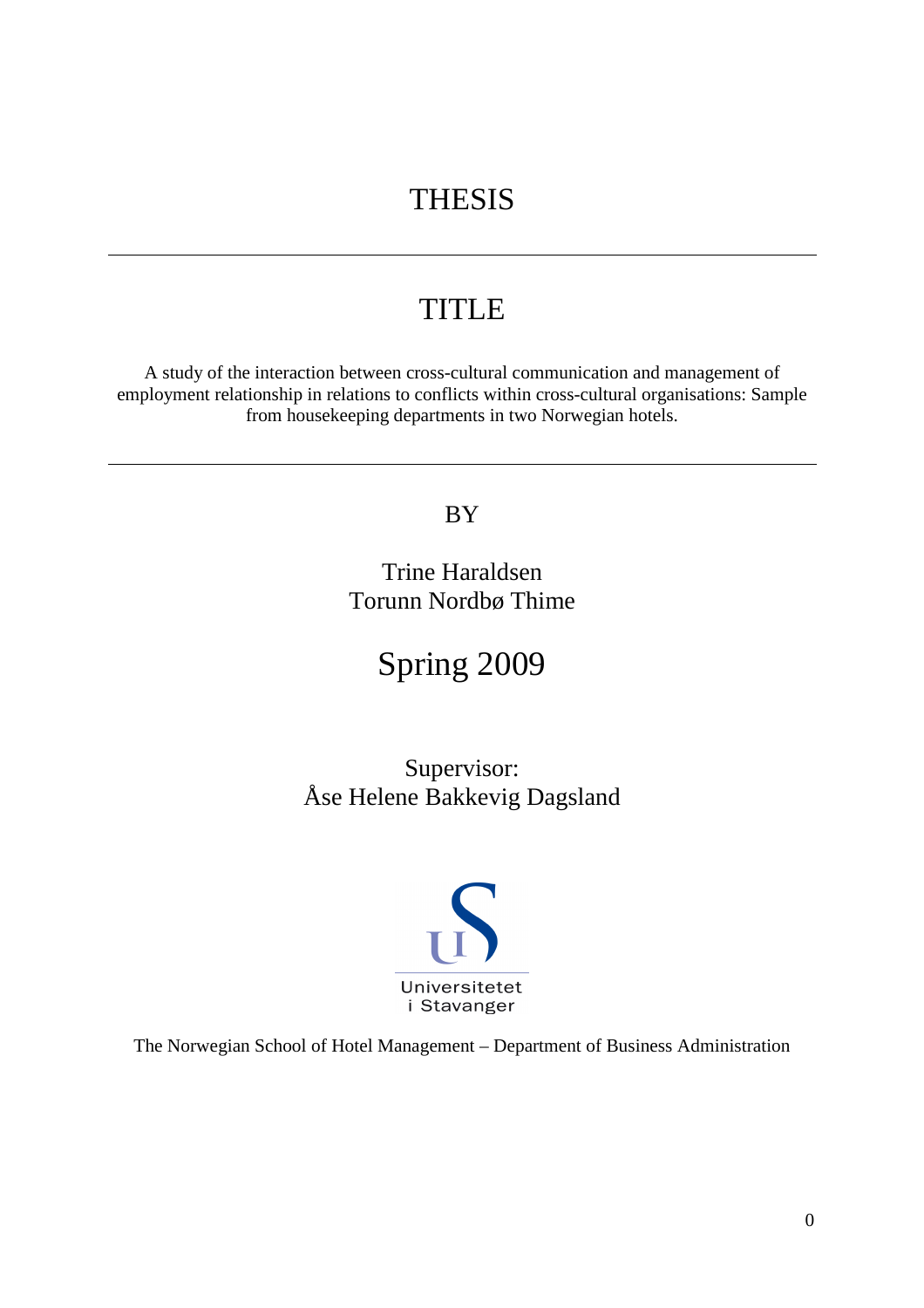**Standard forside** 



# **DET SAMFUNNSVITENSKAPELIGE FAKULTET, NORSK HOTELLHØGSKOLE – INSTITUTT FOR ØKONOMI OG LEDELSE MASTEROPPGAVE**

STUDIEPROGRAM: *Master i Internasjonal hotell- og reiselivsledelse*  OPPGAVEN ER SKREVET INNEN FØLGENDE SPESIALISERING/FAGOMRÅDE: *Konflikt ledelse i et flerkulturelt arbeidsmiljø*  ER OPPGAVEN KONFIDENSIELL? (**NB**! Bruk rødt skjema ved konfidensiell oppgave)

TITTEL:

*A study of the interaction between cross-cultural communication and management of employment relationship in relations to conflicts within cross-cultural organisations: Sample from housekeeping departments in two Norwegian hotels.* 

ENGELSK TITTEL:

*A study of the interaction between cross-cultural communication and management of employment relationship in relations to conflicts within cross-cultural organisations: Sample from housekeeping departments in two Norwegian hotels.* 

| <b>FORFATTERE</b>                  | <b>VEILEDER:</b>                                |                              |
|------------------------------------|-------------------------------------------------|------------------------------|
| Studentnummer:<br>891250<br>892325 | Navn:<br>Torunn Nordbø Thime<br>Trine Haraldsen | Åse Helene Bakkevig Dagsland |

OPPGAVEN ER MOTTATT I FIRE – 4 – INNBUNDNE EKSEMPLARER

Stavanger, ……/…… 200... Underskrift administrasjon:……………………………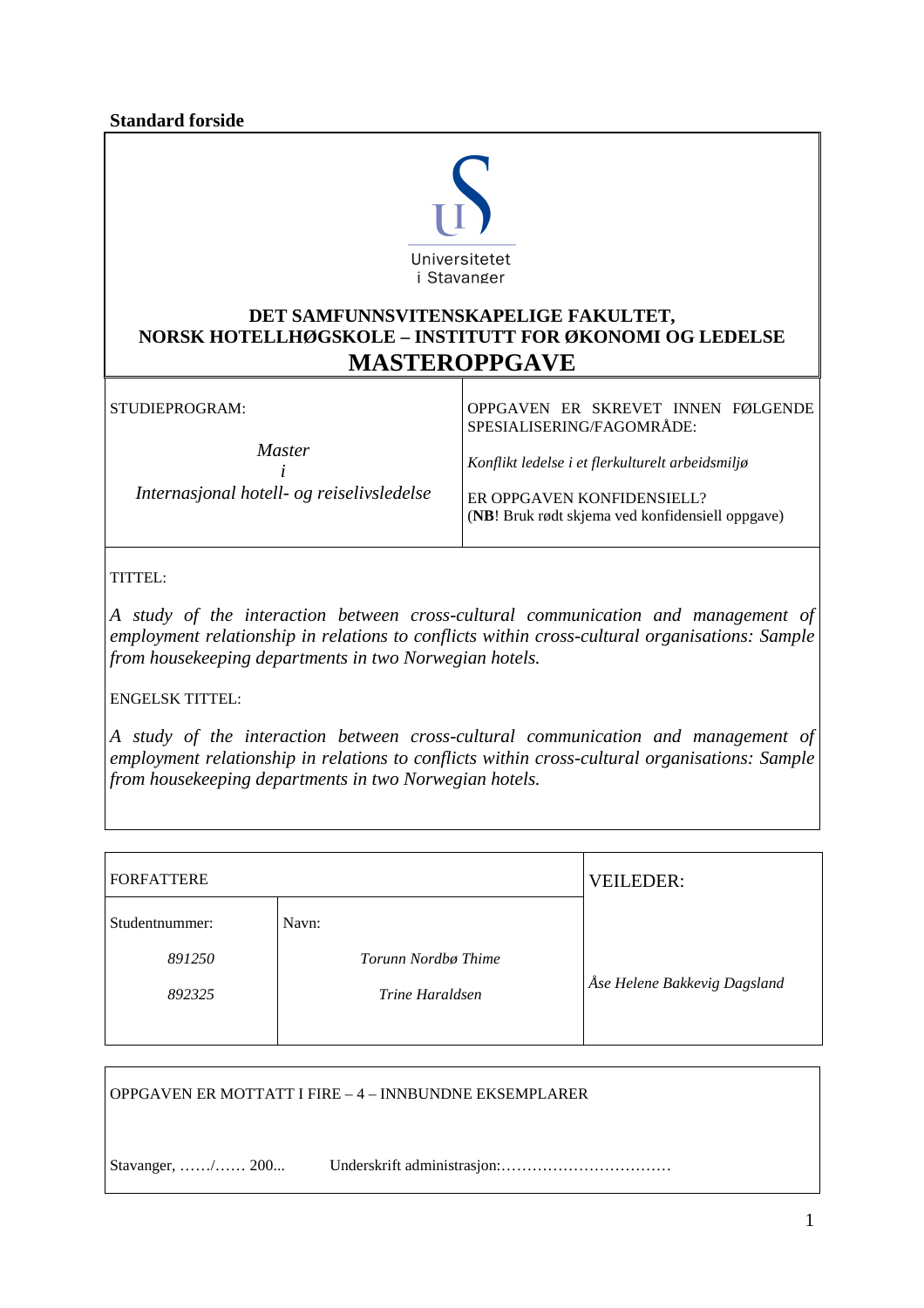# **Statement of Authorship**

This work has never previously been submitted for a degree or diploma at any university and to the best of our knowledge and belief, this thesis contains no material published or written by another person except where due reference is made in the thesis itself.

> Trine Haraldsen & Torunn Nordbø Thime June 2009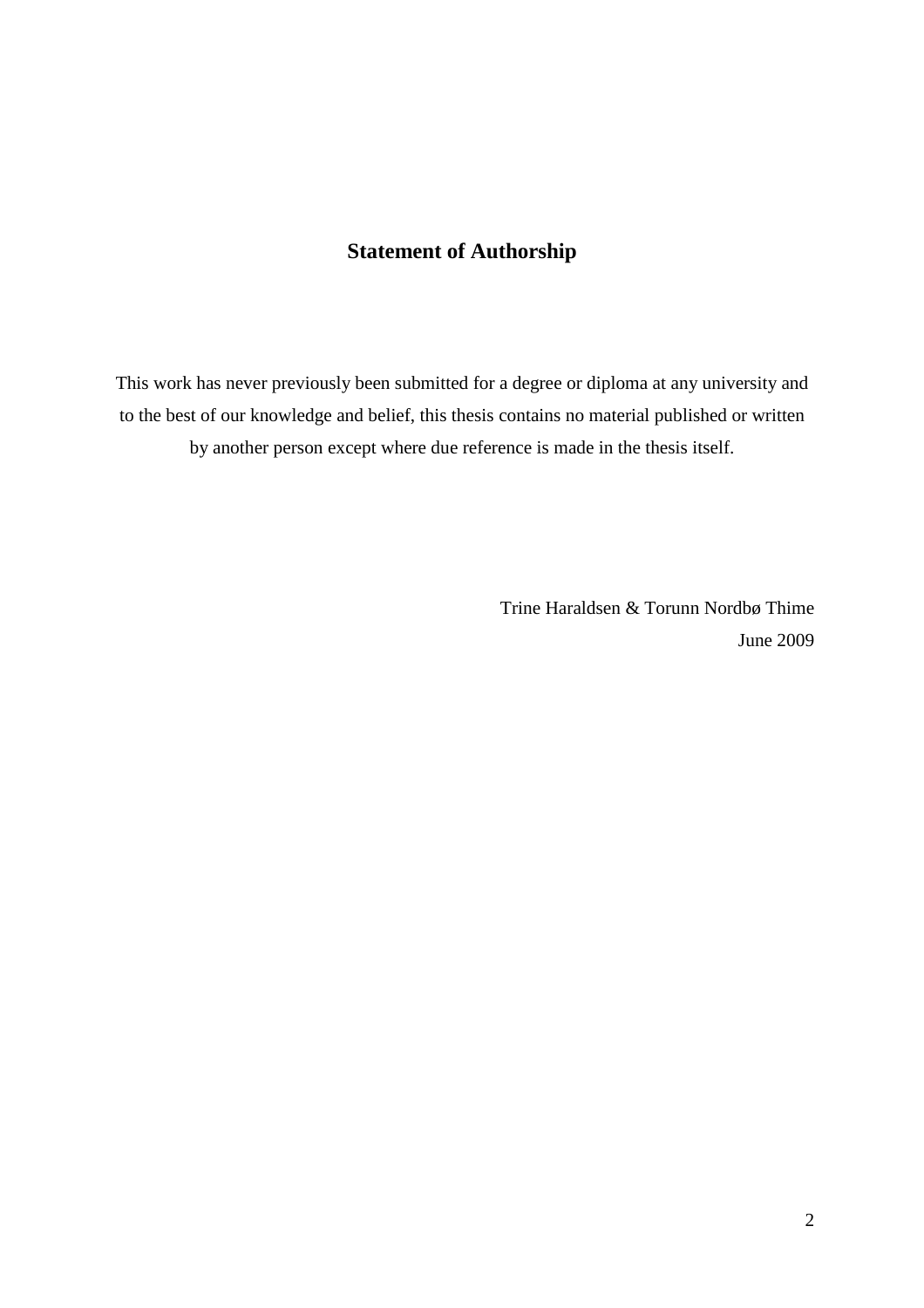# Executive summary

This paper is a small pilot study and is attempting to look at *the interaction between crosscultural communication and management of employment relationship, and how this may influence the managing of conflicts in a cross-cultural working environment. This paper will* look at the phenomenon conflict within a cross-cultural working environment. The study in this paper is taking a qualitative approach, therefore, the results cannot be generalised outside the population chosen, but it may give an indication on how things works in a cross-cultural working environment.

The aim of this study is to provide an in-depth and interpreted understanding of the social world of employees in a cross-cultural organisation – in this paper a group of housekeepers and managers in two different hotels in Norway, by learning about their social and material circumstances, their experiences, perspectives and histories when it comes to conflict, communication, cross-cultural work environment and culture differences.

The paper tries to look closer into the importance of positive interaction between employer and employees, and communication when it comes to a cross-cultural work environment in managing conflict. The intention is to gain an enhanced understanding of the managing of conflict in a cross-cultural organisation, what the employees and the manager view as important in preventing and managing conflict and if the opinions and views between the employees and the manager compares.

The scope of this study is limited to the hotel industry in Norway, and the sample population was employees and managers who work in the housekeeping department in two different hotels. The respondents varied in age, nationality, and work experience. One facility and service manager from each of the two hotels were interviewed; in addition five employees from one of the hotels and six employees from the other hotel.

As this study is following an explorative design, communicating directly with the object is one of the most common research methods. Interviews were therefore chosen to collect primary data – the questions asked were open-ended and semi-structured. Secondary data has been used to establish the key issues relating to the concept of interaction between employees and manager, communication, conflict management and cross-cultural work environment, to compare responses from the interview to the theory, and to back up findings to gain the best result possible.

In this study it has been discovered that the two organisations looked at do not consciously adopt strategies for managing conflict. The study indicates that language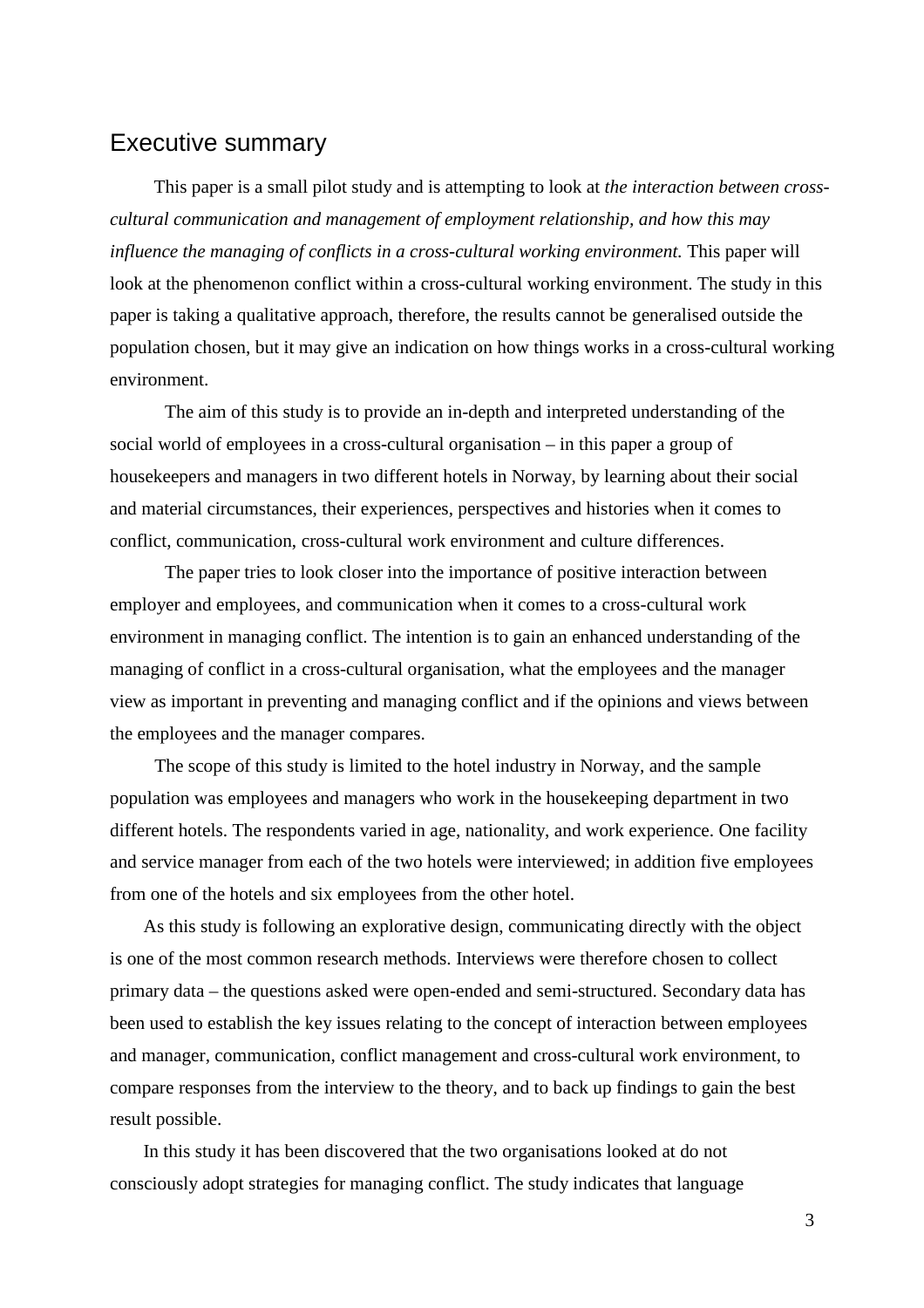problems, misunderstandings and other communication problems are some of the main reasons for conflict in both of the hotels. The managers in both hotel 1 and hotel 2 said that they try to resolve a problem as soon as they get to know about it as an effective tool. They try to resolve small disagreements and misunderstandings while they are small preventing them to become big problems. Feedback was said to be another important tool in the attempt to prevent and manage conflict.

When it comes to the conclusion of this paper it is difficult to suggest a concrete answer to the research question. As this is a qualitative study, the sample population in this study is small, and the findings are only opinions and views of the employees and managers interviewed in this particular study. If there was a bigger or different population, the results, and the comparison of the findings and the theory might look different. Furthermore, if different questions were asked, the findings could be different. Further research is needed to be able to generalise, confirm or reject the findings of this study. However, the findings may give an indication on important aspects in managing conflict in a cross-cultural working environment such as in a housekeeping department. A conceptual framework and the limitations of this study are used to suggest further research on this phenomenon.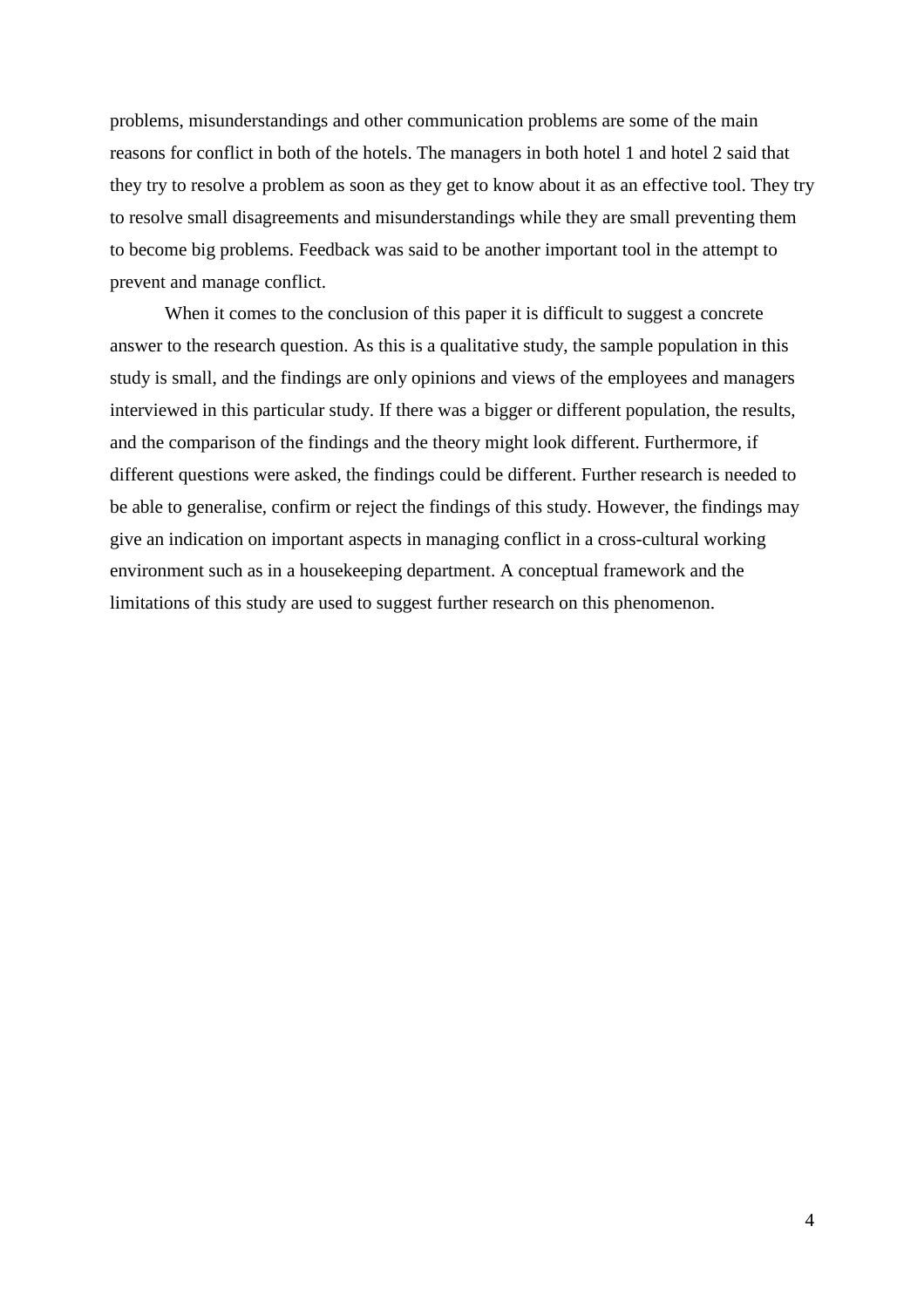# Acknowledgments

Frustration, success, joy, disappointment, curiosity and passion are just a few of the emotions that describe the journey we have experienced for the past six months. These emotions have contributed defining this experience and helped us go through a process that has resulted in this final work. However, we would not have come to this end-result without some much appreciated help from different people:

First and foremost, we would like to thank our mentor and supervisor, Åse Helene Bakkevig Dagsland, for her guiding, contributions and support through the project period. We would also like to thank Linda Strømei for her inputs and contribution. Moreover we would like to give our thanks to Professor Torvald Øgaard for his enthusiastic personality, contributions, and his critical and valuable comments in the start of the work process.

 We give a big thanks to the two hotels that participated in this study and provided us with valuable information on conflict issues and human relations within the organisations, which are sensitive and complex subjects. They are all busy people, however, they took the time to talk to us and provide us with the information we needed.

Our thanks go to the persons who has helped us reading through the paper giving us valuable comments, and correcting the grammar and the English language. At last but not least, we would like to thank each other for mutual support, valuable comments and collaboration throughout the process.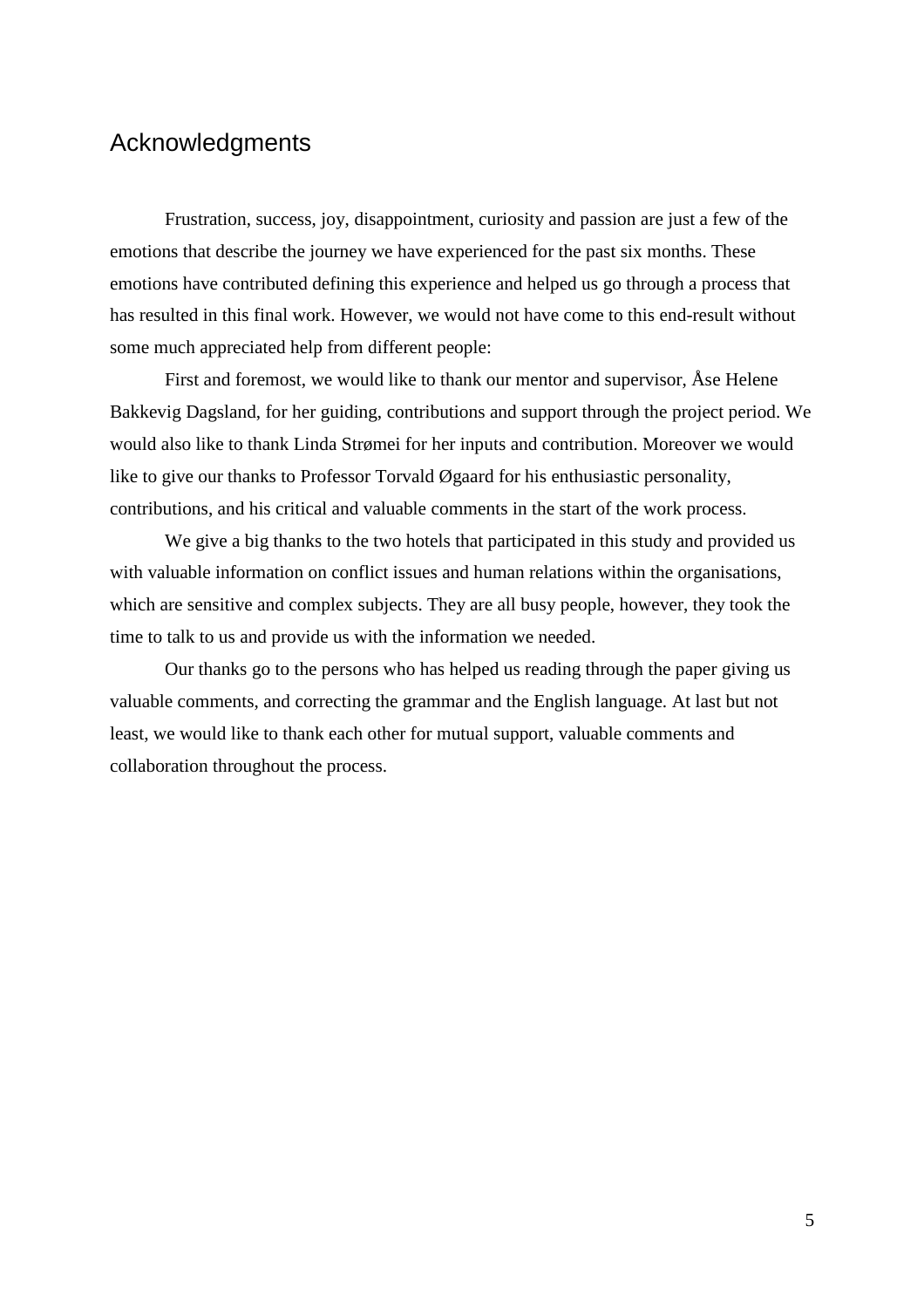*"Let my house not be walled on four sides, let all the windows be open, let all the cultures blow in, but let no culture blow me off my feet."*

Mahatma Gandhi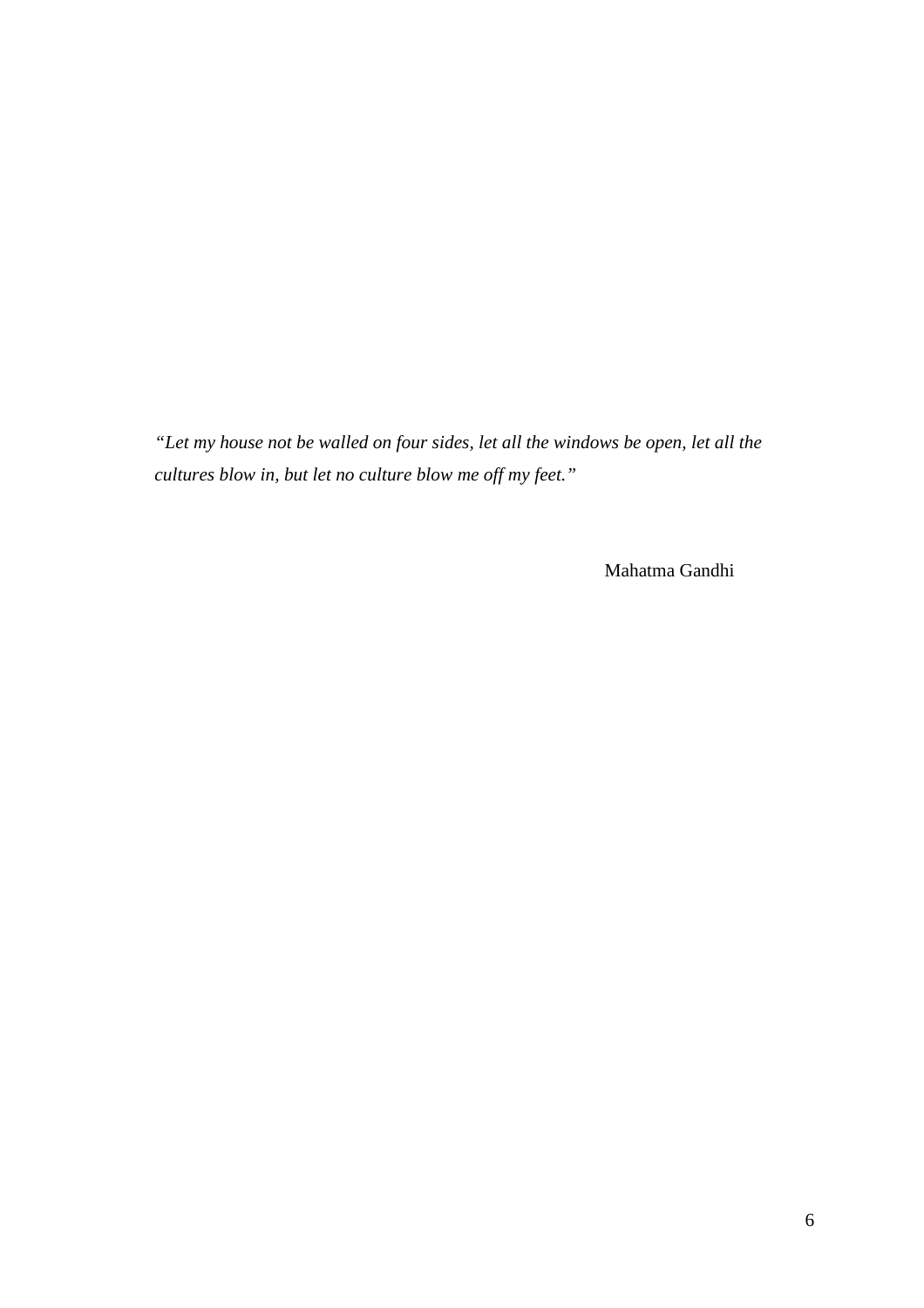# **Table of Contents**

| $\mathbf{1}$ |       |                                                                 |  |  |  |
|--------------|-------|-----------------------------------------------------------------|--|--|--|
|              | 1.1   |                                                                 |  |  |  |
|              | 1.2   |                                                                 |  |  |  |
|              | 1.3   |                                                                 |  |  |  |
| 2            |       |                                                                 |  |  |  |
|              | 2.1   |                                                                 |  |  |  |
|              | 2.2   |                                                                 |  |  |  |
|              | 2.2.1 |                                                                 |  |  |  |
|              | 2.2.2 |                                                                 |  |  |  |
|              | 2.2.3 |                                                                 |  |  |  |
|              | 2.3   |                                                                 |  |  |  |
|              | 2.3.1 |                                                                 |  |  |  |
|              | 2.3.2 |                                                                 |  |  |  |
|              | 2.3.3 |                                                                 |  |  |  |
|              | 2.3.4 |                                                                 |  |  |  |
|              | 2.3.5 |                                                                 |  |  |  |
|              |       |                                                                 |  |  |  |
|              | 2.4.1 |                                                                 |  |  |  |
|              | 2.4.2 |                                                                 |  |  |  |
|              | 2.4.3 |                                                                 |  |  |  |
|              | 2.4.4 |                                                                 |  |  |  |
|              | 2.4.5 |                                                                 |  |  |  |
|              | 2.4.6 |                                                                 |  |  |  |
|              | 2.5   |                                                                 |  |  |  |
|              | 2.5.1 |                                                                 |  |  |  |
|              | 2.5.2 |                                                                 |  |  |  |
|              | 2.6   |                                                                 |  |  |  |
|              | 2.6.1 |                                                                 |  |  |  |
|              | 2.6.2 |                                                                 |  |  |  |
| 3            |       |                                                                 |  |  |  |
|              | 3.1   |                                                                 |  |  |  |
|              | 3.2   |                                                                 |  |  |  |
|              | 3.3   | 53                                                              |  |  |  |
|              |       | Design                                                          |  |  |  |
|              | 3.4   |                                                                 |  |  |  |
|              | 3.5   |                                                                 |  |  |  |
|              | 3.5.1 | Data collection - Searching for information and data required56 |  |  |  |
|              | 3.5.2 |                                                                 |  |  |  |
|              | 3.5.3 |                                                                 |  |  |  |
|              | 3.5.4 |                                                                 |  |  |  |
|              | 3.6   |                                                                 |  |  |  |
|              | 3.7   |                                                                 |  |  |  |
|              | 3.7.1 |                                                                 |  |  |  |
|              | 3.7.2 |                                                                 |  |  |  |
| 4            |       |                                                                 |  |  |  |
|              | 4.1   |                                                                 |  |  |  |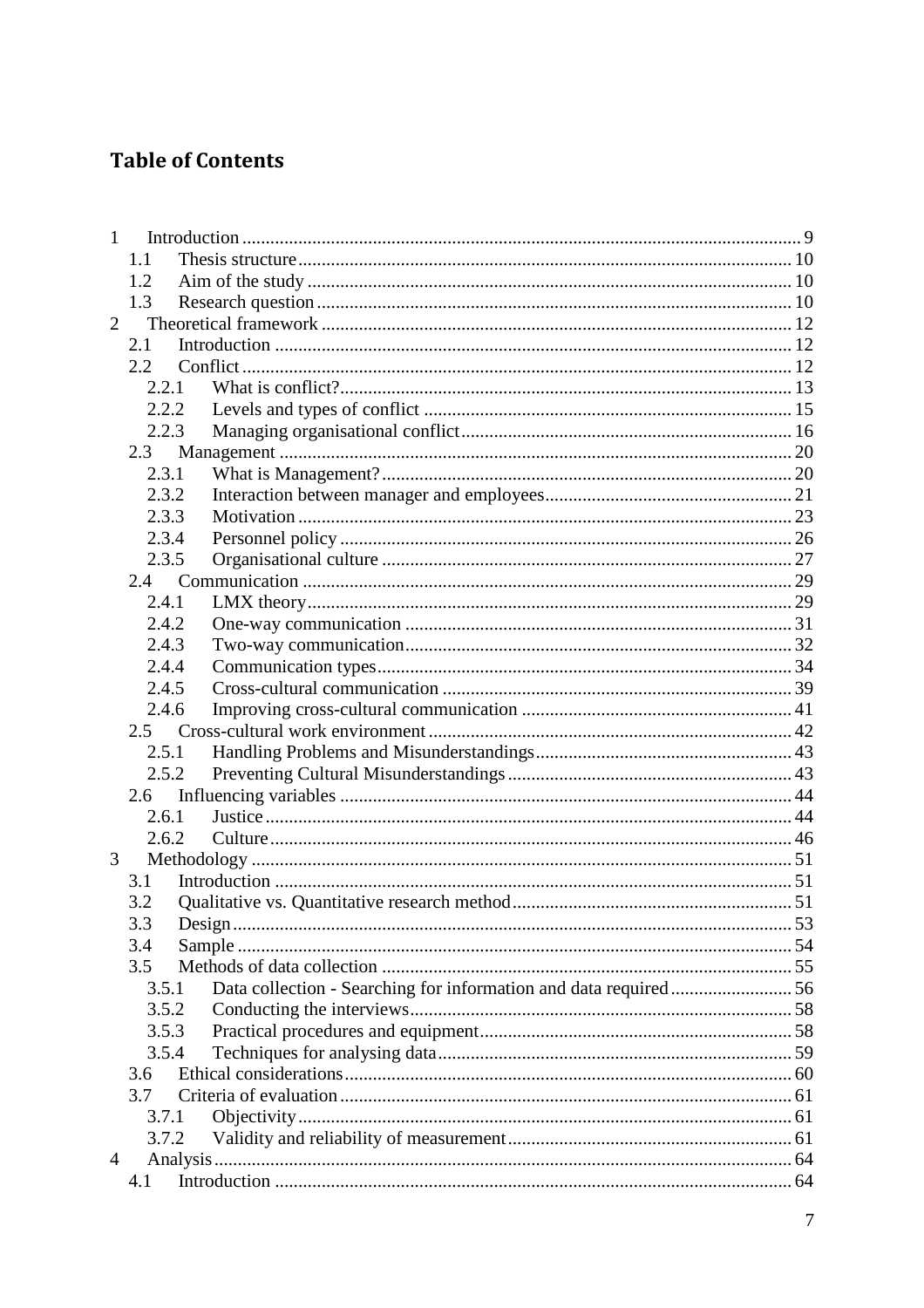|     | 4.2   |  |  |
|-----|-------|--|--|
|     | 4.2.1 |  |  |
|     | 4.2.2 |  |  |
|     | 4.2.3 |  |  |
|     | 4.2.4 |  |  |
|     | 4.2.5 |  |  |
|     | 4.2.6 |  |  |
|     |       |  |  |
|     | 4.3.1 |  |  |
|     | 4.3.2 |  |  |
|     | 4.3.3 |  |  |
|     | 4.3.4 |  |  |
|     | 4.3.5 |  |  |
| 5   |       |  |  |
|     | 5.1   |  |  |
| 5.2 |       |  |  |
|     | 5.3   |  |  |
|     | 5.4   |  |  |
|     | 5.5   |  |  |
|     | 5.6   |  |  |
| 6   |       |  |  |
|     | 6.1   |  |  |
|     |       |  |  |
|     |       |  |  |
|     |       |  |  |

# **Figures**

# **Models**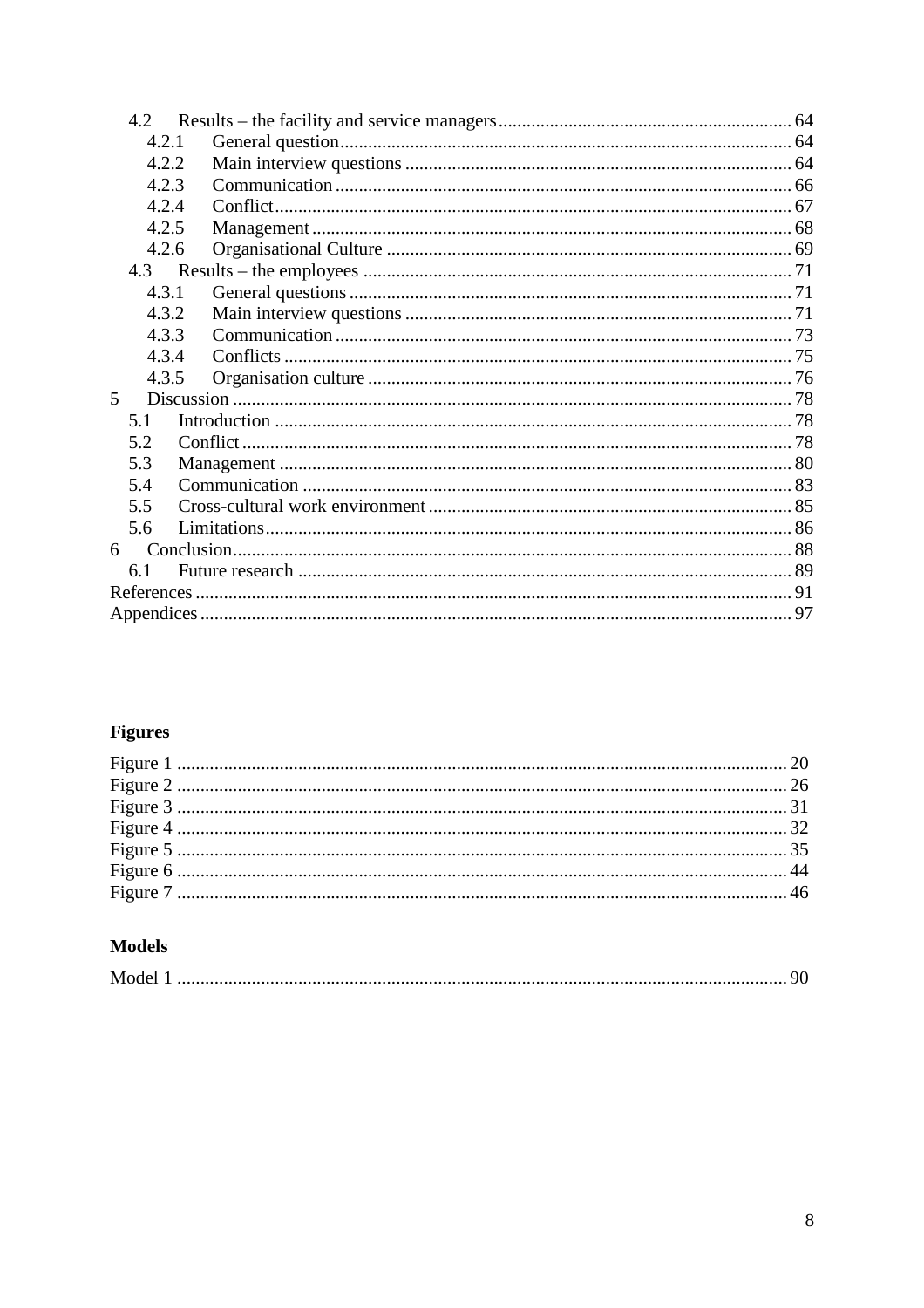# **1 Introduction**

The society today is becoming more and more influenced by cultural variety. People with different cultural backgrounds in organisations are becoming a bigger part of our society (Dou & Clark Jr, 1999; Guirdham, 1999; Tjosvold & Leung, 2003). Cross-cultural management is rapidly becoming everyone's challenge. For employers it can be a challenge to integrate the cultural variety into the working environment **(**Tjosvold & Leung, 2003). The cross-cultural issue brings the challenge how people from different cultures attempt to effectively communicate in the workplace daily (Dou & Clark Jr, 1999; Guirdham, 1999). Cultural differences make effective global communication essential (Spinks & Wells, 1997).

To make it easier to meet with persons from foreign cultures, one should be aware of one's own culture first. This forces managers and employees to be more concise about how they work and communicate with persons with different behaviour and communication patterns. For a work environment to be able to exist and grow with as few conflicts as possible and to manage conflict, it is important that the communication between the manager and staff is on a level where everyone understands each other. Communication is an important keyword in all organisations but especially where the employees are from different countries and cultures (Dou & Clark Jr, 1999). Moreover, good working environment in an organisation is dependent of good interaction between the manager and employees.

 This paper will look at the phenomenon conflict within an organisation. However, conflict in a working environment is a vast area spanning across many different theories and factors. This study is therefore limited to conflict within a cross-cultural working environment. The paper will be a small pilot study that looks into the interaction of two factors that are known (from having read existing literature) to have an impact on conflict separately; cross- cultural communication and management of employment relationship. Under these factors there are found to be sub factors or variables that are also important in understanding conflict in organisations, such as; distributive- and procedural justice and culture. This paper will attempt to look closer into the interaction between cross-cultural communication and management of employment relationship and possible effects of this on the appearance of cross-cultural conflict and what can be done to manage conflict.

 Previous study conducted by one of the researchers in this study and having read other research papers conducted on this phenomenon have picked further interest in the topic. Haraldsen's (2007) study looking at communication as a motivation factor to create a crosscultural work environment that includes all employees within the organisation, has been a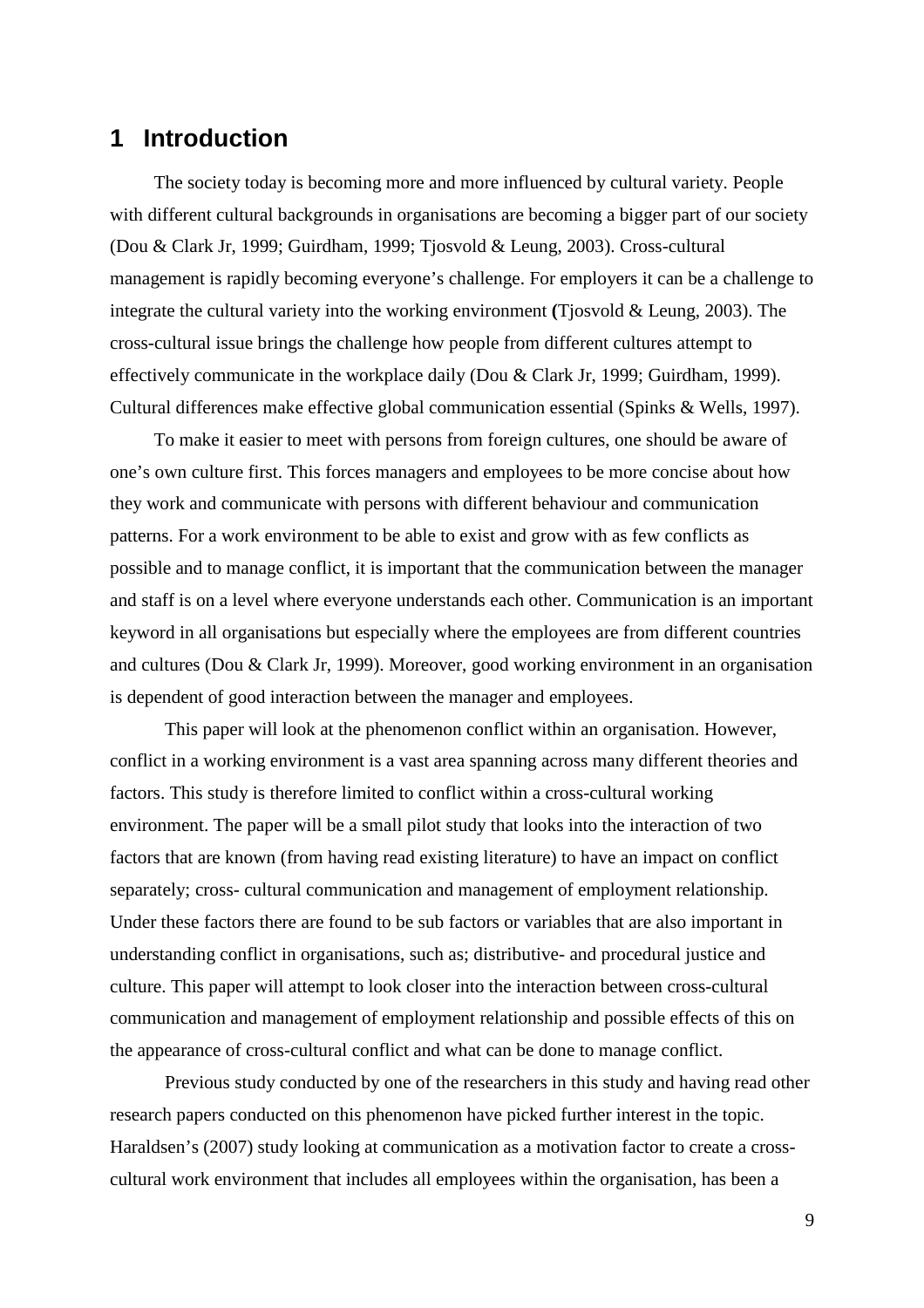motivator for this study who looks at how communication and effective management of employment relationship can help managing conflict and contributing to a positive work environment in a cross-cultural organisation.

Since the data collection method in this research is in-depth interviews, this paper is qualitative. As the paper is taking a qualitative approach, the results can not be generalised outside the population chosen, but it may give an indication on how things works in a crosscultural working environment.

### **1.1 Thesis structure**

The structure of the paper will be as followed: Firstly, the aim of the study and the study question is stated. The paper will then look at the relevant theory for the study – existing models and previous research conducted on the phenomenon. Next, the method and design of the study is discussed. The validity and reliability of the study is also accounted for. The paper has its own section for the analyses of the results and the discussion of the results and the theory used. Furthermore, limitations of the study are highlighted. Finally, a conclusion of the study is presented and suggestions for further research are provided.

## **1.2 Aim of the study**

The aim of this study is to provide an in-depth and interpreted understanding of the social world of employees in a cross-cultural organisation– in this paper an example of housekeepers and managers in two different hotels in Norway, by learning about their social and material circumstances, their experiences, perspectives and histories when it comes to conflict, communication, cross-cultural work environment and culture differences. The primary purpose of this study is to explore the relationship between conflict and the underlying factors in a cross-cultural organisation.

### **1.3 Research question**

*"How may the interaction between cross-cultural communication and management of employment relationship influence the managing of conflicts in a cross-cultural working environment?"*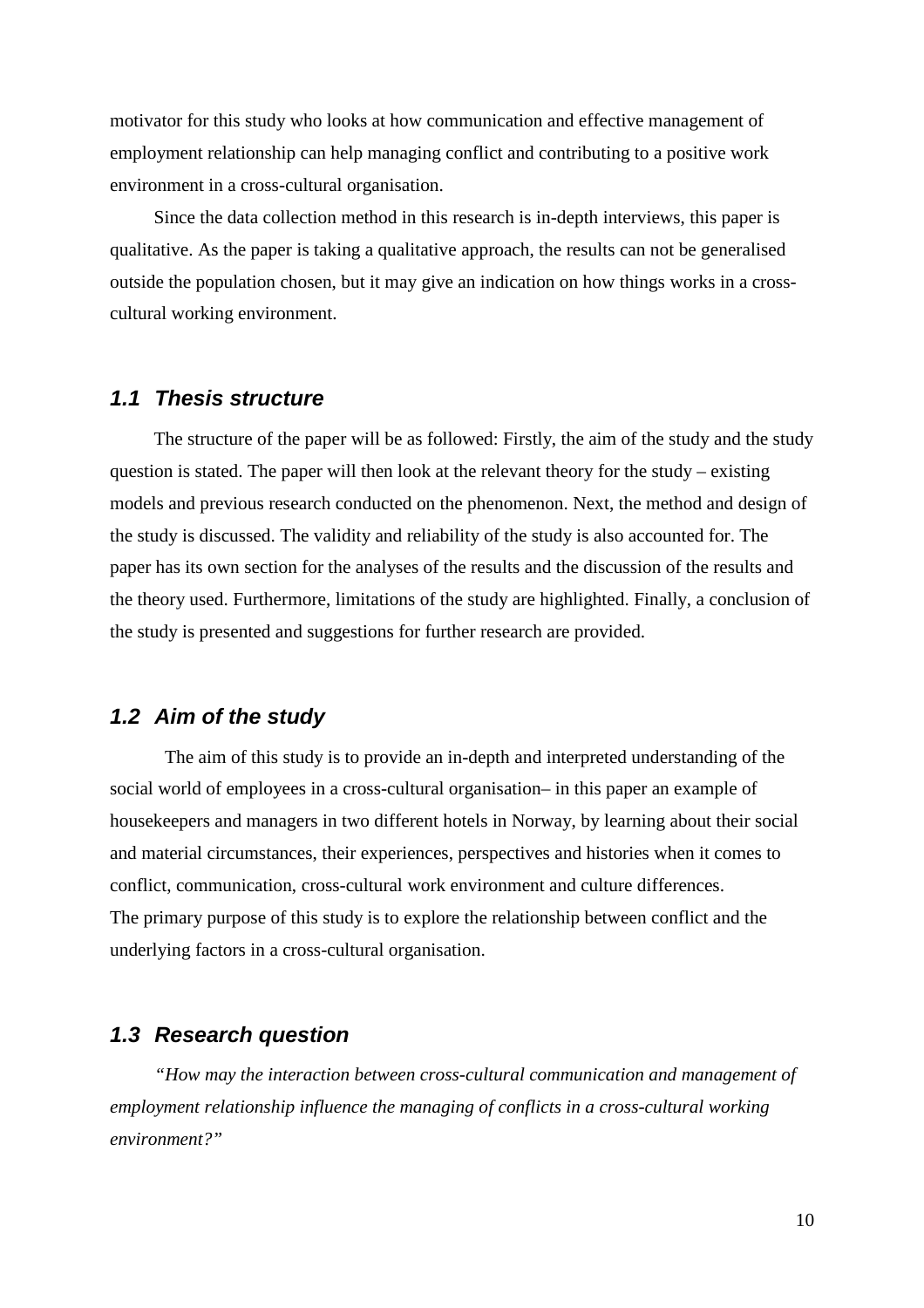- In what way can interaction between cross-cultural communication and management and employees relationship have an effect on conflicts?
- What kind of interactions can one find between cross-cultural communication and management and employees relationship that affect conflicts in a multicultural working environment?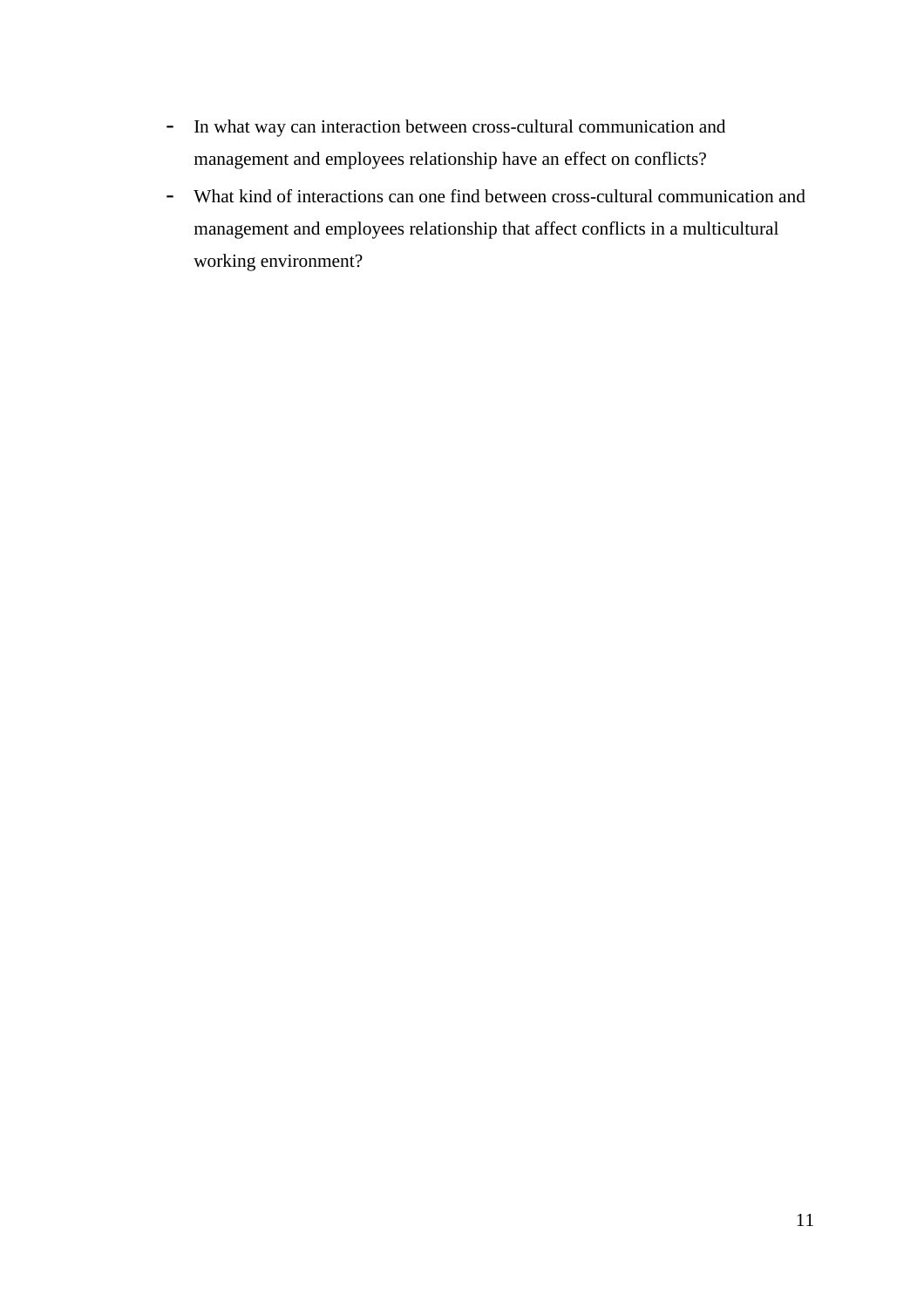# 2 Theoretical framework

## **2.1 Introduction**

The theoretical framework presents literature that has contributed to meeting the purpose and objectives of this study. The framework provides an overview of some of the most important theories and models associated with the research question of this paper. This part of the paper will present relevant theory that is linked to the exploratory and quantitative study conducted. This is a study primarily on conflict and management in crosscultural work environments and is looking at theories relevant to this.

### **2.2 Conflict**

Conflict is a complex expression, and because of that this paper will only look at the topics that are relevant to the research question in this study. This chapter will look at the definition of conflict, the types of conflicts, conflict level, and management of organisational conflict such as managing disagreements and conflict prevention. This study will not include managing disputes and managing litigation as the people responsible for managing these types of conflicts are human resource managers, middle managers or corporate counsel. The paper is mainly focusing on the first-line supervisors and managers' responsibilities. The framework that guided the design of this chapter is drawn from several theories of management and organisational behaviour such as theories of *rational decision making* that dominate much of the thinking in economics, game theory, and other social sciences. In these models, managers of organisations are capable of weighing the expected costs and benefits of alternative courses of action and choosing a course of action that efficiently and effectively achieves the organisation's objectives (Dixit & Nalebuff, 1991; Eisenhards & Zbaracki, 1992).

One important form of the conventional model of decision making is contained in the literature on *risk management.* In risk management models managers must take account of uncertainty in making their decisions, and managers' decisions are affected by their risk preferences (Doherty, 2000; Marrison, 2002). It is suggested that risk management is an useful tool in understanding the management of organisational conflict. Furthermore, in the past decade there has been an intense debate in the management literature over the meaning and relevance of strategic thinking in an age of globalisation and other forces of transformation (Hammonds, 2001; Porter, 1980, 1985, 2002).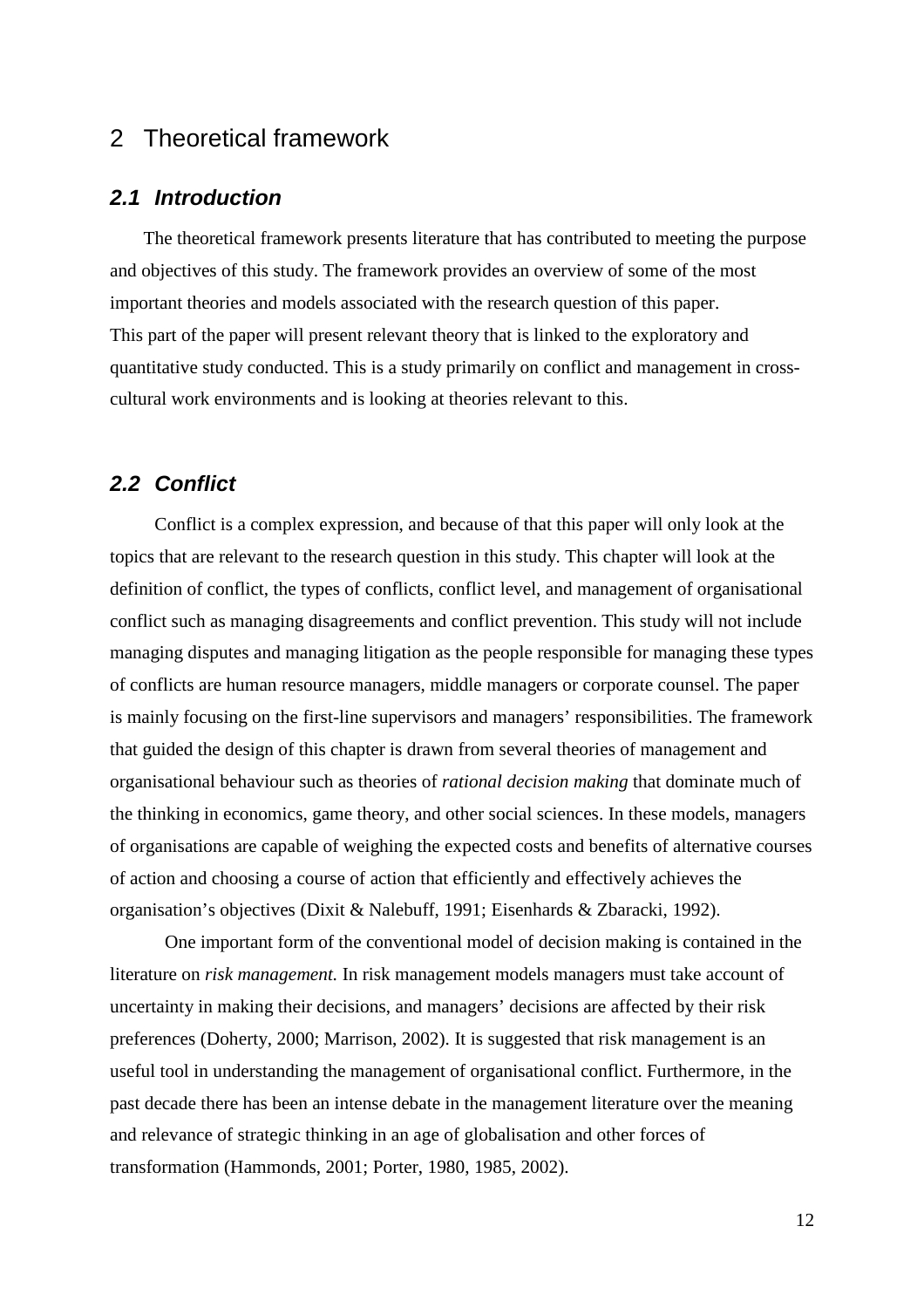There remains an open question as to wether an organisation should adopt relatively long-term conflict management strategies or, instead, nurture a more flexible approach that stresses the development of organisational capabilities and capacities for dealing with conflict. The utility of a systems approach to conflict management is also discussed in this chapter. The concept of a system, as initially developed by Bertalanffy (1951), Boulding (1956), and others, requires elements such as inputs, outputs, and feedback loops. Understanding the differences between the establishment and operation of an authentic integrated conflict management system and policy of routinely using mediation (or any other dispute resolution technique) to resolve workplace conflict is (as suggested by Oetzel & Ting-Toomey, 2006) critical to understanding the contemporary management of organisational conflicts (Gosline, Stallworth, Adams, Brand, Hallberlin & Houk, 2001; Lipsky, Seeber & Fincher, 2003).

### **2.2.1 What is conflict?**

Conflict is viewed as a process that begins when an individual or group perceives differences and opposition between oneself and another individual or group about interests, beliefs or values that matter to them – they feel negatively affected by another person or group (De Dreu & Van De Vliert, 2000; De Dreu, Van Dierendock & Dijkstra, 2004). Another definition of conflict is that it can be seen as "*an expressed struggle between at least two dependent parties who perceive incompatible goals, scarce rewards and interference from the other party in achieving their goals*" (Knapp, Putnam & Davis, 1998, p. 415). Conflict occurs at work when an employee is irritated by another person or group. Conflict or negotiating parties attempt to further their own interest, their opponent's interest, or both. Conflict behaviour is viewed as personally effective to the extent that an individual succeeds in realising the benefits desired for oneself (Janssen et al., as cited in Van de Vliert, Nauta, Giebels & Janssen, 1999). How individuals respond to conflict issues depends on their concern for their own outcomes and for the opposing party's outcomes. Conflict management is a function of high or low concern for self combined with high or low concern for others (De Dreu et al., 2004).

Conflict is a factor that affects the way employees carries out the work. There are different levels of conflict, and different ways of handling conflict, but there is no certain answer to what conflict resolution tool works for the different conflicts in different organisations. However, it is important that the management in an organisation treat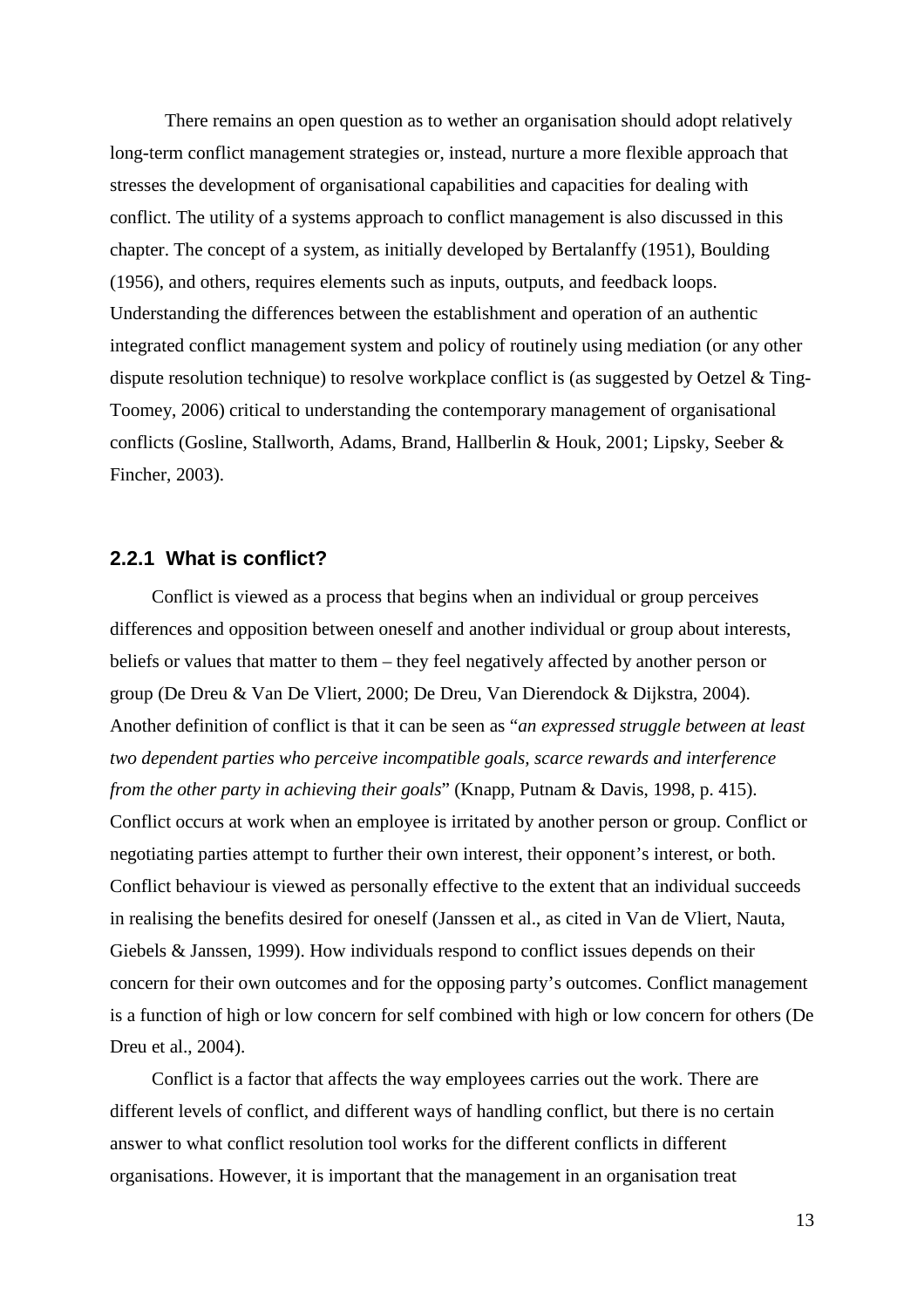employees with respect and thoughtfulness (Nordhaug, 1990). When the word conflict is mentioned, it is often focused on how conflict arises and how it evolves. Einarsen, Skogstad and Hellesøy (2000) suggest that conflicts in a work environment can arise because of work processes and the way work is organised, how the organisation is built up and the organisational culture in the workplace. It is easy to forget how organisational culture and personnel policy influence managers' and employees' behaviour, attitudes and ability to cooperate (Einarsen, Skogstad & Hellesøy, 2000).

In this paper, by conflict it is meant *workplace conflict*, this is conflicts that can arise in relationships between supervisors- / managers and employees, employees and employees, and within work teams, including managerial or supervisory teams. In other words, it is focused on *intraorganisational*, and not *interorganisational* conflicts. This paper is not concerned with, for example; business-to-business or business-to-government conflicts, or the conflict that may arise between an organisation and a stakeholder such as a customer or supplier. This paper looks at conflict from an organisational perspective, focusing on conflict management at the *individual* level.

Most people dislike conflict because of its negative consequences. Their natural reaction is to avoid conflict and get it over with as soon as possible. Yet avoiding and suppressing conflict is sometimes a mistake and not always in the best interests of the individuals and groups concerned. In fact, growing evidence suggests that conflict may be beneficial to performance in groups and organisations, and that avoiding and suppressing conflict reduces individual creativity, decision quality in teams, product development, and communication between work groups. Moreover, it can be argued that stimulating conflict sometimes enhances individual, group or organisational performance. Too much emphasis on the negative consequences may detract attention from the beneficial effects that conflict may have (De Dru & Van Vliert, 2000).

There exists conflict when there are differences in views and opinions, goals, actions or differences in other ways. There are many types of conflict, human problems and conflicts can occur at different levels such as within a single human being, between two persons, between several people within the department or between departments in the organisation (Ellmin 1992; Markham, 1996). The term conflict is applicable in situations where individuals are in conflict with themselves as well as conflict with other individuals or with the organisation or a society in general (Ellmin, 1992).

14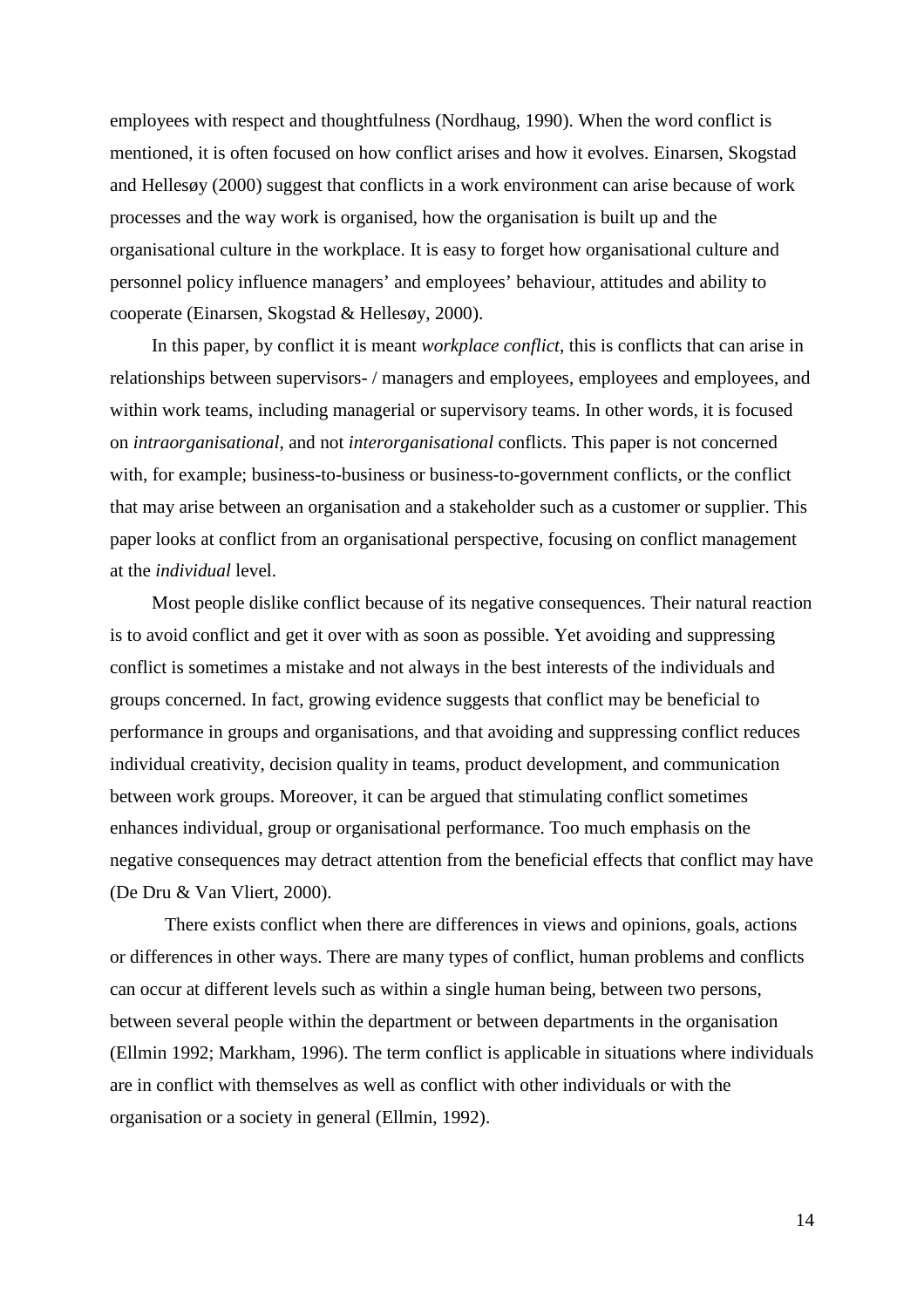#### **2.2.2 Levels and types of conflict**

Conflict can occur *within an individual*. Conflict on this level can have a positive or negative outcome. Conflict within individuals can arise from different motivations. In the everyday there can be conflicting needs. Conflict arises when different goals are set because of different needs, and it is hard to know which goal to choose, or which need to satisfy (Ellmin, 1992; Markham, 1996). If the conflict how to achieve results and how to analyse and choose the right method, this can lead to innovation and creativity. However, it can be negative if the person worry about unrealistic expectations of him/her, or that the person is asked to do something against his/her own principals. Both types of inner conflict can cause a human being to become quiet while looking for resolutions, the main difference of the conflict types are the outcome of the conflict (Markham, 1996).

Furthermore, conflict can occur *between two individuals*. Conflict between individual can arise from different goals and interests, and can lead to emotional situations. Conflict can be caused by competition, wrong perceptions of others' reality, language problems and misunderstandings or other communication problems. The conflict could be about big contrasts in assessment of a job's content, adjustment or practical implementation, or it could be about lacking ability to understand and accept individual differences (Ellmin, 1992).This type of conflict can hurt the relationship between the two persons. It will not only make it difficult to work with each other for the two persons involved, but it will also make it hard for other persons who have to work or interact with any of the two persons. It can create awkward situations, and in worst case people in the organisation start to take sides of the conflict. Because of this it is necessary to start treating the problem as soon as possible (Markham, 1996).

Conflict *between several people* within the department can occur if there is a department with human beings working creatively together. With a group of people working together it is inevitable that different opinions between ideas appear. When groups consisting of two or three persons have isolated conversations, misunderstandings and confusion easily appear, and this can contribute to conflict (Markham, 1996).

 Finally, conflict *between departments* in the organisation can occur. Some organisations actively trigger conflict and competition between groups or departments within the organisation, believing that it will result in each group working more effectively and they will achieve higher results when they compete with each other. Sometimes this strategy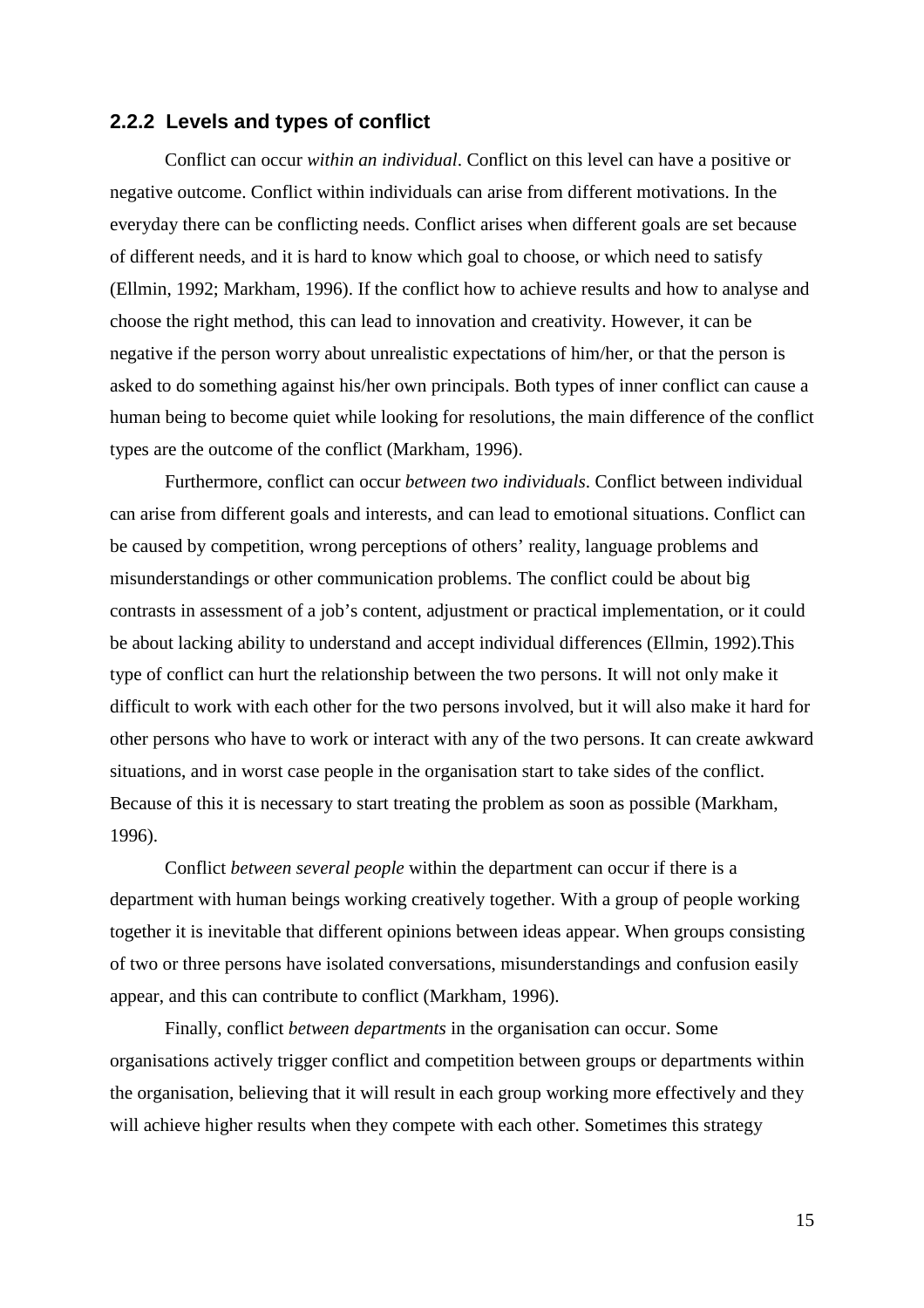works, but other times the feeling of competition gets more important than achieving results of the work completed (Markham, 1996).

There are several common types of conflict within an organisation. One of the common types of conflicts is conflict about the organisation's or department's goals which can occur when one or more persons have different goals in mind. Different goals could be created from misunderstandings, the objectives of the organisation might not be clear or conveyed properly to all the employees. Moreover, change can be implemented in order to achieve the organisation's or department's goal. This can lead to resistance of change from the employees who do not agree to the goals (Markham, 1996; De Dreu et al., 2004).

The second type of conflict is conflict of ideas. Because of each human being's background, different interpretations can occur of the same statement. This is why it is important to give feedback in the way of giving a message in different ways or asking questions. Conflict of ideas can also occur when a new person enters an existing group. No matter how skilled the person is, it is inevitable that the new person will have different ideas and views. This can be positive in that the new person can bring new innovative ideas. However, it becomes negative when old members of the group resist the way the new person speaks and proposes the new ideas, or they simply do not like the new ideas (Markham, 1996).

The third type of conflict is attitude conflict. This is far the most difficult type of conflict because it consists of feelings and opinions which are deep rooted in one or more persons. These feelings and opinions can be based on values, cultural or political background. Persons involved in attitude conflict are convinced they are right and can not understand why others do not see the situation as they do. They do not intend to change and are likely to demonstrate resistance to everyone who tries to change them (Markham, 1996; De Dreu et al., 2004).

Lastly, behaviour conflict can occur when one or more persons that are involved behave in a way the others see as not acceptable. For example, always being late for meetings, not wanting to cooperate or not doing their share of work (Markham, 1996). To prevent conflict, it is important to manage organisational conflict.

#### **2.2.3 Managing organisational conflict**

Many scholars and practitioners do not recognise that conflict is inherent to social interaction and common to organisational life for example Katz and Kahn (1978); March and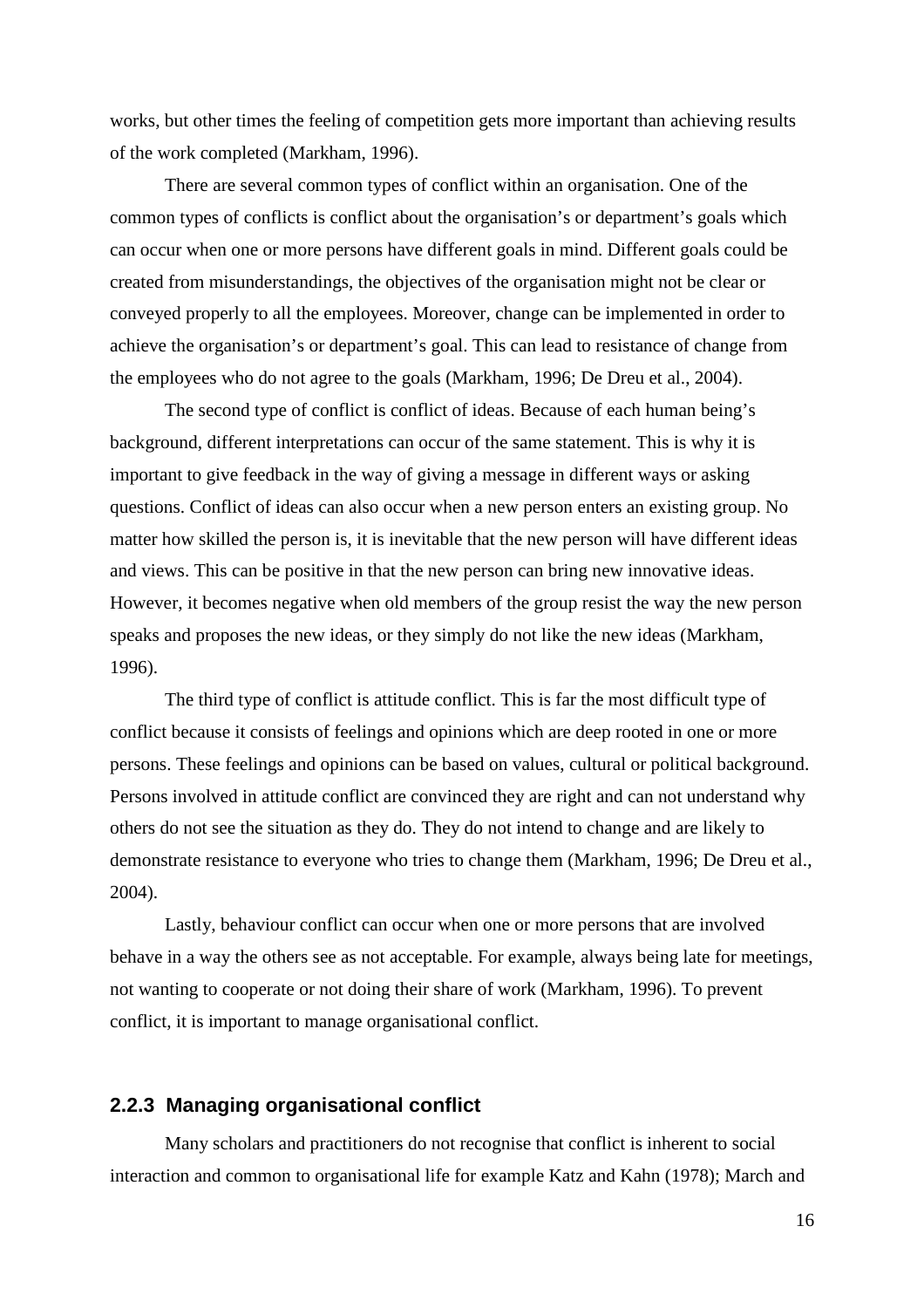Simon (1958) (as cited in De Dreu & Van De Vliert, 2000). They search for optimal ways of managing conflict to prevent its destructive effects on interpersonal perceptions, the social climate within teams, and the interaction between groups. However, it is also a need to search for conflict management strategies that help conflict to be productive (De Dreu & Van Vliert, 2000).

There is evidence that managing organisational conflicts is receiving increasingly attention by managers and policy makers. Major corporations and organisation are more inclined now than ever to adopt a proactive, strategic approach to managing organisational conflicts. The trend is now also reaching smaller companies. In a bygone era, most managers assumed that conflict was not a phenomenon that could be easily managed. Almost all organisations took a reactive or passive approach to conflict. They would wait for conflicts to arise before taking action. But the growing costs of disputes as well as dissatisfaction with the traditional means of managing and resolving conflict have motivated many organisations to try a new approach to conflict management.

Organisational conflicts manifest themselves in three forms: *latent* (unexpressed) or *manifest* (expressed) disagreements among and between members of the organisation; disputes including formal grievance and complaints and; litigation including lawsuits. As mentioned earlier, this paper focuses on the pre- and early stage of workplace conflicts – misunderstandings and disagreements among members of the organisation. A typical organisation waits for small conflicts and disagreements to evolve into disputes and then for disputes to evolve into litigation, and only then begins to manage "conflict".

Medina, Muduate, Dorado, Martinez and Guearra (2005) found that conflict decreases the job satisfaction and sense of wellbeing of staff, and positive working environments can be achieved by avoiding such conflict. It is proposed that improving leadership skills can reduce these conflicts and improve team cohesion. Almost (2006) found that conflict within teams are typically ante ceded, on one hand, by differences between individuals' opinions, values or demographic origins and, on the other, inadequate communication, trust or respect between individuals or teams. Conflict may also occur within teams that, for example, have high levels of workload or in which staffing levels are too high or too low.

 If managers are to avoid facing the same conflicts among their staff, they must take steps to manage their relationships. One of the first of these steps is to encourage staff to gain insight into their own behaviours. The employees can learn how, by making small adjustments to their reactions to events or altering the ways they communicate with each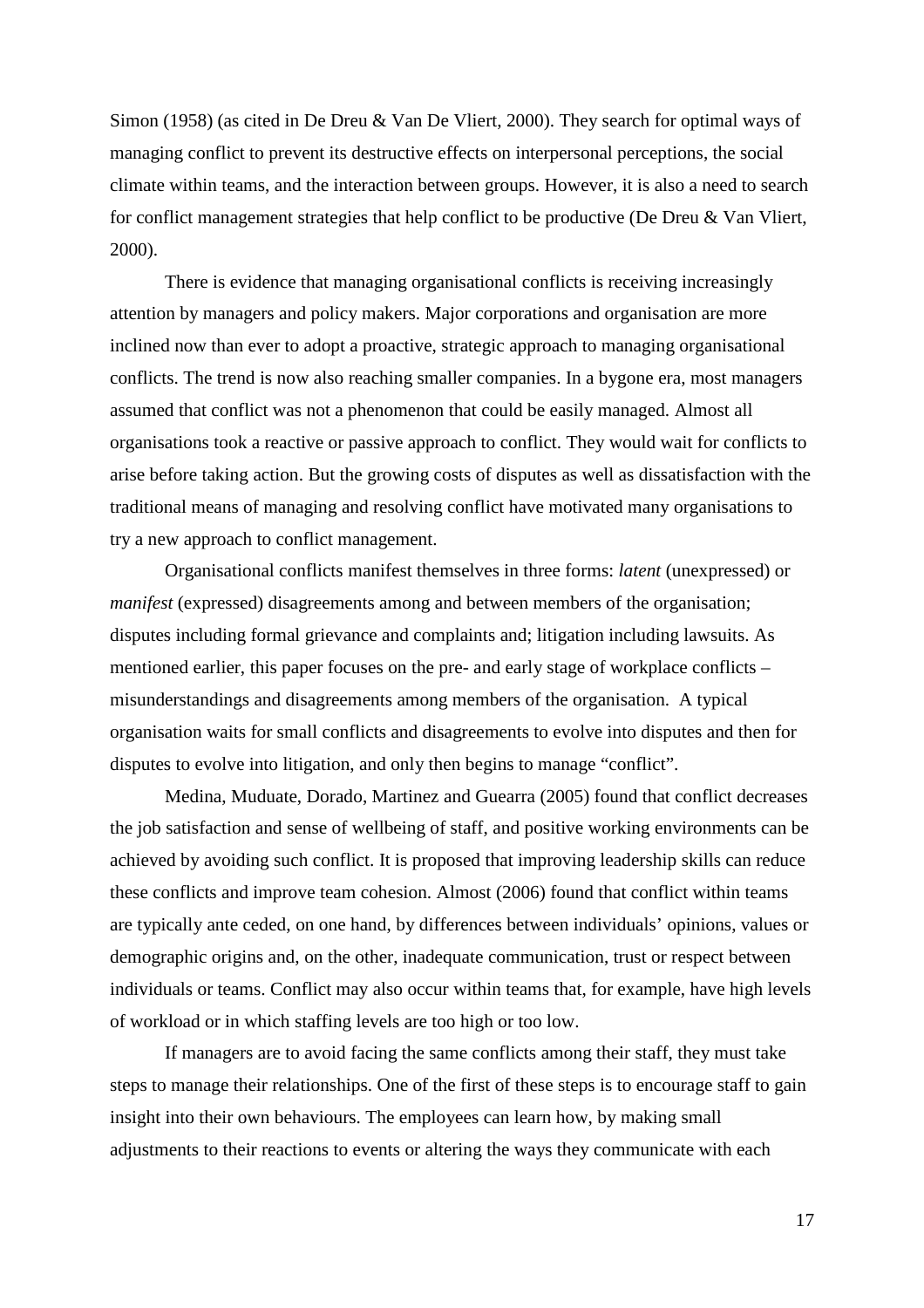other. They can make their working lives easier and produce favourable outcomes for everyone involved (Covey, 2004).

#### **2.2.3.1 Managing workplace conflict: Latent and manifest disagreements**

Differences in goals, objectives, values, and opinions between two or more members of the organisation are an everyday occurrence in most organisations. Lipsky et al., (2003 p.8) describe these disagreements as: "any organisational friction that produces a mismatch in expectations of the proper course of action for an employee or group of employees". These differences or frictions can be latent or manifest. By *latent*, it is meant disagreements that are not directly expressed and do not necessarily surface in the day-to-day operation of the workplace. Latent or unexpressed conflict, however, can clearly have an effect (usually negative) on the performance, productivity, and climate of the workplace (Kolb & Putman, 1992; Mechanic, 1962; Pondy, 1967). By *manifest*, it is meant disagreements that are expressed by the members of the organisation or work unit. Employees can express disagreements with their supervisors or fellow employees, for example, how a work should be performed, who should perform it, and when it should be performed.

The relationship between employers and employees is governed by a complex "web of rules" that deals with every facet of the workplace. For example: the rate of pay, the scheduling, assignment and pace of work; standards of performance. Each of these facets is a potential source of conflict. Moreover, the interpersonal relationships on the job are another source of conflict. Unhappiness with these relationships can lead to disagreements, complaints, accusations, recriminations, and other forms of negative behaviour. However, these frictions need not and usually do not become formal complaints or grievances.

Most organisations expect that the exercise of *formal authority* (sometimes called *forcing*) by a supervisor will be sufficient to resolve these types of workplace conflicts. However, both scholars and practitioners have observed that *avoiding* or *ignoring* workplace disagreements is a common practice in many organisations. Another approach used by some managers and supervisors is *accommodating* the workplace disagreements by yielding to the wishes of the employees. In some organisations *compromising* is the approach used to resolve many conflicts; it is expected that differences of opinion and disagreements will be resolved through negotiation, in which each of the parties is expected to compromise in order to reach an agreement. Finally, some organisations use *collaborating* as an approach to resolving disagreements; they foster a problem-solving approach to achieving a mutually satisfactory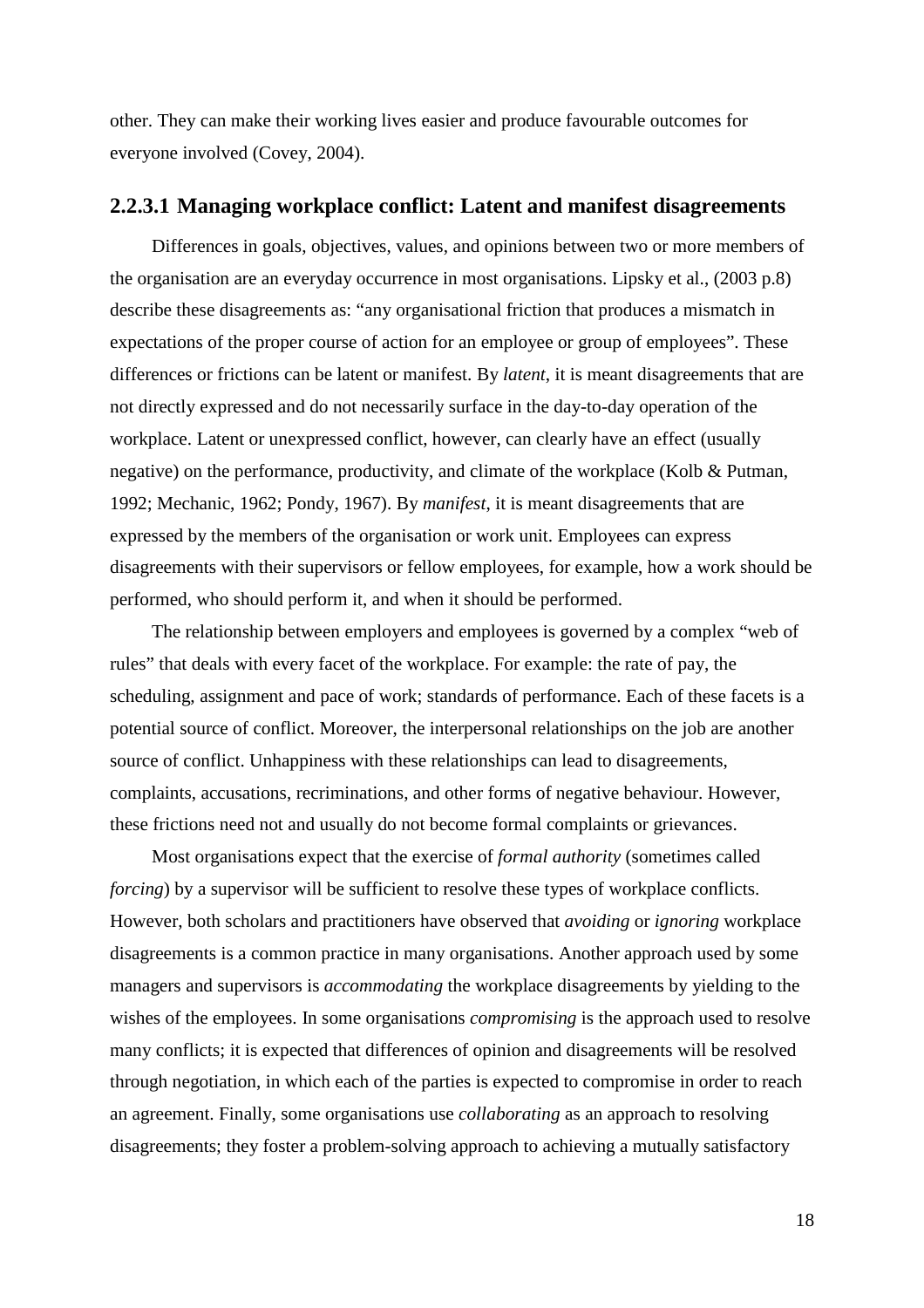solution to workplace conflicts (Hellriegel, Slocum & Woodman, 2003; Aldag & Kuzuhara, 2002; Fairhurst, Green & Snavely, 1984; Rahim, 1983; Gladwin & Walter, 1979).



Figure 1: Managing styles of conflicts (Gladwin & Walter as cited in Schneider & Barsoux, 2003, p. 237).

Many organisations do not have clear policies or procedures for managing routine workplace disagreements. Top managers expect that middle- and first line managers will have primary responsibility for resolving these disagreements. They do not attempt to manage directly or systematically such disagreements but assume a laissez-faire attitude, hoping that the supervisors and employees involved in such conflicts will resolve their differences on their own or learn to live with them. However, Oetzel and Ting-Toomey's (2006) study suggests that a growing number of organisations are more actively managing conflict at this level because they have come to believe that the potential costs to the organisation that can result from a laissez-faire attitude to workplace disagreements can become too large to tolerate. Accordingly, many organisations have recognised that they need to manage the disagreements that affect the performance of their supervisors and employees.

Lipsky et al., (2003) states that many organisations; the hierarchical, bureaucratic organisation of work has been replaced by the use of teams. Disagreements among members of an organisation become much more critical in a workplace where participation, empowerment, and teamwork are valued.

A vanguard of organisations has adopted comprehensive policies, or systems, designed to address the roots of organisational conflict. There has been a recent development of so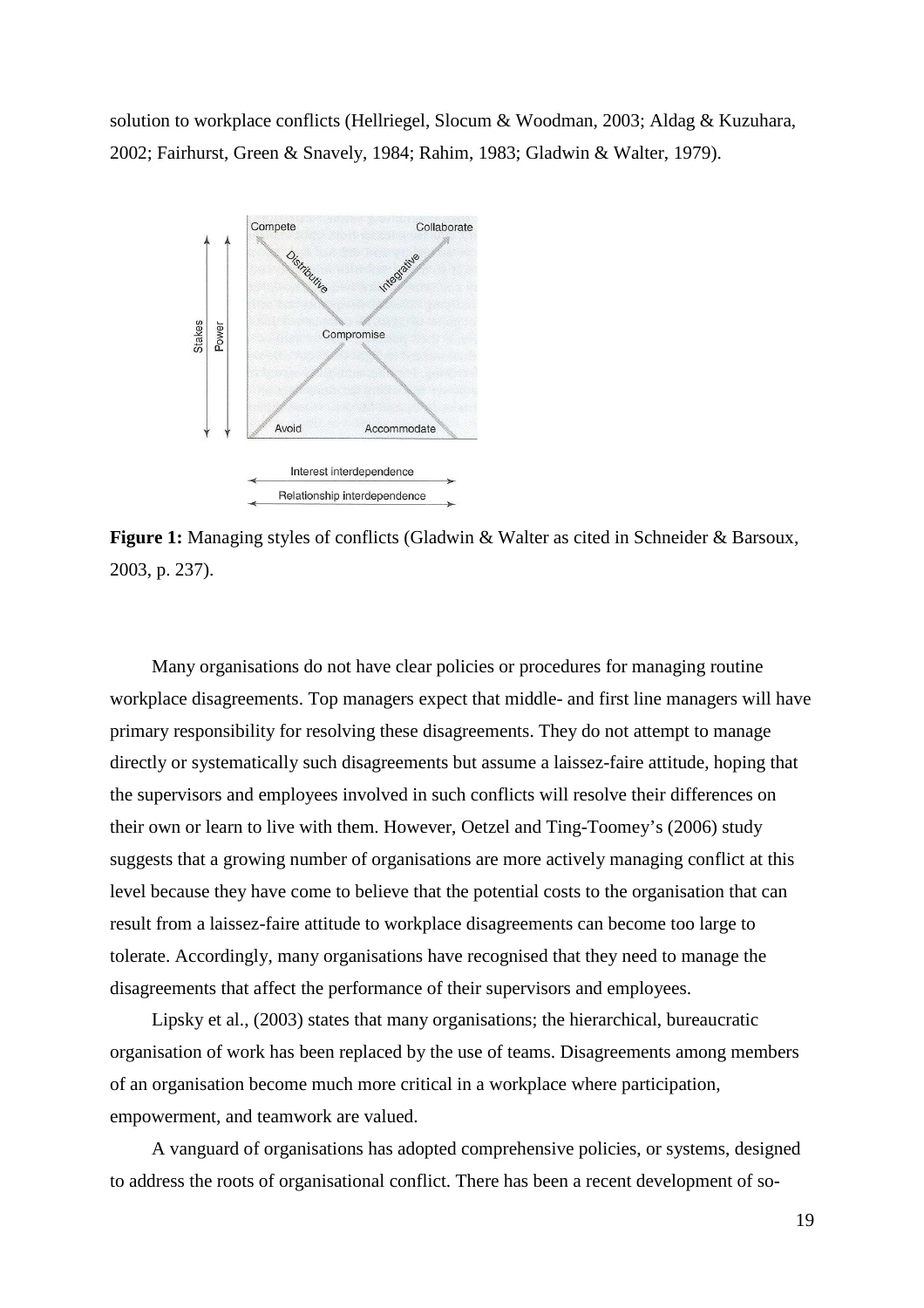called integrated conflict management systems, which are expressly intended to allow an organisation to deal with the fundamental causes of conflicts and to prevent disagreements from growing into serious disputes (Lipsky et al., 2003). To reduce the level of negative conflict in an organisation, it is important to have management practices that work in place.

### **2.3 Management**

Management is a broad subject, ant this paper will only look at topics that are relevant to the research topic. This chapter will look at what management is, employment relationship, personnel policy, organisational culture and motivation. Maslow's hierarchy of needs are included under motivation to help understand the needs of human beings. According to the literature cited, these are all important aspects in an organisation and in managing conflict.

There are two different concepts when it comes to management: leadership and management, or; leader and manager. A leader is a person who achieves the organisation's goals through the work of others without relying on their position power. Moreover, they have the ability to influence others (Dwyer, 2005). On the other side, a manager is a person who achieves the organisation's goals through the work of others (Dwyer, 2005; Schneider & Barsoux, 2003). More or less every workplace has a leader and/or manager. A leader or a manager is important for a working environment to function and to have strong structure (DuBrin, Dalglish, & Miller, 2006).

#### **2.3.1 What is Management?**

Management is a huge phenomenon and is too broad to explain in an easy way. However, the essence of management is that it is about people and human relationship. Since human nature has not changed in the past centuries and is unlikely to change in the resent, the process of management will remain the same. Tjosvold and Leung (2003) argue that management differs less from period to period than from country to country. Management theories were developed in the West, mainly Britain and the USA. These theories were based on Western individualistic assumptions, which do not necessarily apply for the majority of the world's population in other continents. The present century is expected to bring alternative theories for these other parts of the world. These will leave room for more collectivist values and for an orientation on the long term rather than the short. For those involved in managing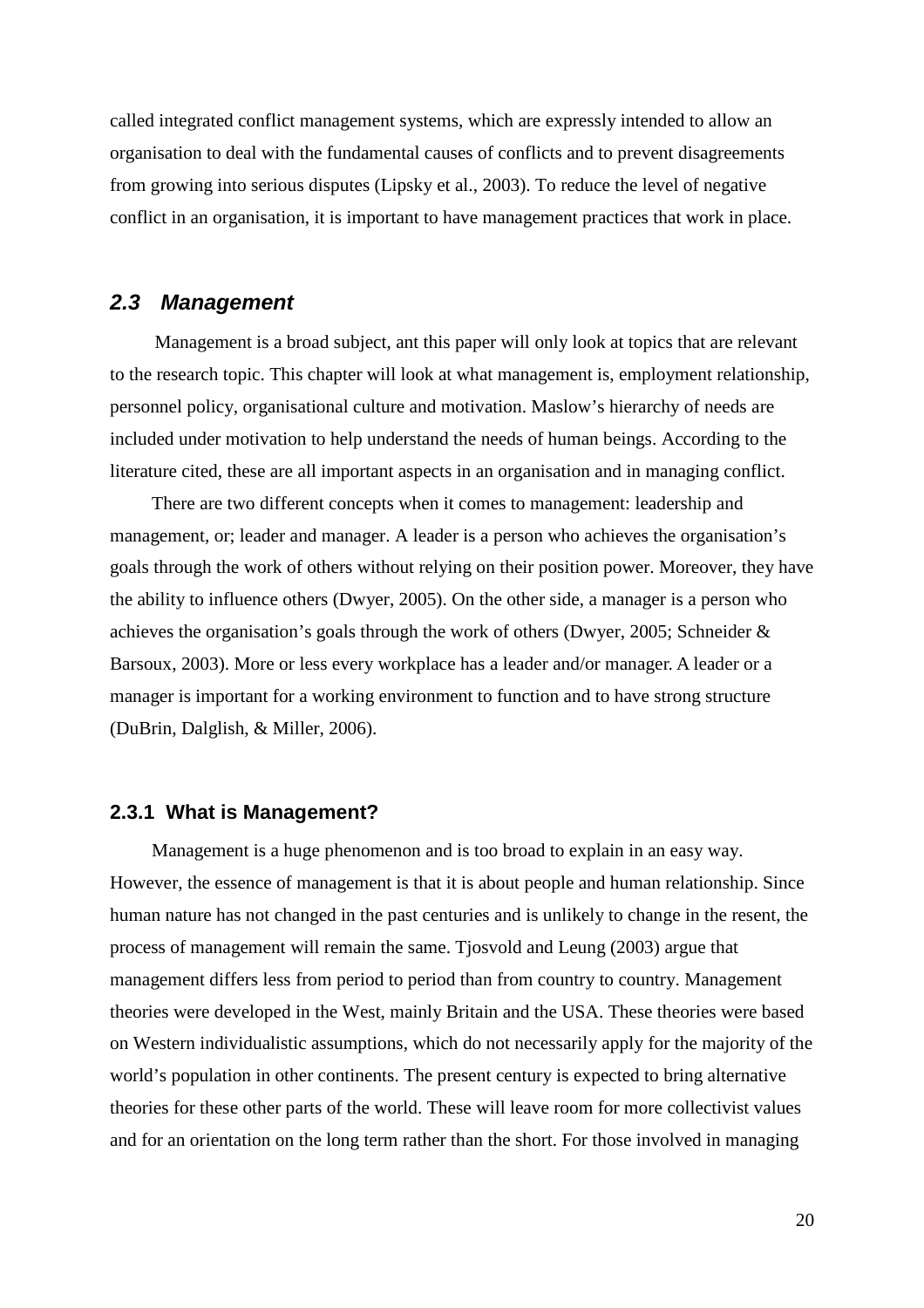across cultures, meta-theories stressing the relativity of any single cultural orientation will become more accepted (Tjosvold & Leung, 2003).

 Kaufmann and Kaufmann (2003) define management as using social influence to organise work so that the organisation achieve their goals (Dwyer, 2005; Schneider & Barsoux, 2003; Kaufmann & Kaufmann, 2003). A good manager possesses great competence within the area the person works. As part of good professional qualities, those people have the ability to influence other people. If the business has lacking management, this can make people believe that the business takes no responsibility or do not have the ability to make good decisions. Poor management often leads to lack of well-being and motivation for the employees and this again leads to large turnover (DuBrin et al., 2006).

 There are two different types of manager; formal and informal. The role is assigned to a formal manager. When a person is assigned as a manager it is clear what responsibility area he or she have to focus on and what grade of authority they have. An informal manager can be an employee with a big grade of impact. They can have just as big of an influence as the formal leader. It is important for the formal leader to get along and cooperate with the informal manager. This is because an informal manager has to cooperate with both the employees and the other managers in the business. An informal manager can often have a bigger influence on the employees than the formal manager because he or she does not have the manager title. The formal leader can get many good advises from the informal leader about what the employees say and do when he/she is not around (DuBrin et al., 2006).

 There are different ways a manager can behave; some managers are very concerned about how their employees do their tasks. Others are more concerned about their welfare. Therefore, it is separated between task-orientated managers and relationship- orientated managers. A task-orientated manager focuses on the tasks rather than the results the employees makes. But the relationship-orientated manager shows consideration and care for their employees (DuBrin et al., 2006).

#### **2.3.2 Interaction between manager and employees**

Employee relations are the process of building a strong relationship between managers and employees based on fairness, trust, and mutual respect. It takes time and energy and sometimes money to create a good working environment; however it is worth the effort. Good employment relations lead to motivated, loyal, and high-performing employees (Daniel, 2003). There are many different leadership theories (House, 1971; Bass & Valenzi, 1974;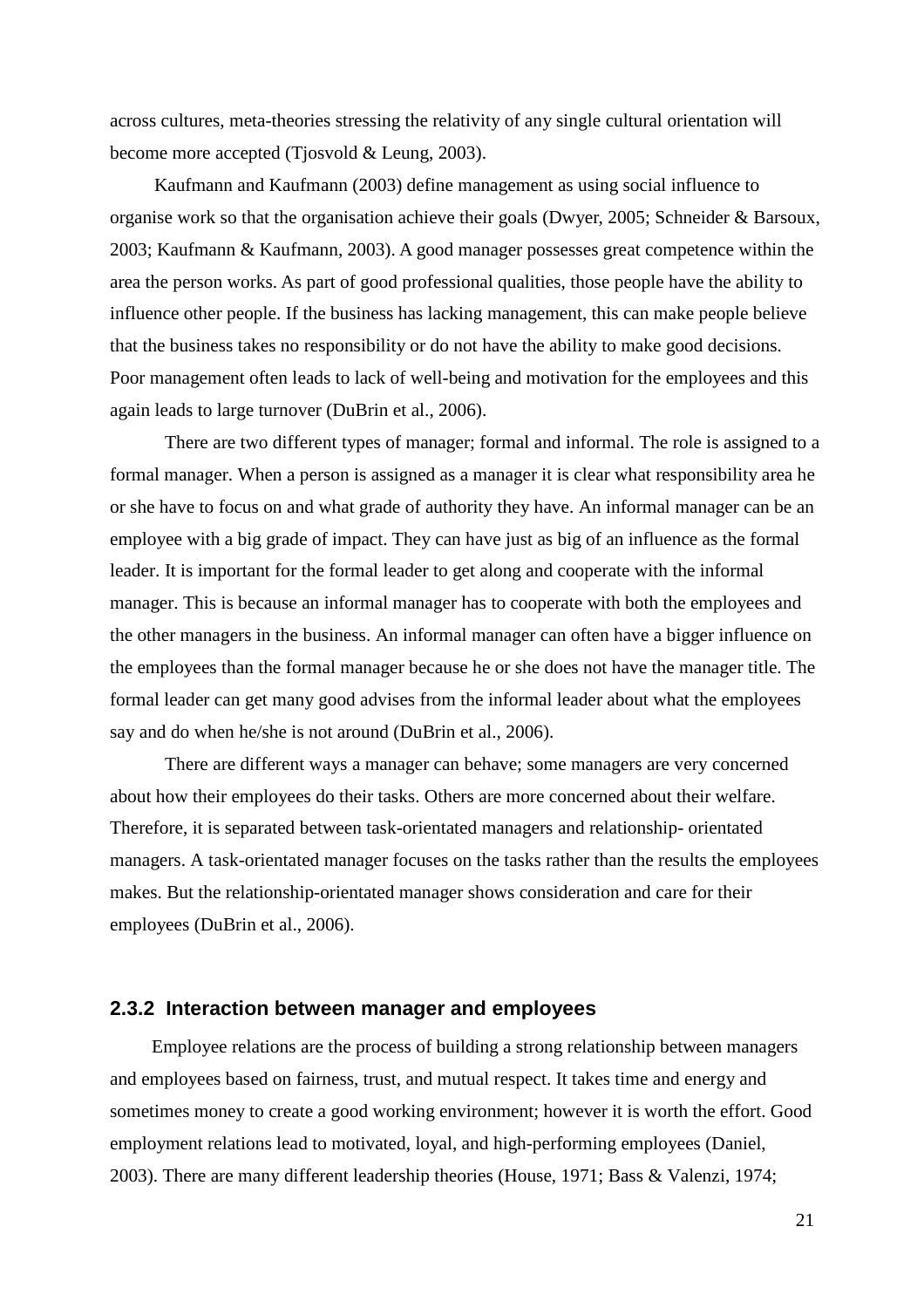Wynne & Hunsaker, 1975; Osborn, 1975). However, of the many contingency theories, the contingency model of Fiedler (1964, 1967) deserves mentioning.

### **2.3.2.1 Fiedler's contingency theory**

Fiedler's contingency theory is the most controversial of all leadership theories. It is one of the most widely researched theories, having an empirical background extending over two decades. The contingency model hypothesizes that certain leadership styles (as measured by Least Preferred Co-worker - LPC) are effective, depending on 'situation favourability' as measured by three variables called; leader member relations, task structure and position power (Sahal, 1979). There are no topic which has received more attention in the management literature than the concept of leadership and its relationship to productivity and satisfaction. Despite the scope and magnitude of efforts to examine the concept, little is know about what makes a supervisor effective or why a supervisor is effective in one situation but not in another (Hill, 1969).

 The recent work of Professor Fred Fiedler, a psychologist at the University of Illinois, however, holds promise of bringing some coherence into the search for a theory of leadership effectiveness. The first assumption in Fiedler's model is that groups can be classified into those with interacting and counteracting tasks. There are two basic leadership styles in this model: *relations-oriented* and *task-oriented*. The relations-oriented leadership style is denoted by a high score on the Least Preferred Co-worker questionnaire, and is characterised by  $-$  a person who is motivated to seek prominence in interpersonal relations, who is concerned with good relations with others, who is considerate in his/hers interactions with group members, and who tends to reduce anxiety and increase the personal adjustment of his/hers co-workers (Hill, 1969).

 The task-oriented leadership style (a low LPC score) is characterised by – a person who rejects those with whom he/she cannot work, and obtains need gratification and selfesteem from performance of the task. The person is, therefore, concerned with performing the tasks and is willing to relegate interpersonal relations to a secondary position. The most attractive element of Fiedler's model is that it predicts which style of leadership will work more effectively as the ease of exerting influence varies (Hill, 1969).

 Motivation and awareness of employees' needs influence the quality of the interaction between managers and employees.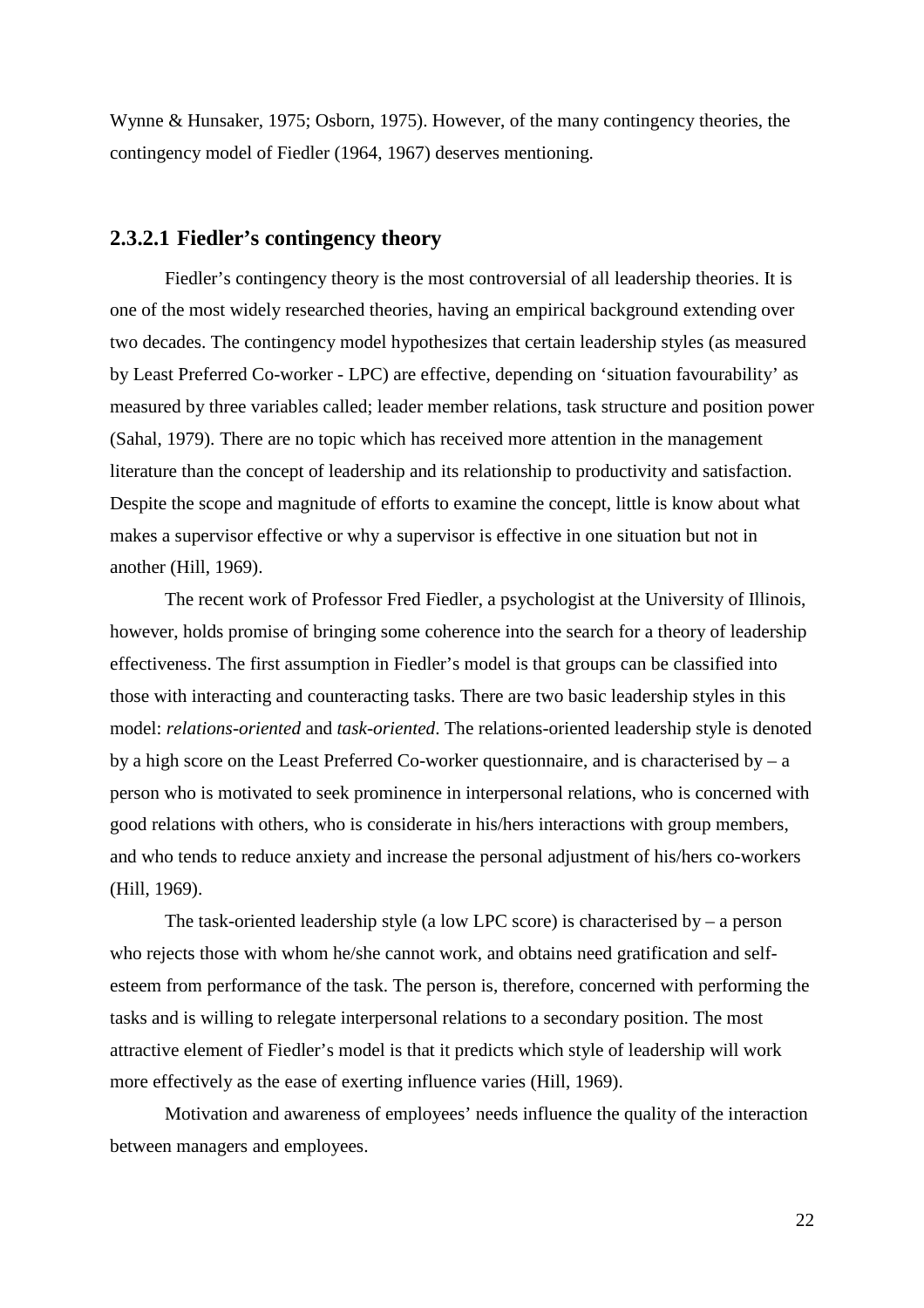#### **2.3.3 Motivation**

Motivation is an important factor in an organisation. There is no right and wrong for what kind of motivation should be used on different people. Everyone has different views and needs which have to be considered when deciding what kind of motivation to use. Motivation is a way of making the employees feel important and to show them that the work they do is significant (Kaufmann & Kaufmann, 2003).

Kaufmann and Kaufmann (2003) defines motivation as the biological, psychological and social factors that activates, give direction to, and maintains behaviour in different levels of intensity when it comes to reaching a goal (Kaufmann & Kaufmann, 2003). Another definition of motivation is the process of arousing, directing, and maintaining behaviour toward a goal. The definition suggests that motivation involves three components: The arousal component which has to do with the drive behind our actions. For example when we are hungry we are driven to get food. The second, the direction component, involves the choice of behaviour made. For example a hungry person makes different choices; eat an apple, have food delivered etc. The third component, maintenance is concerned with people's persistence, their willingness to continue to exert effort until the goal is met. For example the longer the hungry person searches for food, the more persistent the person is (Greenberg, 2005).

Motivation is a highly complex concept. This is reflected that people often are motivated by many things at once, sometimes causing conflicts. For example, an employee may be motivated to make a positive impression on his/her supervisor by doing a good job, but at the same time, the employee may be motivated to maintain friendly relations with his/her coworkers by not making them look bad (Greenberg, 2005).

In modern organisational psychology, there are four types of motivation theories; need theories, cognitive theories, social theories and job characteristic models in relation to motivated behaviour within the work environment. The need theories see motivated behaviour as something that is triggered because of different types of basic needs which are either biological or a product of learning over a long period of time. Cognitive theories see motivation as a result of an individual's expectations of goal achievement, reward and remuneration and its own performance. Social theories especially give attention to the individual's experience of similarity vs. difference, and justice when it comes to co-workers and procedures of dividing rewards in the workplace. Finally, the job characteristic model is more practical oriented. It attempts to map which factors are motivating and which are not motivating in a job situation. The model tries to organise the factors in relation to each other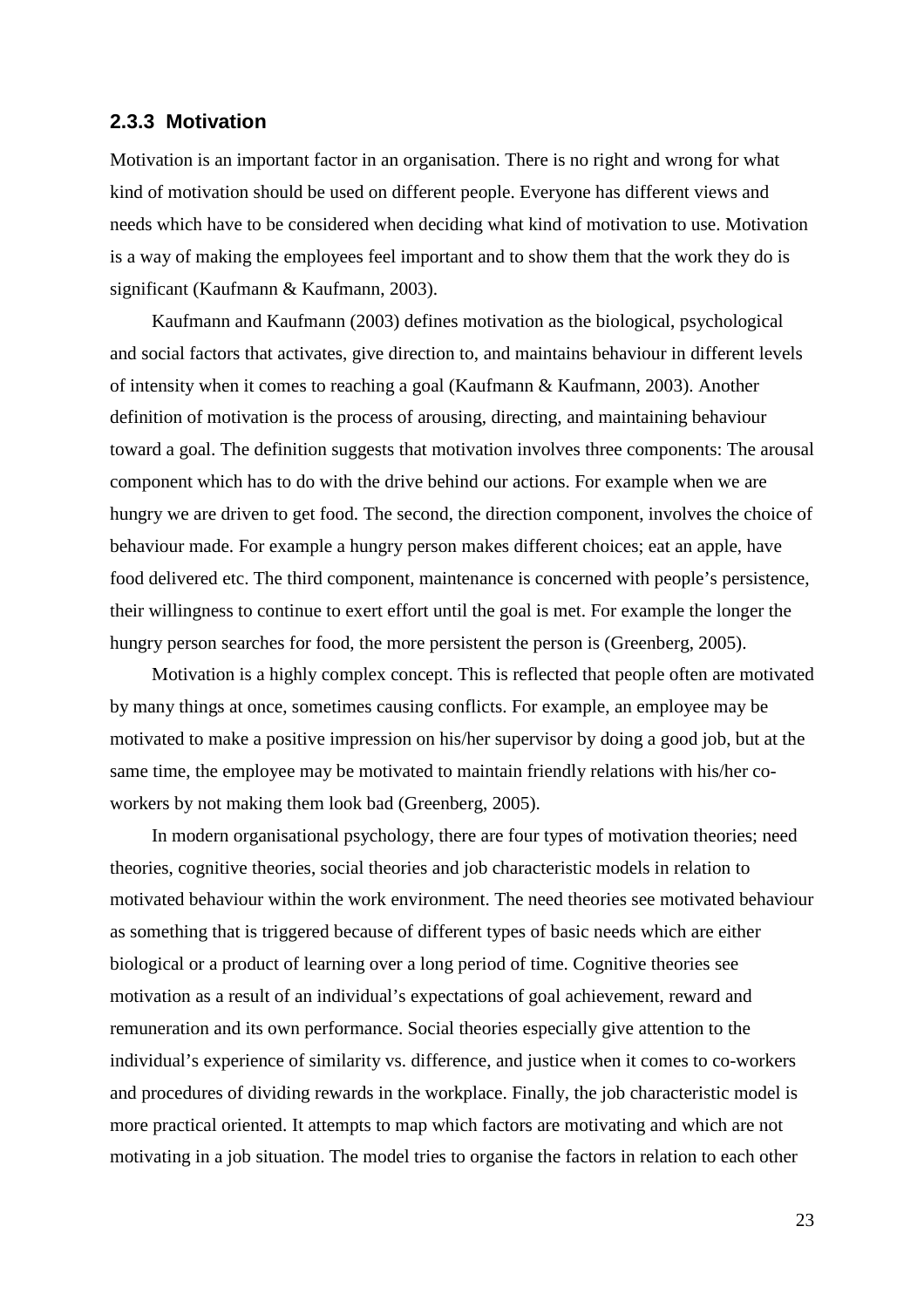in a way so it is possible to calculate a job's motivation potential (Kaufmann & Kaufmann, 2003). This paper will look closer into the need theory; Maslow's hierarchy of needs, as this is the original need theory formulation. However, Clayton Alderfer and David McClelland have later built on Maslow's theory to improve weaknesses and to provide new insights to the topic.

#### **2.3.3.1 Need theory: Maslow's Hierarchy of needs.**

The need theories and motivation have a long tradition within psychology. An aim has been to find a set of needs which explain most of what human being undertake. Abraham Maslow developed a new theory of motivation that correlated with the views arriving from the Hawthorne studies that were conducted between 1927 and 1932, and the Y- formula developed by Douglas McGregor (Kaufmann & Kaufmann, 2003).

 Maslow's theory was built on the thought that a need-hierarchy exist constituting five categories of need. Within these five categories there are two main types of motivation; need for deficit coverage and need for growth opportunities. The *physiological needs* are the first stage in Maslow's hierarchy of need. As the figure shows (see figure 2), these needs are basic biological needs such as food and accommodation. In relation to the workplace it is minimum salary and wage that is necessary to cover the basic needs (Kaufmann & Kaufmann, 2003; Greenberg, 2005). Furthermore, this is about working environment conditions and the needs the employees have when they are not working. It is important that the employee have breaks during the working day and do not work too long hours so he/she has time to have a life outside work (Kaufmann& Kaufmann, 2003; Kotler & Keller, 2006).

 Maslow shows that the lowest step in the pyramid of needs has to be fulfilled before the next stage can be fulfilled. The motivation of the employees will most likely improve if all of the five stages in the hierarchy of needs are satisfied (Kaufmann & Kaufmann, 2003; Greenberg, 2005; Kotler & Keller 2006).

 The next stage is *the need for safety*, the need to avoid danger and threats (Kaufmann & Kaufmann, 2003; Greenberg, 2005; Kotler & Keller, 2006). It is important that the employees feel safe at work, and that they can trust each other. The employees should not have to be scared when they are working and should feel that they can speak out if they feel that something is wrong (Kotler & Keller, 2006). Kaufmann and Kaufmann (2003) suggest that this is the need for basic safety measurement in the physical work environment, as well as the need for assurance that the employee has a steady job. These are fundaments so the individual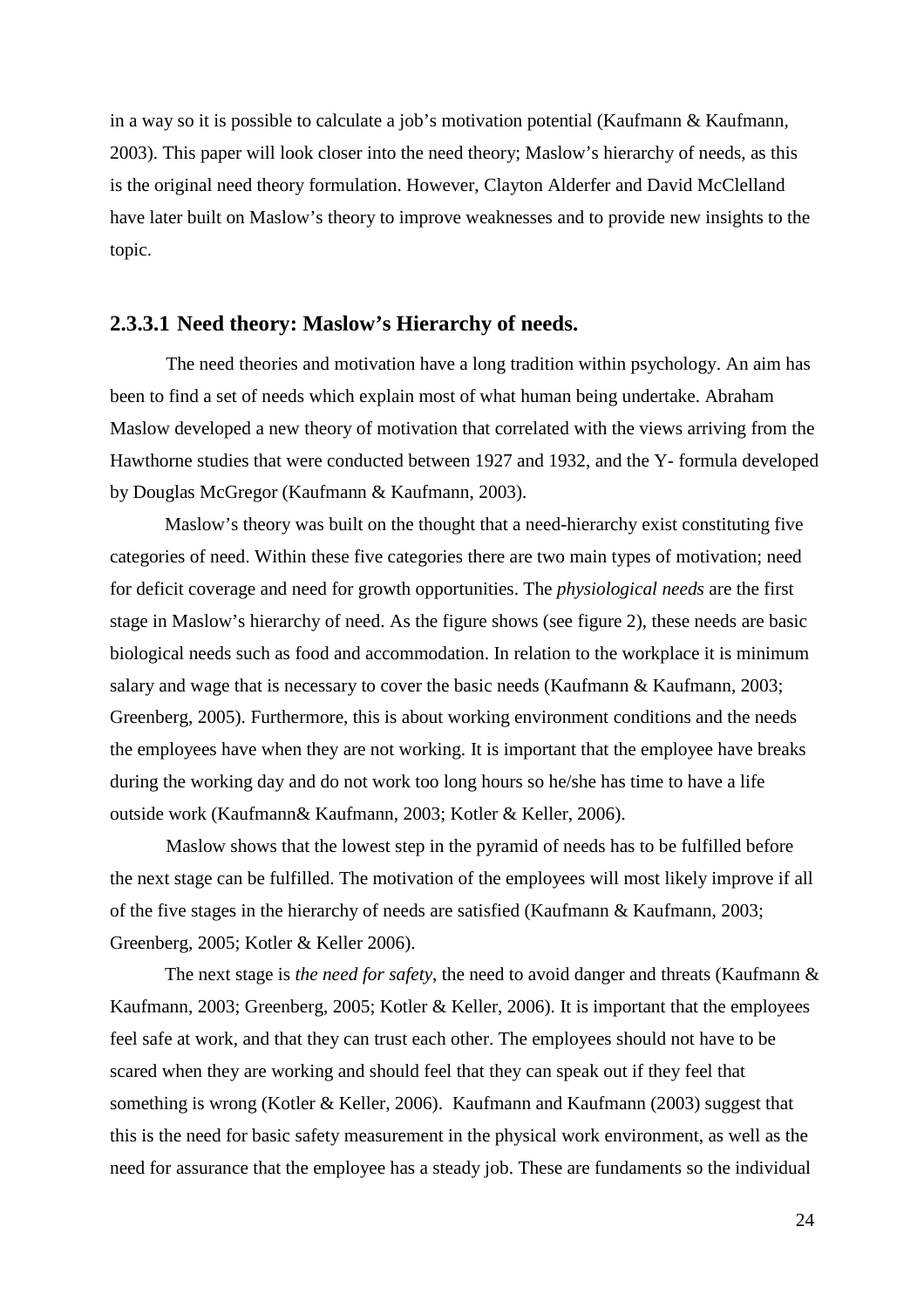can move up the hierarchy of needs in the direction of growth and well-being (Kaufmann & Kaufmann, 2003).

 At the third stage is *the social need*; the need for love and belonging. This is about human relationships – the need to relate to other people and the need for mutual respect. It is important to get along with colleagues and make friendships (Kaufmann & Kaufmann, 2003; Greenberg, 2005; Kotler & Keller, 2006). This creates a better working environment and makes it easier to talk about problems that may appear (Kotler & Keller, 2006). Kaufmann and Kaufmann (2003) states that organisation can help to satisfy this need by accommodate for teamwork, as well as organising social events and activities outside work hours (Kaufmann & Kaufmann, 2003).

 The fourth stage is *the need for esteem*. This is the stage of excess- or growth motivation. The hallmark of this stage is that it is not aimed to cover the deficit conditions as the previous stages. This stage is about the opportunities for personal growth and developing personal qualities to the maximum. Employees should respect each other as well as having self-respect (Kaufmann & Kaufmann, 2003; Kotler & Keller, 2006). Maslow assumes that the first step in the personal growth process is developing self-respect and receiving recognition from others. The desire to achieve, to have prestige, enjoy success in life and other's respect, are needs within this stage. At work, this means positive feedback e.g. when goals are achieved or someone has done outstanding performance (Kaufmann & Kaufmann, 2003).

 When these needs are met in stated order, the highest level of needs can be met; *the need for self-actualisation* (Kaufmann & Kaufmann, 2003; Greenberg, 2005, Kotler & Keller, 2006). This is the need for releasing capacity to developing talent, abilities and qualities a person have - realisation of potentials. By giving employees opportunities to experience this in their job, this can be a great motivating factor. Normally people perform their best under conditions such as these, and it benefits both the individual and the organisation (Kaufmann & Kaufmann, 2003; Greenberg, 2005; Kotler & Keller, 2006).

 Maslow's theory provides guidance with respect to needs that employees are motivated to achieve (Greenberg, 2005). It is the first to classify and put human needs in a system where both deficit motivation and excess motivation are included. The theory has received great practical importance for discussions about which conditions are important to promote positive motivation in a workplace (Kaufmann & Kaufmann, 2003). Many organisations have taken action that are directly suggested by the theory and have found them to be successful (Greenberg, 2005). Moreover, the theory has had a large influence on practical measures for organisational development. The use of this theory in organisations helps remove self-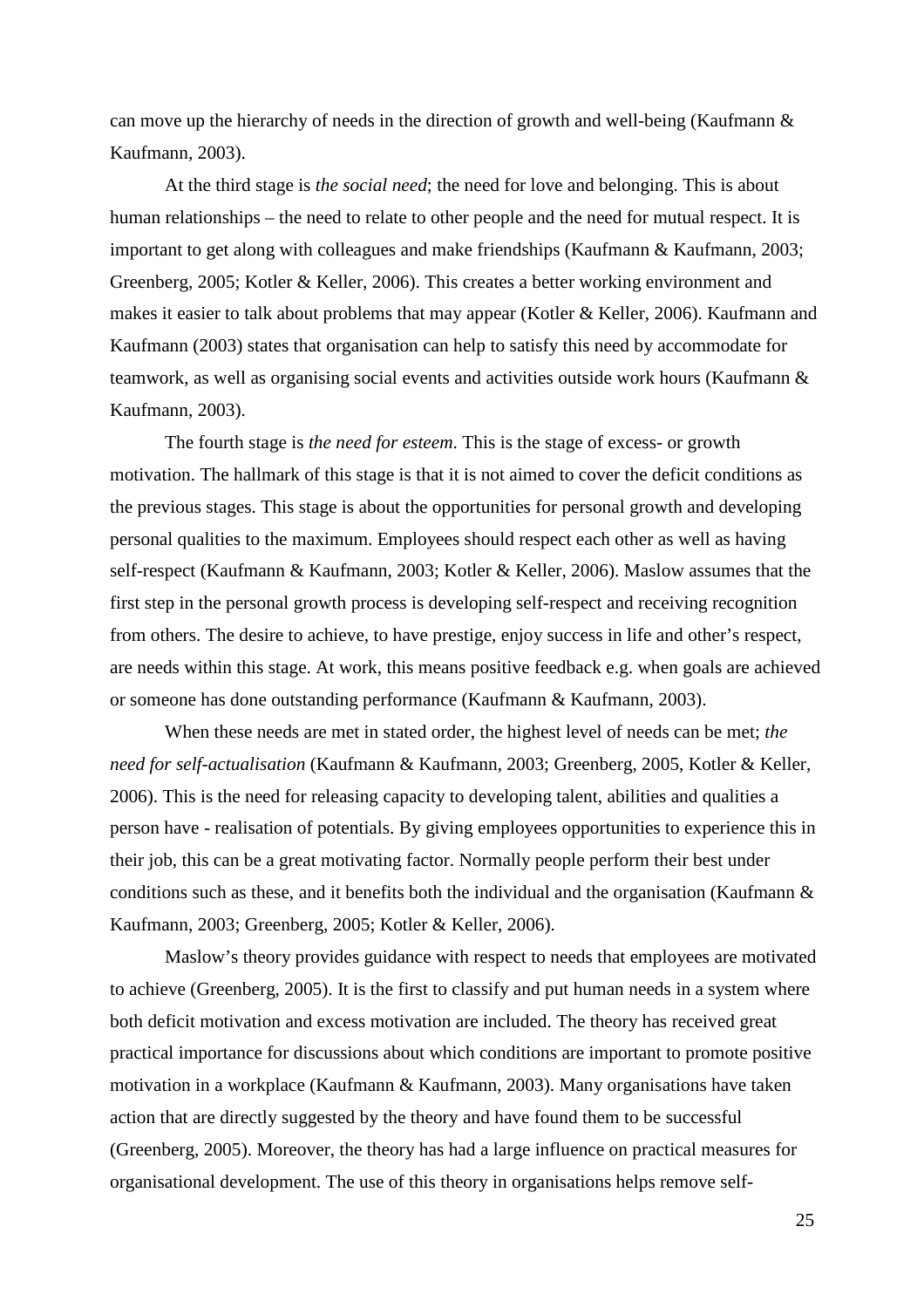actualisation barriers for employees (Kaufmann & Kaufmann, 2003). For a manager it is easier to arrange for the personal needs at the workplace suggested by Maslow if there is a personnel policy already existing in the organisation.



**Figure 2:** Maslow's hierarchy of needs (Nelson Harvey, 2007; Kotler & Keller, 2006; Greenberg, 2005; Dwyer, 2005; Kaufmann & Kaufmann, 2003).

#### **2.3.4 Personnel policy**

Personnel policy concerns those roles and those norms a business sets for their organisation. By having those kinds of guidelines the business shows who they are and what kind of values they want their employees to follow and be a part of. Personnel policy gives the employees something common to work against. Lack of personnel policy can lead to big problems and conflict can arise in the business if they do not have any guidelines of how to fix them (Nordhaug, 2003)

Managing and management responsibility are two important elements in personal policy. The requirement of the manager is often clearly stated in the policy. This is to give guidelines and direction how the manager should behave and work. Every business should have a personnel policy, and this policy should be available for everyone in the business. This is because policies such as these, can work as a guideline for all the work that is being done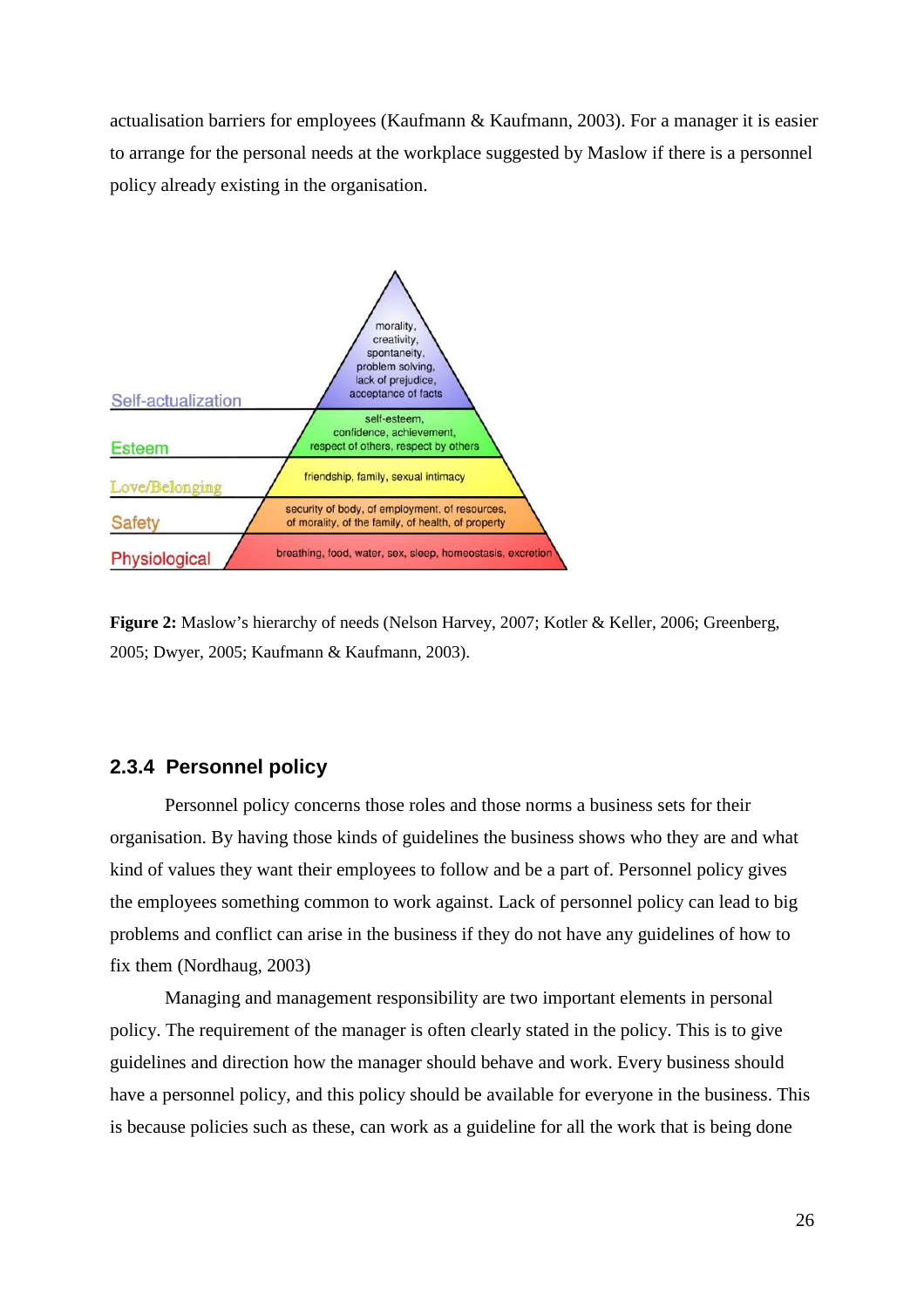within the business, and it makes the business look serious and responsible and helps create an organisation culture (Davidson, 2006).

#### **2.3.5 Organisational culture**

 Values, norms and attitudes are a big part of an organisation, and these are known to be a part of the organisational culture. An organisational culture should be present when a business starts up to make sure the culture benefits the organisation. If the culture is not organised it might cause trouble for the organisation (Beech, 2006).

 Bang (1998, p. 198) defines organisation culture as 'the common norms, values and reality views that is developed in an organisation when employees cooperate with each other or with the environment'. Scientists define organisational culture as a cognitive framework consisting of assumptions and values shared by organisation members (Schein, 1985, as cited in Greenberg, 2005). For example, organisations tend to have different absence cultures, the employees share different understandings about the appropriateness of taking off from work. Organisational culture also reflects different values that are shared by employees in the organisation, as indicated in the definition. By values it is referred to stable long-term beliefs about what is important. Where people do not feel valued, the organisation is considered having a toxic organisational culture. On the other hand, organisations that treat their employees well are said to have a healthy organisational culture (Greenberg, 2005).

 An organisation culture says something about who the organisation is. The organisation's culture can be identified by looking at the way the employees work together and how they solve assignments and arguments. Moreover, an organisation culture shows how the manager of the organisation works and how he/she cooperates with the employees, and how he/she arranges social gatherings or meetings (Beech, 2006).

 Despite widespread differences in organisational culture, in all companies organisational culture serves three important functions; it provides a sense of identity for members – the more clearly an organisation's shared perceptions and values are defined, the more strongly people can associate themselves with their organisation's mission and feel a vital part of it; it generates commitment to the organisation's mission. Sometimes it is difficult for people to beyond thinking of their own interests. However, a strong, overarching culture reminds people of what their organisation is all about; and finally, it clarifies and reinforce standards of behaviour. A culture guides employees' words and deeds, making it clear what they should do or say in a given situation, thereby providing stability to behaviour (Greenberg, 2005).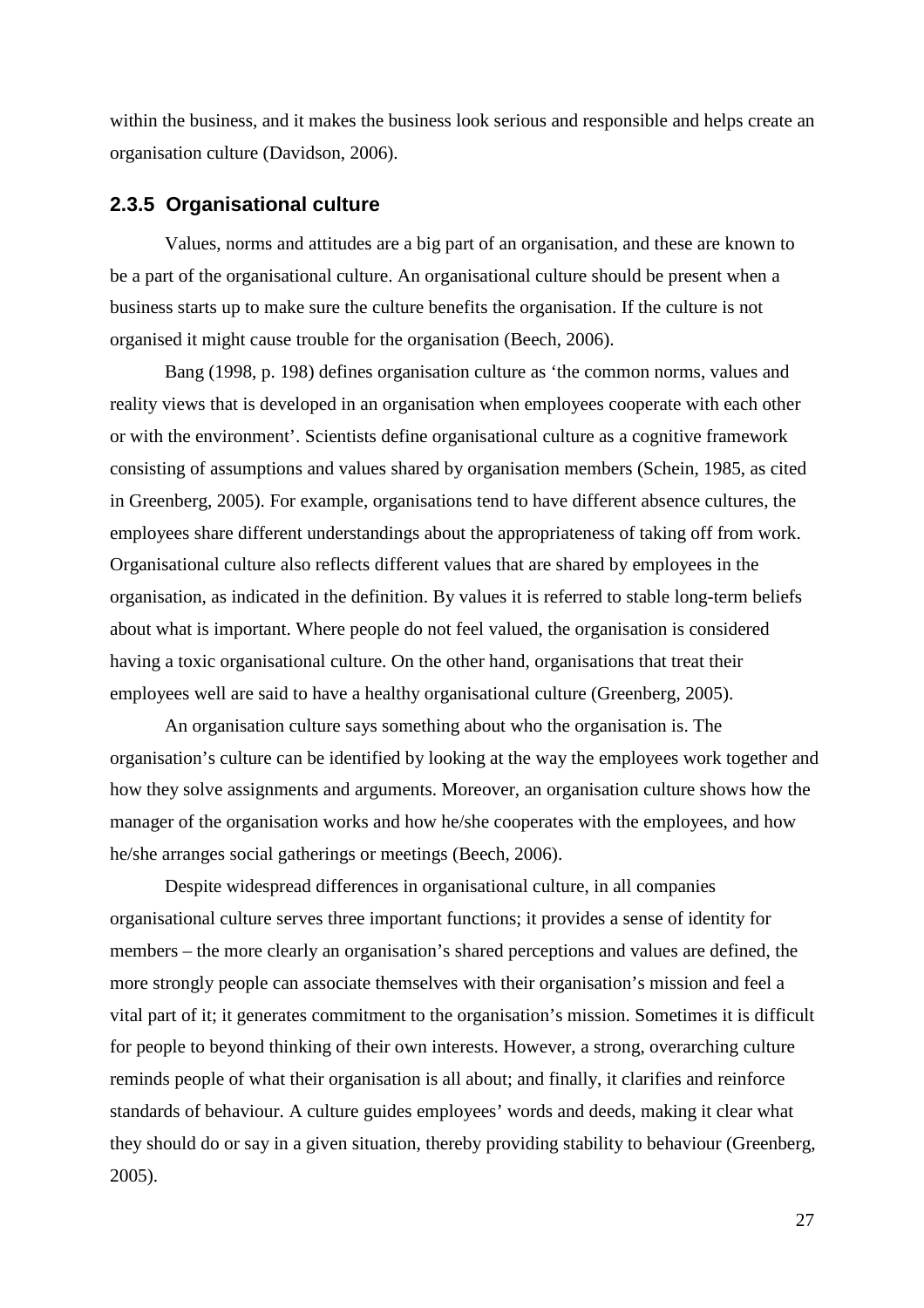Socialisation is the process by which new employees absorb the organisational culture and become acquainted with the values and behaviour expected of them. These are transmitted in a variety of ways; they may be learned through training programs; or they may be absorbed informally by observing other members, and learning the company language and folklore. Socialisation practices, however, may not be eagerly embraced abroad. Embedded in these practices are cultural assumptions regarding, for example, the nature of peer and hierarchical relationships. Furthermore, how they are transmitted, to what degree they are made explicit, is closely tied to use of language, high-context/low-context – these differences can become a source of friction (Schneider & Barsoux, 2003).

Large organisations often have several cultures operating within them. In general, people tend to have more attitudes and values in common with others in their own fields or work or their own company units that they do with those in other fields or other parts of the organisation. These various groups may be said to have several different subcultures – cultures existing within parts of organisations rather than entirely through them. These typically are distinguished with respect to either functional difference (i.e. type of work done) or geographic distances (i.e. the physical separation between people). Indeed, research suggests that several subcultures based on occupational, professional, or functional divisions usually exist within any large organisation (Greenberg, 2005).

However, there also may be a dominant culture, a distinctive, overarching 'personality' of an organisation. An organisation's dominant culture reflects its core values, dominant perceptions that are generally shared throughout the organisation. Typically, although members of subcultures may share additional sets of values, they generally also accept the core values of their organisations as a whole. Thus, subcultures should not be thought of as a bunch of separate cultures but rather as 'mini' cultures operating within a large dominant culture (Greenberg, 2005).

Organisational culture exerts many effects on individuals and organisational processes, some dramatic and others more subtle. Culture generates strong pressures on people to go along, to think and act in ways consistent with the existing culture. An organisation's culture can strongly effect everything from the way employees dress and the amount of time allowed before tasks should be completed. It can also effect how long each task should take, to the speed with which people are promoted, and the way the communication works within the department (Greenberg, 2005).

28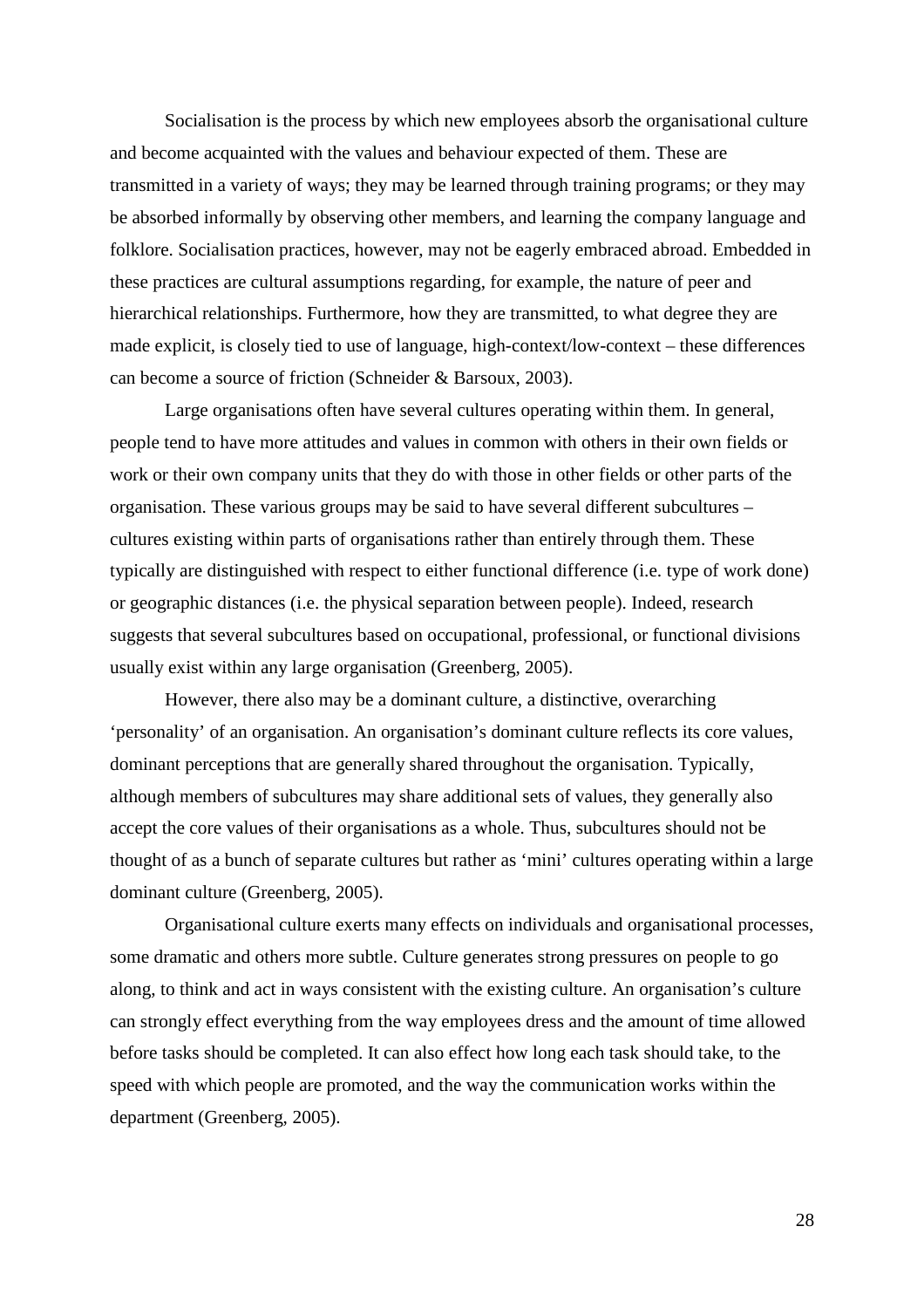### **2.4 Communication**

Communication is the processes through which people send information to others and receive information from them. Fundamental communication skills are a basic ingredient for organisational success. Everyone involved in organisations, from the lowest-level employee to the head of an organisation, need to be able to communicate effectively (Greenberg, 2005; Bakka, Fivelstad & Nordhaug, 2004; Kaufmann & Kaufmann, 2003).

For organisations to function, individuals and teams must coordinate their efforts and activities carefully. Without communication employees would not know what to do and groups and organisations would not be able to operate effectively. Given the importance of communication in organisations, it is found that managers spend about 80 percent of their time in one form of communication or another e.g. writing reports, sending e-mails, talking to others in person etc (Greenberg, 2005).

#### **2.4.1 LMX theory**

Theories such as the Leader-Member exchange (LMX) provide a logical connection between constructs such as managerial actions and employee empowerment (Gòmez & Rosen, 2001). According to LMX theory, those employees who are considered part of a manager's in-group have a high-quality exchange (Dansereau, Graen & Haga, 1975). This implies that when managers trust their employees, they give these employees preferential treatments such as increased information and latitude and discretion. The LMX theory builds in the constructs of managerial trust and subsequent employee empowerment. Although these construct may somewhat overlap in both theory and practice, the validation of measures of these constructs provides researchers the tools to empirically tease out important relationships.

In essence, LMX theory suggests that supervisors determine which roles subordinates will hold (Graen, 1976, as cited in Kacmar, Zivnuska, Witt & Gully, 2003). These assigned roles define the quality of the relationship subordinates enjoy with their supervisors and help subordinates determine the appropriate behaviours to enact (Lind & Zmud, 1991, 1995). Subordinates who share a high-quality LMX relationship with their supervisor are afforded several advantages not provided to those in a low-quality LMX relationship, such as ample resources, premier assignments, emotional support, and cooperative interactions with the supervisor (Liden & Graen, 1980). Exposure to these advantages has been demonstrated to result in a variety of positive outcomes, such as greater levels of motivation and superior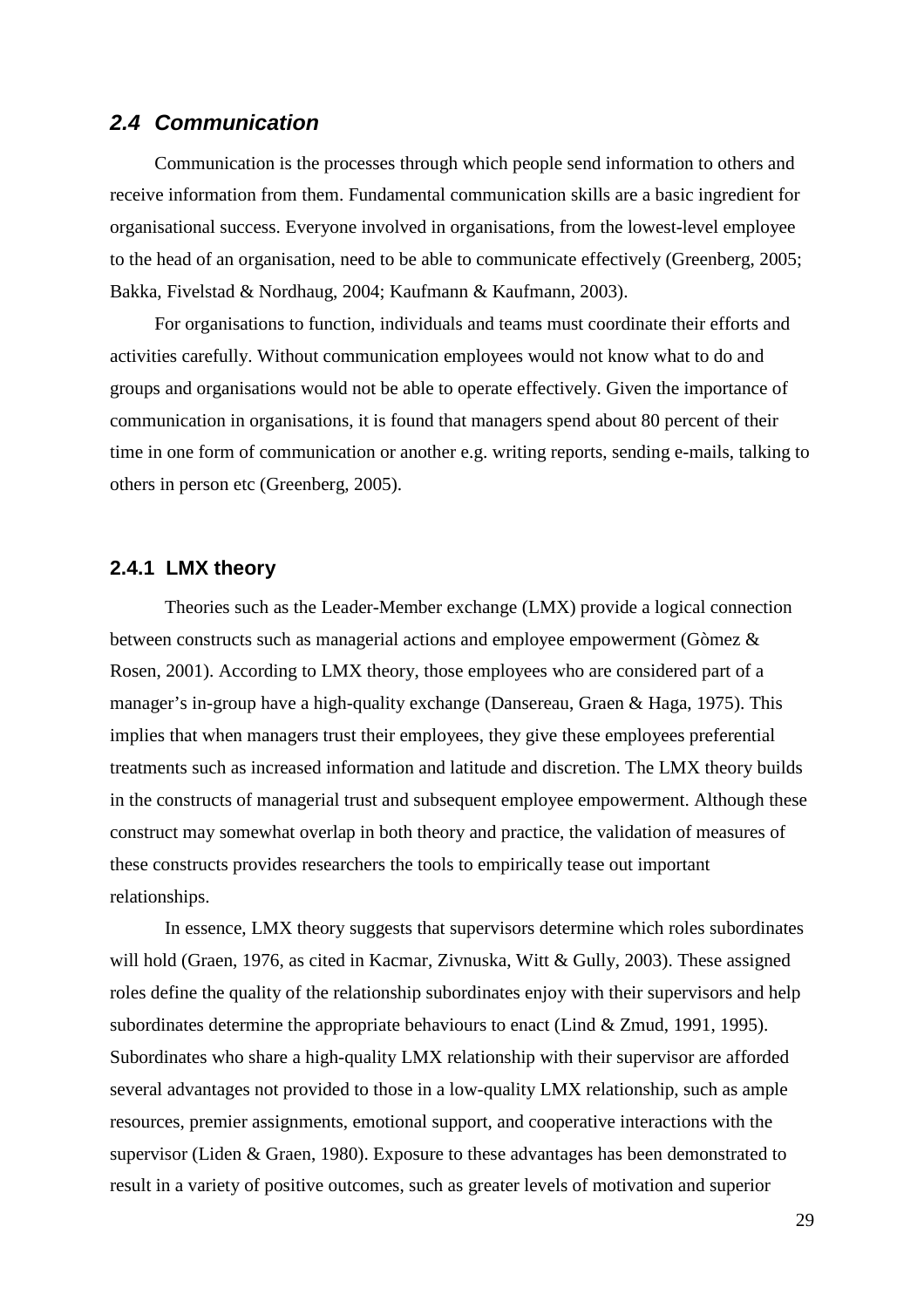performance ratings, for high-quality as compared with low-quality LMX subordinates (Liden, Sparrowe & Wayne, 1997).

 The LMX theory developed by Graen and his colleagues, proposes that leaders develop qualitatively different types of relationships with various employees (Dansereau et al., 1975). Some employees will feel that they belong to an in-group; whereas other will perceive that they are members of an out-group. In-group employees have a high-quality exchange with their managers, whereas out-group employees have a low-quality relationship. In-group employees receive preferential treatment such as higher amounts of information, influence, involvement, latitude, confidence and concern from the manager (Dansereau et al., 1975; Liden & Graen, 1980).

 LMX suggests that supervisors may afford differing treatment and thus possibly use different communication tactics with subordinates in higher quality exchange relationships than with those in lower quality relationships. This literature, however, leaves unresolved whether supervisors should treat employees differently. In contrast, much of the communication literature has emphasized development of 'best' practices which, presumably, should be used with all employees. Yrle et al., (2003) looked at whether there are consistencies between leader communication practices and the perceived quality of the Leader-Member exchange. They found evidence that employees perceive differences, especially in level of participation-related communication, depending upon whether they believe they are in a higher or lower quality LMX relationship (Yrle et al., 2003).

 In the research of Yrle et al., (2003) the authors have considered linkages between LMX quality and supervisory communication practices and have found evidence that subordinates report a direct relationship between increasing quality of LMX and the communication practices of coordination and participation. Some evidence was found that supervisors' and subordinates' reports of LMX quality are related; suggesting that something beyond the subordinates' perceptions may be being captured. In effect, these findings suggested that higher-quality supervisor-subordinate dyads, meaning those dyads where subordinates are seen as 'trusted insiders', are characterised by communication patters where the supervisor provides a high quality of information and permits participation by the subordinate. From a prescriptive perspective, these are the patterns which are recommended by the communication literature. Yrle et al.,'s (2003) findings, therefore, suggest that supervisors in high-quality dyadic relationships should be guided by the prescriptions of the communication literature (Yrle et al., 2003).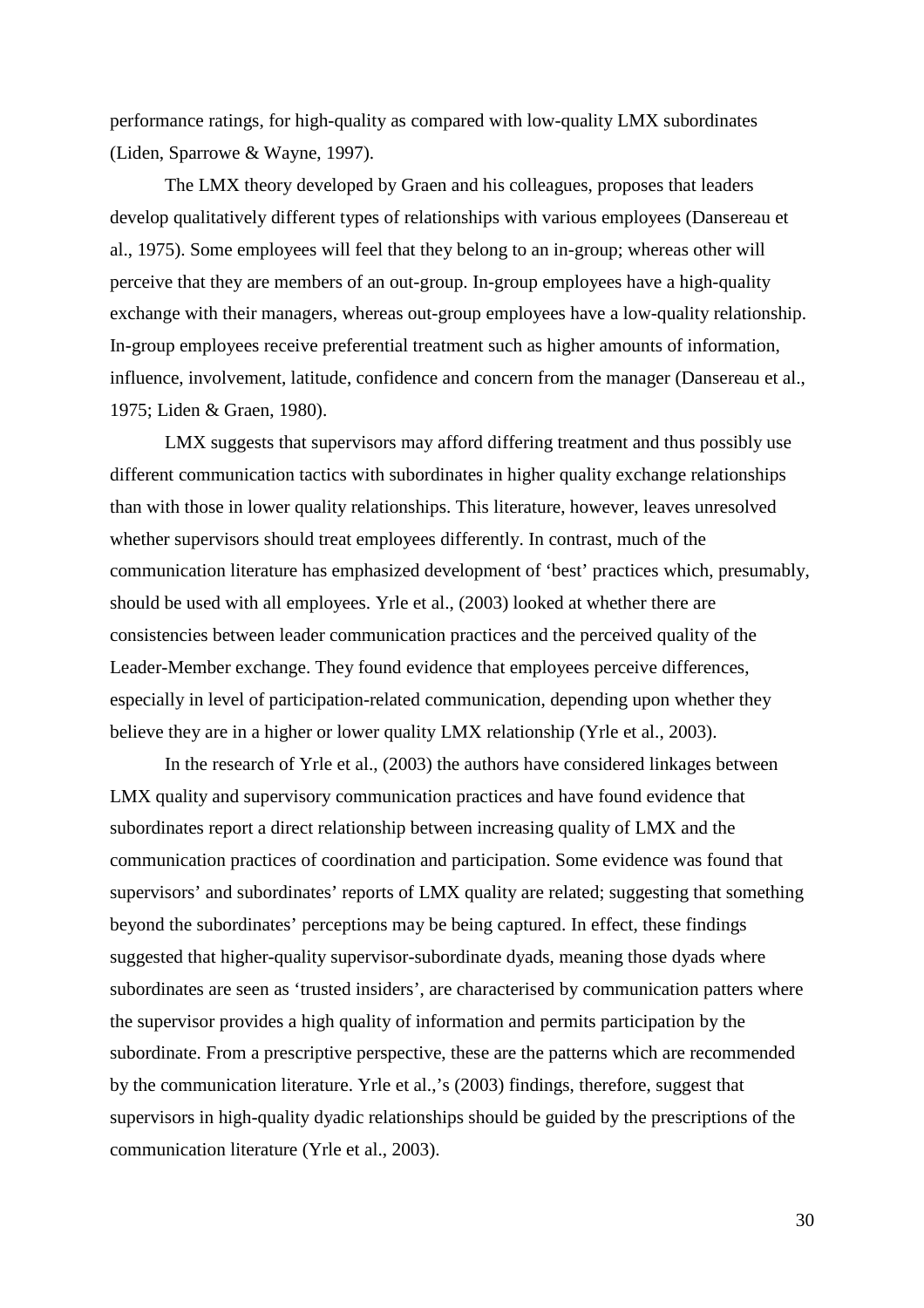Regarding lower-quality dyads, the findings suggested that these dyads differ from those of higher-quality primarily in participation. Subordinates in these dyads appear to feel that the information they receive is adequate, but that they are not allowed to participate. This finding may indicate that their supervisors are coaching rather than counselling them. Moreover, the result suggested that supervisors and subordinates agree about the quality of the dyadic relationship, therefore, it is reasonable to assume that relationships are objectively poorer in the lower-quality dyads (Yrle et al., 2003). From the perspective of contingency theory, however, it is entirely possible that supervisors in lower-quality dyads would be justified in using a less participative, coaching style if their subordinates need coaching. For example, this would be the case for subordinates who are not fully trained.

The key issue which arises from questions of fitting communication practices to subordinate needs becomes evident from concerns the division into lower- and higher-quality dyads may not occur on objective grounds. Rather, it could be based upon non-objective grounds such as demographic similarity. However, Yrle et al., (2003) did not find that higherquality dyads were more similar than the other in terms of the limited demographic considered, but further studies need to be done (Yrle et al., 2003).

#### **2.4.2 One-way communication**

Figure 3 below shows how one- way communication takes place and the factors that have to be involved to carry out such a process. There are three different factors that have to be considered: sender, message/medium and a receiver.





There are different ways to convey a message/ medium. The most normal is to do this by using language, but a message/ medium can also get conveyed face to face by using body language, phone, verbal, Internet or letters (Bakka et al. 2004; Kaufmann & Kaufmann,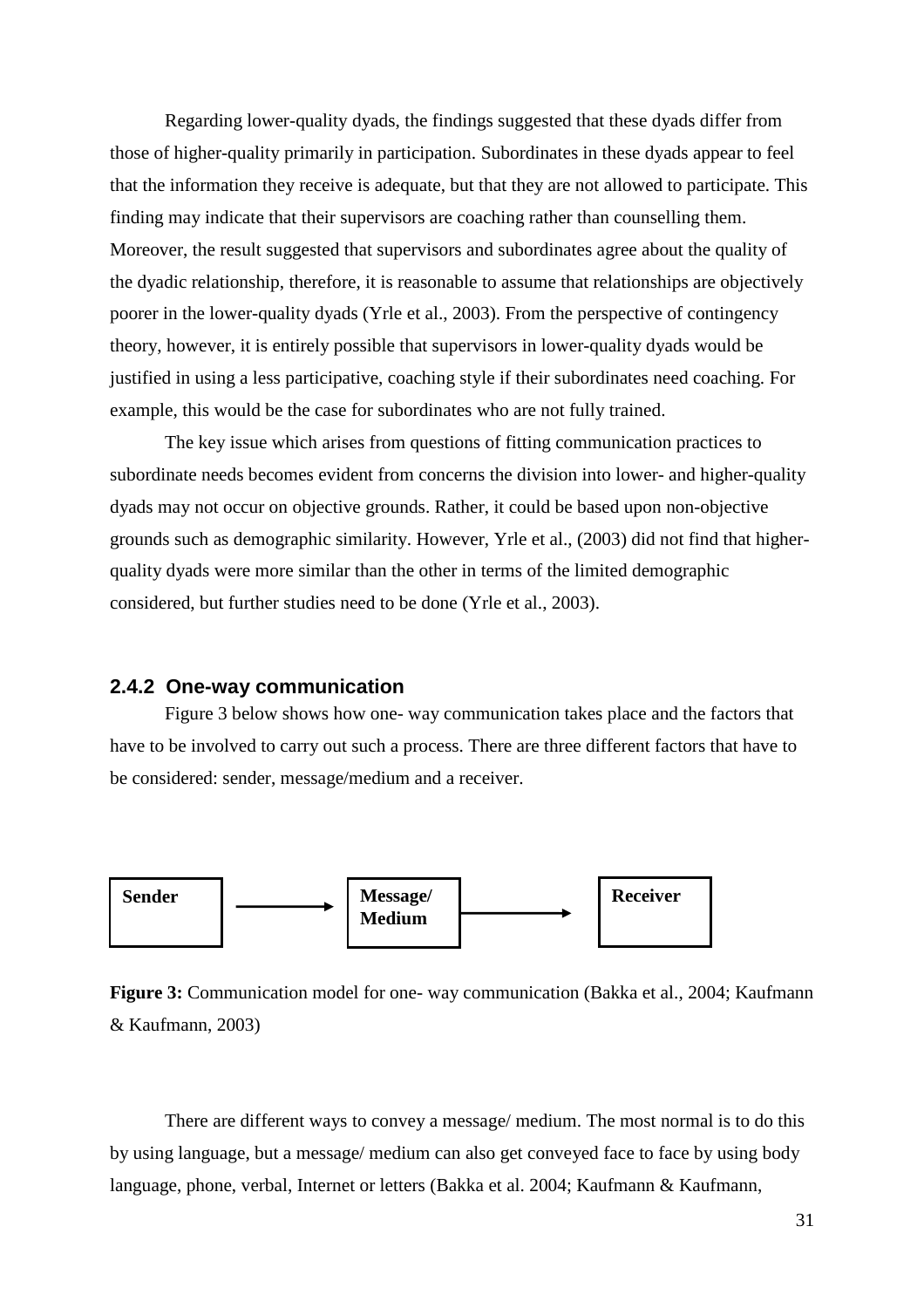2003). In the phase where the receiver registers and understands the message/medium, there are different parts that play a role. How does the receiver understand what is being sent from the sender? This is known as decoders. It is important that the sender is clear when he or she sends their message, and it is important that there are as few disruptions as possible so the receiver can understand the message properly (Kaufmann & Kaufmann, 2003).

#### **2.4.3 Two-way communication**

Communication is defined as the process by which a person (the sender) transmits some type of information (the message) to another person (the receiver) (see figure 4).



**Figure 4**: The communication process (Dwyer, 2005; Greenberg, 2005, p. 257)

The communication process begins when one party has a message it wishes to send another party. It is the sender's mission to transform the idea into a form that can be sent to and understood by the receiver. This is what happens in the process of encoding – translating an idea into a form, such as written or spoken language, that can be recognised by a receiver. For example, information is encoded when the words used to send an e-mail message or to speak to someone in person are selected. After a message is encoded it is ready to be transmitted over one or more channels of communication to reach the desired receiver. Because of modern technology, people sending messages have a variety of communication channels available to them for sending both visual and oral information. Whatever channel is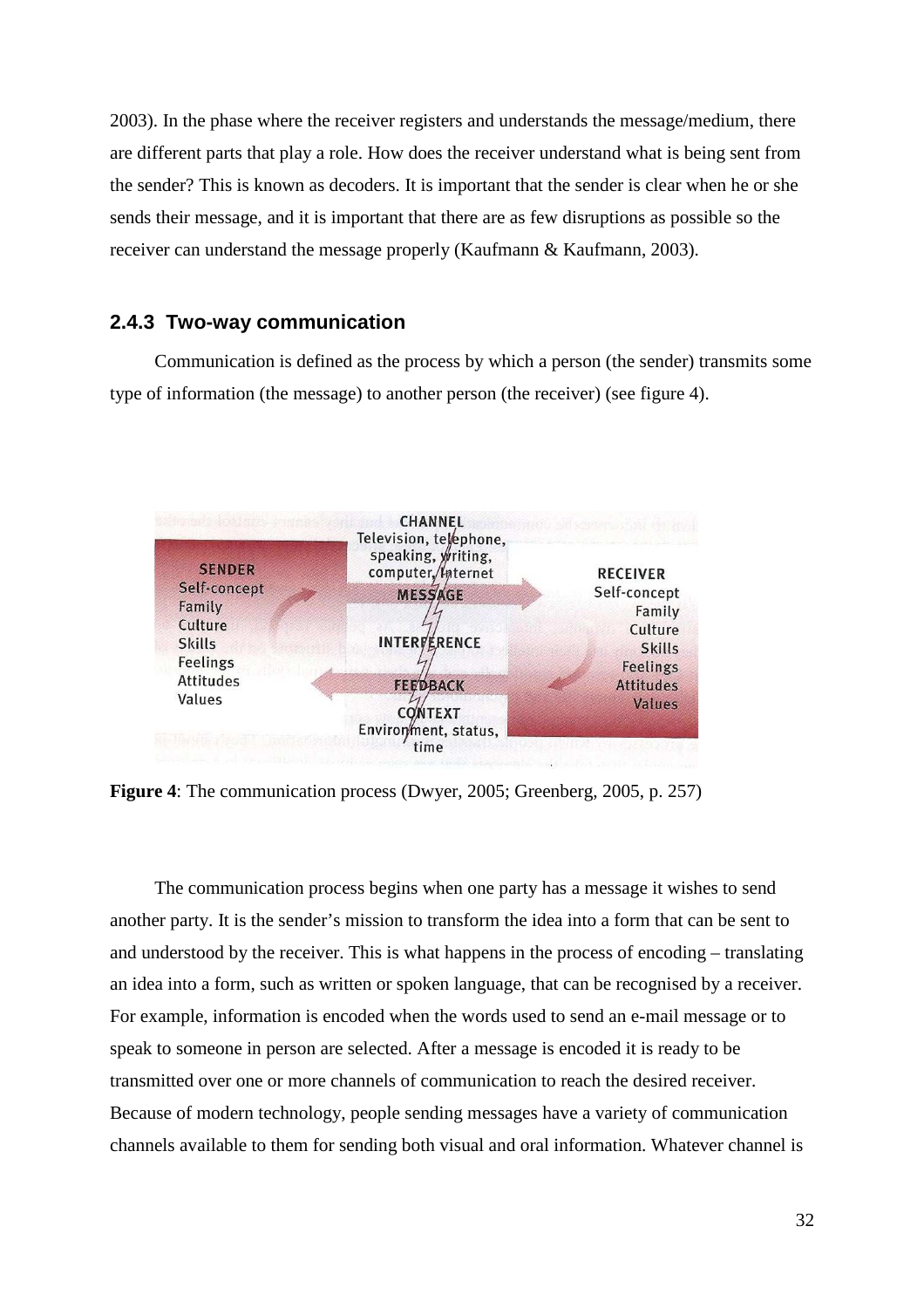used, the communicator's goal is the same – to send the encoded message accurately to the desired receiver.

Once a message is received the recipient must begin the process of decoding – that is, converting that message back into the sender's original ideas. This can involve many different processes, such as comprehending spoken and written words, interpreting facial expressions, and the like. To the extent that a sender's message is accurately decoded by the receiver, the ideas understood will be the ones intended. A person's ability to comprehend and interpret information received from others is far from perfect. This is the case for cross-cultural work environments, where people speak different languages and lack the skills needed to understand the speaker. Once a message has been decoded, the process of communication can continue but in reverse. In other words, the person receiving the message now becomes the sender of a new message. This new message is then encoded and transmitted along a communication channel to the intended recipient, who then decodes it. This part of the communication process is known as *feedback* – providing information about the impact of messages on receivers. Receiving feedback allows senders to determine whether their messages have been understood properly. Once received, feedback can trigger another idea from the sender; initiating yet another cycle of communication and triggering another round of feedback – hence, the communication process in continuous (Greenberg, 2005).

Despite its apparent simplicity, the communication process rarely operates flawlessly. There are many potential barriers to effective communication. *Noise* is the name given to factors that distort the clarity of messages that are encoded, transmitted, or decoded in the communication process. Whether noise results from unclear writing (i.e. poorly encoded messages), a listener's inattentiveness (i.e. poorly decoded messages), or static along a telephone line (i.e. faulty communication media), ineffective communication is inevitably the result (Greenberg, 2005). Pettit, Goris and Vaught (1997) have shown that the quality of several aspects of communication could be used to predict job satisfaction. The underlying idea is that the 'best' behaviours can be identified and, if used by the manager, will improve the manager's effectiveness (Pettit et al., 1997).

One perspective coming from the literature proposes the perceptual differences between supervisors and subordinates may distort communication, suggesting that perceptual differences held by a subordinate may cause distortions to the supervisor's message. Conversely, of course, the distortion may be the supervisor's. Many studies have indicated that superiors and subordinates have differing perceptions of factors which may affect their relationships (Yrle, Hartman & Galle, 2003). Furthermore, similarities, especially those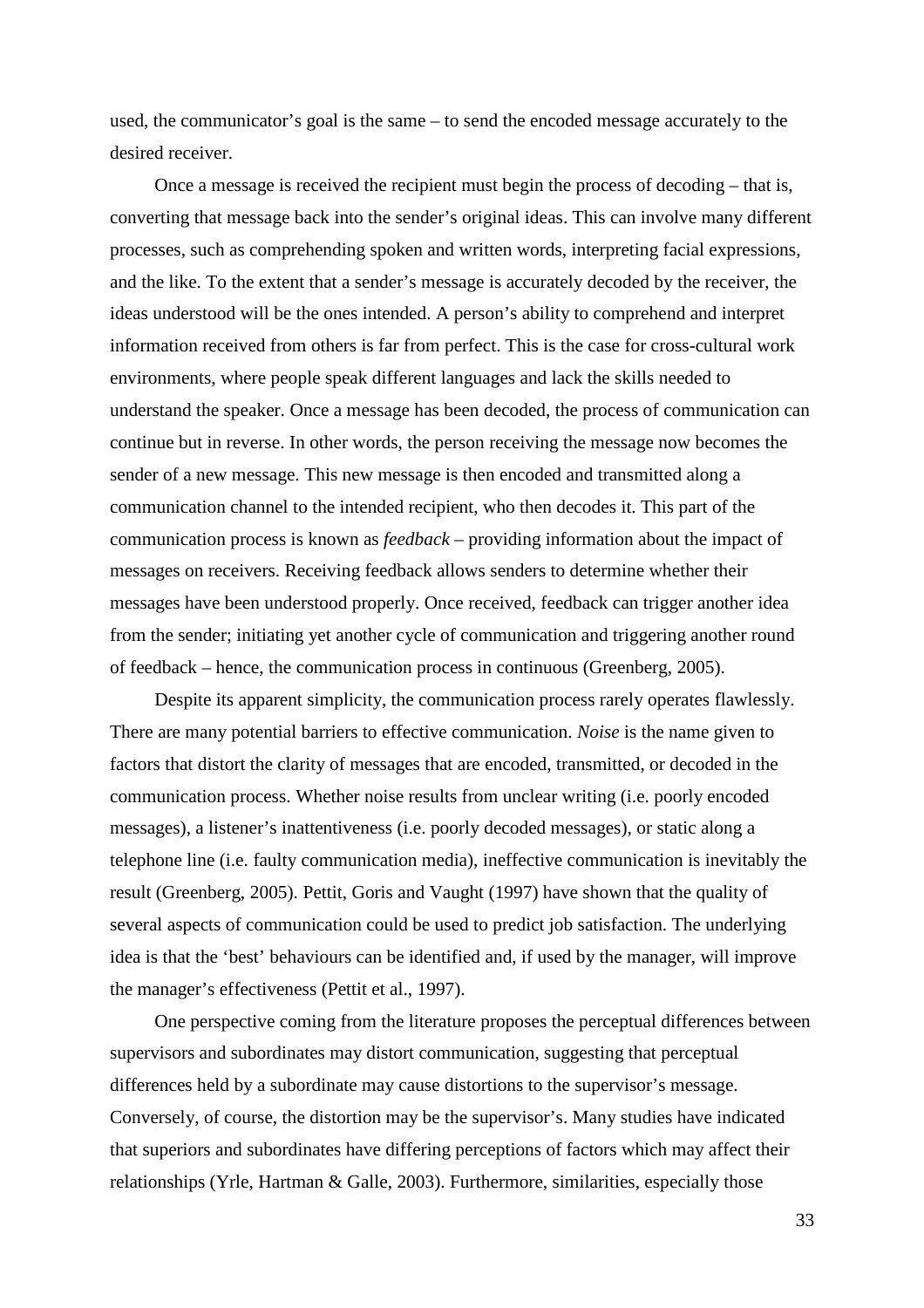related to demographics, attitudes, and/or values, have been shown to reduce the potential for distortion (Cheryl, Ravlin & Meglino, 1996; DiSalvo & Larsen, 1987; McCroskey, Richmond & Daly, 1975, as cited in Yrle et al., 2003).

 The communication literature has historically taken a classical approach to supervisorsubordinate communications and has attempted to identify 'best' practices which apply across situations. However, a discussion by Dansereau and Markham (1987) suggested that an alternative model for understanding communication between supervisors and subordinates may arise from the dyad tradition, which examines the distinctive supervisor-subordinate relationship as a pairing between two individuals. The dyad tradition represents a contrast to the group tradition, where the supervisor is understood to use the same style with all subordinates. Under the dyad tradition, supervisors use different communication styles with different subordinates (Yrle et al., 2003).

#### **2.4.4 Communication types**

There are several types of communication: F*ormal communication* consisting of downward communication, upward communication, horizontal communication; and *informal communication* consisting of rumours, verbal communication and non-verbal communication. The different types of communication are described below. The way the employees and manager communicates with each other impacts the level of conflict and the work environment (Greenberg, 2005).

### **2.4.4.1 Formal communication**

Imagine a CEO of a large hotel announces new routines for housekeeping to the supervisor of the housekeeping department, and then the supervisor telling her subordinates what to do. The examples describe situations in which someone is sharing official information with other who need to know this information (Greenberg, 2005; Davidson et al., 2006). This is referred to formal communication. The formally prescribed pattern of interrelationships existing between the various units of an organisation is commonly described by using a diagram known as an organisation chart (see figure 5). Such diagrams provide a graphic representation of an organisation's structure, an outline of the planned, formal connections between its various units – that is, who is supposed to communicate with whom. This particular organisation chart is typical of most in that it shows that people communicate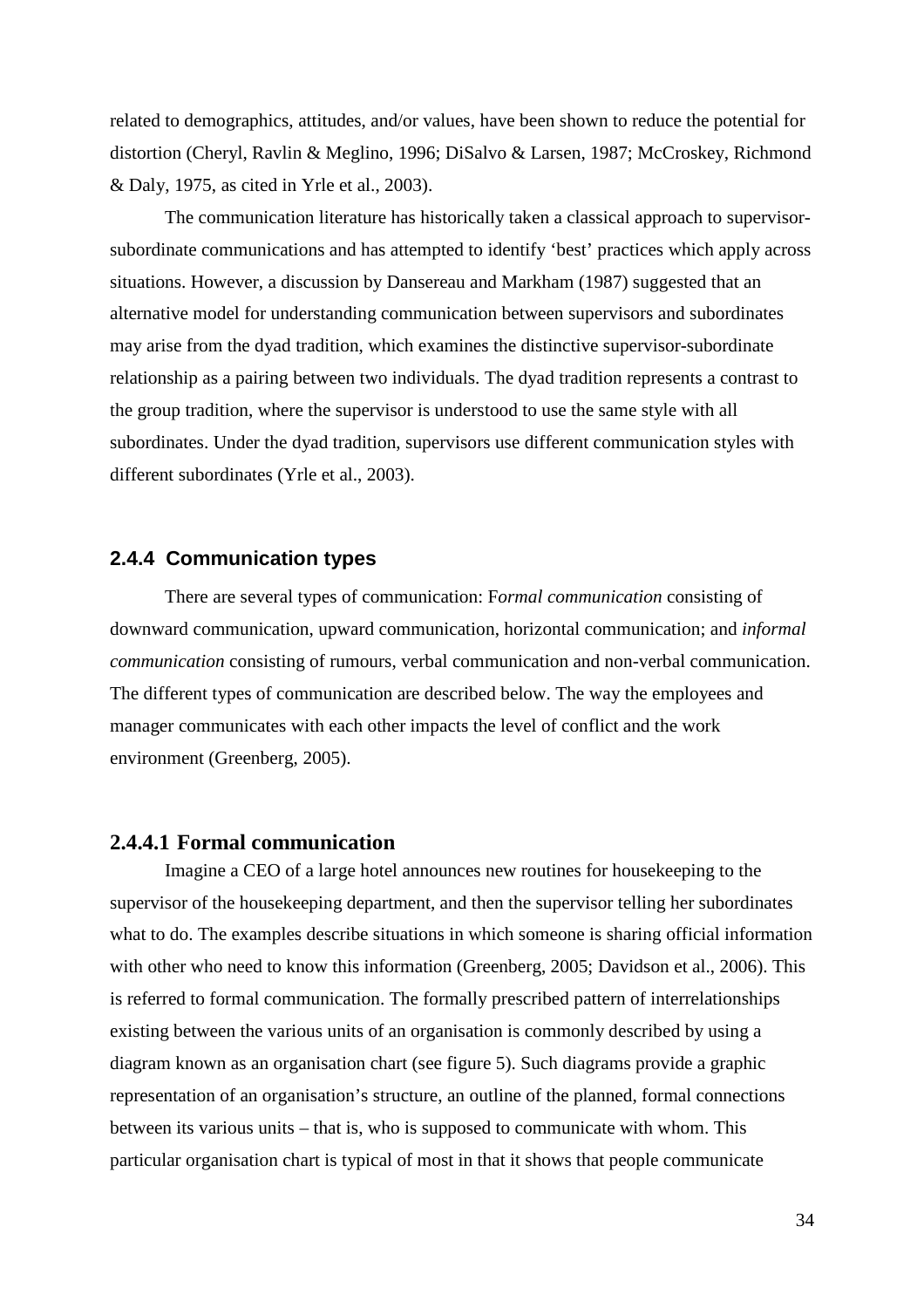formally with those immediately above them and below them, as well as those at their own levels (Greenberg, 2005).



**Figure 5:** The organisation chart: A summary of formal communication paths (Greenberg, 2005, p. 259).

### **2.4.4.2 Downward communication**

Formal communication differs according to people's position in an organisation chart. Downward communication consists of instructions, directions, and orders – messages telling subordinate what they should be doing. Furthermore, feedback on past performance flows in a downward direction. It is important that the information is clear and accurate, so everyone understands the message (Greenberg, 2005; Davidson et al., 2006) A supervisor for housekeeping department, for example, may tell the housekeepers that the rooms should be cleaned with more attention. However, even a message like this can get twisted if the message has to go through many links before it gets to the receiver (Greenberg, 2005). Another example of this is that the facility and service manager gives a message to the assisting manager. The assisting manager will understand the message and consciously or unconsciously change the message that is passed on to the housekeepers (Davidson et. al. 2006). As formal information slowly trickles down from one level of an organisation to the next lowest level – as occurs when information is said to 'go through channels' – it becomes less accurate. This is especially true when that information is spoken. In such cases, it is not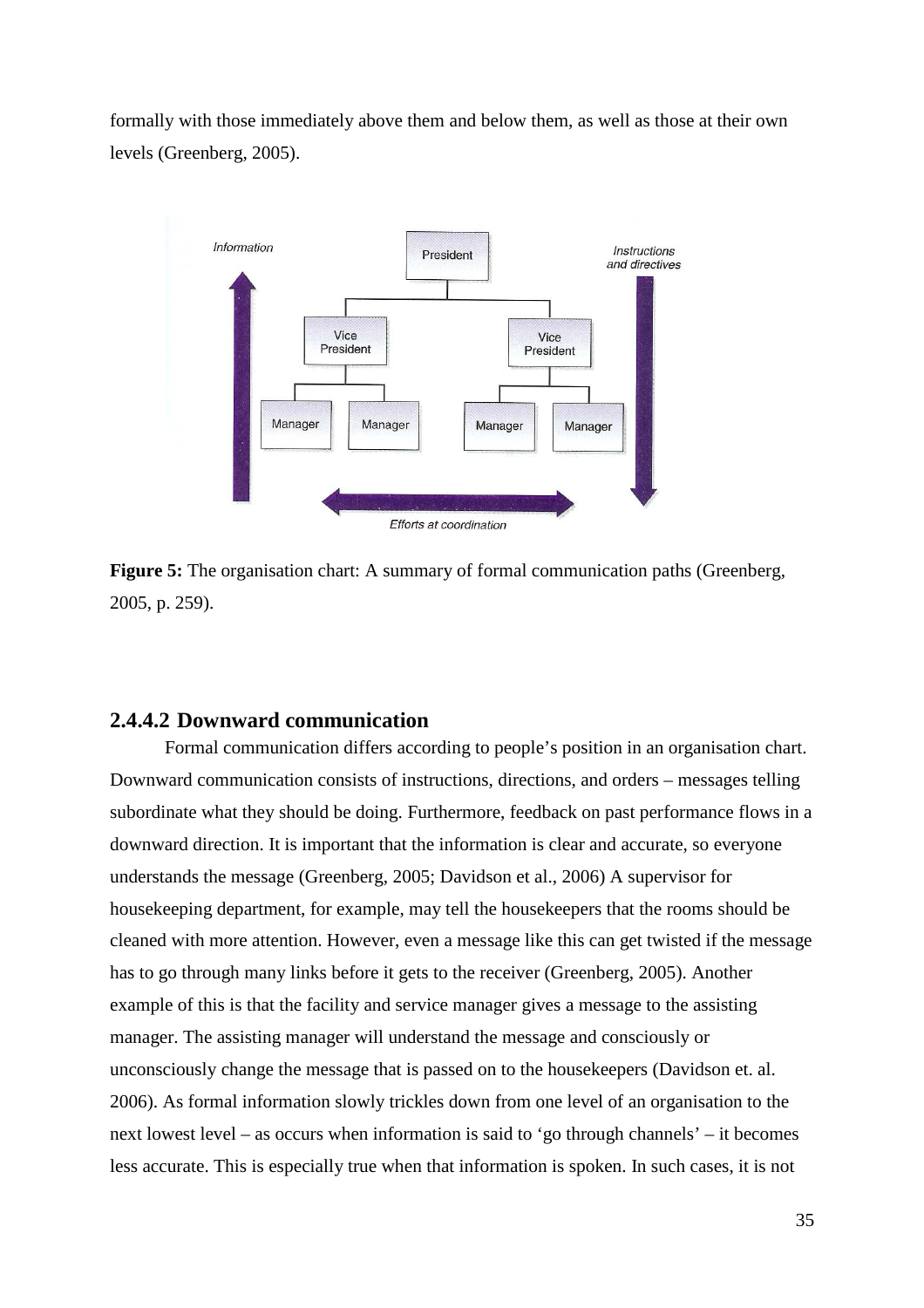unusual for at least part of the message to be distorted as it works its way down from one person to the next lowest-ranking person. To avoid these problems, many companies have introduced programs in which they communicate formal information to large numbers of people at different levels all at one time (Greenberg, 2005).

## **2.4.4.3 Upward communication**

Upward communication is when information flows from lower levels to higher levels within an organisation such as messages from subordinates to their supervisors. Typically, such messages involve information that managers need to do their jobs such as data (suggestions for improvement, status reports, reactions to work-related issues and new ideas) required to complete projects. Although logically upward communication is the opposite of downward communication, there are some important differences between them resulting from difference in status between the communicating parties. For example, it is found that upward communication occurs far less frequently than downward communication, and when people do communicate upward, their conversations tend to be far shorter than the ones they have with others at their own level. More importantly, when upward communication does occur, the information transmitted is frequently inaccurate. Given that employees are interested in putting themselves in a good spot when communicating with their bosses, they have a tendency to highlight their accomplishments and downplay their mistakes, and as a result, negative information tends to be ignored or disguised. This tendency is known as the MUMeffect. There is a concern about this phenomenon because supervisors can only make good decisions when they have good information available to them. When subordinates are either withholding or distorting information so as to avoid looking bad, the accuracy of the information communicated suffers (Greenberg, 2005).

## **2.4.4.4 Horizontal communication**

Within organisations messages do not only flow up and down the organisation chart but also sideways, this is horizontal communication (Greenberg, 2005; Davidson et al., 2006). Messages of this type are characterised by efforts at coordination, attempt to work together. Unlike vertical communication, in which the parties are at different organisational levels, horizontal communication involves people at the same level. Therefore, it tends to be easier and friendlier. Moreover, it is more casual in tone and occurs more readily given that there are fewer social barriers between the parties (Greenberg, 2005; Davidson et al., 2006). However,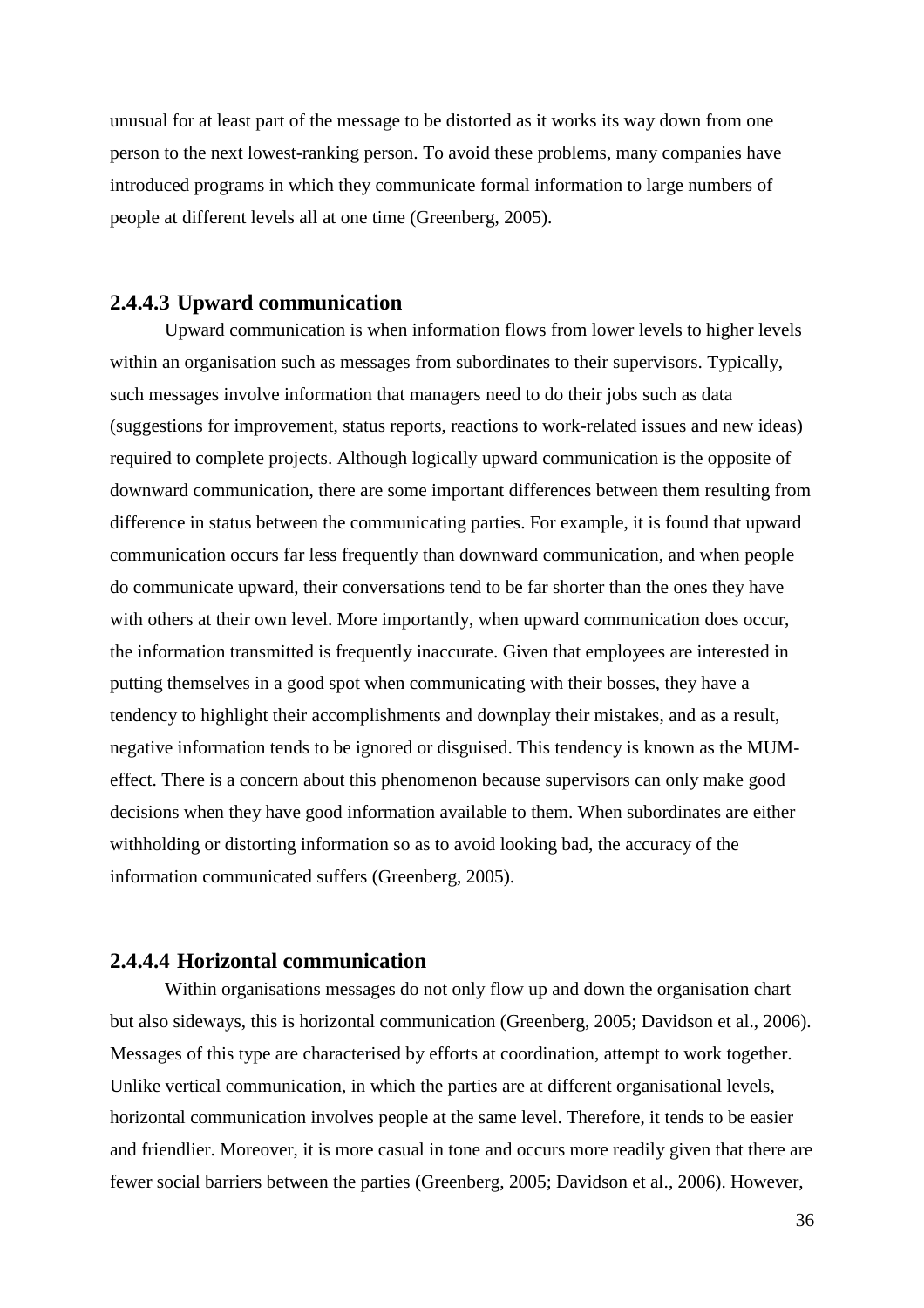horizontal communication also comes with pitfalls. People in different departments sometimes feel that they are competing against each other for valued organisational resources, leading them to show resentment toward one another (Greenberg, 2005).

## **2.4.4.5 Informal communication**

Employees casually speaking and gossiping to each other are also examples of organisational communication. But because they involve the sharing of unofficial information, it would be considered informal communication. Such information is shared without any formally imposed obligations or restrictions (Greenberg, 2005). When people communicate informally, they are not bound by their organisational positions. Anyone can tell anything to anyone else without following the formal constraint imposed by the organisation chart. It is not unusual for some messages to reach everyone in a large organisation in a matter of a few hours. This happens not only because informal communication crosses organisational boundaries and is open to everyone, but also because it generally is transmitted orally, and oral messages not only reach more people but also do so more quickly than written messages. However, oral messages run the risk of becoming inaccurate as they flow between people (Greenberg, 2005; Davidson et al., 2006). Informally socialising is not always bad. It may provide excellent opportunities for the pleasant social contact that make life at work enjoyable. Greenberg (2005) suggest that informal communication remains one of the most efficient channels of communication. Poe and Courter (as cited in Greenberg, 2005) states that about 70 percent of what people learn about their organisations is picked up by chatting with co-workers during breaks and in the corridors (Greenberg, 2005).

## **2.4.4.6 Rumours**

Typically, rumours are based on speculation, someone's overactive imagination and wishful thinking, rather than on facts. Rumours spread fast through organisations because the information they contain is usually so interesting and vague. The ambiguity leaves messages open to embellishment as they pass orally from one person to the next (Greenberg, 2005).

## **2.4.4.7 Verbal communication**

Verbal communication can be either oral, using spoken language, such as face-to-face talks or telephone conversations, or written such as fax, letters or e-mail messages. However,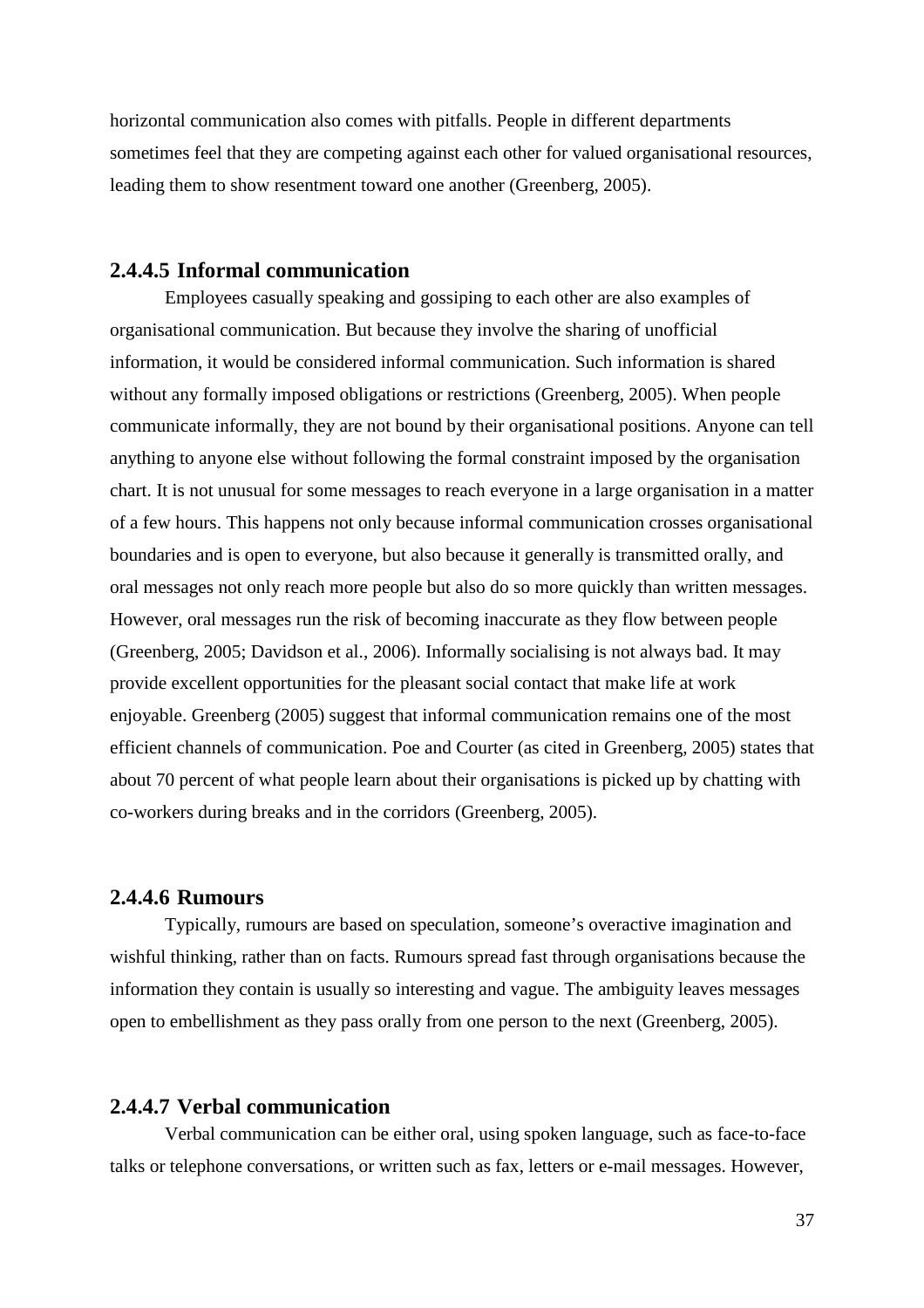the sender and receiver do not necessarily have to see each other in this situation. Despite their differences, these forms of communication all use words. Given that people in organisations spend so much of their time using both oral and written communication, it makes sense to as which is more effective. It is known that communication is most effective in organisations when it uses multiple channels, both oral and written messages (Jablin & Putnam, 2000).

Oral messages help get people's immediate attention and written follow-ups are helpful because they provide permanent documents to which people later can refer. Oral messages also have the benefit of allowing for immediate two-way communication between parties, whereas written messages often are either one-way or take too long for a response. The matter of how effectively a particular communications medium works depends on the kind of message being sent. In general, managers prefer using oral media when communicating ambiguous messages e.g. directions on how to solve a complex problem, but written media for communicating clear messages e.g. sharing room lists. Managers who follow this particular pattern of matching media with messages tend to be more effective on the job than those who do not, suggesting that demonstrating sensitivity to communicating in the most appropriate fashion is an important determinant of managerial success (Greenberg, 2005).

## **2.4.4.8 Non-verbal communication**

Communication is also the way a person move, behave, or convey important information between the persons that are involved. People communicate a great deal without words, nonverbally; for example by way of facial gestures, body language, the clothes worn (De Vito, 2001; Greenberg, 2005). It has been estimated that people communicate at least as much nonverbally as they do verbally (Hickson, Stacks & Moore, 2003, as cited in Greenberg, 2005). A few examples of nonverbally communication in organisations; despite the general trend toward casual clothing in the workplace, higher-status people tend to dress more formally than lower-ranking employees (Rafaeli, Dutton, Harquail & Mackie-Lewis, 1997, as cited in Greenberg, 2005), higher-status people such as managers and executives tend to communicate their organisational positions nonverbally by keeping lower-ranking people waiting to see them (Greenberg, 1989, as cited in Greenberg, 2005), higher-ranking people also assert their higher status by sitting at the heads of rectangular tables, which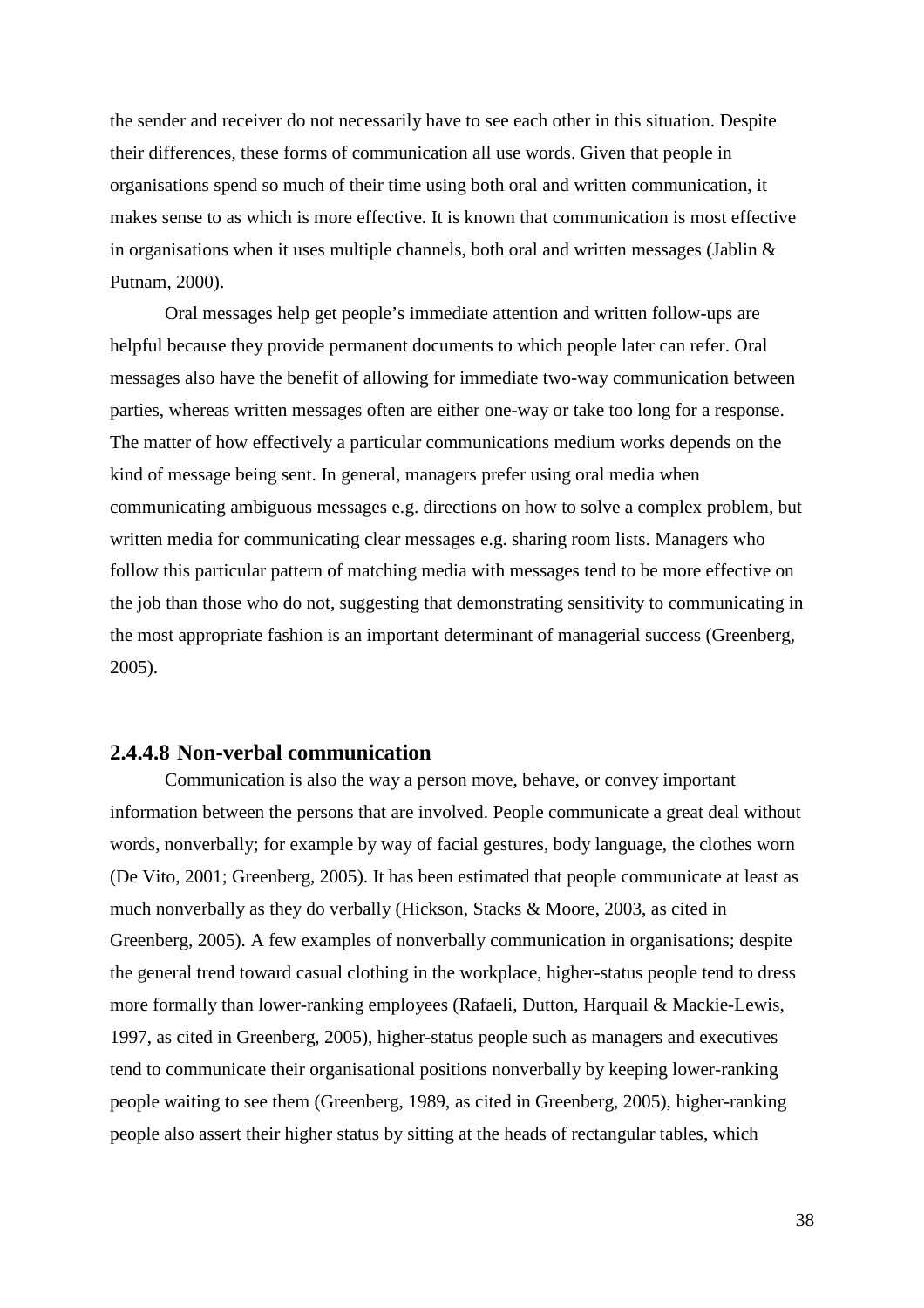enables them to maintain eye contact with those for whom they are responsible (Zweigenhaft, 1976, as cited in Greenberg, 2005).

More or less the half of the information that is being transferred happens by using nonverbal signals. Non-verbal signals change from culture to culture. What is understood as a smile and friendliness in one culture is not necessarily perceived the same in other cultures. For example Japan uses a smile as a cover to hide their real thoughts and feelings (De Vito, 2001)

### **2.4.5 Cross-cultural communication**

Cross-cultural interactions are often complex and have the potential to communicate a disrespect for others' identity and values. Although there are often significant gains when people of diverse cultures work together, research is needed on how they are able to overcome barriers and collaborate effectively (Tjosvold & Leung, 2003).

Knotts and Thibodeaux (1992) support Dou and Clark Jr (1999) in that because of insufficient experience and training in managing subordinates from different cultures, a majority of today's managers may be considered culturally disadvantaged. One of the striking problems that occur in communication is problems involved in managing another culture (Knotts & Thibodeaux, 1992). Furthermore, many companies have overlooked the relationship between quality management and effective communication in a culturally diverse workplace. It's often assumed that human communication patterns are universal. However, the same words, tone and gestures often have different meanings in different countries (Charlton & Huey, 1992).

 Three key factors make communicating with people from different cultures a difficult task. First, different words may mean different things to different people. Second, different cultures sometimes have very different cultural norms about using certain words. For example a simple word as 'no', although the term exist in Japanese language, the Japanese people are reluctant to say no directly to someone because doing so is considered insulting. They often rely on other ways of saying no that can be difficult for foreigners to understand. Third, crosscultural communication is made difficult by the fact that in different languages even the same word can mean different things (Greenberg, 2005).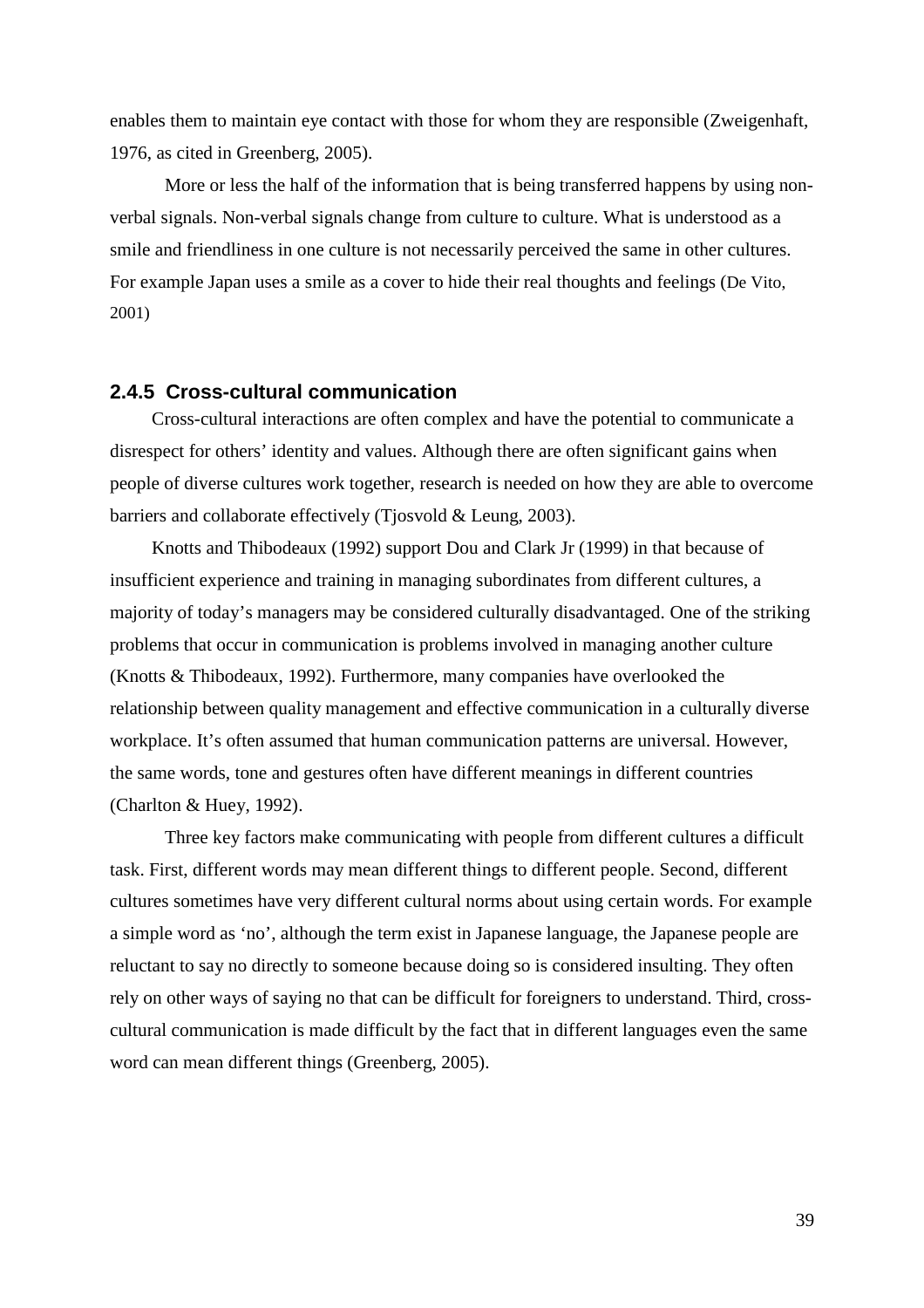### **2.4.5.1 Communication barriers in a cross-cultural environment**

The idea that face-to-face communication is imperfect and can lead to misunderstanding and even conflict is based on common experience. Miscommunication arises from 'noise', in the technical sense of interference whether physical or psychological, which prevents messages being received; poor encoding by the sender; distortion by the medium; and selection, inaccurate decoding or interpretation by the receiver. It is true that the two-way nature of face-to-face communication creates possibilities for reducing miscommunication by feedback – the sender can find out how well the receiver understands. In the case of communication with people from different backgrounds the sources of miscommunication are of two kinds: those such as the general problem of intergroup communication, stereotyping and prejudice which are 'universal' barriers, but which apply with particular force in intercultural situations; and those arising from the fact that differences of backgrounds do affect how people communicate (Guirdham, 1999).

Moreover, written language problems may exist in cross-cultural communication. A written document appropriate in one culture may not be appropriate in other cultures. The formality expected in written documents may vary from culture to culture (Spinks & Wells, 1997). Moreover, international workers may have grammar mistakes or misapply the (Norwegian or English) language structure. Creative and talented employees may be disregarded if a manager does not recognise communication difficulties or even stereotyping of a culture. The employees may be self-conscious of communication problems and therefore they are not active in, for example, meetings (Knotts & Thibodeaux, 1992)

Slang words, acronyms, multi-phrase combinations and idioms may also act as barriers in communication (Spinks & Wells, 1997; Knotts & Thibodeaux, 1992). These factors are usually difficult for persons from different countries and cultures that are unfamiliar with a dialect to understand and interpret. Furthermore, poor listening skills and lack of understanding can create communication problems for a manager or subordinate when words are misunderstood or portions of sentences are ignored. Differences in semantics and imperfect translations may also cause difficulty when dealing with foreign languages, or even dealing with similar languages but different cultures (Knotts & Thibodeaux, 1992).

One of the most widespread and most common misconceptions restraining effective communication is that the message sender's mind is limited to the persons own personal feelings, desires and needs when ending the message. The message is fully understood by the sender but has no effect to the receiver. This can also lead to misreading of the verbal and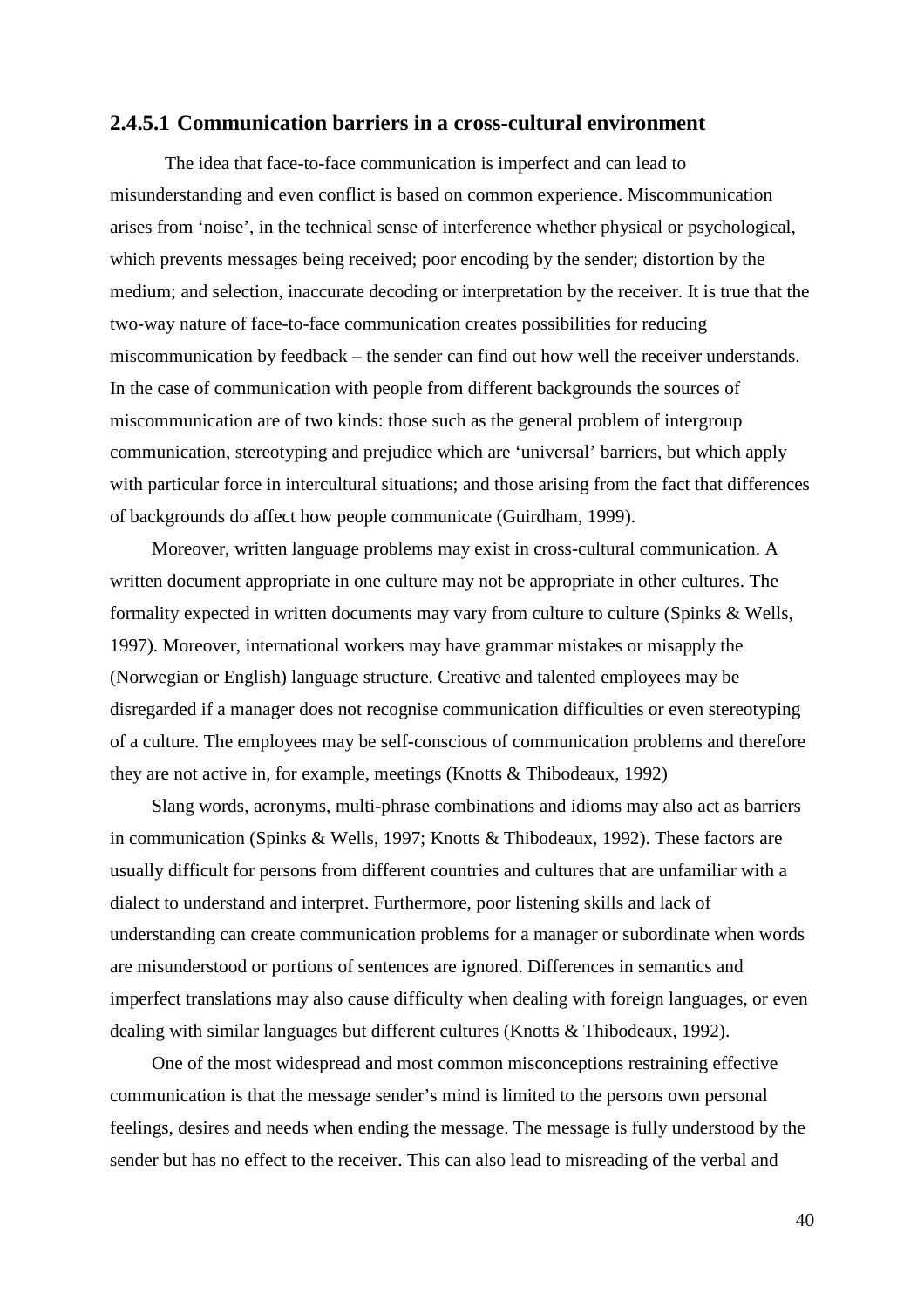nonverbal communication signals (Dou & Clark Jr, 1999). The potential and the largest barrier between divergent cultures exist in the misunderstanding between the sender encoding a message and receiver decoding the same message. Therefore, the message sent is not always the message received (Dou & Clark Jr, 1999).

Finally, body language can also be seen differently in different cultures. An example is two American white individuals are talking, when the subordinate talks he/she will tend to look away from the boss more than the boss will look away from the subordinate. Two African-Americans would have similar eye contact but with the roles reversed. In many Asian cultures it is disrespectful to look a superior directly into the eyes. And in contrast a person would be considered untrustworthy in the US if the person does not look another person directly in the eyes when talking (Charlton & Huey, 1992).

#### **2.4.6 Improving cross-cultural communication**

One basic step to interact productively in today's cross-cultural society is to accept that believing there is only one effective way to communicate, is no longer true. A second step is to respect other cultures and create new ways of integrating diverse groups to form a cohesive and responsible society. Individuals should also be willing to become a cross-cultural communicator (Charlton & Huey, 1992).

Problems resulting from poor listening skills or speaking skills can be overcome by obtaining frequent feedback and an authentic two-way communication exchange. As mentioned earlier, numerous communication problems can be eliminated by providing more than one communication channel; spoken and written (Knotts & Thibodeaud, 1992).

To be an effective communicator, Charlton and Huey (1992) suggest that no matter who a person is dealing with in a work force, the person should try to be aware of individuals and cultural differences. It is important to learn about the major cultures in a workplace, especially the communication patterns. Furthermore, avoiding cultural stereotyping is a step to effective communication. Stereotyping can cause people to filter information inappropriately. Finally some good advice is to clarify a message, paraphrase and summarise what others say. The meaning of a message is in the response the sender receives, not in the sender's intent (Charlton & Huey, 1992). To improve the communication in a company, the management can decide to implement a cultural diversity program (Charlton & Huey, 1992; Spinks & Wells, 1997).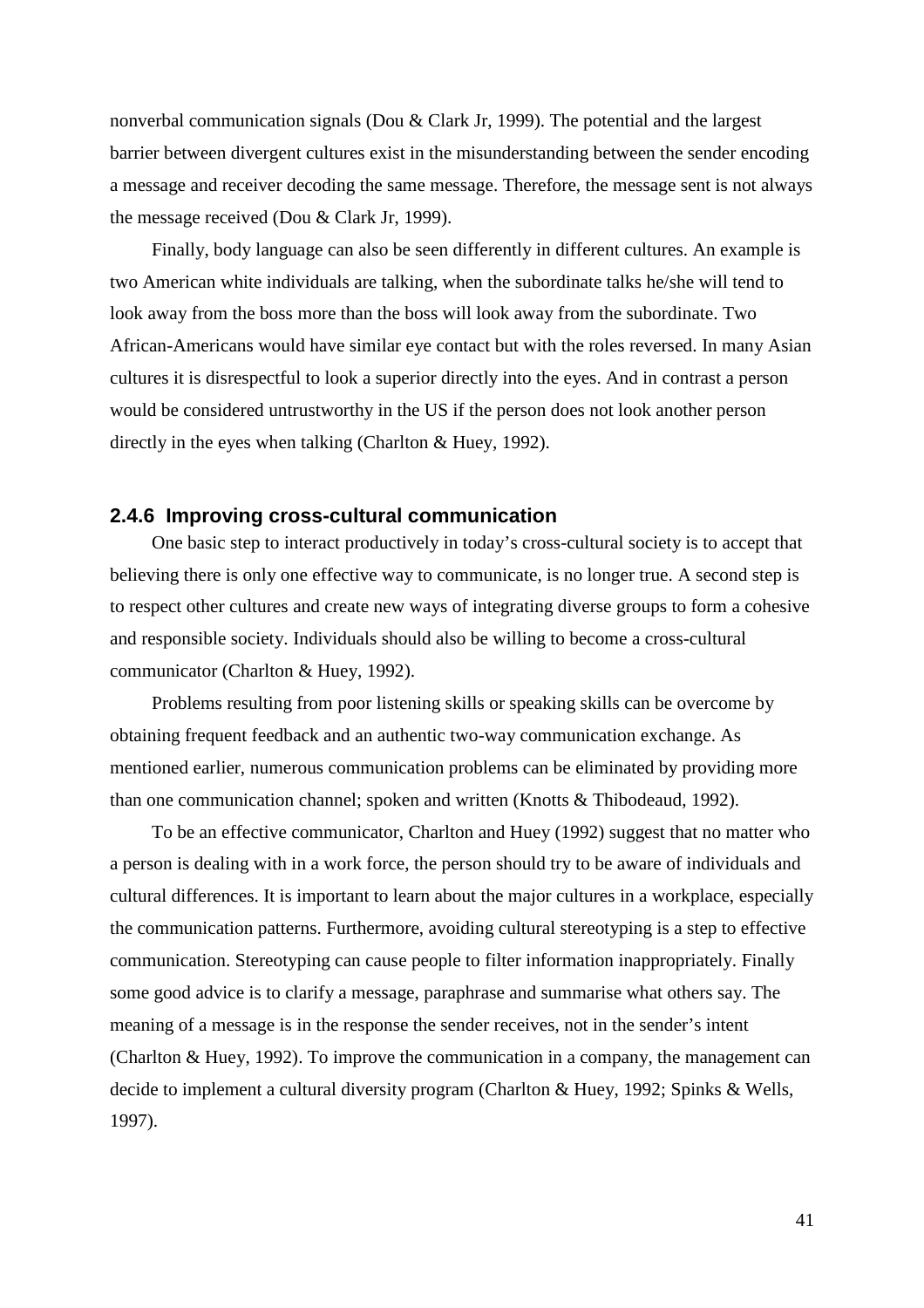### **2.5 Cross-cultural work environment**

Managers and researchers alike increasingly recognise the limitations of traditional organisational theories and management approaches that assume individual and cultural homogeneity. They want to move away from reliance on Western ideas and approaches to incorporate those from Asian and other cultures. They are experimenting with new ways of organising and managing that are effective for today and responsive to the diversity of employees (Tjosvold & Leung, 2003).

A cross-cultural work environment can have different meanings, but the main point is that there is a working environment within a society where there are people from different nations and ethnic groups (Lillebø, 2001). Cultural differences are expected abroad, but at home it is often assumed that the foreigner will take the effort to adapt to our customs to fit in with the dominant culture. Taking this view can alienate others, but more importantly fails to capitalise on the potential benefits of recognising diversity and the unsuspected value added which outsiders can contribute from their different experience, skills, and perspective (Schneider & Barsoux, 2003).

 For managers to be effective across cultures require the ability to simultaneously recognise the need for differentiation while understanding the need for integration, at multiple levels within the organisation (Schneider & Barsoux, 2003). A truly cross-cultural organisation can be defined as one wherein diversity is valued and utilised rather than just contained. The strategy of utilising cultural differences can create competitive advantage. Thus, rather than one culture overriding another, or compromising to find 'safe' solutions that will antagonise neither, the challenge is to discover solutions that capture the differences in creative ways so that the sum of the parts is greater than the whole (Schneider  $\&$  Barsoux, 2003).

 Cultural diversity can have both positive and negative effects in organisations. On the negative side, a culturally-diverse workforce can add to the complexity of decision making in an organisation because of problems of communication, both verbal and non-verbal, and may increase the incidence of conflict stemming from differences in values and norms. On the positive side, however, cultural diversity can result in more creative and higher quality human resource management decisions. Research on minority influence has shown that the expression of alternate views by culturally different organisation members may raise the quality of decision making and problem solving by increasing the attention of that the organisation pays to the decision making process (Nemeth, 1992, as cited in Tjosvold & Leung, 2003).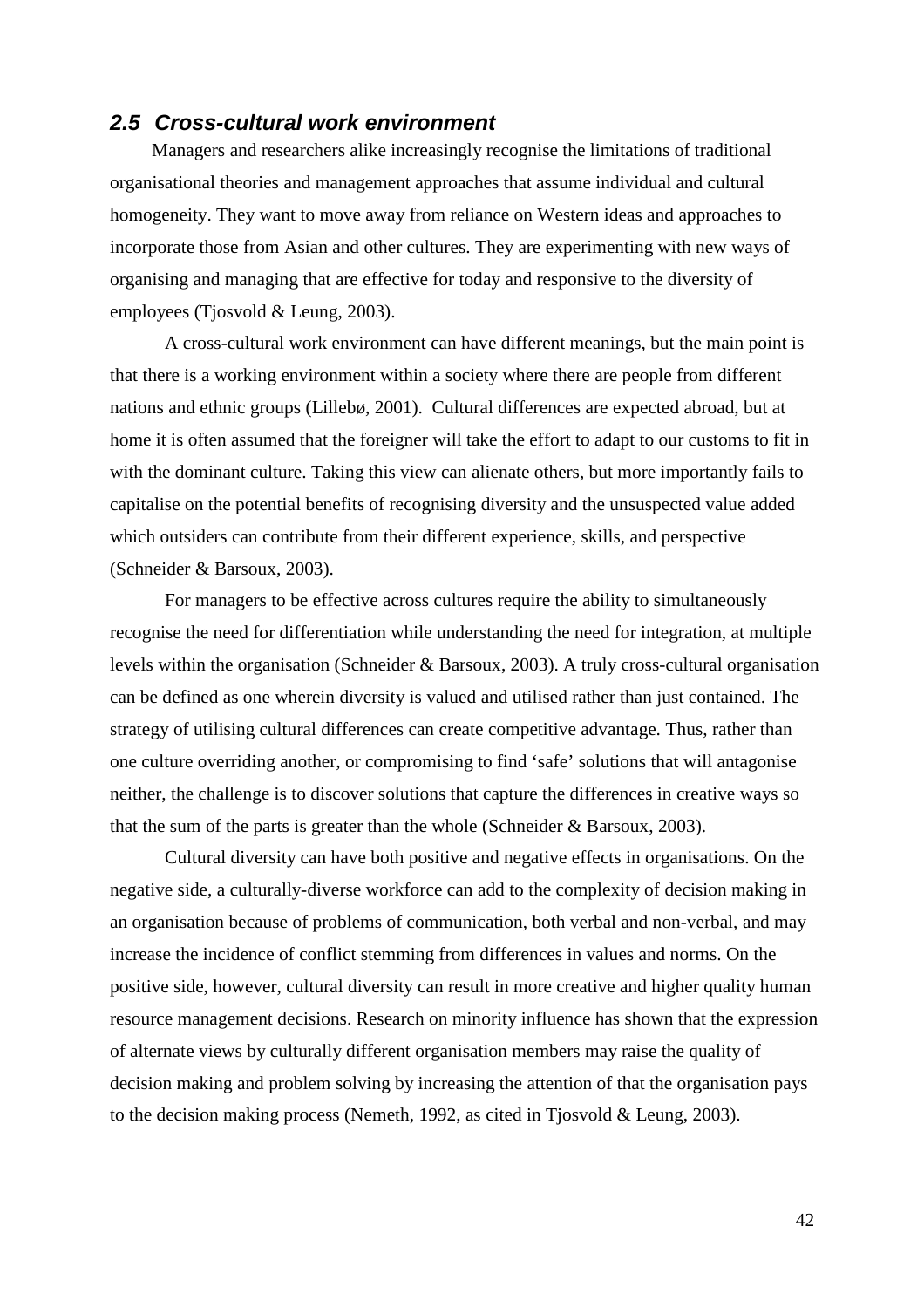#### **2.5.1 Handling Problems and Misunderstandings**

In a work environment with different cultures and nationalities some level of misunderstanding are inevitable. This could be caused from employees not understanding each other and each others' culture. If a problem takes place in a cross-cultural work environment, it will most likely take place more than one time. Therefore, guidelines on how to solve different types of problems could be helpful but it is important to look at each situation separately. In addition, the employee should be included in the process so he/she can be a part of solving the problem (DuBrin et. al. 2006).

There are different ways to win respect from the employees. To have daily contact with the employee and show interest in their personal life is one of them. To gain respect one also has to give respect. This can be as easy as to give a smile to the employee, have a short conversation with them and show that they are appreciated. Small things like this can "save" a persons day, and make them feel more secure (Quinn et. al. 2007).

Feedback is another important tool that affects the welfare in a working environment. People like to get feedback on the work they have been doing. Feedback means constructive criticism and praise. This makes it easier for the employee to do the right job and gives them motivation to improve if that is necessary (Witsel, 2008).

#### **2.5.2 Preventing Cultural Misunderstandings**

Lack of friendliness and politeness can lead to a negative response from people from foreign cultures. Friendliness, on the other hand, can create motivation for the employees. Motivation can be created to avoid hurting people and by smiling and showing helpfulness. Openness between colleagues is important and affects the relationship they have. It is important to be wanted to solve problems and conflicts, instead of keeping quiet and just displacing the problem. It is important to have access to appropriate information to do different assignments, and to show people respect. A manager has to make sure such information is accessible, and the employees have to make sure they read it. Information like this can help prevent misunderstandings and conflicts.

Moreover, flexibility is something that is important in cross-cultural environments. This is because they might have different needs than what is normal in the prevailing culture (DuBrin et al., 2006).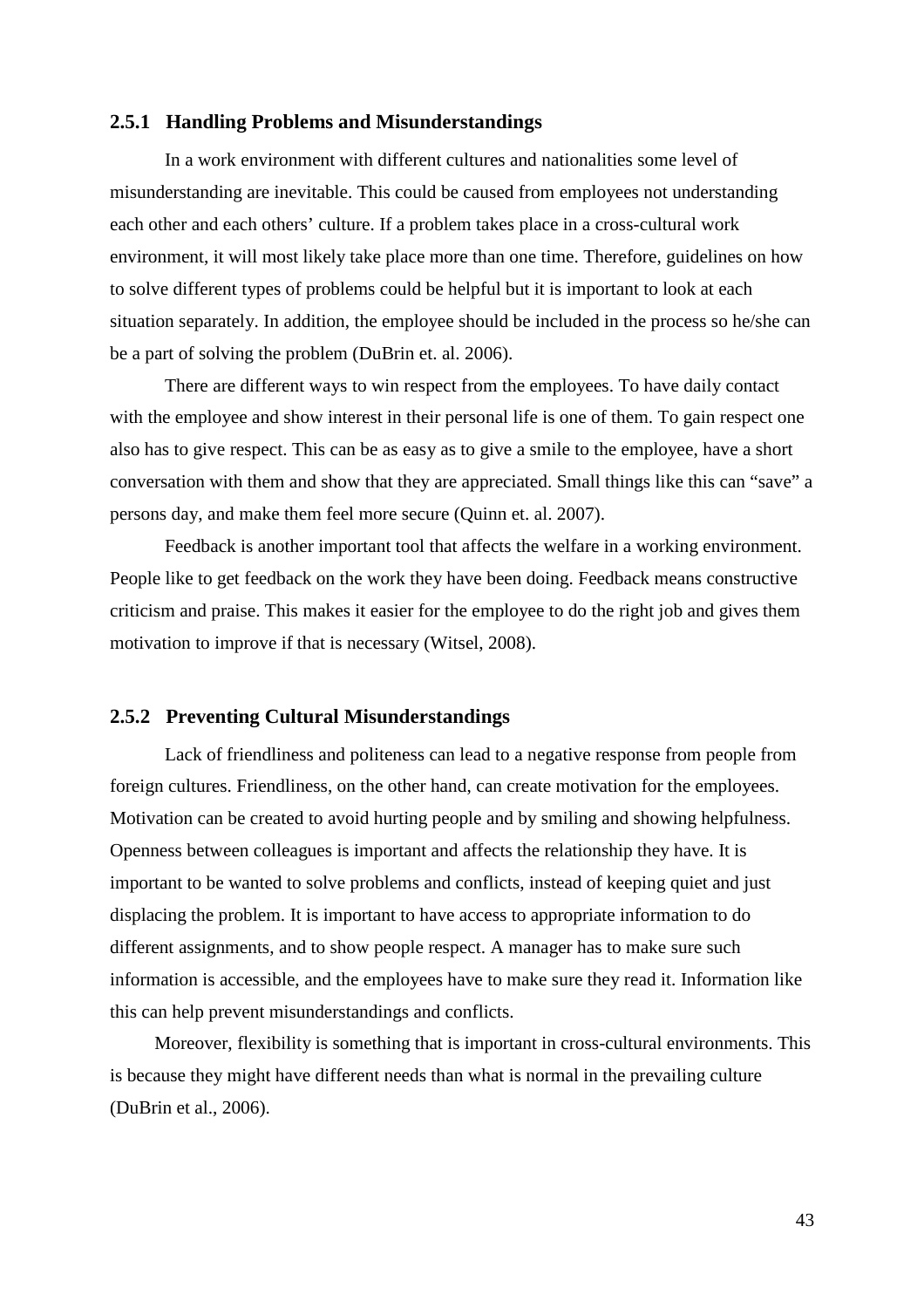## **2.6 Influencing variables**

After reading different literature on conflict, cross-cultural organisations, management and communication, the researcher found different variables that are important in the management of conflict; justice and culture; attitudes, and behaviour. When it comes to justice it is important that the employees feel they are treated fairly. If they feel they are treated unfairly this can lead to dissatisfaction and then conflict. Moreover, it is important to be aware of each others attitudes and how people with different cultures behave to eliminate negative conflicts.

## **2.6.1 Justice**

Organisational behaviour scientists have recognised that organisational justice takes several different forms; distributive justice, procedural justice, interpersonal justice and informational justice (see figure 6).



**Figure 6:** Forms of organisational justice (Greenberg, 2005, p. 37).

*Distributive justice* is the form of organisational justice that focuses on people's beliefs that they have received fair amounts of valued work-related outcomes e.g. pay, recognition, etc. (Greenberg, 2005). For example, workers consider the formal appraisals of their performance to be fair to the extent that these ratings are based on their actual level of performance (Greenberg, 1996, as cited in Greenberg, 2005). Fairness involves consideration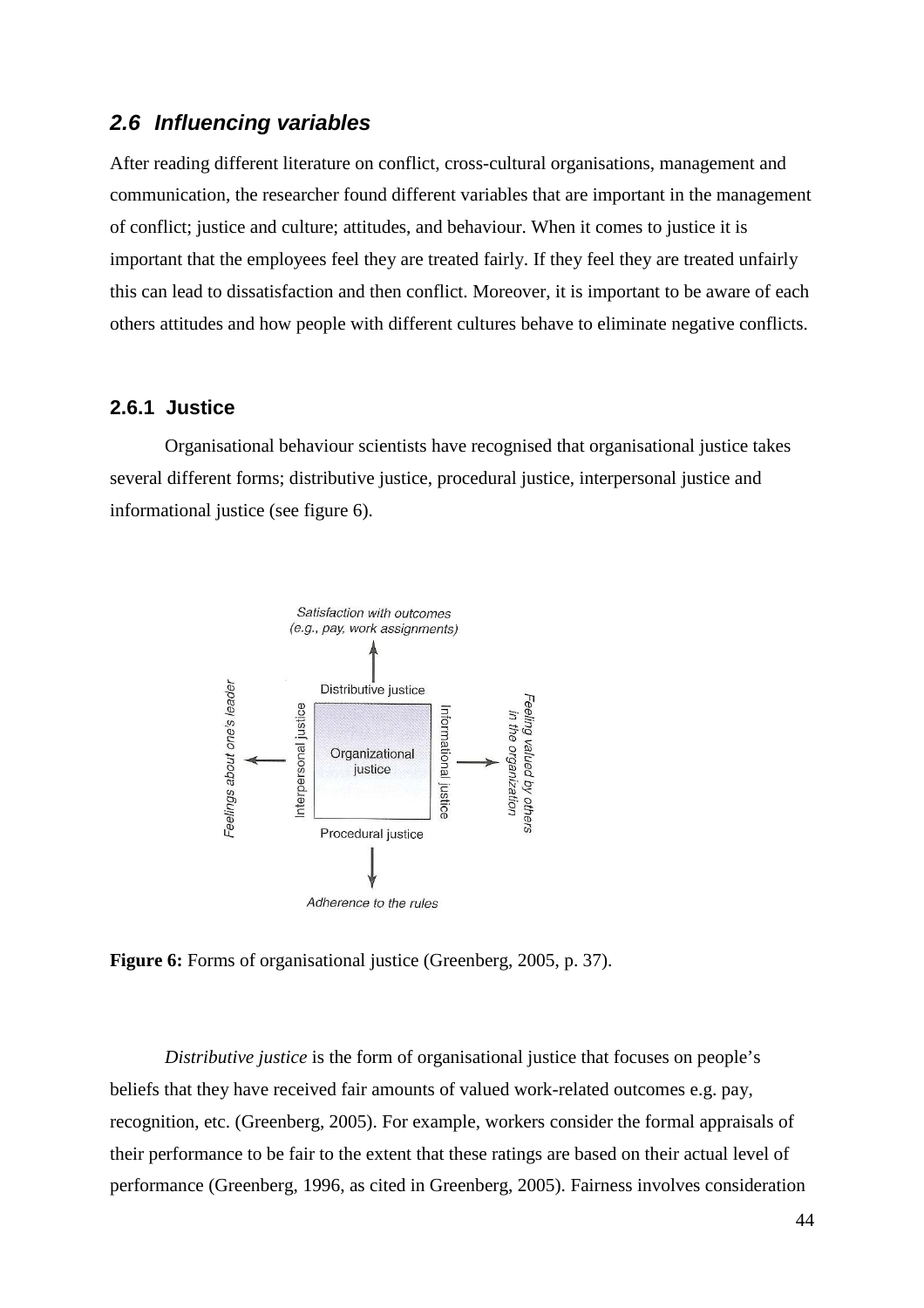of not only how much of various outcomes you receive i.e. distributive justice, but also the process by which those outcomes are determined – *procedural justice*. Research has shown that workers considers for example the ratings on performance appraisals to be fair to the extent that certain procedures were followed, such as when they believed that the standards used to judge them were applied to everyone (Greenberg, 2000, as cited in Greenberg, 2005). Maintaining procedural justice is a major concern of people in all types of institutions. In organisations, people reject decisions based on unfair procedures. In fact, following unfair procedures not only makes people dissatisfied with their outcomes (as in the case of distributive justice) but also leads them to reject the entire system as unfair. Not surprisingly, procedural justice affects people's tendencies to follow organisational rules: Workers are inclined to not follow an organisation's rules when they have reason to believe that organisation's procedures are inherently unfair (Greenberg, 2005).

*Interpersonal justice* refers to people's perceptions of the fairness of the manner in which they are treated by other people. For example when an employee is laid off work and is not happy about it, but the supervisor explains the situation to the subordinate in a manner that takes some of the sting out of it. Although the supervisor cannot do anything about higherlevel corporate decisions, he or she is sensitive to the problems this causes the subordinate and expresses his or her concern in a highly dignified manner. People experiencing situations such as this tend to accept their layoffs as being fair and hold positive feelings toward their supervisor (Greenberg, 2005).

Finally, *informational justice* refers to people's perceptions of the fairness of the information used as the basis for making a decision. Informational justice prompts feelings of being valued by others in an organisation. People believe that they are considered an important part of the organisation when an organisational official takes the time to explain thoroughly to them the rationale behind a decision (Greenberg, 2005).

Employees who believe they are fairly treated are less inclined to respond negatively which could start a conflict and is more inclined to respond positively such as by adhering to organisational policies. Simons and Roberson (2003) analysed employees from 783 departments in 97 different hotels and found that departments composed of employees who felt unfairly treated suffered higher rates of turnover and lower levels of customer satisfaction than those composed of employees who felt fairly treated (Simons & Roberson, 2003). And, of course, these factors have enormous impact on for example a hotel's success. This suggests good reason for managers to go out of their way to promote justice and manage disagreements in the workplace (Greenberg, 2005).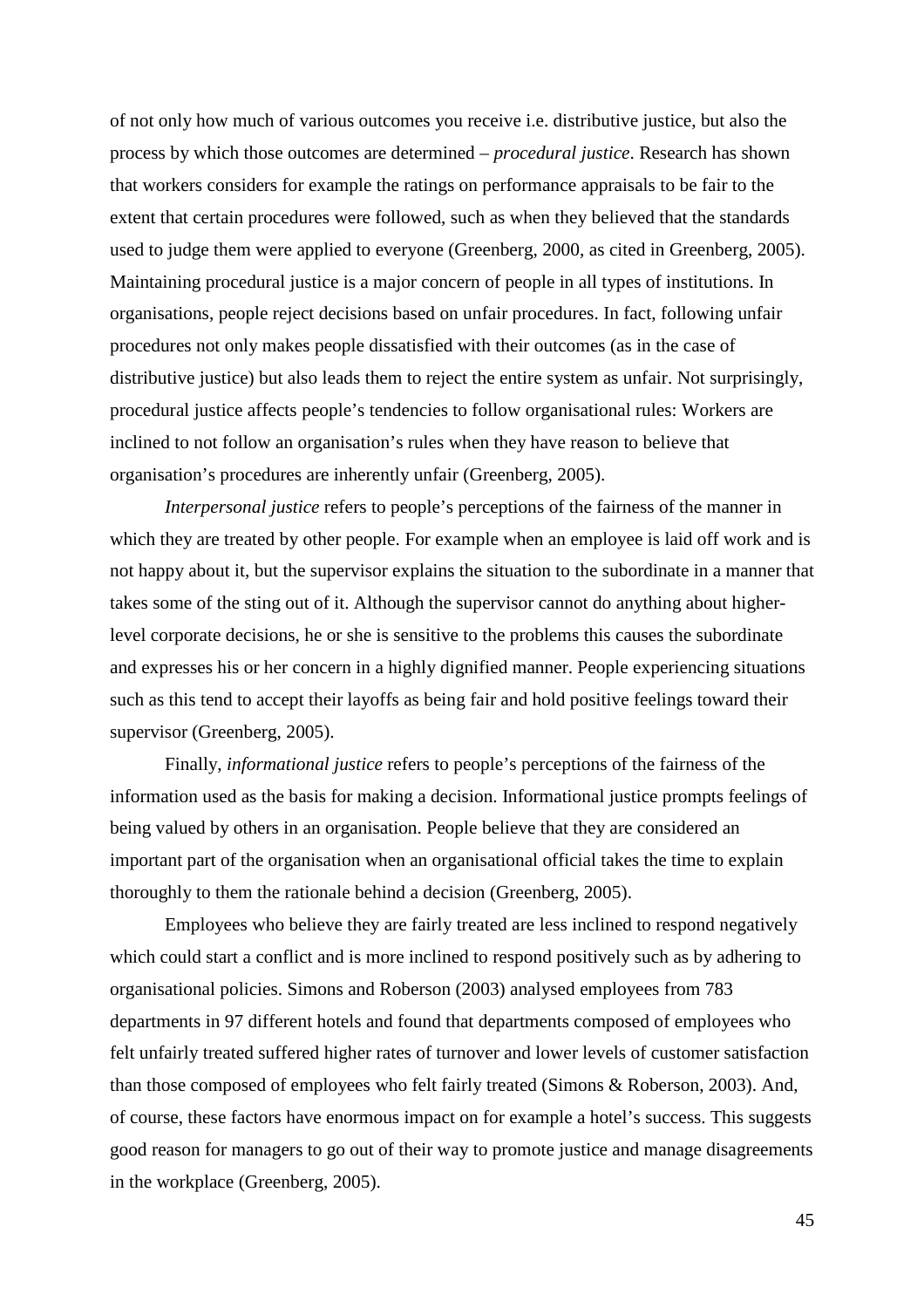#### **2.6.2 Culture**

A common definition of culture is; a set of learned social behaviours that develop over time. It is our values, attitudes and beliefs that are shared in a society (Pressey & Selassie, 2003; McDermott & O'Dell, 2001). Spinks and Wells (1997) define culture as the way people relate to the world they live in, and the behaviours are passed from one generation to the next. On the other hand, Markoczy (as cited in Pressey & Selassie, 2003) states that a growing number of studies suggest that culture does not show all aspects of belief and values that an individual possesses.



**Figure 7:** Johari window (Schneider & Barsoux, 2003, p. 12).

 Recognising cultural differences is the necessary first step to anticipating potential threats and opportunities for managers. But in order to go beyond awareness and to create useful interaction, these differences need to be open for discussion. One model known as the 'Johari window' provides as a way of discussing and negotiating the different perspectives, as shown in figure 7 (Schneider & Barsoux, 2003). The Johari window tries to shed light on what 'I know and do not know about myself and what others know and do not know about me'. Through self-disclosure and feedback, individuals can become more aware of the potential blind spots in how they see themselves and how others see them that may interfere with effective interaction. This technique may be helpful in making cultural differences open to discussion (Schneider & Barsoux, 2003).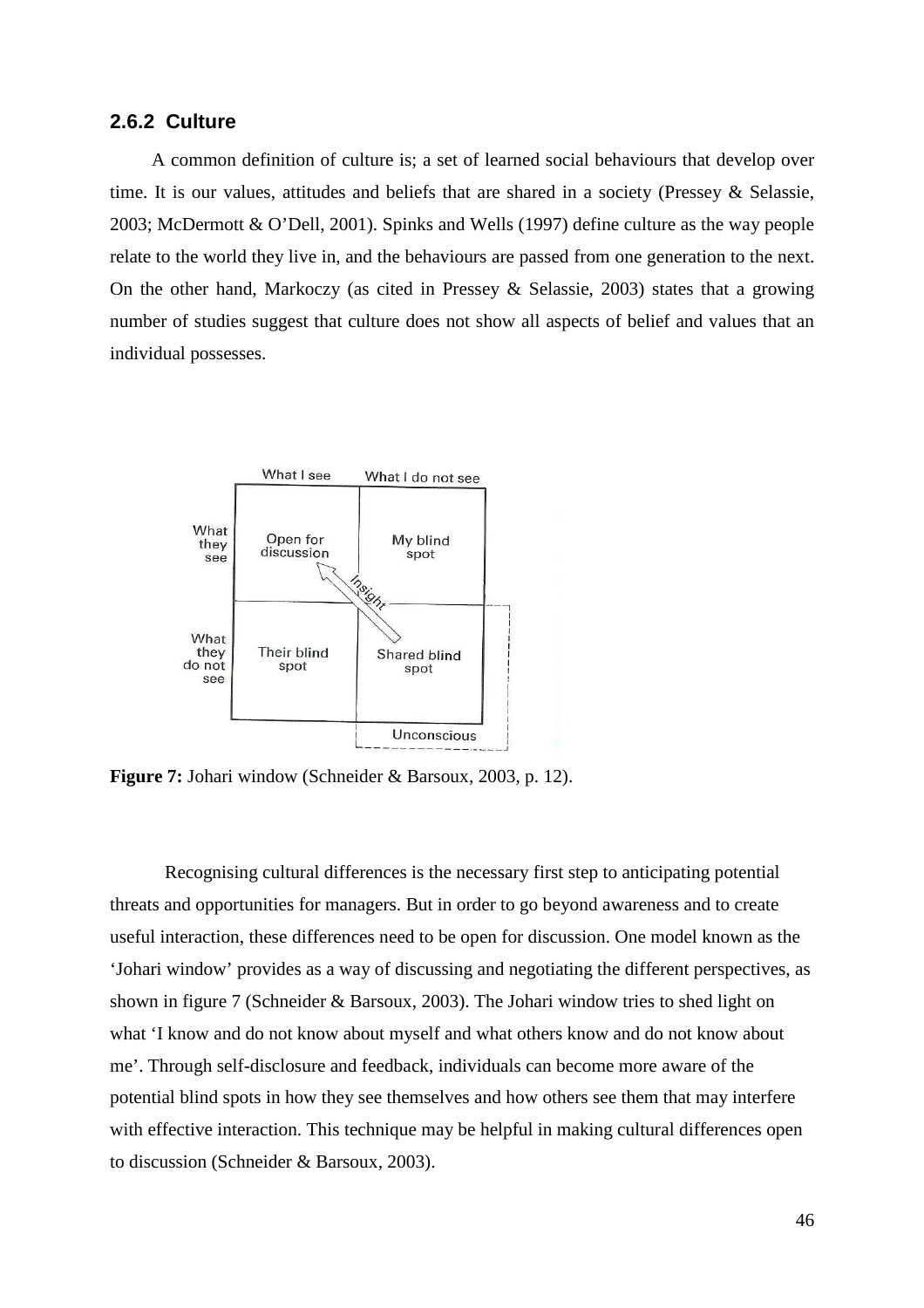For many people, discussing cultural differences is considered to be dangerous since differences are believed to be a source of conflict. Discussions of cultural differences are thus avoided. Another reason for avoiding discussions about cultural differences is the fear of stereotyping, of not considering the other as a person in their own right but as 'representative' in rather limited and perhaps negative ways of their culture. However, if cultural differences cannot be discussed then they cannot be managed, neither to avoid misunderstandings nor to develop productive strategies (Schneider & Barsoux, 2003).

 Culture is not static, but evolves over time. The dynamic nature of culture has important implications for human resource management policies and practices, particularly in work places characterised by a high degree of ethno-cultural diversity. When individuals live for long periods in a new country, they gradually acculturate to it. As individuals go through this process of acculturation, they develop attitudes and beliefs that embrace many of the concepts in their new environment (Berry, 1990). Additionally, the presence of people who have different culturally based attitudes, values and beliefs gradually changes the shape of organisations and society as whole (Tjosvold & Leung, 2003).

### **2.6.2.1 Attitudes**

Attitudes are feelings about people and things – and represent an important part of people's lives, particularly on the job. Indeed, people tend to have definite feelings about everything related to their jobs, whether it's the work itself, superiors, co-workers, subordinates, or even such things as the food in the cafeteria. Feelings such as these are referred to as work-related attitudes. Attitudes toward jobs or organisations have profound effects not only on the way employees perform but also on the quality of life experienced while at work (Greenberg, 2005).

*The attitudes toward other people* are important when it comes to understanding behaviour in organisations. Such attitudes are highly problematic when they are negative, especially when these feelings are based on misguided beliefs that prompt harmful behaviour. These feelings can be termed as prejudice and may be defined as negative feelings about people belonging to certain groups. For example, members of racial or ethnic groups are victims of prejudice when they are believed to be lazy, disinterested in working, or inferior in one way or another. Prejudicial attitudes often hold people back, creating an invisible barrier to success. Prejudices can be based on age, physical condition, sex, sexual orientation, and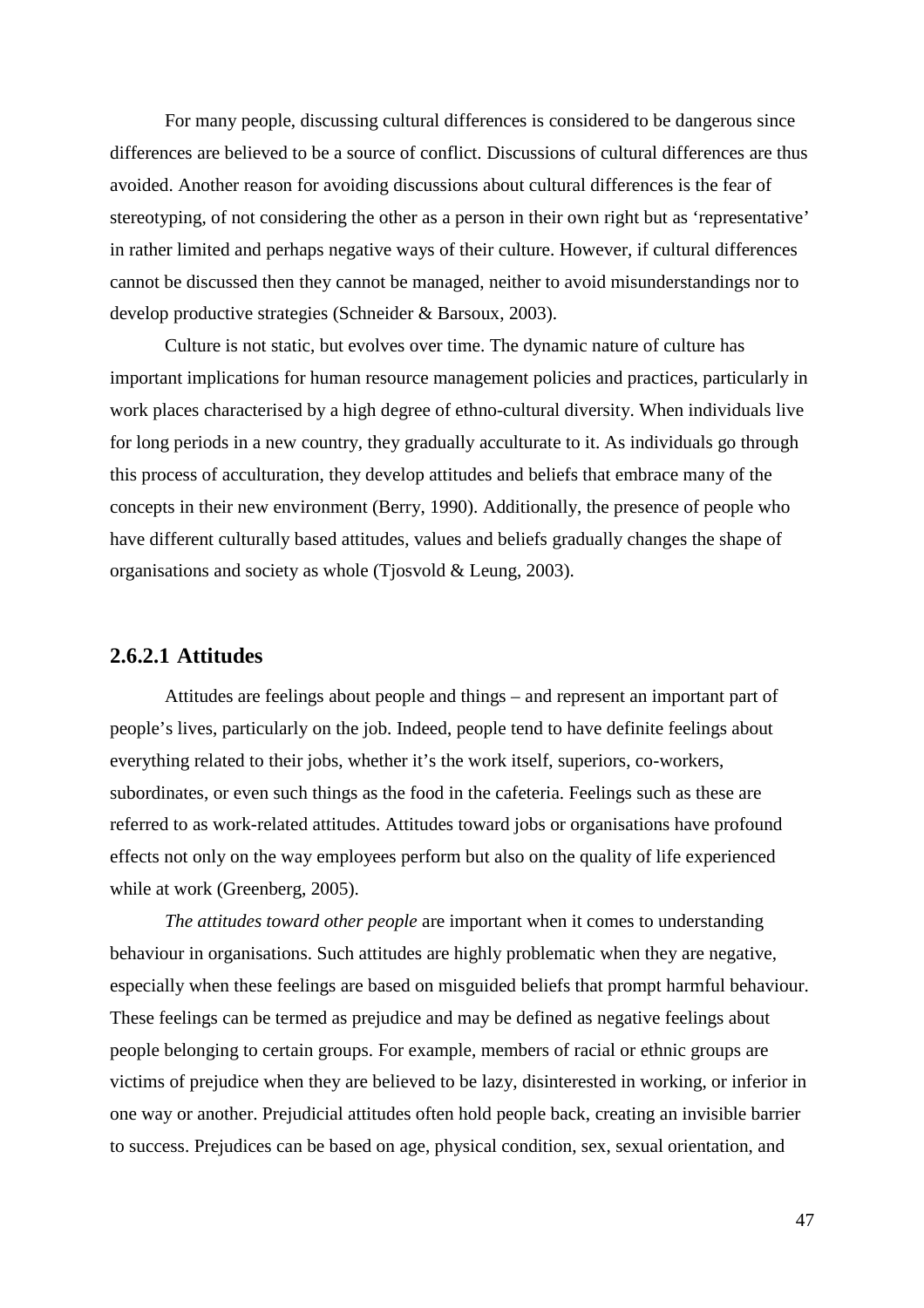race and national origin. Today, differences between people in the workplace are not the exception but the rule.

 When people are prejudiced, they rely on beliefs about people based on the groups to which they belong. Beliefs such as these are referred to as stereotypes. Moreover, prejudicial attitudes are particularly harmful when they translate into actual behaviours. In such instances, people become the victims of others' prejudices – called discrimination. Prejudice is an attitude, whereas discrimination is a form of behaviour consistent with that attitude.

 One way to eliminate prejudicial attitudes could be using diversity management programs. In recent years, organisations have become increasingly proactive in their attempts to eliminate prejudice. Their approach is not just to hire a broader group of people than usual but also to create an atmosphere in which diverse groups can flourish (Ragins & Gonzales, 2003). These programs recognise that diversity is a business issue. An organisation's success will increasingly be determined by a manager's ability to take advantage of the potential of a diverse workforce (Greenberg, 2005). Research has shown that there is, in fact, an advantage to having a diverse workforce (Richard, 2000). Diversity programs provide efforts to promote diversity by creating supportive work environments for both women and minorities. The programs consist of various efforts to not only create opportunities for diverse groups of people within organisations but also to train people to embrace differences between them. Although most companies have been pleased with the ways their diversity management efforts have promoted harmony between employees, such programs are not automatically successful. For diversity management activities to be successful, experts caution that they must focus on accepting a range of differences among people. That is, they should not treat someone as special because he or she is a member of a certain group, but because of the unique skills or abilities the employee brings to the job. To the extent that managers are trained to seek, recognise, and develop the talents of their employees without regard to the groups to which they belong, they will break down the stereotypes on which prejudices are based. This, in turn, will bring down the barriers that made diversity training necessary in the first place (Greenberg, 2005).

 Feelings reflecting *attitudes toward the jobs* are known as job satisfaction. Because job satisfaction plays an important role in organisations, it makes sense to identify the factors that contribute to job satisfaction. Although there are many different approaches to understanding job satisfaction, four particular ones stand out as providing insight to this attitude – Herzberg's two-factor theory, value theory, the social information processing model, and the dispositional model (Greenberg, 2005).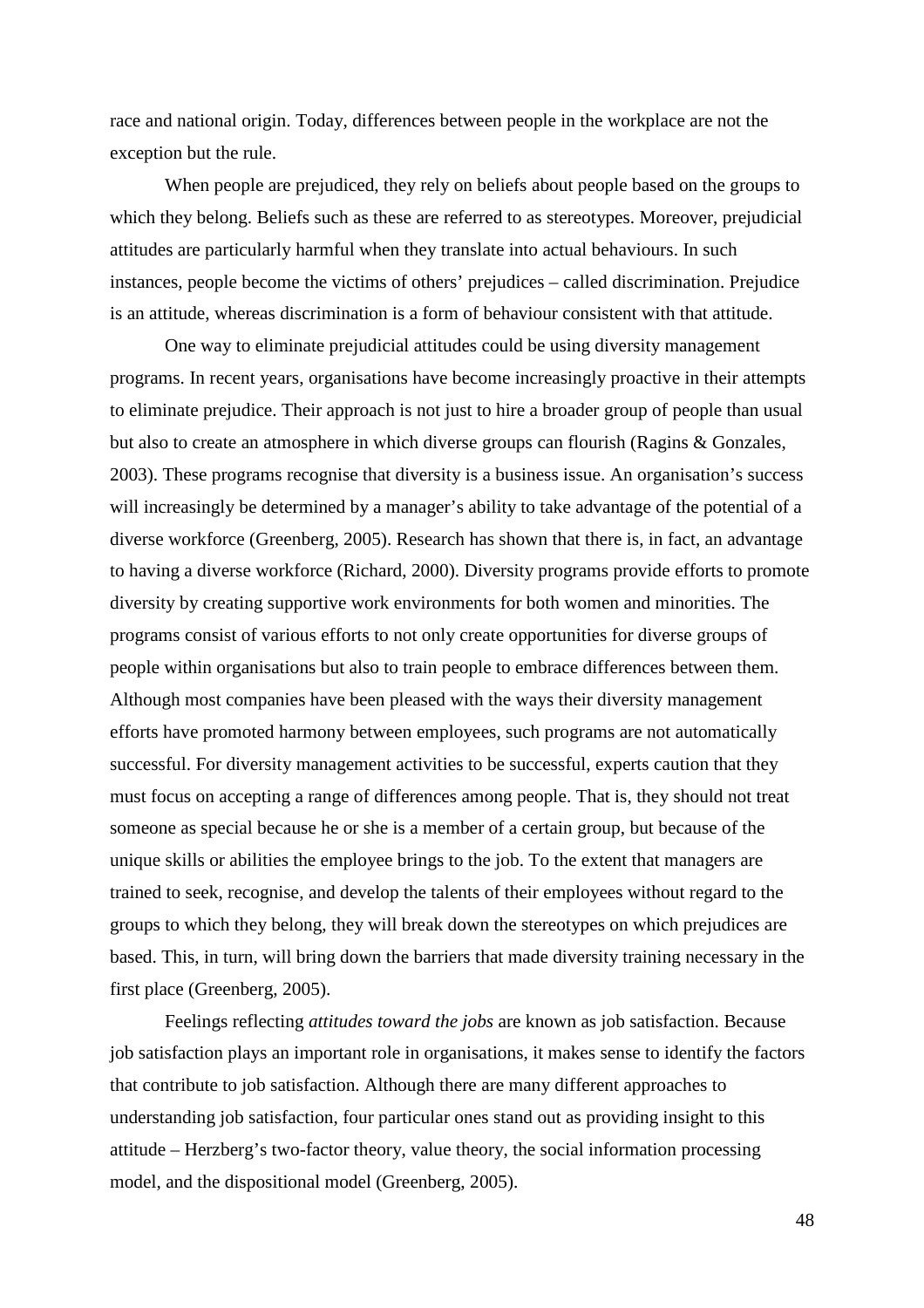#### **2.6.2.2 Behaviour**

There are theoretical and practical reasons for attending to individual behaviours in a group: theoretically, behaviours are the public building blocks for the social and interpersonal constructions individuals fashion about groups and about fellow members (McArthur & Baron, 1983, as cited in Tjosvold & Leung, 2003). Those constructions sustain the interactions that promote processes enabling social units to facilitate goal attainment for individuals and their social units. To change the nature and quality of those constructions, and enhance their process, an understanding of what behaviours link to those constructions and those processes is needed (Tipsvold & Leung, 2003). The perceptions control behaviour, therefore, human beings act differently in different conflict situations (Ellmin, 1992).

The field of organisational behaviour (OB) deals with human behaviour in organisations. One definition of OB is the multidisciplinary field that seeks knowledge of behaviour in organisational settings by systematically studying individual, group and organisational processes (Miner, 2002, as cited in Greenberg, 2005). There are four characteristics of organisational behaviour; it is firmly grounded in the scientific method, it studies individuals, groups and organisations, it is interdisciplinary in nature, and it is used as the basis for enhancing organisational effectiveness and individual well-being.

Specialists in the field of OB agree that there is no one best approaches when it comes to such complex phenomena. When it comes to studying human behaviour in organisations, there are no simple answers. Instead, OB scholars embrace a contingency approach, an orientation that recognises that behaviour in work settings is the complex result of many interacting forces. This orientation is a hallmark of modern OB. Consider, for example, how an individual's personal characteristics such as personal attitudes and beliefs in conjunction with situational factors such as an organisation's climate, relations between co-workers etc. may all work together when it comes to influencing how a particular individual is likely to behave on the job. In explaining OB phenomena, it is usually necessary to say that people will do certain things 'under some conditions' or 'when all other factors are equal'. Phrases such as that provide an indication that the contingency approach is being used (Greenberg, 2005).

That more people from different cultures in the workforce than ever before is not just an idle sociological curiosity. It also has important implications for OB. After all, the more people differ from each other, the more challenges they are likely to face when interacting with one another. How these interactions play out is likely to be seen on the job in important ways. For example, differences in ethnic groups, as mentioned earlier, are likely to bring with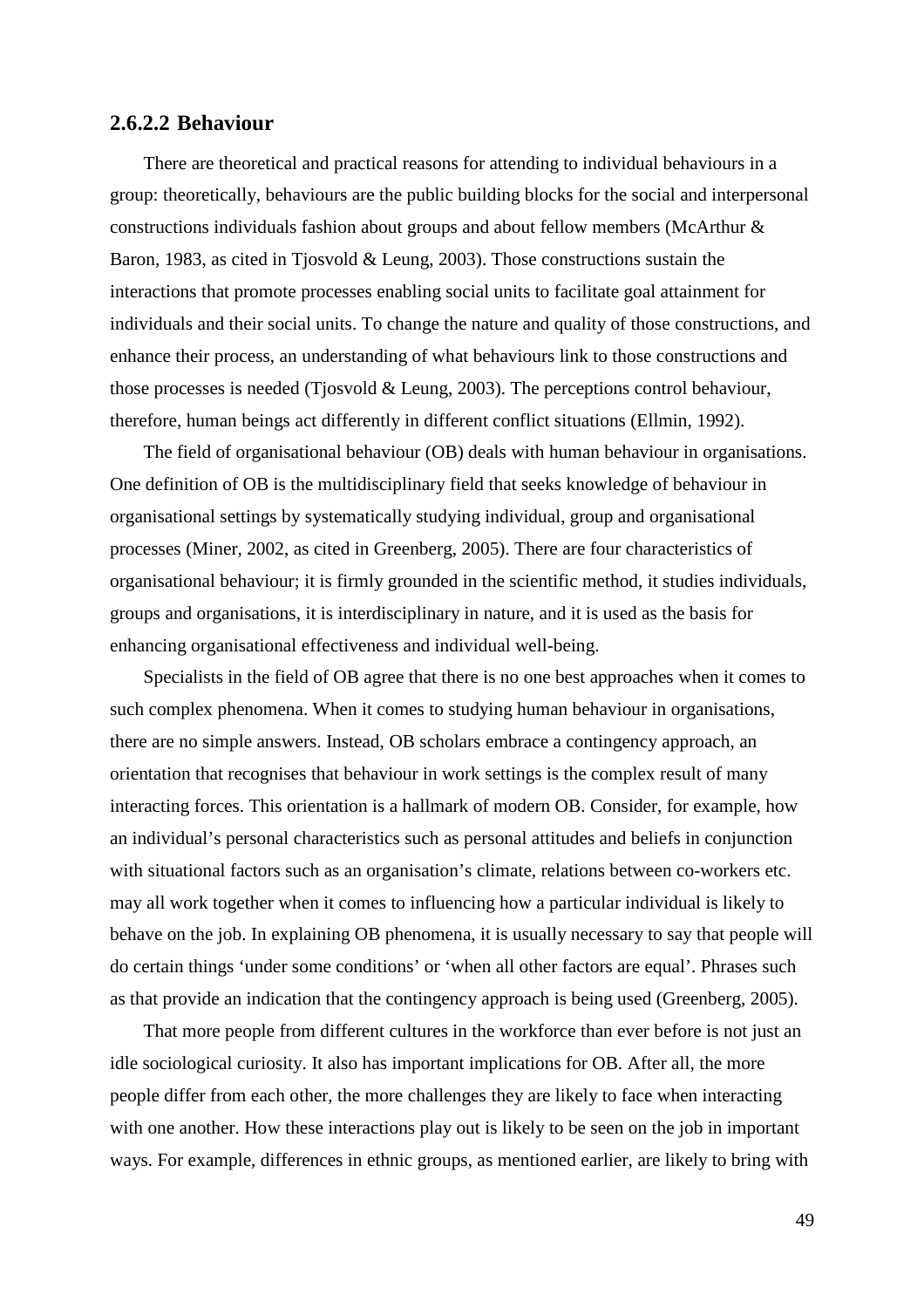them differences in communication style that must be addressed for organisations to function effectively. Furthermore, as employees adjust to a wider variety of people in the workplace, issues about their norms and values are likely to come up, as well as their attitudes towards others who are different from themselves. This again can have important implications for potential stress and conflict in the workplace (Greenberg, 2005).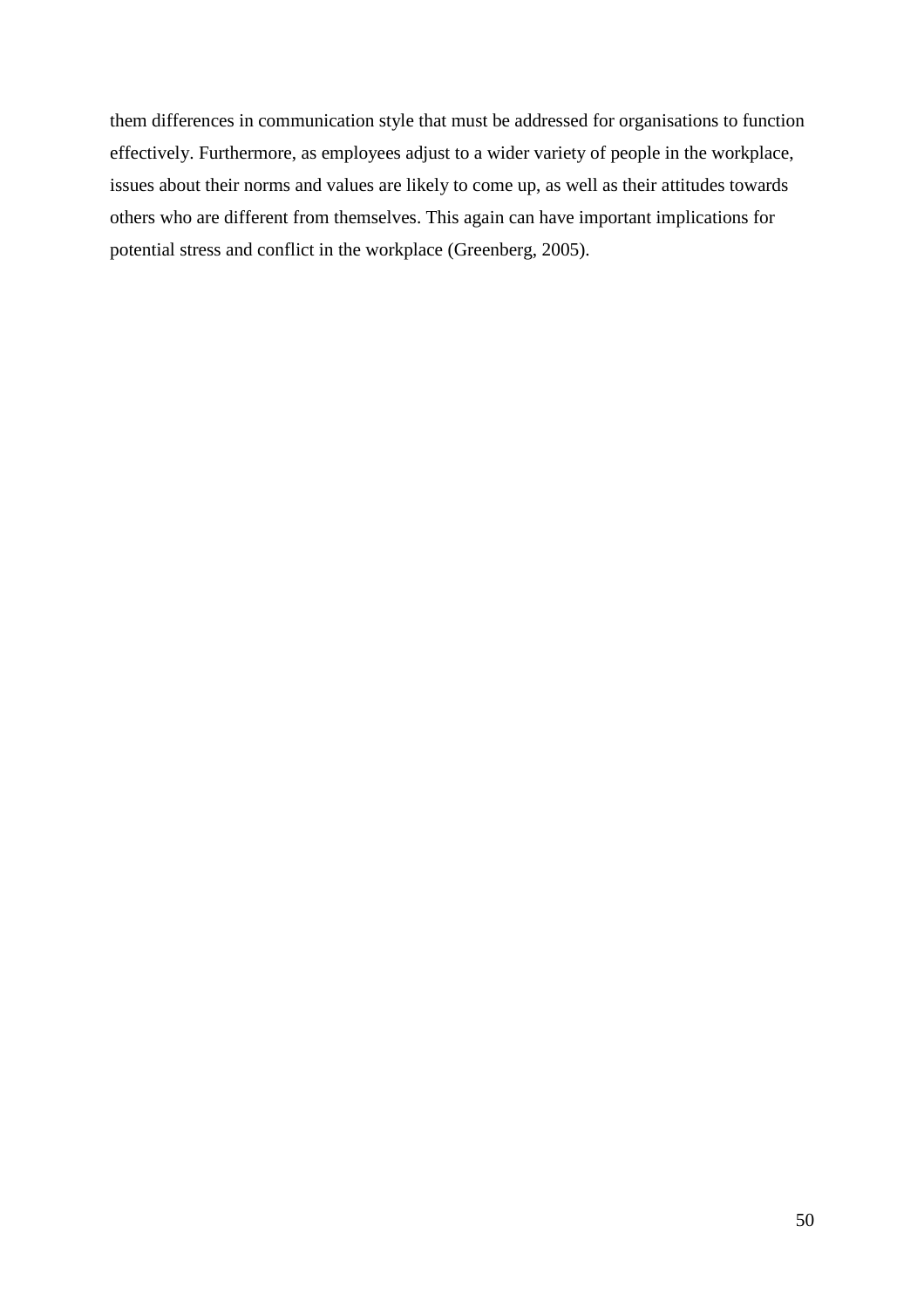# 3 Methodology

## **3.1 Introduction**

According to Halvorsen (1993) method is a systematic way to look at the reality and can be defined as being the knowledge about the tools, which can be used with the intention of accumulation of data. The most suitable design and method for the study depends upon the chosen theme, problem definition and the time and resources available for the researcher. Walter (2006) defines methodology as a theoretical lens through which the research is designed and conducted.

The purpose of the methodology chapter is to provide the readers with a framework of how the study was conducted, and to justify the choice of research method used for researching the phenomena chosen. In an attempt to provide the necessary insight into the research question: "*How may the interaction between cross-cultural communication and management of employment relationship influence the managing of conflicts in a crosscultural working environment?"* the authors of this study found that qualitative approach would be the most appropriate method. This will be more comprehensively described in the following chapter. Moreover, a description of the study's quality will be presented.

## **3.2 Qualitative vs. Quantitative research method**

First it is important to underline the differences between qualitative and quantitative design, and this will also help in understanding why qualitative design is chosen for this study. The term *qualitative research* is often used in contrast to *quantitative research*. There are some key differences between qualitative and quantitative research. Firstly, in qualitative studies sampling sizes are usually smaller and typically not random but purposive in design. Secondly, the role or position of the researcher is given greater critical attention. This is because in qualitative research the possibility of the researcher taking a 'neutral' position is seen as more problematic in practical and philosophical terms. Thirdly, while qualitative data analysis can take a wide variety of forms it tends to differ from quantitative research in the focus on language, signs and meaning as well as approaches to analysis. Quantitative research is concerned with describing and measuring, whereas qualitative research is about explaining and understanding (Veal, 1997). According to Veal (1997) the qualitative approach to research is generally not concerned with number, but it involves collecting a lot of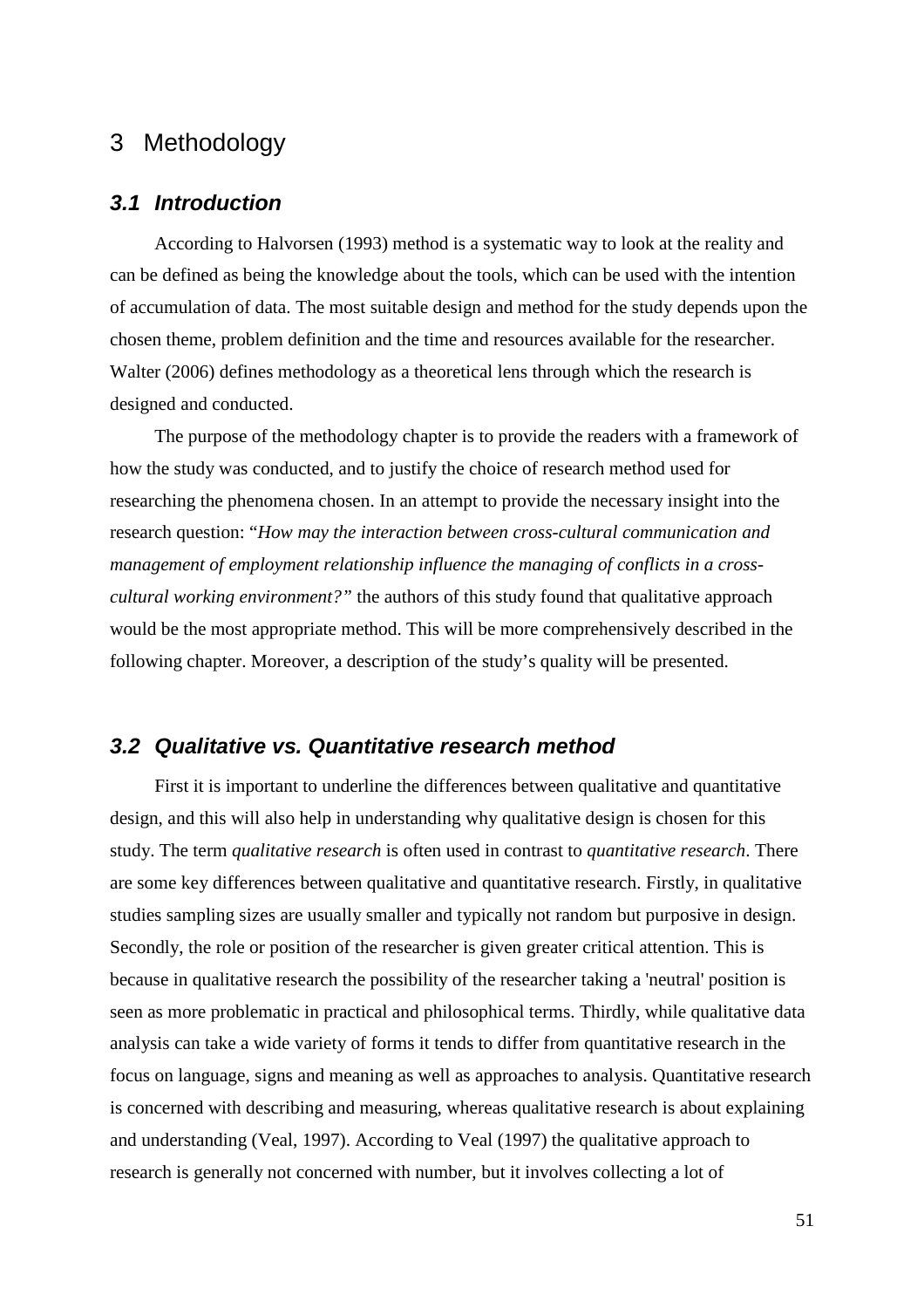information about a small and unrepresentative number of people rather than limited amount of information and a large representation of people (Veal, 1997).

Although there are several differences between the quantitative and qualitative design, there is no competition between the methodologies, but rather complementary support if one of the methods is insufficient (Creswell, 2003). Which method to choose, depends on the nature of the study, the type of information needed, the context of the study and the availability of resources such as time and financial resources.

The most traditional division in the way qualitative and quantitative research have been used may be that qualitative methods have been used for exploratory (i.e. hypothesisgenerating) purposes or explaining quantitative results, while quantitative methods are used to test hypotheses. This is because establishing content validity – "do measures measure what a researcher thinks they measure" - is seen as one of the strengths of qualitative research. Qualitative research can answer certain important questions more efficiently and effectively than quantitative approaches. This is particularly the case for understanding how and why certain outcomes were achieved (not just what was achieved) but also answering important questions about relevance, unintended effects and impact. Qualitative approaches have the advantage of allowing for more diversity in responses as well as the capacity to adapt to new developments or issues during the research process itself. It is used to gain insight into people's attitudes, behaviour, value systems, concerns, motivations, aspirations, culture or lifestyles.

Quantitative approach to research involves the gathering and analysis of numerical data and it relies on numerical evidence to draw conclusions. Quantitative often involves a large number of cases and seeks to generalise the whole population (Veal, 2005). This type of method focuses on structure and often has pre-defined answers. The respondents have no possibility to go beyond the alternatives given (Creswell, 2003). There are different ways of collecting data in quantitative research, and the most common is questionnaire and experiments. Researchers formulate and interpret data through analysis.

Qualitative approach does not involve numerical data, and it generally involves a small number of cases and the findings of these types of studies are typically not generalisable (Veal, 2005). Qualitative method is using methods which usually involve close contact between the researcher and the people being studied, this means that the researcher and the research object need to have a direct subjective relationship (Holme & Solvang, 1998; Ritchie & Lewis, 2003). A qualitative method focuses more on flexibility in the answers as they are not pre-defined.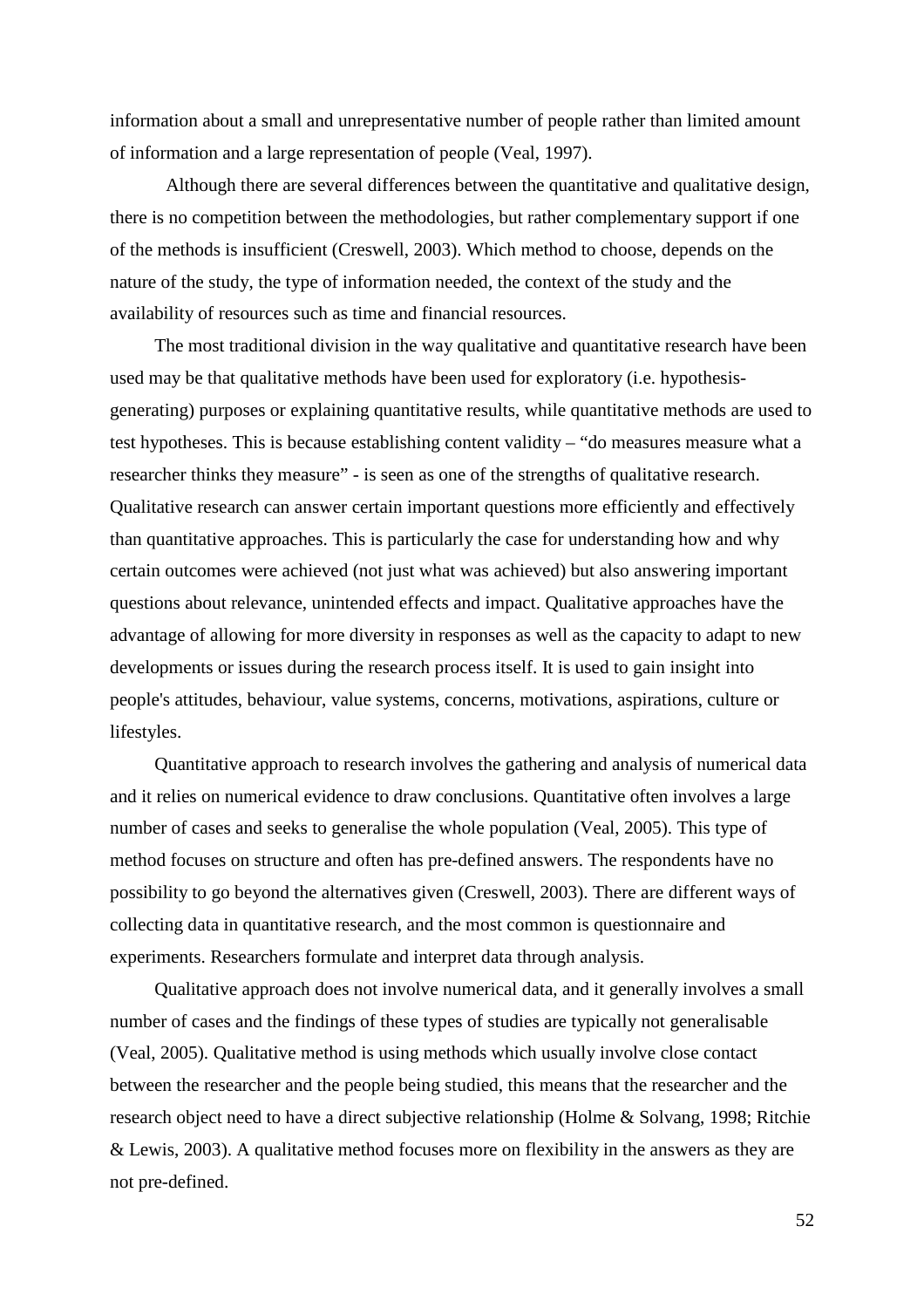For this specific thesis, a qualitative method was chosen for several reasons. Firstly, the aim of the study was to try get an in-depth understanding of a complex topic, conflict, how and why conflict occur in a cross-cultural working environment, and if communication and interaction between employees and manager is important in managing conflict. It is attempted to gain insight into the employees' and managers' motivation, attitudes, behaviour and values. Secondly, open and unstructured interview was chosen as data collection method so the interviewees had the opportunity to fully express themselves, and go deeper in their explanations and descriptions of the topic and their views, values and beliefs.

The research in this paper has a qualitative design; however, it is important to recognise that there is no single way of qualitative research. How researchers carry out the qualitative research depends upon factors such as their beliefs about the nature of the social world and what can be known about it, the nature of knowledge and how it can be acquired, the purpose and goals of the research, the characteristics of the research participants, the audience for the research and so on (Ritchie & Lewis, 2003).

## **3.3** Design

The purpose of research design is to structure the research and to illustrate how all the major parts in the project work together by addressing the central research question (Trochim, 2002). In other words, the design is the blueprint of the study, with the intention to guide the researcher through the process and ensure that the research will be relevant to the problem. The research design can therefore be defined as *"the logic that links the data to be collected to the initial question of a study"* (Yin, 1994, p.18).

 Just as different types of problem statements or research questions exist, different types of designs are available in order to match the research question chosen. Consequently, choosing the wrong design would have considerable effect on the validity of the outcome of the research. In order to prevent poor validity, the following question should be asked: *Is the type of design chosen capable of providing insight into the problem or phenomena under investigation?* (Jacobsen, Dirdal, Fossum & Gautesen, 2002)

In order to find the appropriate design for this paper within the qualitative method, a short presentation will follow of the three main research designs available; exploratory, descriptive and casual. There might sometimes be a combination of the three (Frankfort-Nachmias & Nachmias, 2004).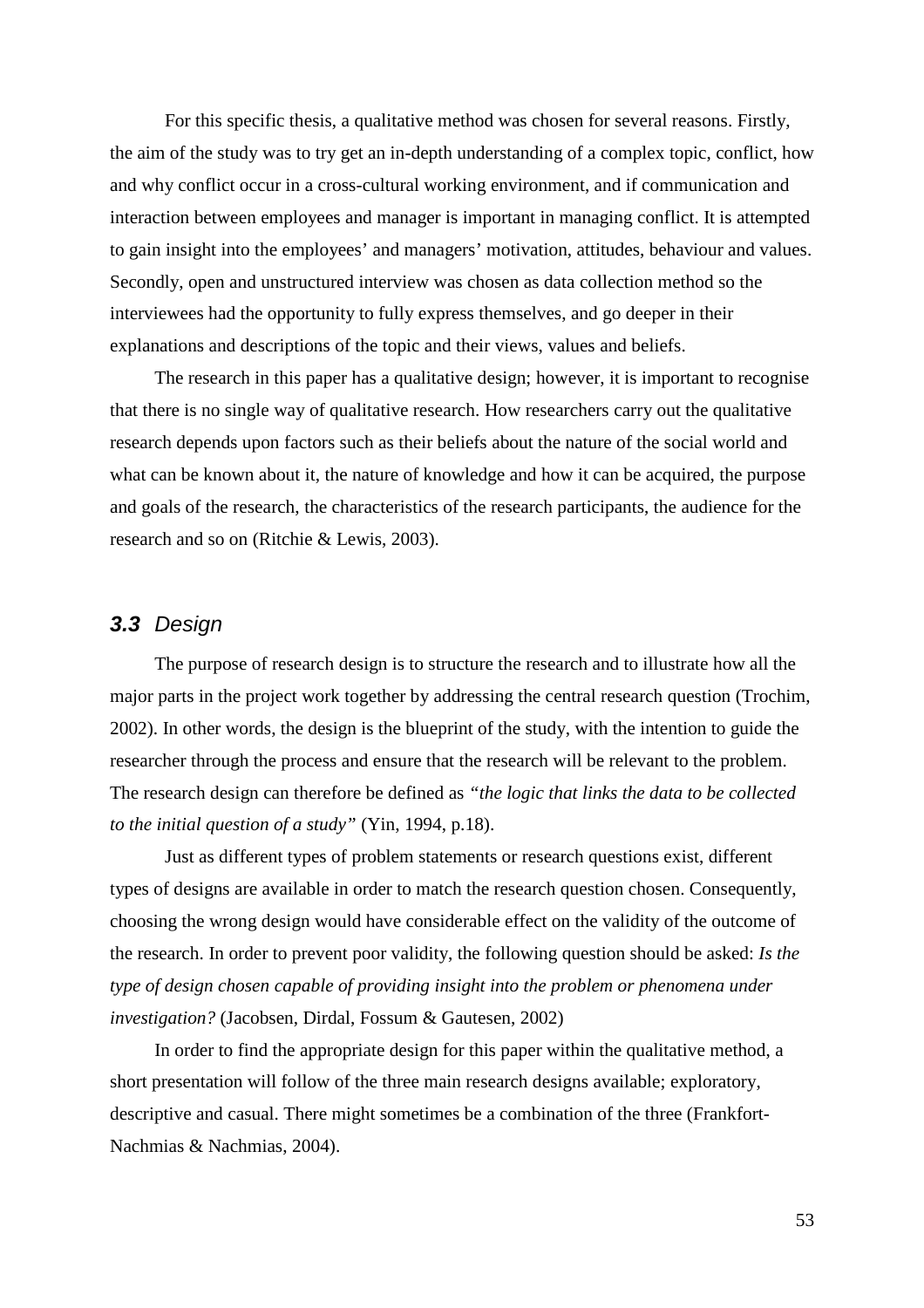Firstly, the *explorative* research design is used in order to clarify the problem and become more familiar with it. The advantage of the exploratory research is the flexibility, as it lets the researcher change the course of action while defining the problem. It is common to review existing published information and data, interview well-informed people or carry out focus groups in explorative studies (Frankfort-Nachmias & Nachmias, 2004).

Secondly, a *descriptive* design requires knowledge about the studied phenomena and is less flexible than the explorative design requiring specifications about the research. This kind of design is characterised by the intentions of confirming the occurrence by where something takes place or the correlation between two variables. There are, however, various types of descriptive studies ranging from panel studies to longitudinal and cross-sectional studies. In general the descriptive study is directed by an initial hypothesis (Frankfort-Nachmias & Nachmias, 2004).

 Finally, *casual* research design can help determine cause and effect relationships. This kind of design is relatively complex and explores a casual connection between two or more casual variables. Experimental studies are common in this case (Frankfort-Nachmias & Nachmias, 2004).

Based on the descriptions of the three designs above, this paper will follow the explorative design. This study is not going to say anything about the cause or effect, but have a clear defined problem. This paper tries to look into the importance of positive interaction between employer and employees, and communication when it comes to a cross-cultural work environment, in managing conflict. The intention is to gain an enhanced understanding of the prevention and managing part of conflict in a cross-cultural organisation, what the employees and the manager view as important in preventing and managing conflict and if the opinions and views between the employees and the manager compares.

## **3.4** Sample

The purpose of sampling is to select a small number of units from the population in a way that the sample is representative of the target population being investigated (Hill, 1996). A sample that is not representative of the population is described as biased (Veal, 2005). The process of random sampling seeks to provide a representative sample and to minimise bias. Veal (2005) defines random sampling as a selection process that gives the population an equal chance of inclusion of the sample. The problems of achieving random sampling vary with the type of research being conducted (Veal, 2005).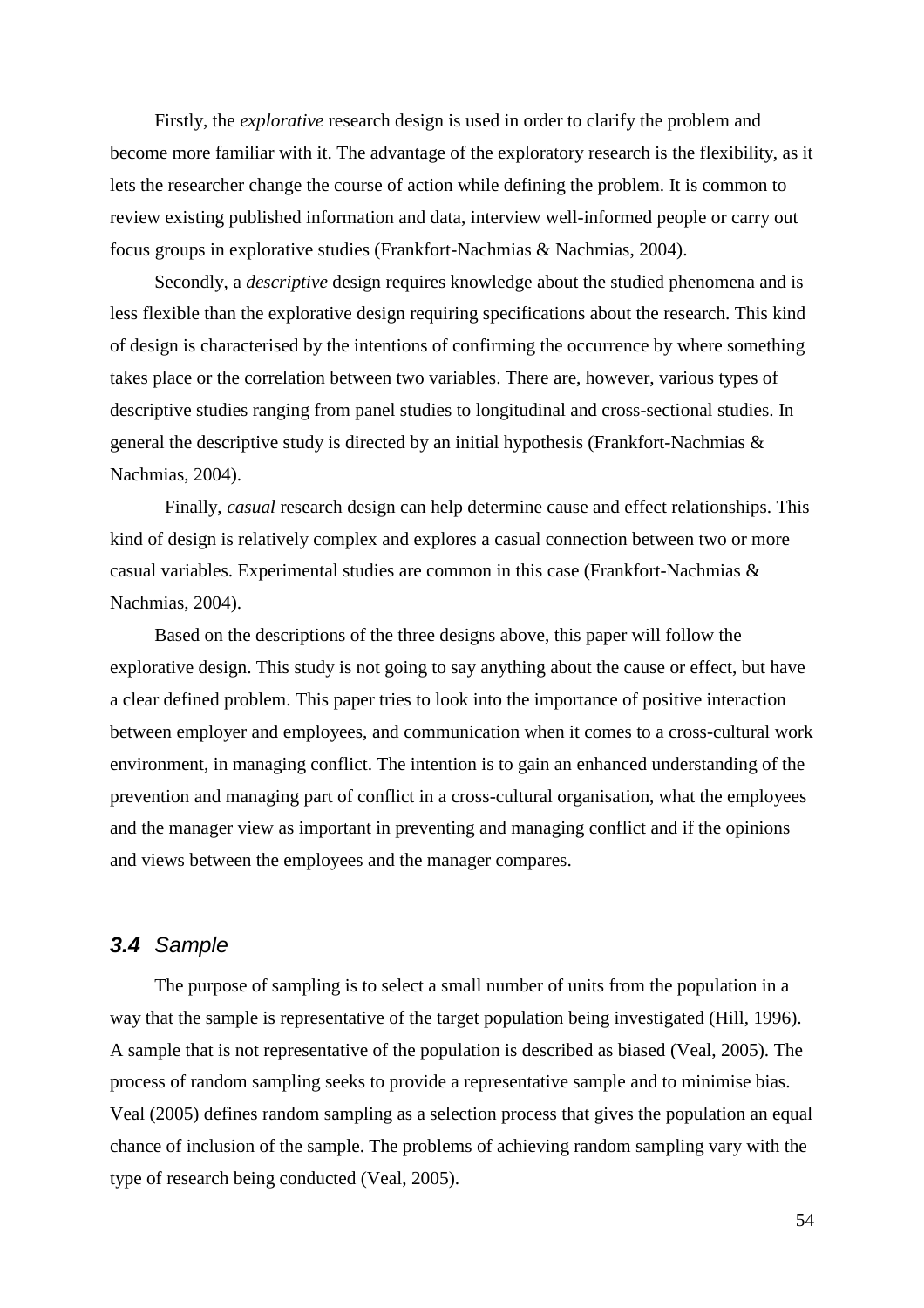The boundary of this study is limited to the hotel industry in Norway, and the sample population was employees and managers who work in the housekeeping department in two different hotels in two widely known hotel chains in Norway ('Thon Maritim Hotel' and 'Radisson SAS Royal Hotel'). The respondents varied in age, nationality, and work experience in the housekeeping department. To the best of our knowledge there exist no complete lists of all employees in the housekeeping departments in the hotels in Norway, so no initial sample frame was available for the researchers. Schaw (2000) define a sample frame as "a list of all the members of the population from which you can then draw your sample".

When it comes to sampling design several probability and non-probability designs exist, but in this study the choice was to use a *non-probability purposive* (or *judgement*) sample. The sample that appeared to the researches to represent the population was targeted. In explorative research such as this study, the time limitations and financial resources available for travelling influenced the decision, and the sampling efforts were therefore decided to be covering the nearby area – Stavanger.

When it comes to *sample size* the question is "how many respondents do the researchers need to talk to in order to reach the study's objectives?". This question is answered with 'the law of diminishing returns' (or *saturations*), which means that the interviewing stops when the answers get too repetitive. This criterion have led to that in today's interview studies, it is normal to use a sample size from 10 to 15 interviews (Kvale, 1997). For this reason, one facility and service manager from each of the two hotels were interviewed, in addition five employees from one of the hotels and six employees from the other hotel were interviewed – which is a sample of 13 all together. Six employees from each hotel were targeted, but the researchers in this study were only able to get five interviews from one of the hotels.

## **3.5** Methods of data collection

According to Pizam (1995) there are three ways of collecting data. The data can be obtained by observing the phenomenon, communicating directly with the objects studied, or the data can be obtained from secondary resources.

In explorative design, communicating directly with the object is one of the most common research methods; an interview was therefore conducted. Further, a review of published data and existing research on the topic was conducted in order to find existing theory, compare responses from the interview to the theory, and to back up findings to gain the best result possible.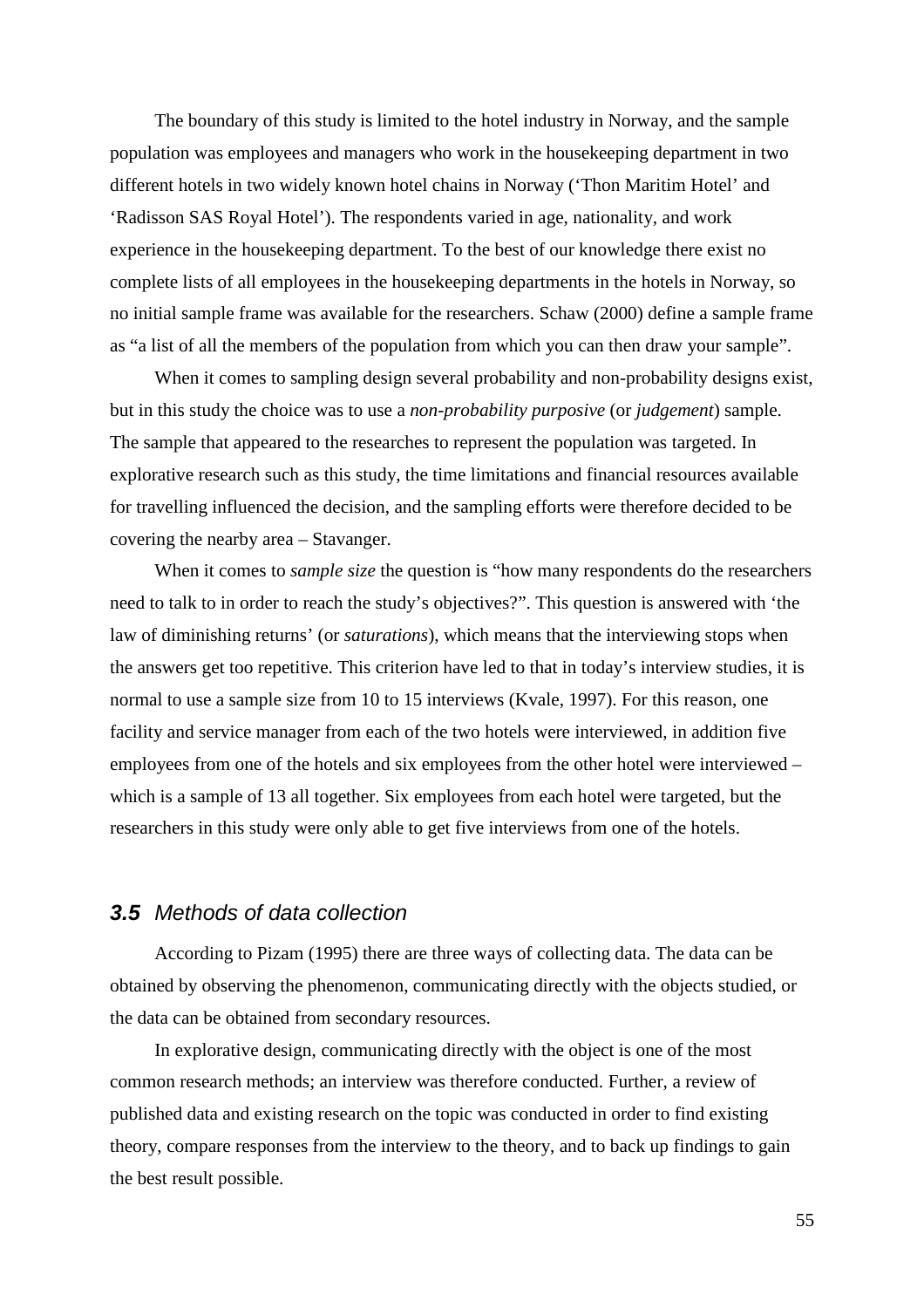One of the objectives in this study was, as mentioned earlier, to try to get an indication of how interaction between employees and manager, and cross-cultural communication influence in managing conflict, and understanding the variables underlying this. Therefore, the questions asked were open-ended and semi-structured. Only a small number of respondents who had information to provide in relevance to the phenomenon studied were interviewed. In-depth interviews were chosen as the researchers of this study thought that it was important to have close interaction to the interviewee in order to make it easier to shine light on a complicated topic such as conflict. The researchers felt it was important to get a complete detailed description of the problem in order to understand the phenomenon. The term 'qualitative interviewing' is usually intended to refer to in-depth, semi-structured or loosely structured forms of interviewing (Ritchie & Lewis, 2003).

#### **3.5.1 Data collection - Searching for information and data required**

This section establishes what information was required to assess the main research problem in this study and how the information was obtained. Both primary and secondary data were used in this paper.

### **3.5.1.1 Secondary sources**

Secondary data is the information that already exists – knowledge collected by others. Most research will include an element of secondary data collection to discover what work has already been done on the particular subject (Veal, 1997). Additionally, a review of the secondary research will prevent duplication of work and provide points of comparison with similar studies.

With reference to the theory part of this paper, this is where the majority of the secondary research was identified and used in this study. The information in this paper is collected from different peer reviewed books and academic articles – also known as document analysis, providing a theoretical framework for the research, which is vital for a comprehensive study. Secondary research was used to establish the key issues relating to the concept of interaction between employees and manager, communication, conflict management and cross-cultural work environment. Evaluation of the secondary data helped to formulate the primary research element of the study through consideration of methods used in similar studies.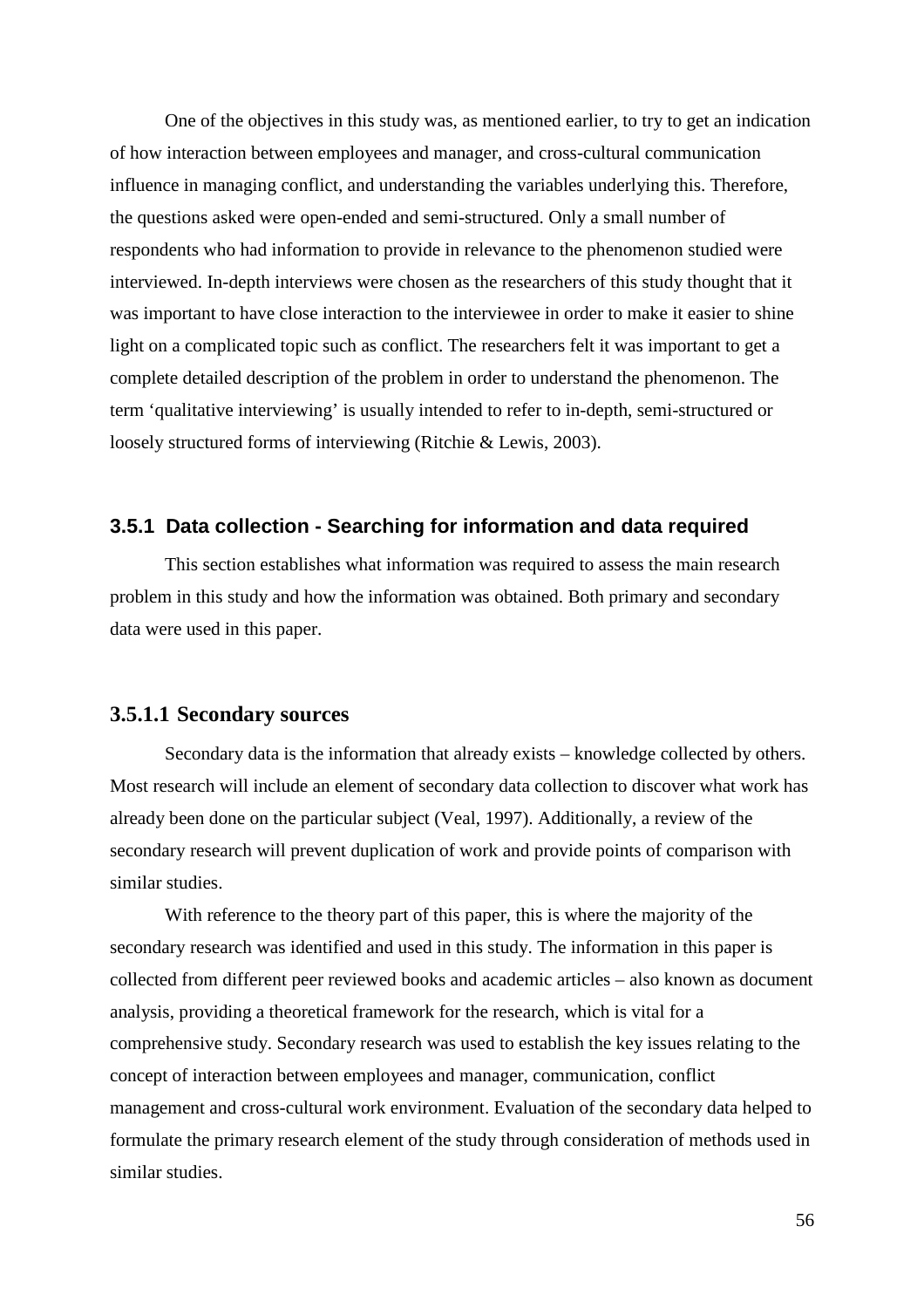#### **3.5.1.2 Primary sources**

In contrast to secondary data, primary data is new data collected by oneself in the current research study, where the researcher is the primary user (Veal, 1997, 2005). Primary data may be qualitative or quantitative in nature. As mentioned earlier, a qualitative approach in the form of personal interviews was chosen for this study, as we were interested in gaining a deeper understanding of the opinions and views of the employees and the manager in the cross-cultural departments chosen.

The topics included in the interview guide were a compilation of information and questions from the literature read for the theory chapter in this study. The questions for the interview was created and improved from a previous study on this topic conducted of one of the researchers of this study, as well as from this study's theory chapter. The interview guide was improved during meetings with the researchers' supervisor and her colleague. A few questions were deleted and some were re-formulated to be more unambiguous and neutral. The questions were reviewed and changed until a consensus was made on the contents of the interview.

The primary data of this research is all the information obtained during the interviews. Before the interviews were conducted, the researchers decided on *what* to find out in the study, *why* this was interesting, and *how* to attain the information needed (Kvale, 1997). For the type of interview used in this study, it is important to use open-ended questions and use language that cannot be misinterpreted. Moreover, it is important to avoid leading questions, implicative alternatives and suppositions, generalisations and questions with several possible interpretations (Gripsrud & Olsson, 2000). According to Kvale (1997) a successful interview should:

- Answer from the respondent should be spontaneous, comprehensive, specific and relevant to the topic at hand
- The interviewer's questions should be short; the interviewee's answers should be extensive.
- The interviewer should follow up and clarify the meaning of relevant parts of the answer immediately
- The interviewer should verify his/her interpretations of the respondent's answers and interpret continuously during the interview.
- The interview should be self-communicating; it is in itself a story which should not need extra commentary and explanations.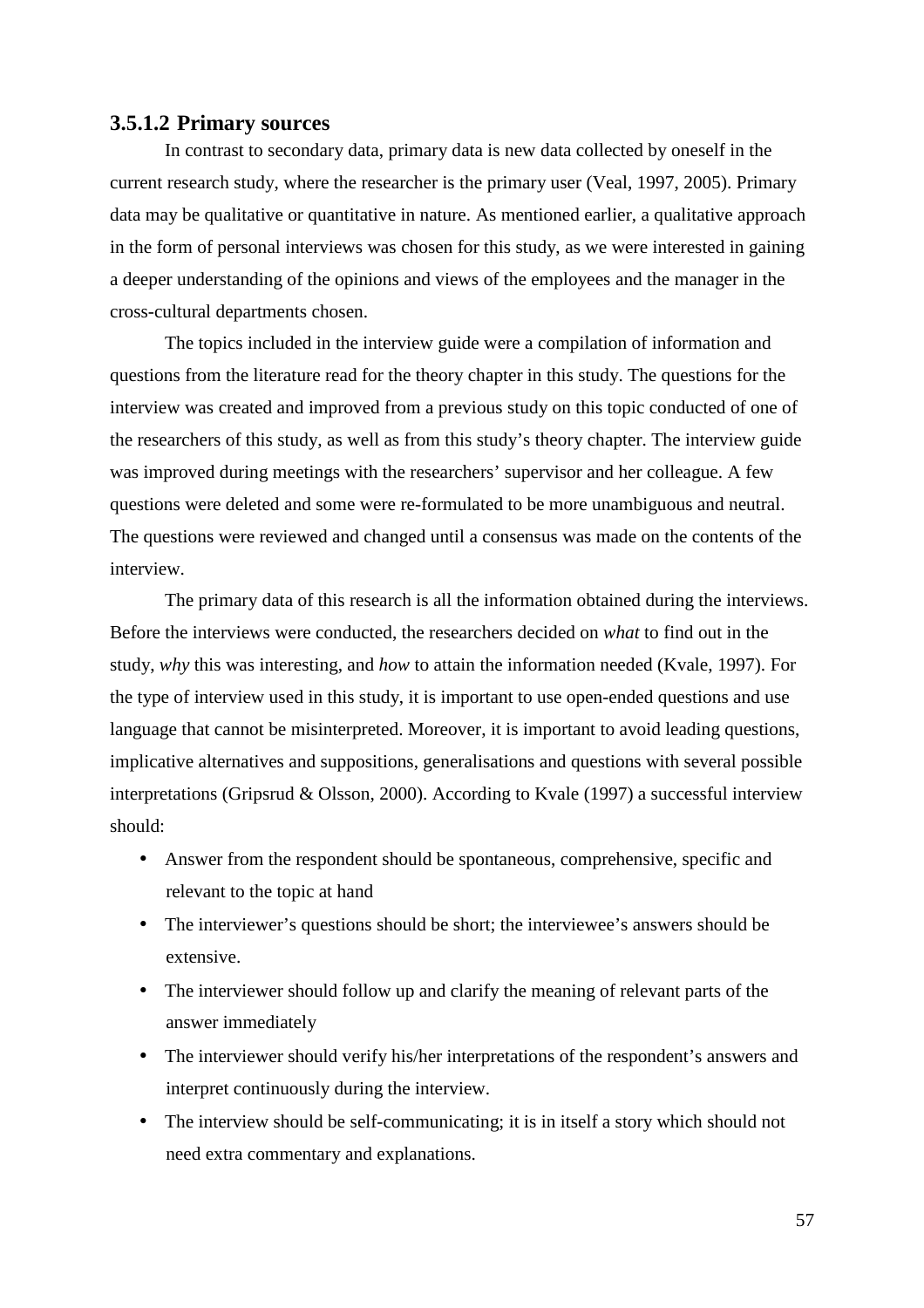There are some possible sources of error when conducting interviews which it is important to be aware of (Gripsrud & Olsson, 2000). First of all, the questions can be poorly developed so that it does not cover all aspects it is intended to cover. Then, during the interview other errors may occur. The respondent may not understand the meaning of some questions; he/she may not be inclined to answer truthfully, or may not be sure how to respond to certain topics. The interviewer may misinterpret answers, or lack empathy to understand the interviewee's position. The location and timing of the interview might not be ideal if there are interruptions or the interviewee is stressed and not paying complete attention (Gripsrud & Olsson, 2000).

#### **3.5.2 Conducting the interviews**

The interviewer needs certain preparations and qualifications. The person needs to know enough about the topic to keep the conversation going, be structured (arrange meeting time and place, be on time with the necessary equipment), be clear and unambiguous, be friendly, sensitive, empathic, open, control digressions, be critical (do not accept everything as the complete truth and the full picture), have a good memory, and be able to interpret meanings (Kvale, 1997).

 The interviews in this study were held at the two hotels. The interview with the housekeeping department manager from hotel 1 was held in the manager's office and the interview with the housekeeping department manager from hotel 2 was held in a conference room in the hotel. The interviews with the employees were held in the rooms they were cleaning. The housekeeping department managers answered a few phone calls throughout the interview; however this did not interfere with the quality of the interviews. The interviews were conducted on April  $29<sup>th</sup>$  and April  $30<sup>th</sup>$  2009. The interview guide was used to steer the conversations so that all the main topics were discussed in all the interviews. The respondents clearly had different "favourite" topics, therefore, the time used to talk about different topics varied somewhat throughout the process. Moreover, the time spent on the interview varied between the employees as their language skills varied.

## **3.5.3 Practical procedures and equipment**

Prior to the interviews, the researchers made a phone call to the two hotels requesting the interview – information was given and the purpose of the study was explained. One week before the interview the managers were reminded of the interview by e-mail. The facility and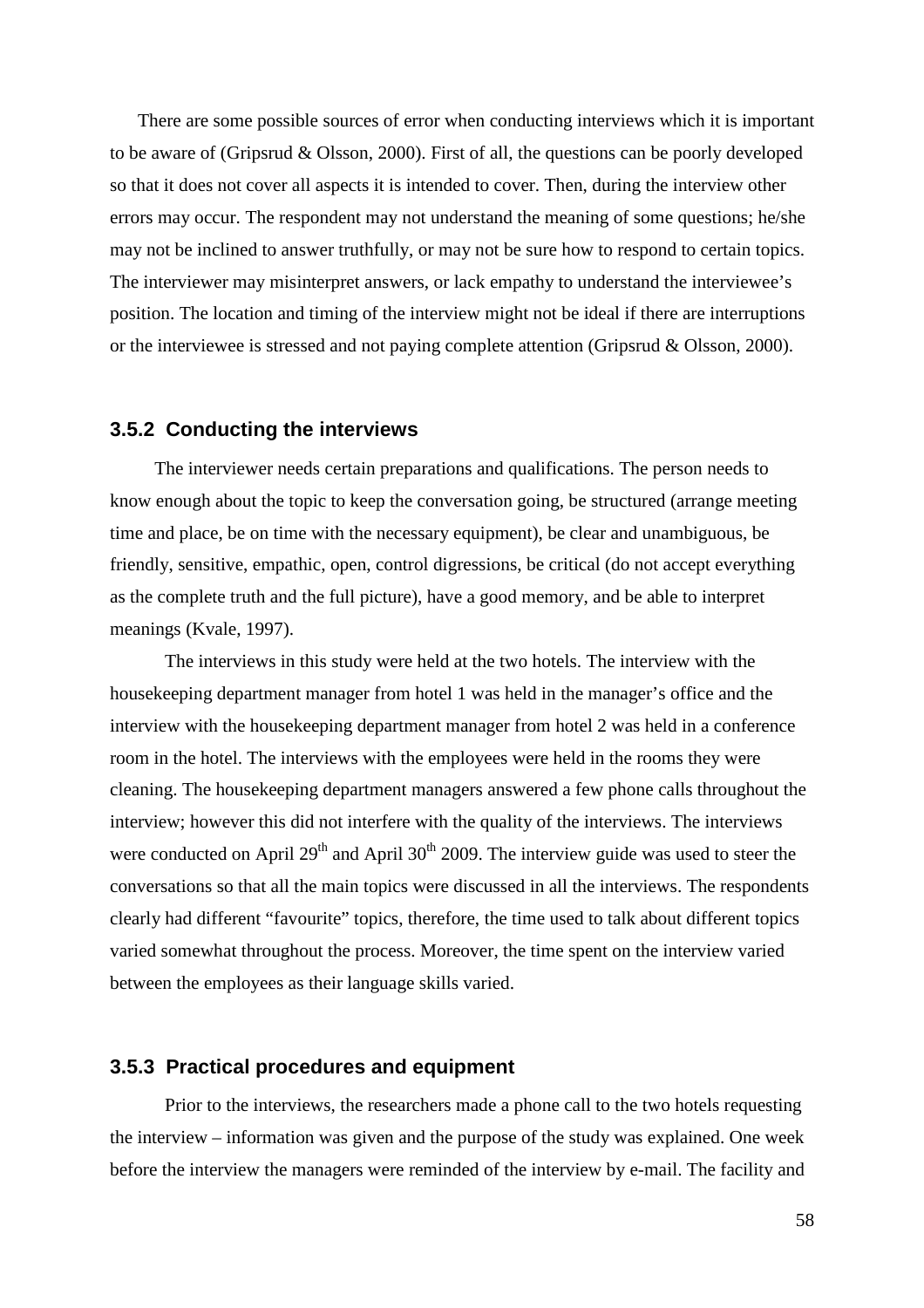service managers were provided with the research question and the main topics (not the questions) for the interview so they would get a sense of what the research is about.

Both the facility and service managers were positive towards participating in the research and both of them were available on the two dates the researchers had planned to conduct the interviews. The interviews were recorded on two digital recorders that worked flawlessly through the process. The recordings were done with the consent of the respondents. The recordings were later transferred to a laptop via USB and the software needed was downloaded free from the Internet. The interviews were then transcribed from digital sound into a word-document format. As far as possible, the interviewees' response was written in the form it was spoken. If something was said that had absolutely no relevance to the study, it was not transcribed but still kept on the recordings. These transcripts became the basis for the study's analysis.

#### **3.5.4 Techniques for analysing data**

Although there are several techniques for analysing qualitative data, there are no explicit rules. The process therefore challenges the researcher's abilities in creative thinking, how the connections are seen and how the information is extracted from the interviews. The researcher might have gathered a lot of interesting data but this is no guarantee for a successful contribution to the topic's research area. It is therefore necessary to gain methodological knowledge and analytical abilities before the research process begin (Mehmetoglu, 2004). During the evolution of qualitative research, some topics are discarded, some are refined, and new topics can be introduced. Data analysis in qualitative research is in other words an ongoing procedure throughout the process (Frankfort-Nachmias & Nachmias, 2004). Some analytical approaches are described here (Kvale, 1997):

- *Contents crystallisation* Reduces long interview texts and creates concise formulations without losing important information.
- *Contents categorisation* The interviews are coded in categories, indicating occurrence or non-occurrence of a view, and the strength and direction (positive or negative) of the phenomenon. The categorisation can be used to reduce a lengthy text and structure it in figures and tables. The categories can be pre-developed, or they may appear during the analysis.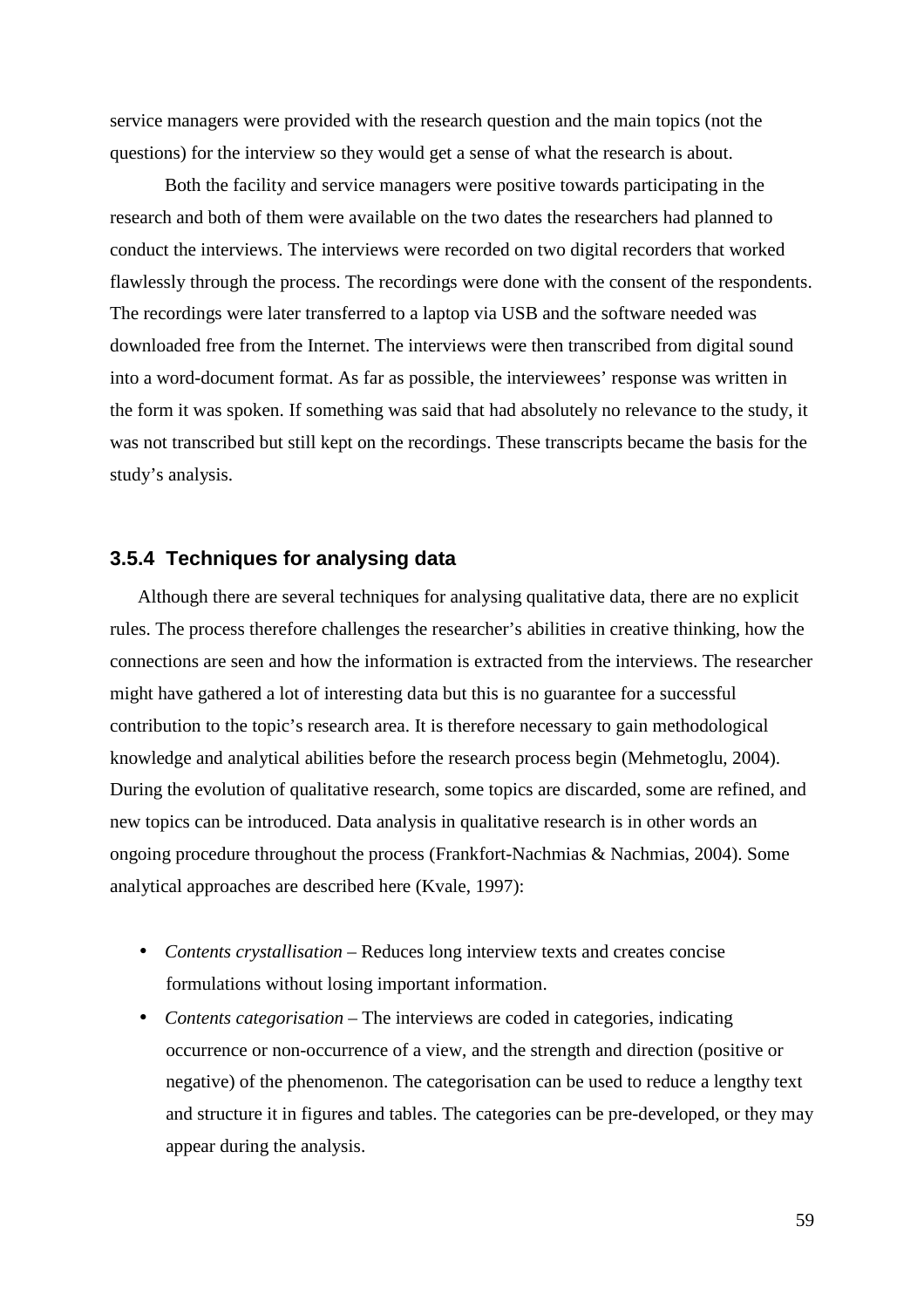- *Narrative structuring* A timely and social structure of text, which aims to grasp a story and courses of action if such exist. Normally the text will be reduced, but sometimes more text is needed to create complete accounts.
- *Contents interpretation* This technique goes further than just structuring the immediate meanings of the text. It seeks to find the true meaning of the text, used in e.g. critics of a play or a psychoanalyst's interpretation of a patient's dream.
- *Meaning generation through ad-hoc methods* An eclectic method using several analytical methods and common sense in breaking down the findings in the material. The results may be presented in words, numbers, figures, diagrams or combinations of these.

This study focused mainly on the respondents' perspectives on different subjects. Thus, *contents categorisation* and *contents crystallisation* were meaningful tools in order to organise and make the responses ready for findings, discussion and conclusions that are presented later in this paper. Most findings were "top-down", which interacted with the presented theory as expected, however, some "bottom-up" findings not earlier discussed appeared during the respondents' elaborations. The "top-down" findings support earlier findings and strengthen the reliability and validity of the research, while the "bottom-up" findings represents new findings which contributes to the body of theory.

## **3.6 Ethical considerations**

Interview research may influence the interviewee, the interviewer and the readers view on several topics. It is therefore of outmost importance that the findings are presented truthfully after having considered all possible moral implications (Kvale, 1997). The goal of the research should not only be regarded as a scientific contribution, but also to improve the human aspect of the topic at hand. The ethical considerations begin with gaining the respondents' informed consent – the respondents are informed about the goal of the research, possible pros and cons when participating, and that the participation is voluntarily. Furthermore, it is important to ensure confidentiality (when needed), and reflect on the possible consequences the participation may have.

Before each interview, it was ensured that "who said what" would not be revealed in the presented material in case something would reflect badly on their boss, the work environment or themselves. Moreover, permission was asked for recording the conversation and it was ensured that no one else would listen to the recordings except from the two researchers.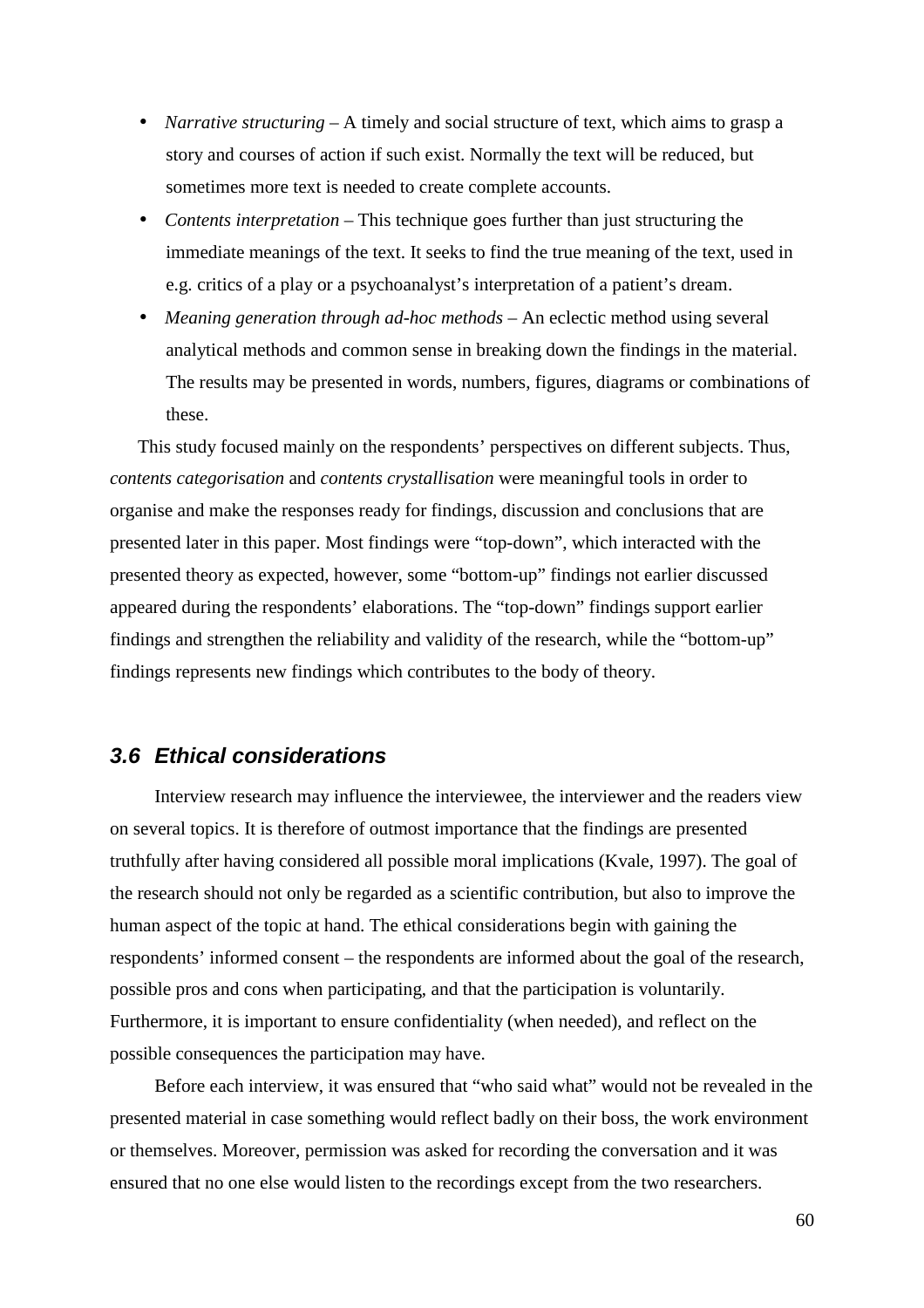Furthermore, it was ensured that the recordings would not be used for any other purposes than this study. The confidentiality question was adhered to and continually considered throughout the study.

## **3.7 Criteria of evaluation**

Objectivity, reliability and validity are the three main criteria to evaluate the research (Mehmetoglu, 2004).

### **3.7.1 Objectivity**

According to Mehmetoglu (2004) objectivity is the question – to what degree a study's findings and results are neutral. In short, it is how certain one can be that the findings of the study truly reflect the views of the respondent, and not the researcher's own assumptions (Mehmetoglu, 2004). In this study, one of the researchers had already conducted a similar study, this might have lead the way questions were built up as the researcher already had made up a view on the topic from the findings of the similar study previously conducted. However, the researchers tried to be as neutral as possible and to start from a bare ground. Although total objectivity is almost impossible in social research (Troye, 1994), there is no reason not to strive for it – which has been attempted throughout this study.

#### **3.7.2 Validity and reliability of measurement**

The concepts of reliability and validity were developed in the natural sciences. Measures of reliability and validity in their broadest conception – reliability meaning 'sustainable' and validity meaning 'well grounded', have relevance for qualitative research since they help to define the strength of the data. This is especially of concern in the context of generalisation where the ability to transfer findings to other contexts or wider theory will be restricted by the accuracy of the evidence (Ritchie & Lewis, 2003).

### **3.7.2.1 Validity**

According to Frankfort-Nachmias and Nachmias (2004) *validity* is concerned with the question"am I measuring what I intended to measure?" (Zikmund, 2003; Frankfort-Nachmias & Nachmias, 2004). The problem with validity occurs because measurement in social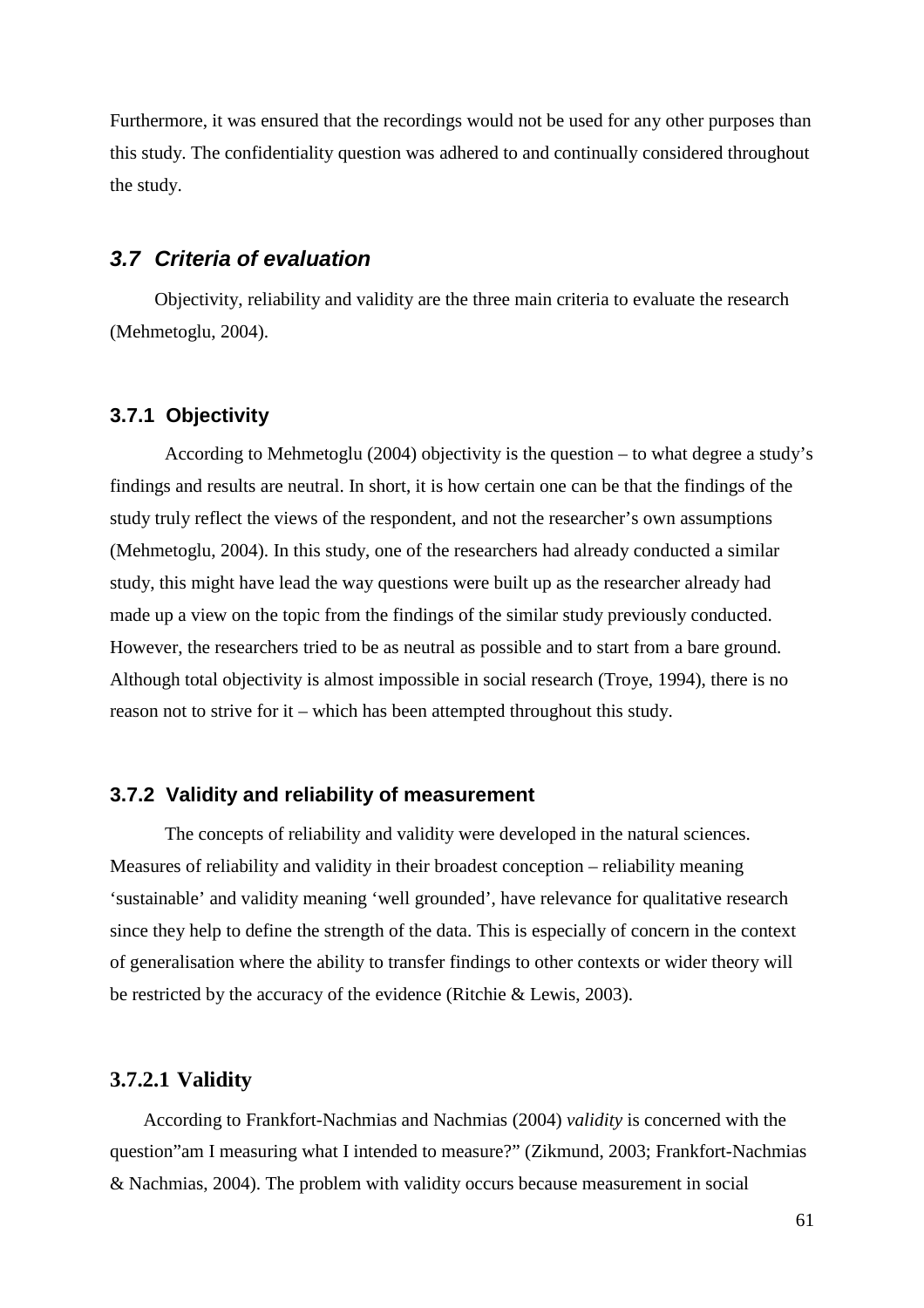sciences is often indirect and under such circumstances the researcher is never certain that they measure what was intended to measure (Frankfort- Nachmias & Nachmias, 2004).

The validity of the findings is understood to refer to the precision of a research reading. It is often explained as a concept with two dimensions; internal validity which concerns whether the researcher has investigated what is claimed to be investigated, and external validity which concerns the extent to which the abstract constructs generated, refined or tested are applicable to other groups within the population or to other contexts or settings (Ritchie & Lewis, 2003).

#### *3.7.2.1.1 Internal validity*

The *internal validity* measures whether the study in fact measures what the study is supposed to measure. Prior to the interviews, the available theory on cross-cultural work environments, cross-cultural communication and conflict was studied. One of the researcher had done a similar study earlier, and after studying research methods in social sciences and some help from the researchers' supervisor, it is argued that the research proposal, the construction of the interview questions and the carrying out of the interviews were the right method to look at the phenomenon the study aimed for. The questions for the interview were made by the researchers of this study; the questions were as unambiguous and neutral as possible. The methods chosen for analysis were derived directly from theory, and thus should be correct and secure credibility.

## *3.7.2.1.2 External validity (Generalisation)*

*Generalisation* is whether the findings from a study based on a sample can be said to be of relevance beyond the sample and context of the research itself – the extent to which it is possible to generalise from the sample data to the broader population. Generalisation is discussed in two linked but different contexts; empirical generalisation concerns the application of findings from qualitative research studies to populations or settings beyond the particular sample of the study (also called external validity), theoretical generalisation involves the generation of theoretical concepts or principles from the findings of a study for more general application (Ritchie & Lewis, 2003; Veal, 2005).

This study has only a small sample and the result could vary if a different sample was taken. The generalisability of the findings in this study is therefore very limited. The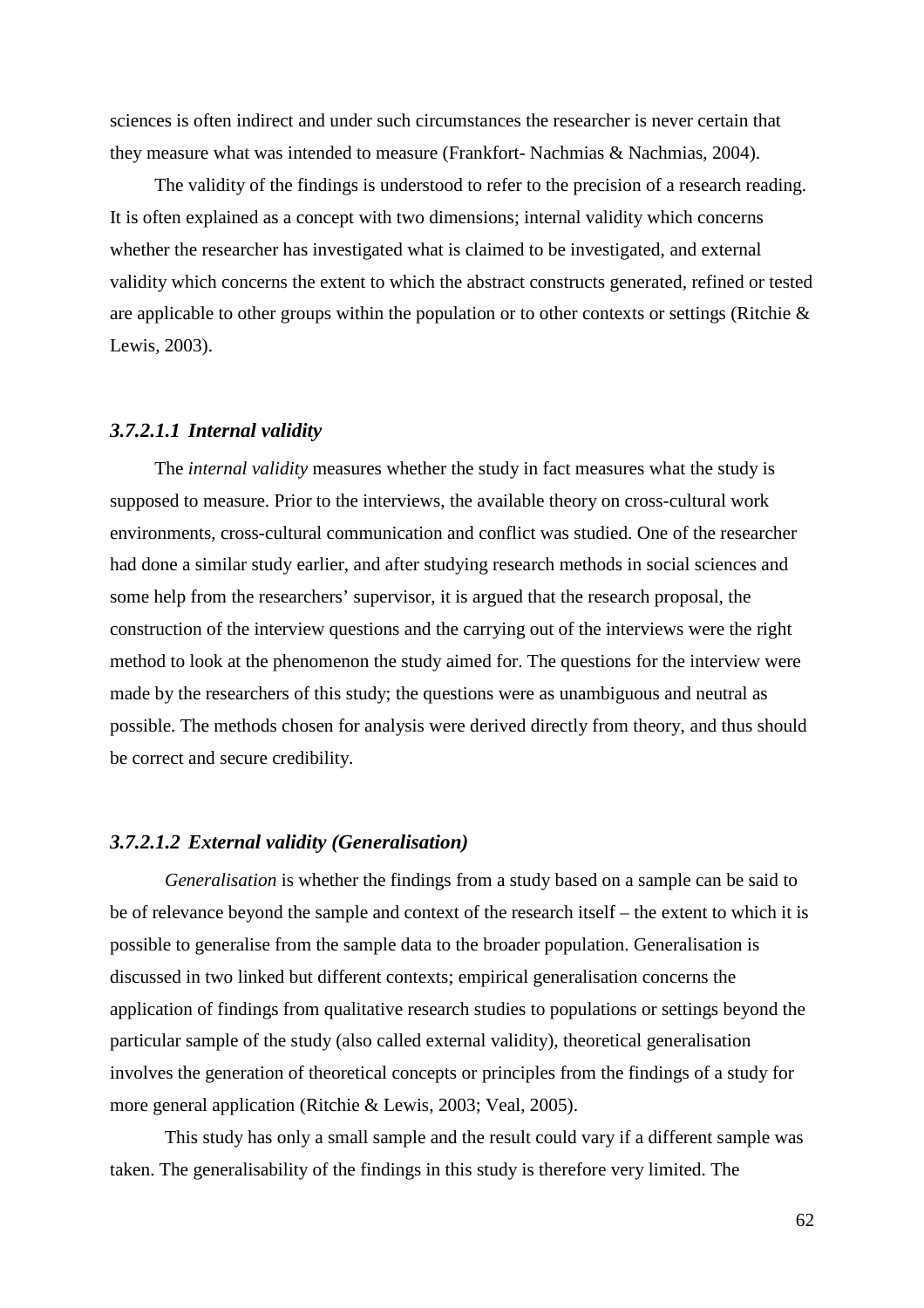conclusion may apply in general, however as the sample is small and the list only consisted of hotels in the Stavanger region, caution must be applied in generalising the outcomes of the study to all hotels or organisations with a cross-cultural work environment. It might not be possible to gather the same respondents from this study again; however, it might be interesting to replicate the study with respondents from a different segment or another business sector.

#### **3.7.2.2 Reliability**

*Reliability* estimates the *consistency* of the research. It is generally understood to concern the replicability of research findings and whether or not they would be repeated if another study using the same or similar methods was undertaken. A first requirement is to have a clear understanding of what features of qualitative data might be expected to be consistent, dependable or replicable. Essentially, it is the nature of the phenomenon that has been generated by the participants and the meanings that they have attached to them what would be expected to repeat. There need to be some certainty that the internal elements, dimensions, factors and so on, found within the original data would recur outside of the study population. Moreover, a secondary consideration is whether the constructions placed on the data by the researcher have been consistently and carefully derived. Thus the reliability of the findings depends on the likely recurrence of the original data and the way they are interpreted (Ritchie & Lewis, 2003; Veal, 2005).

 In this study, the sample design was developed through finding a list of the hotels in the Stavanger region. Two different hotels (from different chains with similar number of rooms) where randomly picked from the list. All the interviews used for this study were digitally recorded and were saved on the researchers' laptops, along with the transcripts and the interview guide. During the interviews the researchers did their best not to influence the respondents in any way in order to avoid gaining support for a specific viewpoint, and to keep the researchers' views neutral. During transcriptions, the respondents' views were written as they were meant. The researchers did not angle the statements in order to gain support for own assumptions. During the analysis of the responses, the researchers was as true to the original meanings of the respondents as possible, and they were careful not to over-analyse the material in order to find new theories, meanings and support for any pre-determined views. These measures secured the reliability of the study (Ritchie, 2003), and it means that a replication of the study is possible.

63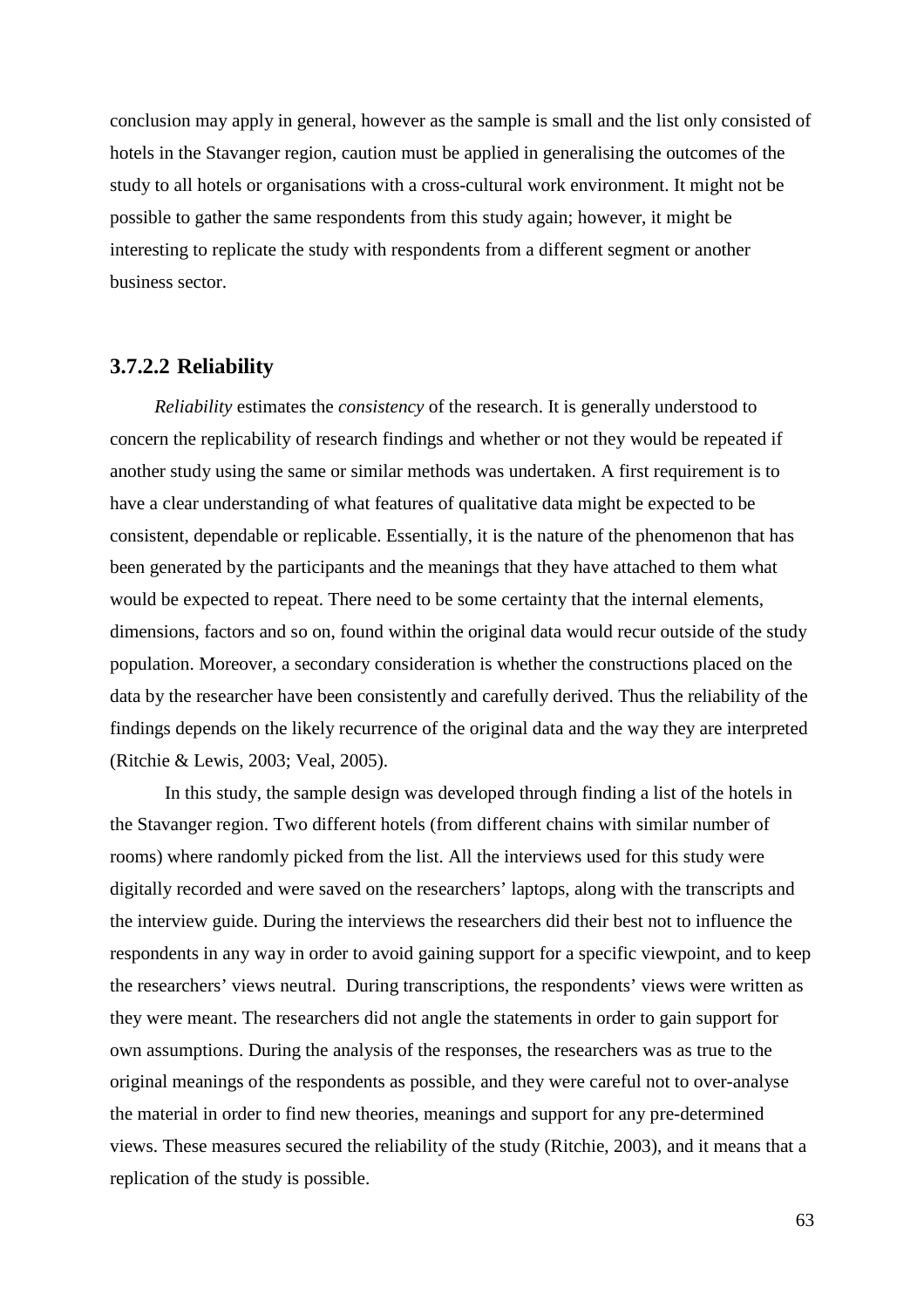# 4 Analysis

## **4.1 Introduction**

As described earlier, *contents categorisation* and *contents crystallisation* (Kvale, 1997) were the techniques chosen for the analysis in this study. The findings from these analyses will be presented in the following section. In the section for the results of the interviews with the facility and service managers, the research proposal and its supporting research questions indicate findings in four areas; cross-cultural communication, conflict, organisational culture and management. Thus, the findings are separated and organised in these four areas. In the section for the results of the interviews with employees, the research proposal and its supporting research questions indicate findings in three areas; cross-cultural communication, conflict and organisational culture.

In this part of the paper there will be a summary of the results that has been found in relation to this study. Since the research hotels preferred to be anonymous in the findings, they will be separated by calling them hotel 1 and hotel 2.

## **4.2 Results – the facility and service managers**

## **4.2.1 General question**

Hotel 1 is a medium large hotel on the west-coast of Norway, more specifically in Stavanger. This hotel has 221 rooms and the facility- and service department have 35 employees, out of them only three have a Norwegian background. Among the 35 employees there are eight different nationalities. Hotel 2 is also a medium large hotel in Stavanger and has 204 rooms and 20 employees in the facility- and service department. Only two of the employees in this housekeeping department were Norwegian. In both of the hotels the facility- and service managers were female.

#### **4.2.2 Main interview questions**

The facility- and service manager is the one with the main responsibility in the housekeeping department in both of the hotels, but hotel 1 also has an assistant that assist her. Both hotels have relatively high experience with cross-cultural employees, and both hotels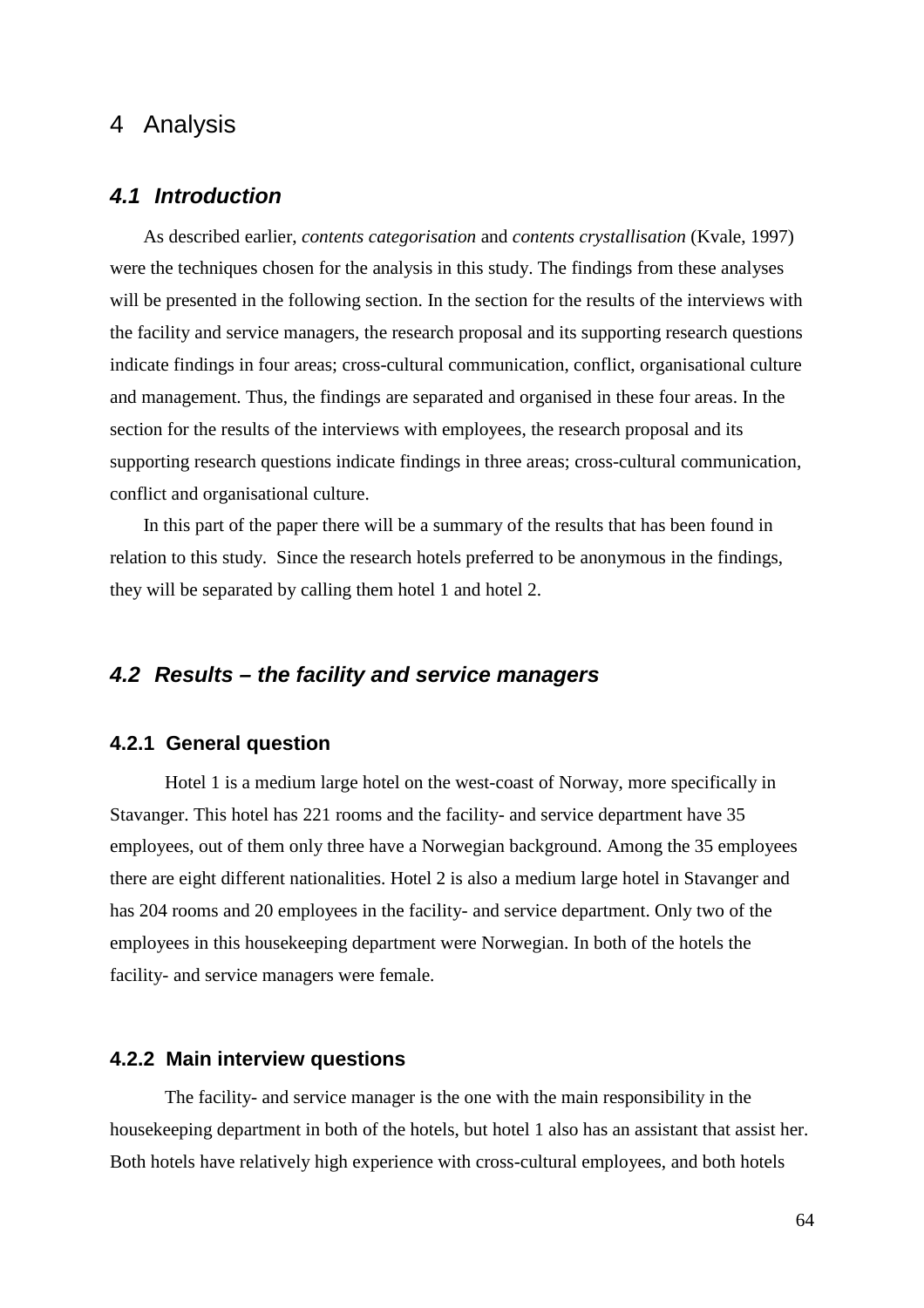have a long history with employees of a foreign background. The manager in hotel 1 was from Argentina and knew how it felt like to be a foreigner in a Norwegian working environment. She thought the fact that she was from a foreign background herself helped her to be more supporting and more patient towards employees that have language and cultural difficulties.

The facility- and service manager in both hotels said they found it very interesting to have so many different cultures among their staff members. The manager in hotel 1 thought it was really exciting and informative to have employees with different nationalities. *"It is exciting if you think about how different all the employees are as individuals and even more so when they are from different cultures, and all the different suggestions they give the department and me"*. Both managers also said that having so many different nationalities make some of the work harder. This was because some of the employees have language difficulties and it is hard to convey messages to them. Moreover, they said that many of the employees need to be followed up to make sure they understand the messages that are given and this takes extra time and effort.

The manager of hotel 1 pointed out: "*the communication takes more time because I often have to repeat myself, use body language or give the message in two languages for everyone to understand me*". In hotel 2, the manager found the communication and conveying the messages a bit easier. Her employees had been working in Norway for a long time  $- a$ higher average of years than in hotel 1, and most of them understood her messages with no big problems. She said she makes an effort to speak Norwegian in written language instead of using dialect when she speaks with her foreign employees; this helps make it easier for them to understand her. Both of the managers said that they would often ask someone from the same country or someone who speaks the same language as the other employee to translate the message so it would be easier for them to understand what was being said.

As mentioned earlier, hotel 1 has a working environment with eight different cultures. However, when it comes to the different cultures' holidays, the manager did not normally give special consideration for such days. But she tried to help the employees to change their work schedule to fit with these days or sustain the employees' wishes to use days of their holiday during this period. The reason for not taking considerations to every culture's holidays, the manager said: "*if my employees choose to live and work in Norway they should also follow and respect the Norwegian culture*"

Hotel 2, on the other hand, has five different cultures where everyone shows different attitudes towards their job and their young manager. Also in this hotel the manager did not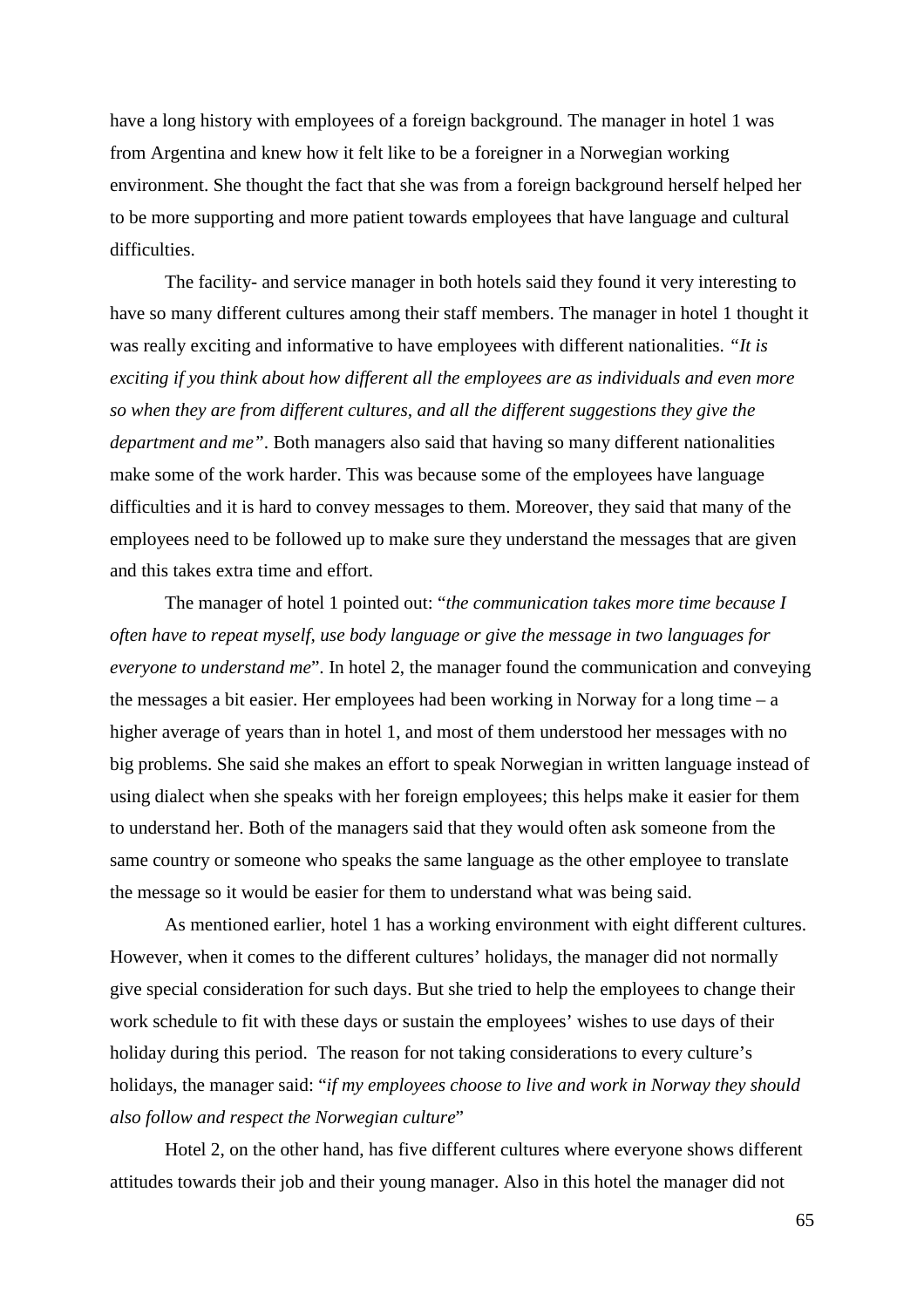take any special considerations to the different cultures' holidays. However, the manager said she tries to be flexible and give the employees the requested days off when they ask for it and in some situations helps them change their shift.

## **4.2.3 Communication**

Regarding the communication within the department in hotel 1, the manager said that most of the employees speak Norwegian when they talk to each other during work hours, as not all of them speak the same language and not everyone understands English. However, when two from the same country work together on the same floor, they speak their mother language to each other. Furthermore, during the lunchbreak, cultural groups appear, and the employees from the same country tend to sit together. This leads to that other employees sometimes feel like they are being left out from the cultural groups. Despite of this, it was said that the employees gladly share their international food with each other for everyone to taste, and they discuss the different cultures' cooking. The communication with the manager in hotel 1 happens in Norwegian, or sometimes in English or Spanish if any of the employees having problems understanding Norwegian.

The Manager in hotel 2 also said that the employees that come from the same country often speak their mother language with each other while working. She said that this sometimes makes it hard to include everyone in the working environment because the employees who do not speak this language are excluded from the conversation. Moreover, the manager in hotel 2 said she felt it would be hard to split up the cultural groups within the department (such as during lunchbreak) as this was how it had been long before she started to work there, and most of the subordinates had been working there longer than herself.

In hotel 1, most of the communication between the manager and the employees happens in daily morning meetings. This is where the manager informs the employees about what kind of work they have to do during the day, if there is anything special they have to consider and both positive and negative feedback from guests are given. The manager said that the morning meetings give her the opportunity to say hello and to have a small chat to everyone and create an informal work atmosphere before the hard work starts. Moreover, the employees have daily contact with the manager as she often takes several walks through the hotel during the day to check on the rooms. In addition, the manager in hotel 1 also said she focuses on physical touching while communicating with her employees, such as patting the employees on the back for a good job, or just putting her hand on their arm while asking how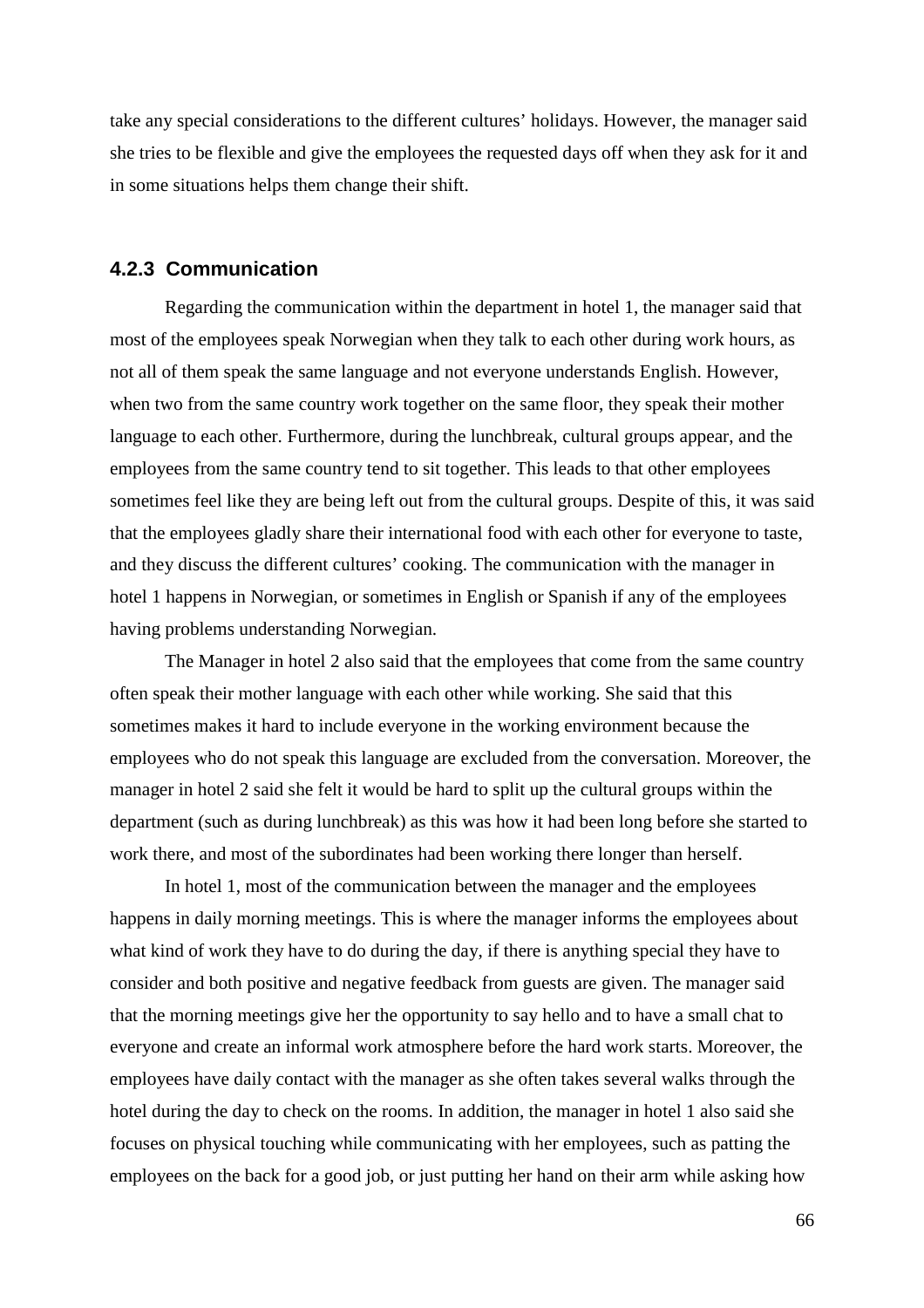their day is. She said she did this to establish a personal relationship to the employees, and so they would feel she was there for them.

The communication between the manager and employees in hotel 2 is mainly when the employees picks up their work lists in the morning. They had no daily morning meetings. However, the manager said she tries to talk to everyone if they drop by her office during the day, or when she is walking around the hotel to check rooms and to see if everyone is doing well and have everything they need.

The manager in hotel 1 said that she thinks she has a good relationship to her subordinates. She said "…*if any of the employees have personal issues, they come to me and I*  do my very best to help them out. I try to help them find a solution to the problem". The manager in hotel 2 said she tries to earn trust from her employees, but she said she found it hard since the employees still look at her as "the new-comer". However, the relationship with her subordinates was improving and she said she thought they just need time to accept her and get to know her. She said that in the attempt to establish a good relationship to her employees she offers them to talk to her if they experience any problems both work related and personal. She wants the employees to feel that they can talk to her any time. Both managers in the hotels said they strive to make a personal relationship with the employees as well as a working relation to gain trust from the employees. They both said they believe this will help motivate the employees and create a good working environment.

#### **4.2.4 Conflict**

In hotel 1 the manager said that when problems arise between the employees in the department they normally work it out amongst themselves. However, they have the opportunities to come to talk to the manager about the problem and she can help communicate between the conflicting parties as a neutral person. She also said that if she had to have a meeting with the parties involved she would also ask another supervisor or manager at the hotel to join as a 'witness' of everything being said.

The manager in hotel 2 said: "*when a problem occurs between the employees, I summons all the people concerned to a meeting in my office. First, I talk to them one by one, and then everyone together. This gives me the opportunity to arbitrate and it makes it easier to understand the whole problem if I know all sides of the conflict"*. Furthermore, she said that in the meeting everyone is allowed to repeat their view and opinion in relation to the case.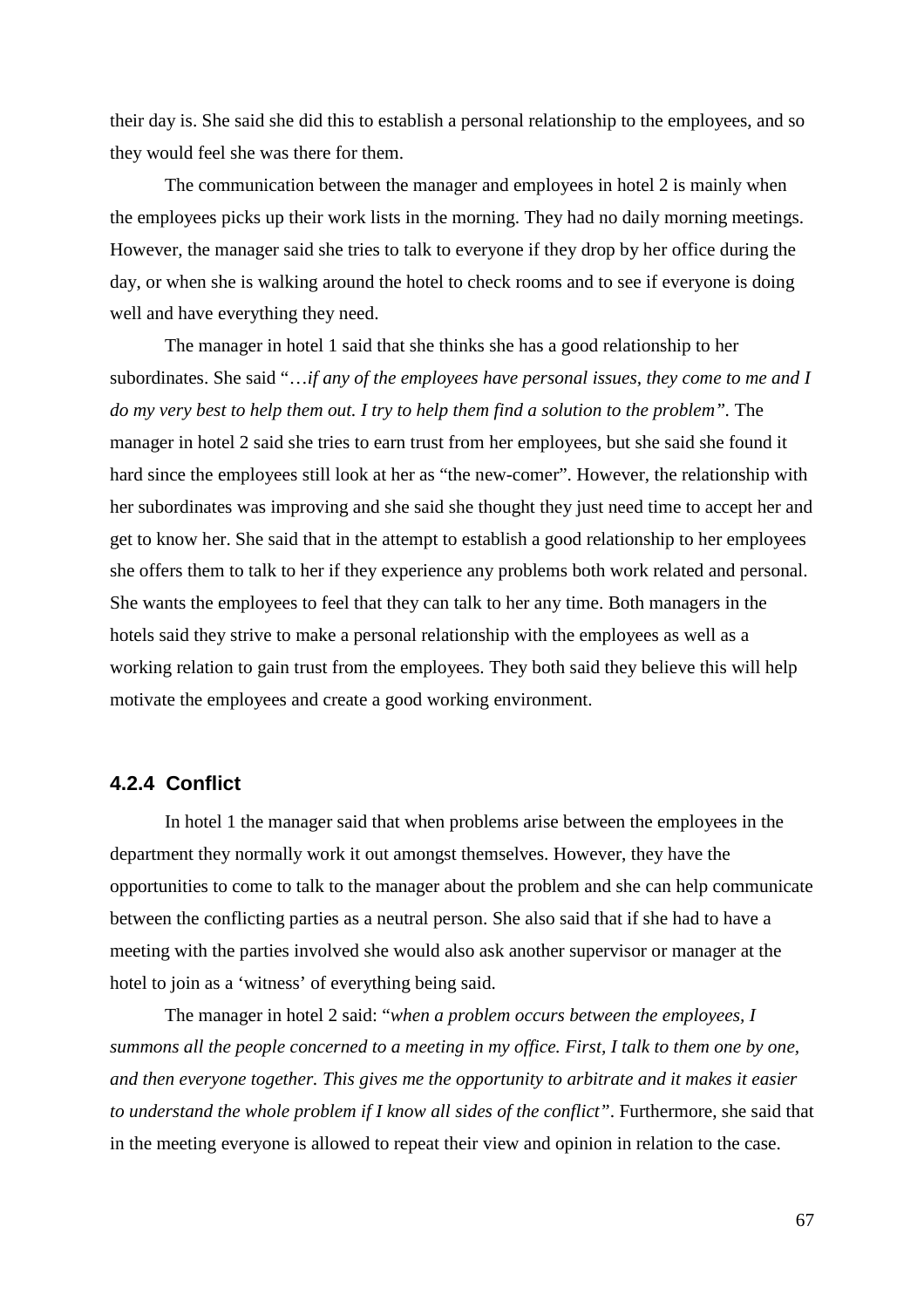Both housekeeping department managers said that language difficulties and misunderstandings are the most common reason for conflicts to occur in the department. The manager in hotel 1 also said that just normal girl issues is the reason for a lot of the problems if they occur, as all employees but one is female. However, these problems do not occur because the employees are from different cultural background. She also underlined that there are very little conflict within the department; there are small irritations now and then, but never big conflicts that can not be resolved. Moreover, she said that if she heard of or saw the small irritations among her staff, she would grasp the problem right away before it would become a big issue.

 To prevent conflicts within the department, manager in hotel 2 said she found communication to be important; "*If the employees learn to communicate both with me and each other in a good way, we might be able to decrease the amount of conflicts radically*". She said she found it important to spend extra time when giving messages to the employees to make sure everyone understands her. She did this in effort to reduce the misunderstandings as this is one of the major issues when it comes to the conflicts that occur within the department. Moreover, the manager in hotel 2 said that she found motivation very important in preventing conflict. To motivate her employees she said she use feedback and incentive together with social gatherings. However, they had not had any social gatherings in a while, and this is something they could do more of. An example of the incentives were handing out ice cream on a hot day or giving them a big fruit basket at lunch.

In hotel 1 the manager highly values good atmosphere to prevent conflict. To create this she said she uses dialogue and makes sure she talks to all the employees during the day. Both the housekeeping department managers said if they can not solve the problem themselves, the opinion representative of the hotel becomes involved and helps solving it. The manager in hotel 2 said: "*it is important that the person helps solving the problem, not supporting the conflict*".

#### **4.2.5 Management**

 In hotel 1 the manager said that the department has mutual guidelines, rules and policies that have to be followed in the department. She said she thinks that these have a major effect on the welfare of the employees in the department. Furthermore, she though it was important to clarify what is accepted (such as behaviour) and what is not accepted. She also said that she thinks it is important that everyone respect each other, when it comes to the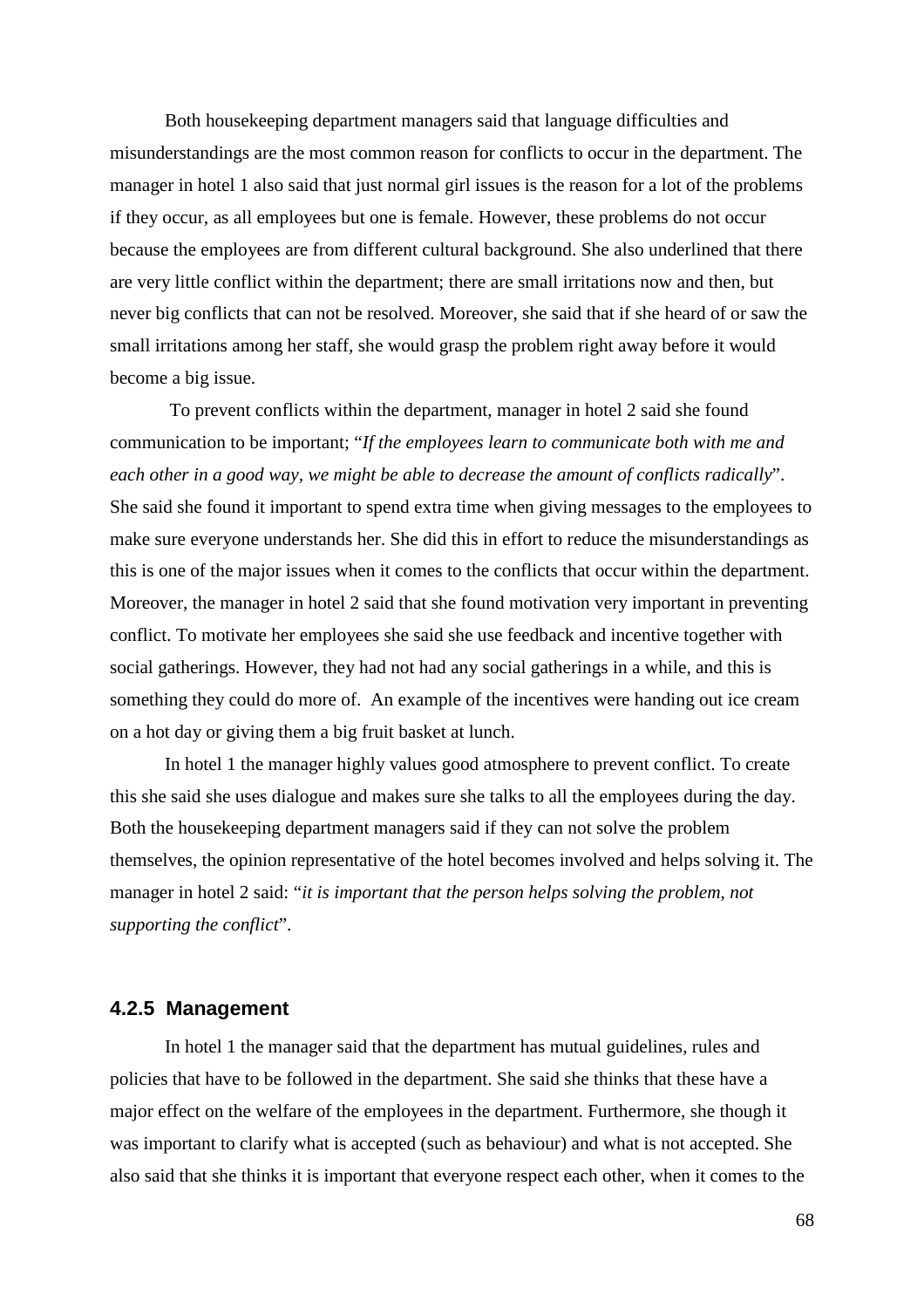employees as well as the manager. Moreover, she thought it was important that she as the manager gives clear rules and guidelines that have to be followed: *"we are the one that make the rules, and the employees have to follow them, even if that means they have to go against their own culture…"*. As mentioned before she said she thinks it is important that the foreign employees follow Norwegian guidelines when they live and work in Norway.

In hotel 2 the manager said that the fact that some of the employees speak their mother language amongst each other, might affect the work environment in the department. However, she said that she finds it hard to make everyone speak Norwegian or English, but she thinks if everyone talked the same language, that would make a better working environment. In similarity to hotel 1, the manager in hotel 2 also thought it was important that all the employees follow the Norwegian cultures and guidelines.

Both managers agreed that the facility and service department is the department with most cross-cultural staff members and suggested that they had more communication problems than the other departments within the hotels. When asked in the interview, both managers thought it would be useful to hold language courses for the employees who struggled with the Norwegian or English language. However, they admitted that they had not really given this idea much thought before.

The manager in hotel 1 said that she expected the employees to learn Norwegian on their own. But she said she thought a language course at work would maybe help them learn the language faster. Especially the necessary words and expressions used at work. The manager in hotel 2 thought holding a language course at the workplace was a great idea, but she thought that it might be too costly as the employees who needed the language course were mostly the ones who only were casual employees, and it was hard to estimate how long they would work at the hotel. It would be a short-term investment.

#### **4.2.6 Organisational Culture**

As mentioned before the facility and service manager in hotel 1 thinks she has a great relationship with her employees. She thought the fact that she is from a foreign background herself, helps her connect with the employees easier. Because of that she also thought she contributes in making a better organisation culture in the department.

The manager in hotel 2, on the other hand, felt that she has a good relationship with the employees. However, since she is relatively new in her position she said she still feels that the relationship is improving as time goes by, and the employees get to know her better and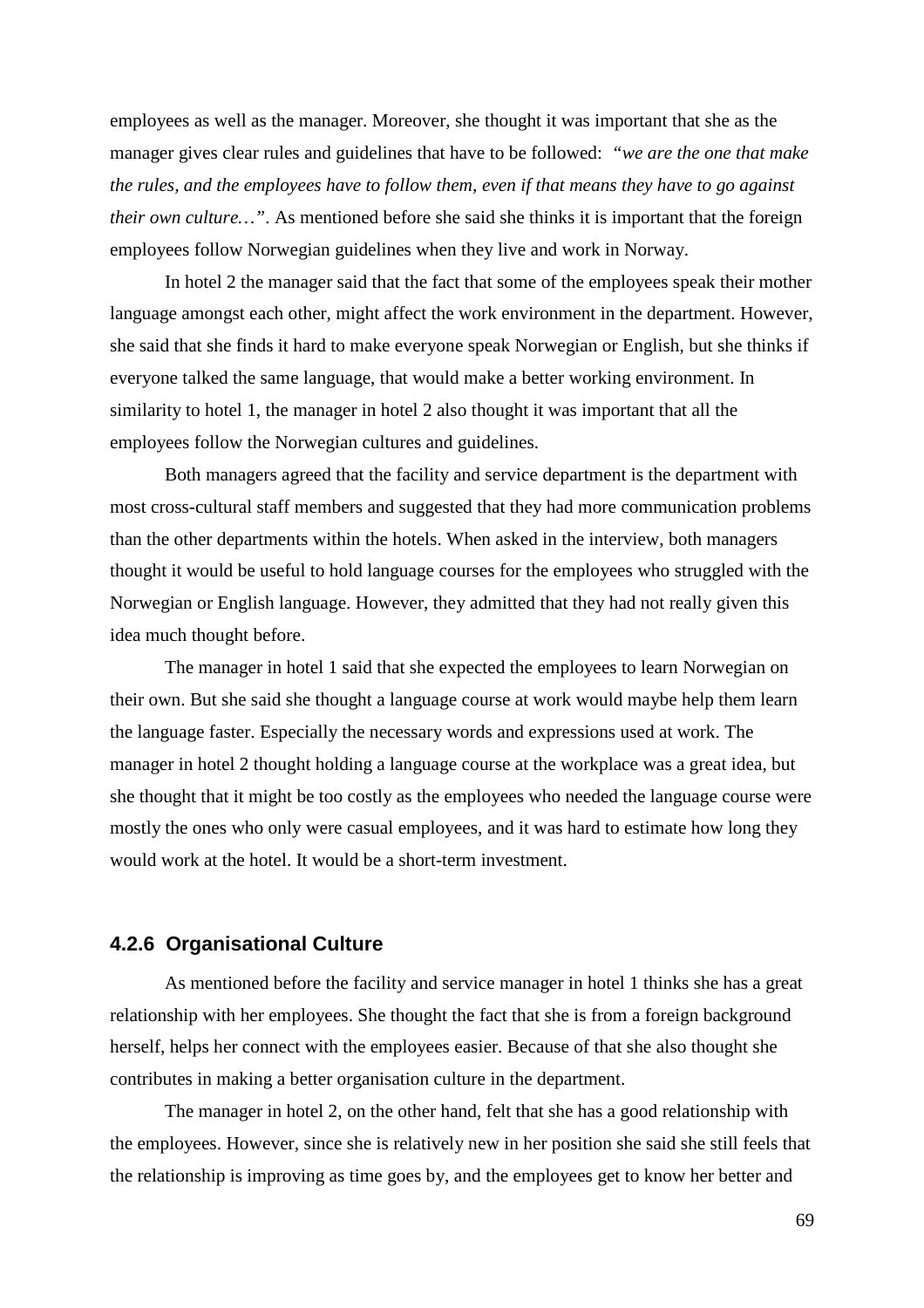she gets to know them better. She said she thinks the relationship with her employees is much better now than when she first started. When she first started in the department she felt the employees had a hard time respecting her. Many of the subordinates had more experience in the housekeeping job than her, and they had been in this particular hotel for many years. She found it hard being younger than most of the employees in the department. At first they used to behave strangely around her and they gave her a hard time testing her limits.

To create a relationship with the employees both managers agreed that it is important to be friendly and to respect each other, smile, and greet when meeting. They also found it important to be positive towards the employees and show interests if they have suggestion to improvement or changes within the department. The manager in hotel 1 mentioned communication and the ability to talk to each other as a very important factor to create a relationship with the employees. The manager in hotel 2 said that she should be better to arrange social gatherings with the employees; *"this makes the employees get to know each other in a different environment, and this contributes to making a better work relationship*".

The manager of hotel 1 said that her department have a very good organisational culture because of all the different nationalities in the department. The majority being international makes them understand each others situation and connect more easily. Moreover, she said that it gives them the ability to learn from each other and show respect to each other: *"We are like a family to each other; some of the employees sometimes even bring lunch to everyone and this show how much we care about each other".* The manager in hotel 2, on the other hand, said that she feels that there is a big gap between the cultures in the department: "*The gap is not so visual when they are working since everyone are doing individual work, but it is easy to see during lunch. People from the same cultural background sit together in groups".* As mentioned before the manger said that she could try to split the cultural groups, but she does not know how to do it. She was afraid it would cause conflicts between her and the employees.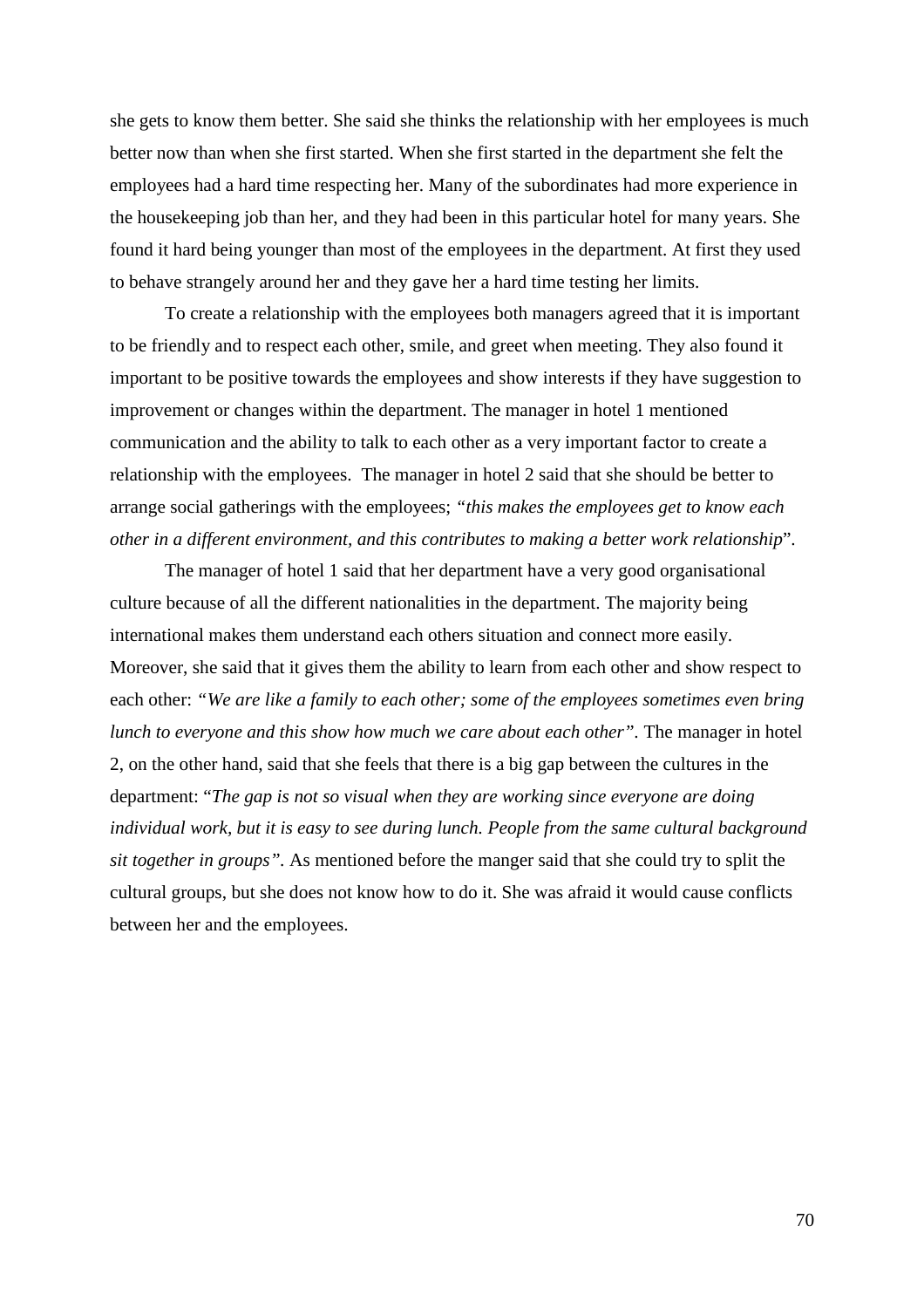## **4.3 Results – the employees**

#### **4.3.1 General questions**

In hotel, 1 six employees were interviewed. Out of these six employees, there were three different nationalities and all the interviewees were females. Although not interviewed, there was only one male working in this housekeeping department. The average employment period among the employees interviewed was two years. Their Norwegian language skills varied, some of them barely understood Norwegian and other understood almost everything.

Hotel 2 only had five employees available for interview on the day the interviews were conducted. The reason for this was that there were only a limited number of employees at work. The interview was voluntary and some of the employees chose not to participate. The reason for not participating was that they were busy and tired. Moreover, they did not feel like talking to strangers and having to answer question regarding their job. Language difficulties were also given as a reason not to participate in the interview.

Out of the five employees interviewed there were three different nationalities and also here all the interviewees were females. In this hotel the average employment period was higher than in hotel 1 with approximately 10 years. Therefore, the employees at this hotel had better Norwegian language skills, and it was easier to conduct the interviews. Most of them understood everything that was being asked. One employee requested to be interviewed in English, as her Norwegian language skills were not so good. However, her English was fluent. Further in this part of the paper the results will be presented in the main topics from the interview to make it easier to see the essence of the results.

## **4.3.2 Main interview questions**

In hotel 1, when the employees were asked to describe a normal workday, the problems seemed to appear. This was a question most of the employees had big problems to understand, and they wanted to talk about what kind of routines they used while cleaning instead of the phenomenon the study was focused on. Two of the employees, on the other hand, did understand the question. Both of them focused on the morning meeting the manager held every morning when the work day started at 8am. They both thought these morning meetings were important because it gives the employees the opportunity to talk to each other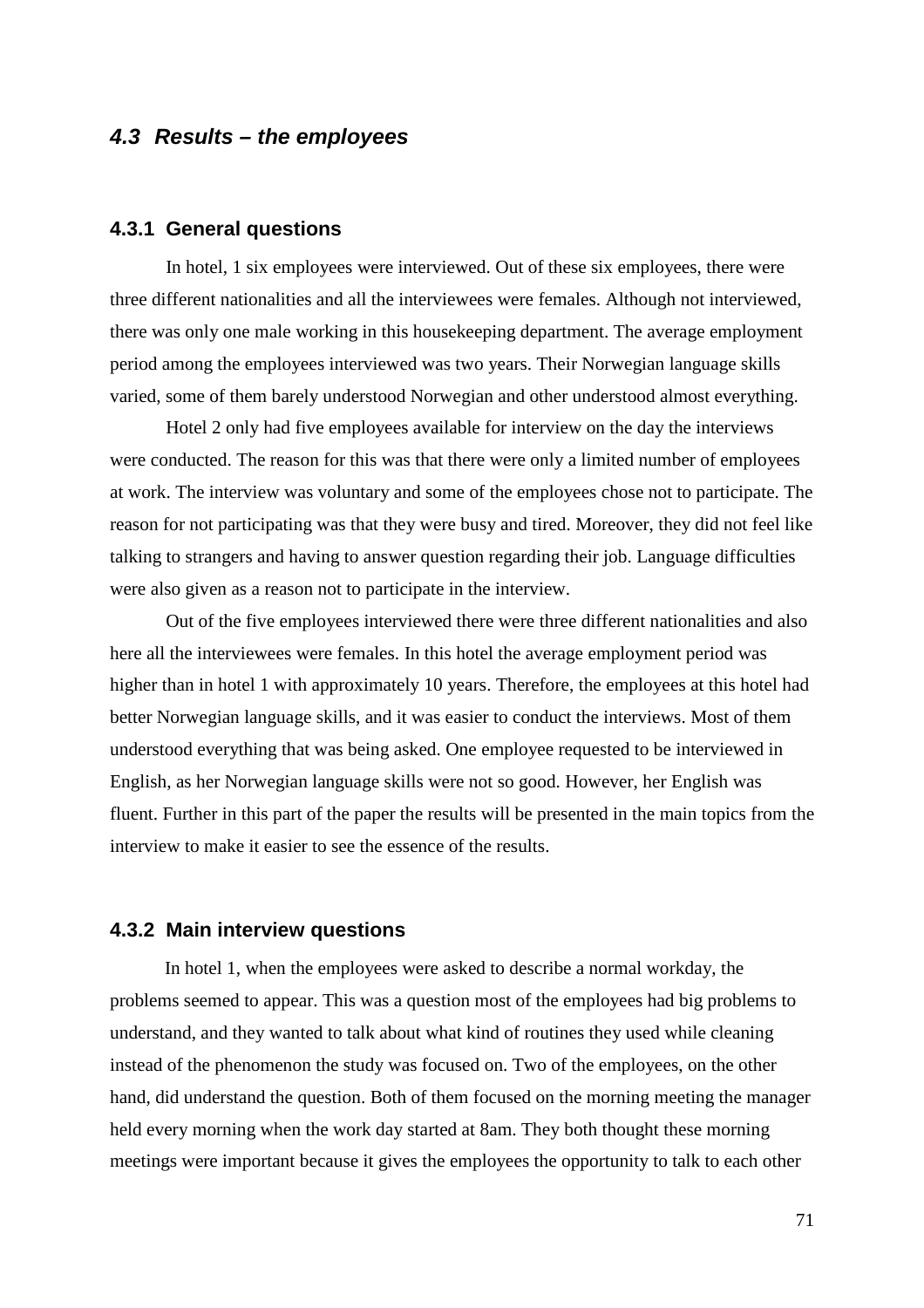and talk to the manager. They specially focused on the fact that this meeting was very much about getting feedback on the day before from the manager. Moreover, they said that feedback is something they appreciate and value because they think it contributes to motivate them to do their job and actually enjoying doing it.

Most of the employees interviewed mentioned the lunch break. One of the employees said; "This gives us the opportunity to socialise with our colleagues since we are working on our own the whole day". One of them mentioned that they enjoy the lunch break, but found it frustrating that there is a division between the different nationalities: "*Most of the people from Thailand often sit together during lunch. They speak their own language, and do not make any particular effort to include the rest of us in the conversation*".

Several of the employees agreed that the language problems create misunderstandings between the employees, and the employees and the manager. They said it is normal that some sort of misunderstandings occur on a normal workday. This again sometimes led to disagreements or small conflicts in the department. All of the employees indicated that the cooperation and interaction between the manager and the employees are good. On any given day they can talk to the manager about what they want, both private and work related issues. They also said that the cooperation between the employees is good: "*We can discuss the work with each other, and swap tasks if someone is tired of for example cleaning bathrooms or making the beds*".

The employees in hotel 2 had the same problem when it came to describing a normal day at work. They preferred talking about how the job were done, routines and the fact that they could go home earlier if they were working fast, and were done with all their rooms earlier than predicted. Many of the employees also mentioned that they had contact with the manger several times during the day, although this hotel did not have a scheduled meeting. In this hotel the employees met their manager when they were picking up the room lists in the morning. Moreover, they had the opportunity to communicate with the manager when she was walking through the hallways, or when she was taking the rounds to inspect the cleaned rooms. The employees all agreed that the manager is friendly and helpful. But they said they still feel that she is new in her job. However, the relationship with her is much better now compared to when she first started. One of the employees also mentioned that they are free to contact the manager at all times if something special has happened or if they are having problems at work.

The employees in hotel 2 agreed that on a normal working day they have a good working environment in their department. They can talk to each other, even if some of the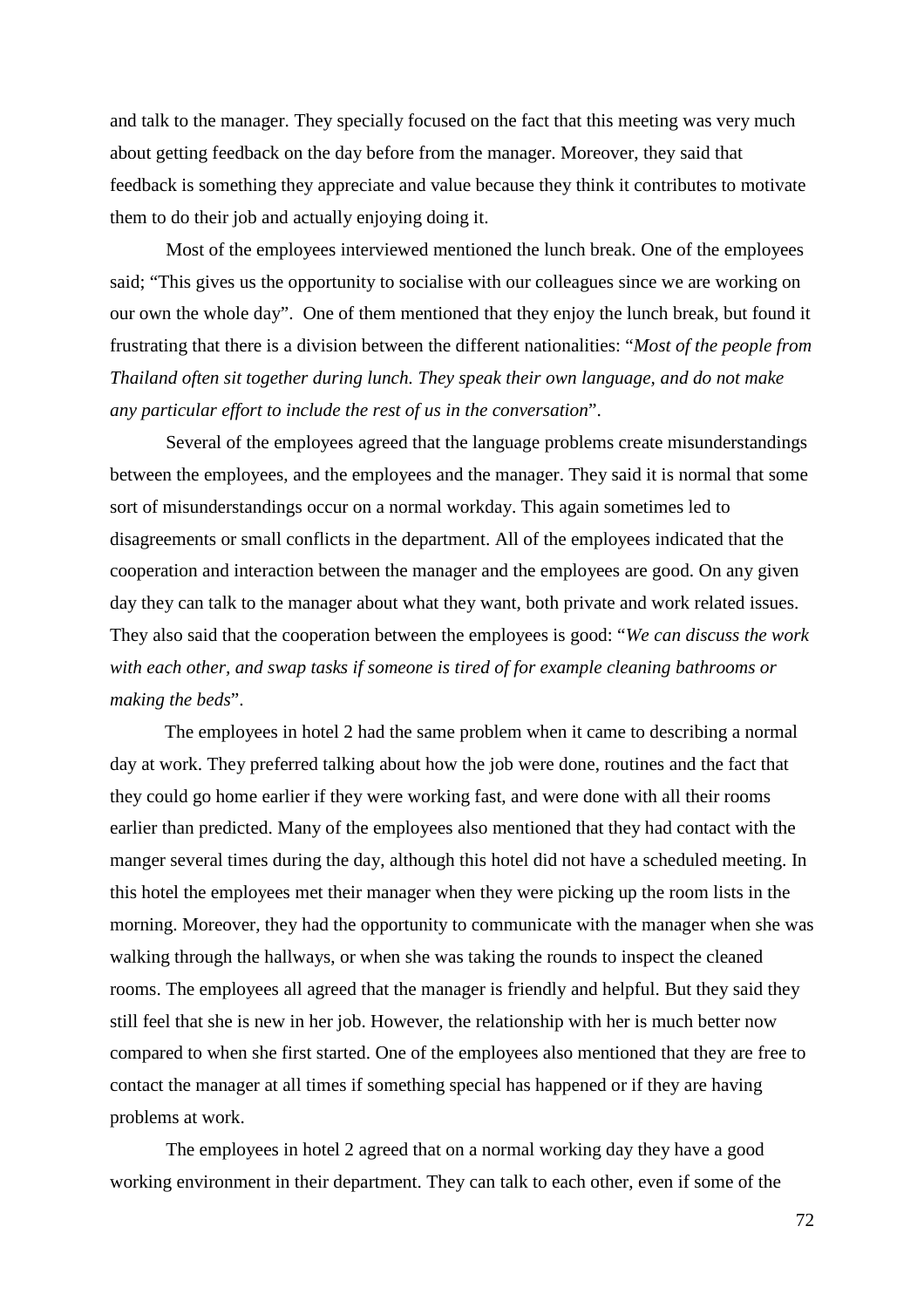employees find it hard to talk to new employees at first. They have to get to know each other first before things loosens up. One of the reasons for this was said to be all the different cultures: "*It is hard to know how to approach a person you do not know from a different culture than your self"*. However, it was also said that the employees appreciate the fact that they can learn about other cultures: "*Sometimes we cook food for each other to learn more about each others cultural background*".

To improve the working environment in the department two of the employees mentioned that it would be easier if everyone understood each other: "*It is hard to know if the other employees understand for example your jokes. I think it is important to be able to make jokes to create a good working environment, but people from a different culture can easily misunderstand what I am saying and that often leads to misunderstandings. Most of the employees in this hotel have good Norwegian language skills; however, the cultural differences are still there. You never know if the person with the different culture than you has the same comprehension as yourself on the conversation or if you are trying to make a joke*".

Also in this hotel the employees agreed that on a normal work day the cooperation and interaction between the employees is good. The communication was said to be open and colleagues were helpful: "*We always help each other if someone needs help to finish cleaning their rooms before we go home.*" However, some of the interviewees mentioned that the casual staffs sometimes cause irritations as they are not into the daily routines and they have to borrow the fulltime staffs' trolleys. Moreover, it was said that it is more difficult to work with the casuals as the fulltime employees found it harder to get to know them.

#### **4.3.3 Communication**

In hotel 1, the languages that were used at work were mostly Norwegian or English, but some of the employees that are from the same country also speak their mother language when they are communicating amongst each other. The housekeepers in this department explained that the communication normally happens during morning meetings and lunchbreaks: "*We do not have time to talk while we work, because we normally work alone. But we are talking a lot during lunch*". They also mentioned that if something special is going on during the day, they would go to her office to see her. Moreover, the manager walks through the different floor several times during the day. The employees can also give the manager a call if something is urgent: "*Sometimes it is easier to call our manager as she walks around and we do not always now where she is*". The employees said that they feel like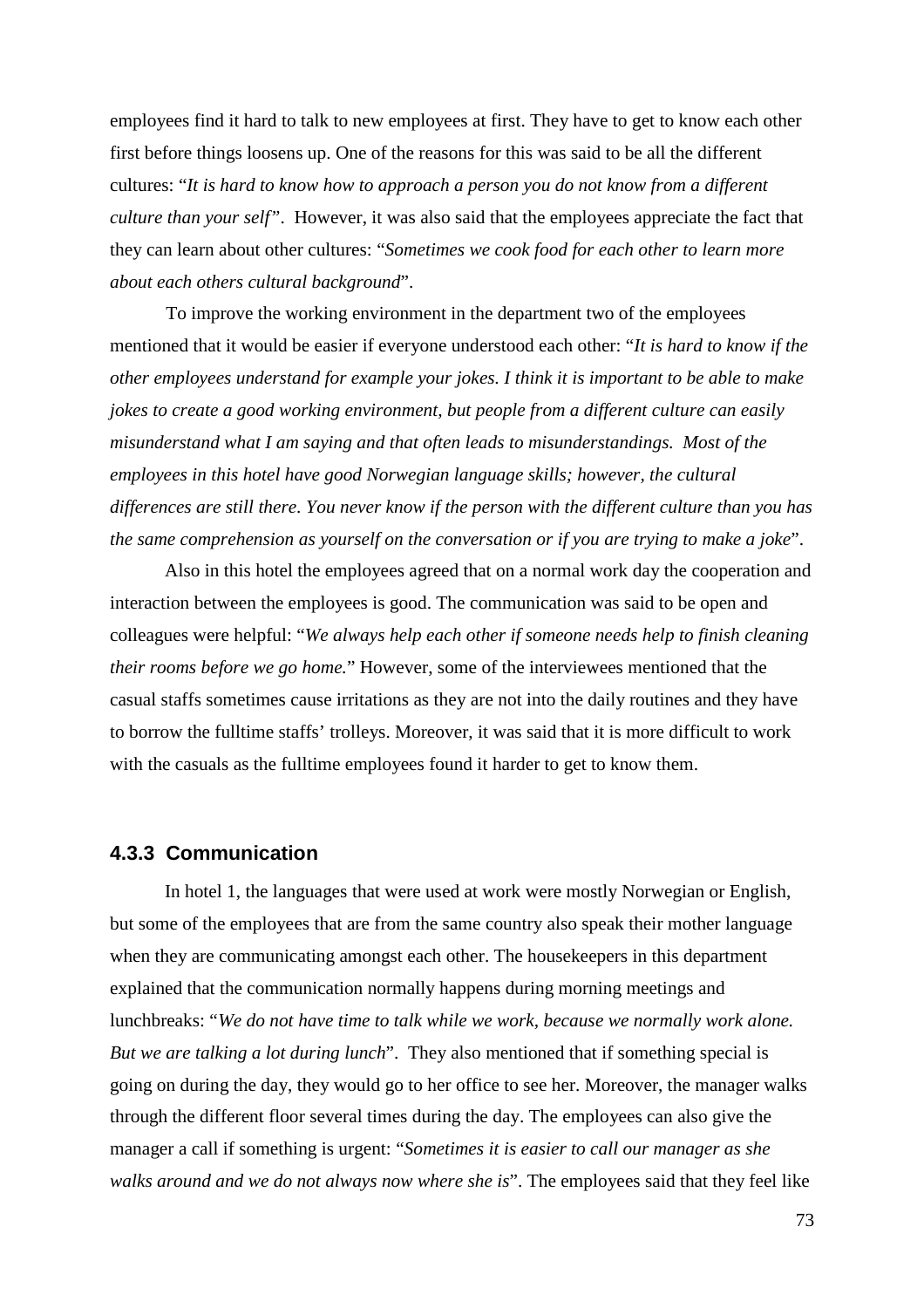they have a trustful relationship with the manager and often discuss private matter as well as job matter with her. This is something they appreciated with the manager.

The employees said they think the manager is doing a good job when it comes to motivation of her employees: "*She gives us feedback on the work we are doing and she shows us how to do things if we have problems understanding her when she explains things to us. She would try to give messages in different ways until we understand what she is saying*". Some of the employees said that the fact that the manager is so nice to them and actually find time to talk to them help motivate them.

In hotel 2, the employees explained that the communication in the department happens in Norwegian, English or in the mother language of the employees. For many of the employees this is a rather big problem. One of the employees said "*It is important that everyone understand each other, the people working here should make an effort to learn Norwegian, but it is ok to use English if they are stuck on words*". Some of the employees said the communication with the co-workers sometimes is limited. This was because some of the casuals did not have very good Norwegian skills.

When communicating with the manager the employees said she gives oral messages. But important and complicated messages she writes down as well as giving the message orally. One employee said that: "*Sometimes I have problems to understand the written notes, but then I go to ask my manager what the message means, the manager is then happy to translate the message into English, reword the message or use body language so I can understand*". The employees who had been working at the hotel over a long period said that they think the interaction is good. The staffs that have been working there for a long time now understand each other, and they can joke and have fun without problems.

The employees said they expect the manager to make an effort to understand them when they have problems. They find it very important for a manager to show interest in the employees and accept the fact that everyone can make mistake. Moreover, they said that it is important to explain what has been done wrong and how to change: "*Our manager is a nice person. She helps me understand by translating messages and actually show me how to do things in real life. She also accepts that I can have a bad day, and give me feedback on the work I am doing. This is something I like very much about her*".

Lastly, the employees mentioned that the manager is doing a good job when it comes to motivating the employees: "*She gives us good feedback. Also, if it has been a busy day she would come with a big fruit basked at lunch or on a hot day she would treat us to an ice cream".* One of the employees said "*It can be difficult for the manager to motivate everyone,*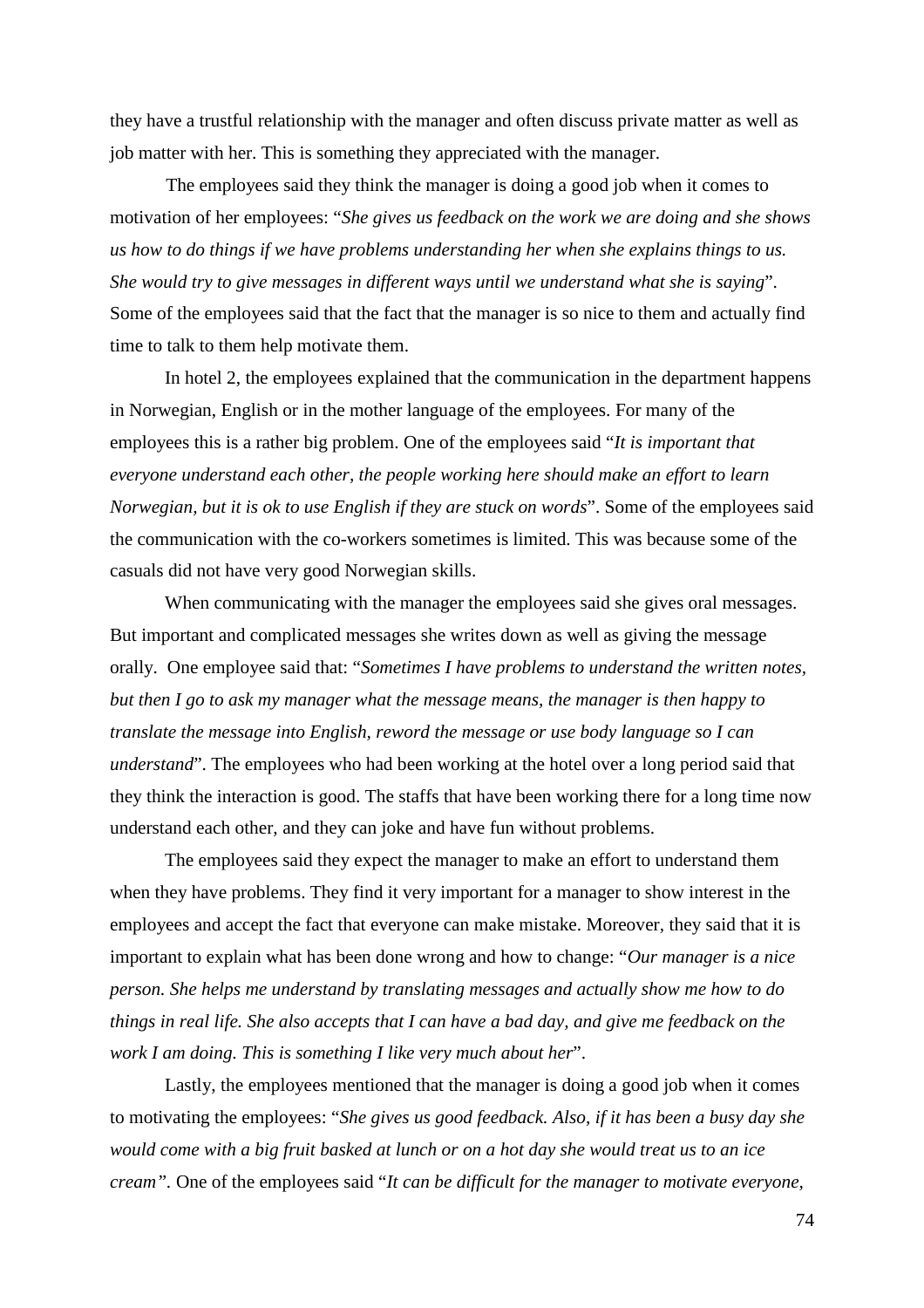*because everyone is so different and have different cultures*". But the manager gives the employees the opportunity to manage their own time as long as their doing what they are supposed to do. "This shows that she trust us and the work we are doing".

#### **4.3.4 Conflicts**

The employees in hotel 1 have different views when it comes to conflicts within the department. Two of the interviewees did not remember any conflicts the last year. One of the interviewees said: "*There have been conflicts, but they do not happen very often, maybe once a year between the employees, and never with the manager. To argue with the manager is not accepted in my culture*". Another employee said if that she has been involved in any conflict, it has been small. It has been caused by misunderstandings, but it has been cleared up quickly.

All the interviewees in hotel 1 said they could not recall any big conflicts in the department. They also said that if there is any conflict at all, they are very small and just trifles. All the employees said that they find it important to solve the problems straight away to have as little conflicts as possible. It was said that they did not have a specific procedure that is followed when conflicts appear or to prevent conflict from happening. This was because conflicts in the department did not happen often. If disagreements or conflicts appear, they communicate to solve them. But when real conflicts occur, they all agreed that it is nice to have a manager they can involve to help solve the conflicts: "*The manager is helpful if there is a person you do not get along with, and if there is someone in particular we like to work with, she tries to make the rooster that way. This helps to prevent conflicts*".

All the interviewees pointed out that communication is the key. Lack of communication, language problems or cultural problems is mostly the reason that misunderstandings occur and conflicts appear in the department. *"...I find it important that we as employees talk to each other, and confront each other if there are any problems, instead of making a big conflict out of it. In most of the cases the reason for conflicts is misunderstandings that we can solve by talking to each other*".

In similarity with hotel 1, the employees in hotel 2 also said that conflicts do not appear very often. However, from the findings, it seems to happen more frequently than in hotel 1. The interviewees all agreed that the work they are doing is hard, and that might be one of the reason for the conflicts appearing. *"…when we get tired after a long day with hard work we get less patience, and small silly things might cause conflicts*". They agreed that the conflicts always are small, and easy to solve if they communicate with each other: "*Some*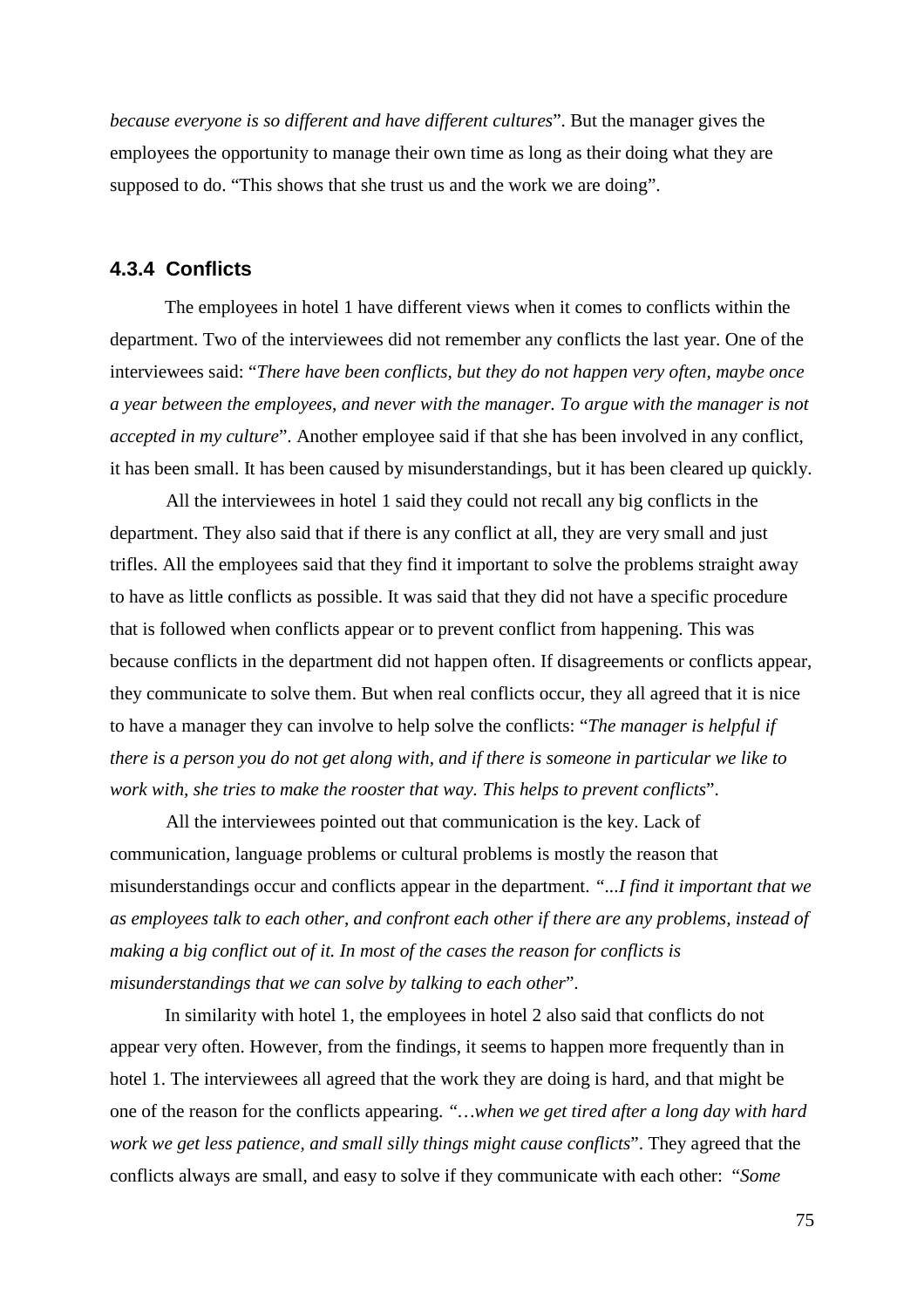*people just do not handle critic as well and that sometimes causes conflict especially on a busy and stressful day. I think it is important to let people know if they are doing something wrong, using the wrong equipment, or if I think they have not done their part of the job good enough. But some people take this the wrong way*".

In hotel 2, three of the employees had been working in the department for more that 5 years. The three of them all said they think the "new people" and the casual workers are the once who causes most of the conflicts in the department. "*They do not know the routines properly, and some of them also uses ours cleaning trolley without asking or without refilling the trolleys after use*". All the interviewees in hotel 2 agreed that the conflicts happen because of work reasons and not because of private issues.

Lastly, lack of variation in the work and dissatisfaction sometimes contributed to disagreements in the department: "*We have to do the same thing over and over every day, sometimes it would help to get a different floor, or swap tasks. Some areas are easier to clean than others such as business rooms vs. family rooms, and I think it would be fair if there was some kind of rotation plan for everyone to follow*". Another employee said: "*Sometimes the manager has scheduled the common areas in the hotel to more employees than needed; it sometimes causes disagreement on who is going to clean it, and why the other employee is cleaning a part that is not her responsibility*".

As in hotel 1, the interviewees in hotel 2 said that conflicts in the department are being solved with help from the manager. The employees said that it is normal to involve the manager if they can not solve the conflicts on their own: "*This makes it easier for us to find a solution everyone can live with afterwards, and makes us find a solution to the problem straight away*".

#### **4.3.5 Organisation culture**

The employees in hotel 1 claimed that they have a satisfying relationship with their manager. They said they feel that the manager understands them and their cultural differences since she is from a foreign country herself: "*She knows what it feels like to be in our situation with language problems and cultural differences, so she are patient with us and uses extra time to include everyone of us in the working environment*". All the interviewees agreed that the manager is a person that shows that she care about her employees: "*She talks to us every day, and she treats us with respect, friendliness and politeness. She shows interest in us as persons not just the work we are doing for her*". However, one of the employees suggested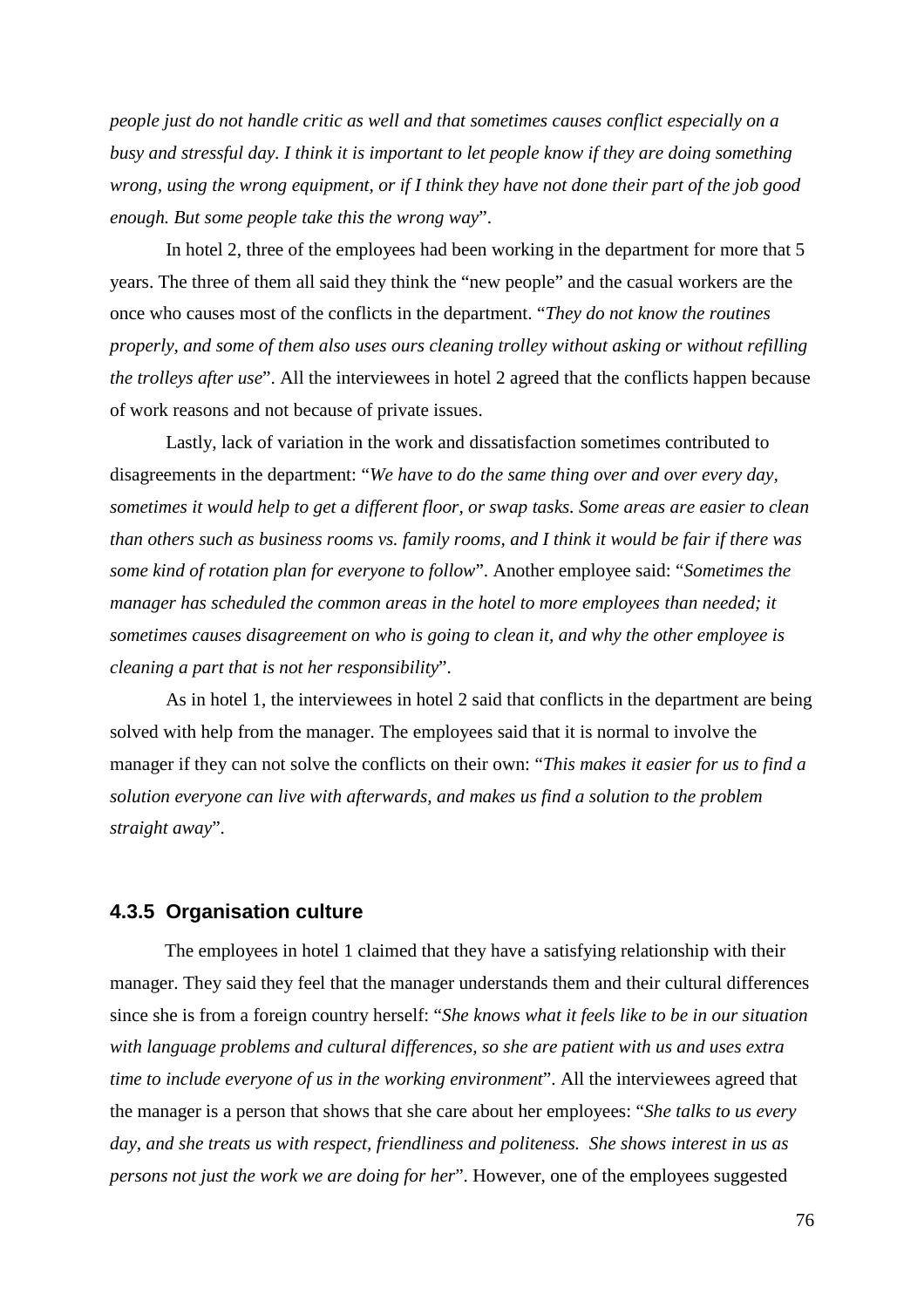that there would be increased well-being within the department if everyone had less room to clean and less heavy work and stressful days. Another employee said that the manager being so caring and nice was more than enough, that they had a very good working environment because of that, and this helps on a stressful day.

The employees in hotel 2 also said that they have a good relationship with their manager: "…*the manager shows interest in the work we do and in us as persons*". Two employees said that the fact that the manger is new in her job has both positive and negative sides: "*She is really making an effort to make things work, and she is using a lot of time to motivate us to do a good job, this helps create a better organisational culture*".

Moreover, they said that their manager is open, easy to talk to and polite. Three of the interviewees also said that she treats all staffs the same and with respect regardless of cultural backgrounds. Another interviewee said that she appreciates when the manager asks them for suggestions on new thing they need in the department, even if those suggestions does not always follow through. One of the employees pointed out that in the start, when the current manager started in her job; there were many inconsistencies that the staff did not like. "…*she did a lot of changes without consulting us first. I think this was because she came straight from school and wanted to try out things she learned at school. But not everything is working in practise"*.

A couple of the employees in this hotel mentioned that more activities outside work are something that could create a better welfare and working environment in the department. Another employee said that the manager should use more time to talk to each and every one of the employees. However, she said that she could understand that sometimes the manager had a lot to do and did not always have time for that.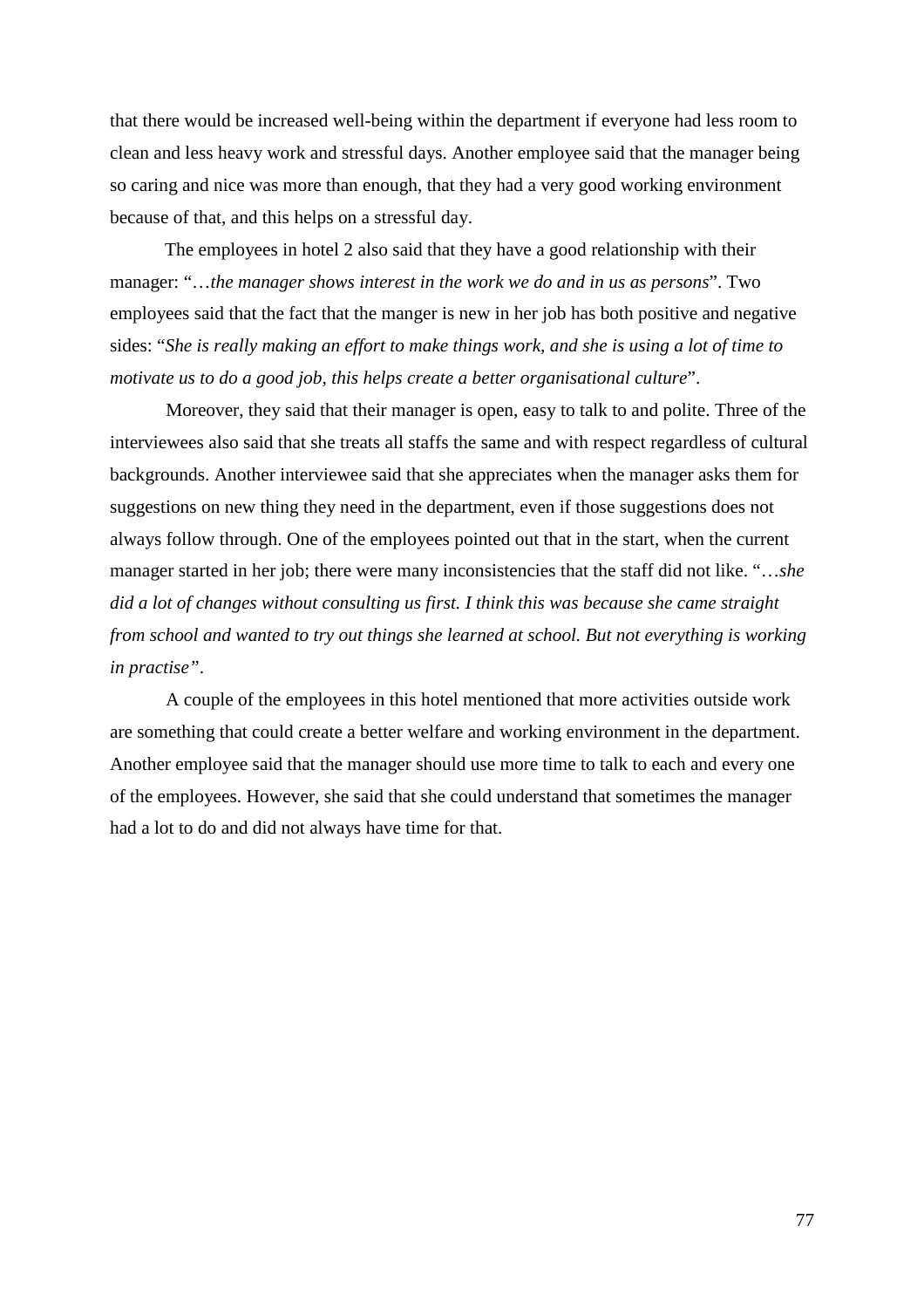# 5 Discussion

#### **5.1 Introduction**

Norway has become a multicultural country in today's society, with employees from all over the world. In particular, there are many multicultural workers in the service industry. To have cross-cultural staff can easily provide cultural and language- or communication problems. To manage these situations and to prevent them into becoming serious conflicts the managers have to be able to adjust to situations and be patient. Moreover, it is important that the manager includes every employee and creates a multicultural working environment. In this paper there are theoretical studies and a qualitative study with several in-depth interviews. This part of the paper will provide a discussion of the theory and the findings concerning the research question "*How may the interaction between cross-cultural communication and management of employment relationship influence the managing of conflicts in a cross-cultural working environment?"*

#### **5.2 Conflict**

In this study, it has been discovered that the two organisations looked at do not consciously adopt strategies for managing conflict, in spite of Lipsky et al., (2003) suggesting that an increasing number are doing so (Hammonds, 2001; Porter, 1980, 1985, 2002; Lipsky et al., 2003). The two hotels have not adopted conflict management systems as suggested by Goseline et al., (2001) and Lipsky et al., (2003).

Einarsen et al., (2002) suggest that many conflicts in work environments can arise because of work processes and the way work is organised. This was said to be one of the reasons for disagreements or conflict arising in both the housekeeping departments looked at in this study. At both the hotels the employees said that they could disagree on the way tasks were done or disagreement in the way rooms and common areas were divided.

Ellmin (1992) stated that conflict can be caused by competition, wrong perceptions of others' reality, language problems and misunderstandings or other communication problems. In our study it was found an indication that language problems, misunderstandings and other communication problems were the main reasons for conflict in both of the hotels. One of the employees in hotel 2 even mentioned that wrong perceptions of the co-workers might sometimes be the reason for misunderstandings.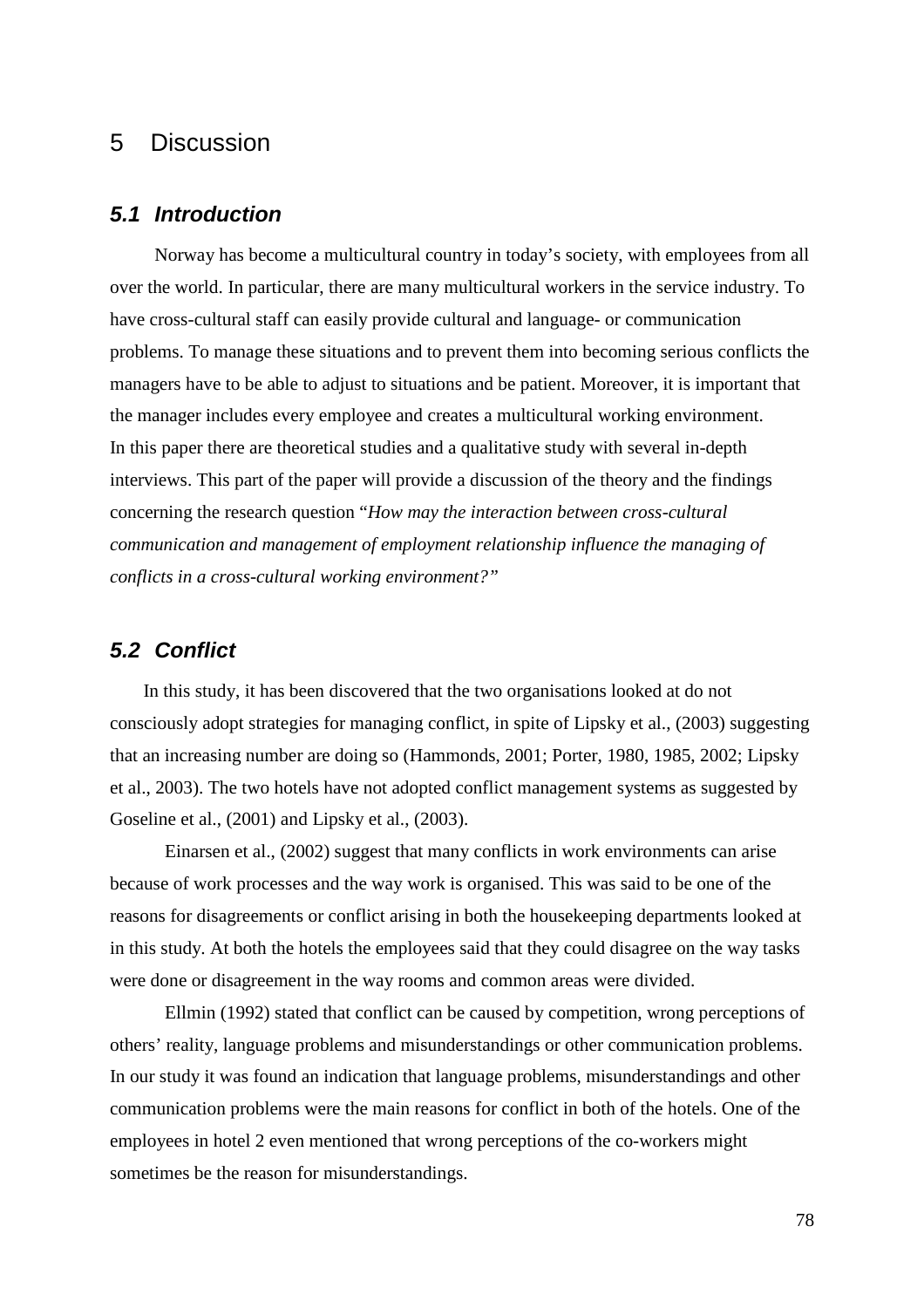Markham (1996) states that conflict will not only make it difficult to work with each other for the two persons involved, but also make it hard for other persons who have to work with the two involved. This can create awkward situations and people can start to take sides of the conflict. Because of this it is necessary to start treating the problem. The managers in both hotel 1 and hotel 2 said that they try to resolve a problem as soon as they get to know about it. This was said to be an effective tool in both the hotels, resolving small disagreements and misunderstandings while they are small have prevented them to become big problems.

 One of the types of conflict mentioned in hotel 1 is according to Markham (1996) behaviour conflict. Some of the interviewees mentioned that some of the co-workers wanted to get the job done fast so they could go home earlier. Some of the employees interviewed felt that this sometimes affected the quality of the job, that these co-workers sometimes took shortcuts or did not do their share of work. Markham (1996) suggest that behaviour conflict occur when one or more persons behave in a way the others see as not acceptable, such as not wanting to cooperate or not doing their share of work (Markham, 1996).

 Almost (2006) found that conflict can occur because of differences between individuals' opinions and values, demographic origins or because of inadequate communication, or even because of high levels of workload. The findings in this study are consistent with this. For example, the employees said that high levels of workload and heavy work sometimes made them stressed and less patience towards the other employees. Sometimes the stress would make them snap at each other for small things. Almost (1996) also mention that lack of trust and respect between individuals cause conflict. However, none of the employees interviewed said they experienced this. Moreover, the interviewees in both hotel 1 and hotel 2 agree with Medina et al., (2005) in that conflict at work decreases job satisfaction and the sense of wellbeing, and they feel that a positive working environment such as good communication and feedback contribute to prevent and manage conflict.

 Oetzel and Ting-Toomey (2006) suggest that a growing number of organisations are more actively managing conflicts at a higher level because they have come to believe that the potential costs to the organisation that can result from a laissez-faire attitude to workplace disagreements can become too large to tolerate. They have concluded that unresolved and unmanaged conflicts at the workgroup level too often mature into serious disputes and expensive lawsuits (Oetzel & Ting-Toomey, 2006). From our findings, the two hotels in this study are not in the category of organisations that actively manage conflicts. The two hotels said they realise the cost of conflicts, however, they did not find it necessary to actively managing it as they thought the conflict levels were low and there were more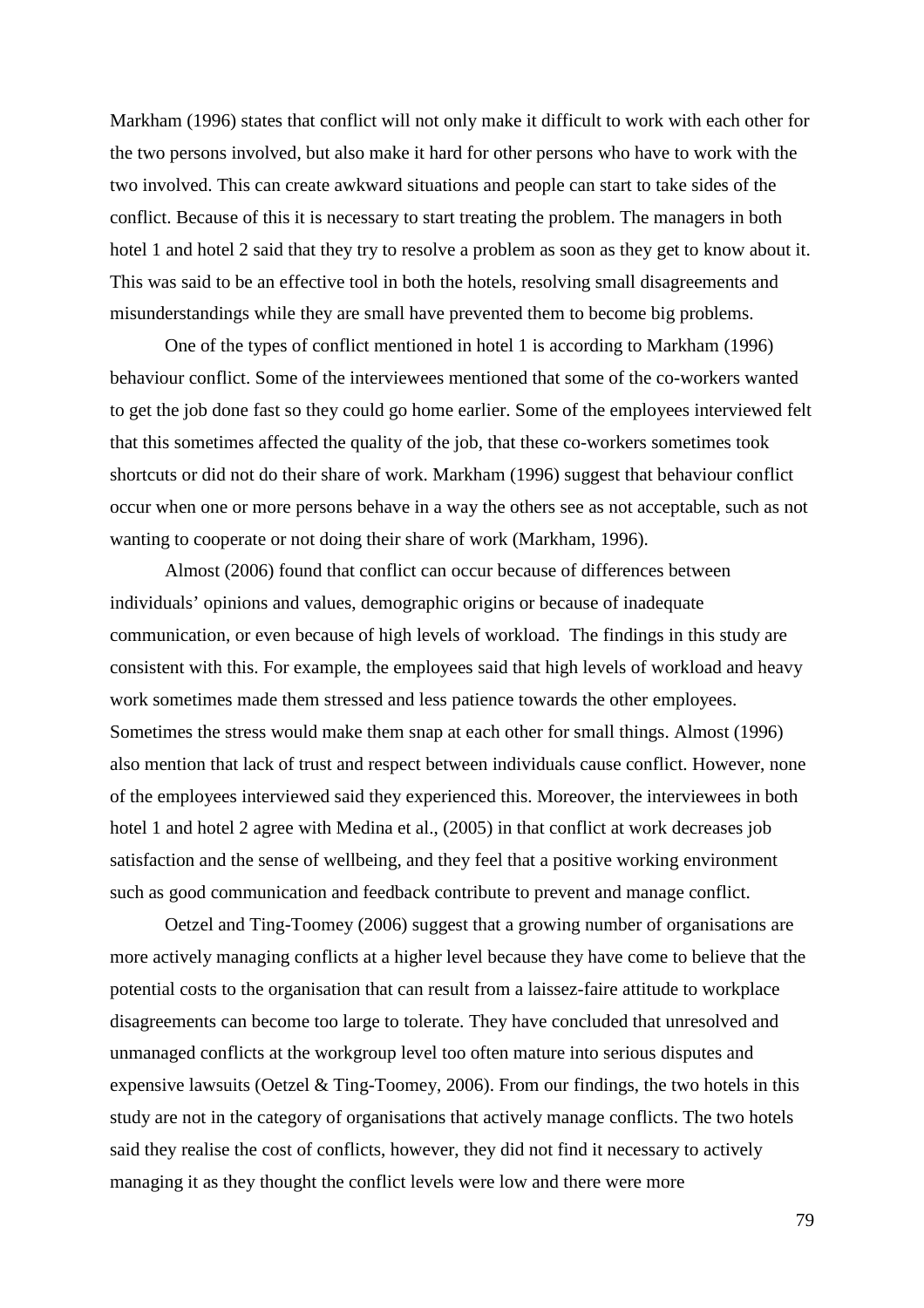misunderstandings and small disagreements than big complicated conflicts. The two hotels also said that the disagreements are resolved by communication between the parties involved before they evolve into disputes. The findings of this study are more consistent with Oetzel and Ting-Toomey's (2006) acknowledgment that many organisations do not have clear policies or procedures for managing workplace disagreements. It seems from the findings in this study, consistent with Oetzel and Ting-Toomey (2006) that the top managers expect the first line manager to have primary responsibility for resolving these disagreements. The top managers do not try to manage directly or systematically the disagreements but are hoping that the first line manager and employees involved in conflict will resolve the differences on their own.

#### **5.3 Management**

As management theories were developed in the West (mainly Britain and USA), these theories were based on Western individualistic assumptions, which do not necessarily apply across different cultures (Tjosvold & Leung, 2003). The facility and service managers in the two hotels seem to use a western leader style, and when asked they said that they treat all employees the same regardless of their cultural backgrounds. It can be discussed that as both the hotels had many Asians working in the department, the managers should adjust accordingly to the culture they are dealing with and adopt to a leadership style that is compatible with their culture e.g. some Asians have more collectivist values rather than individualistic. Adjusting the leader style to the different cultures might help improve some of the foreign employees' job satisfaction and well-being at work. It could contribute to making them feel that they belong to the organisational culture in the departments and this again could help manage conflict.

 DuBrin et al., (2006) define an informal manager as an employee with a big grade of impact. When it comes to the hotels in this study, there was no visible informal manager in hotel 1, but in hotel 2 one of the employees who had been working there for almost 19 years appeared as being an informal leader. She knew the routines and how the work should be done. Furthermore, she was also sometimes given the responsibility to train the new employees.

 Greenberg (2005) suggest that large organisations often have several cultures operating within them. People tend to have more attitudes and values in common with others in their own company unit than with those in other parts of the organisation. Sub-cultures are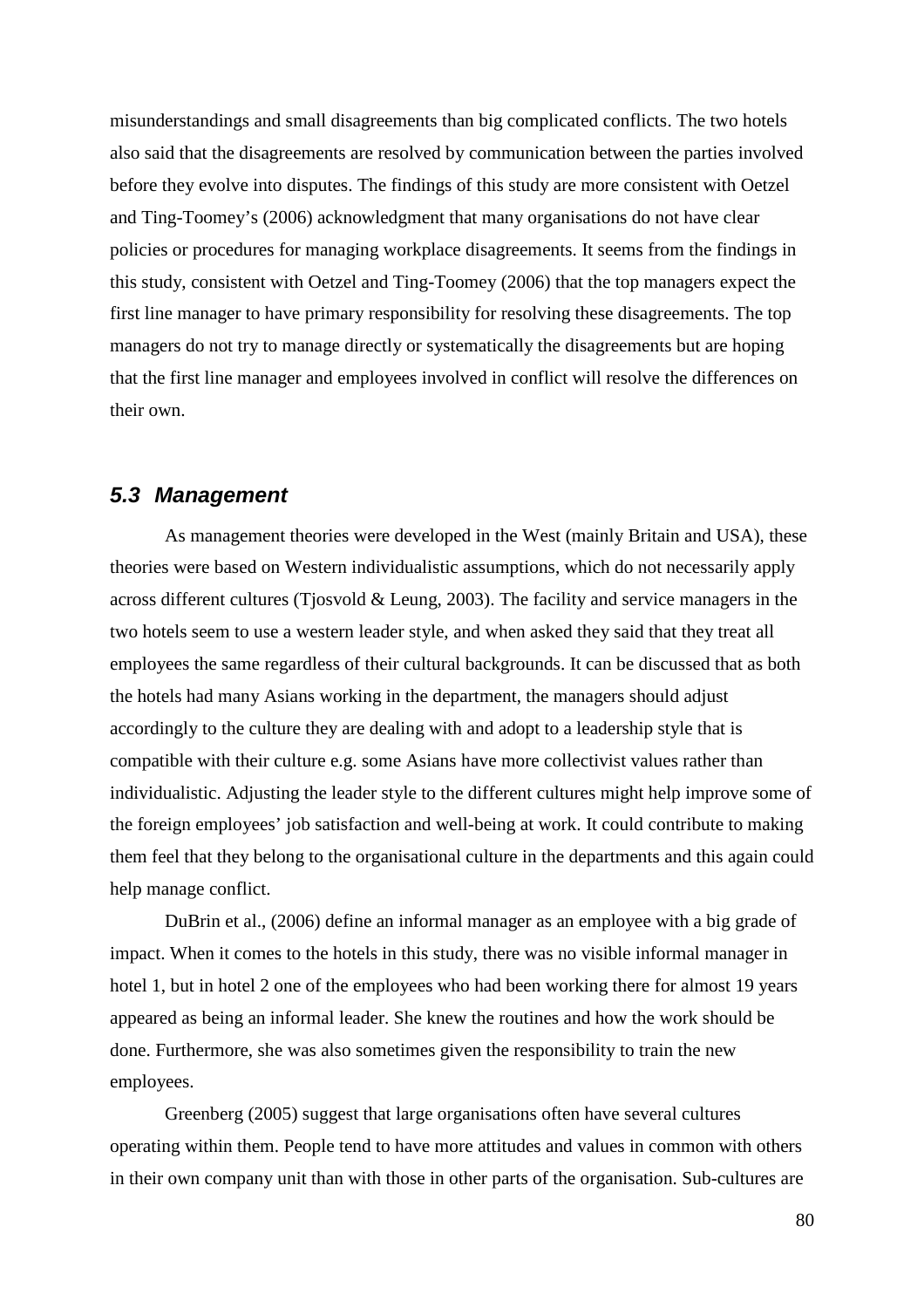typically distinguished with respect to e.g. functional difference – type of work done. It can be argued that the employees in the housekeeping department of the two hotels in this study have a different organisational culture to the other departments in the hotel, e.g. the front office or the restaurant. However, as mentioned by the managers in both hotel 1 and hotel 2, they have a dominant culture in the hotel as well which reflects the hotel's core values and policies and procedures.

When it comes to the two manager's leadership styles according to Fiedler's contingency theory, the findings indicate that both of them would have a high score on the Least Preferred Co-worker questionnaire. There are two basic leadership styles in this model: relations-oriented and task-oriented. From the findings in this study, it appeared that both the managers interviewed follow the relations-oriented leadership style which is denoted by a high score on the Least Preferred Co-worker questionnaire. Hill (1969) defines this leadership style as a person who is motivated to seek prominence in interpersonal relations, who is concerned with good relations with others, who is considerate in his/hers interactions with group members, and who tends to reduce anxiety and increase the personal adjustment of his/hers co-workers (Hill, 1969). Both the managers indicated that they wanted the employees to like them, and they were interested in having a good relationship and interaction with their staff.

The task-oriented leadership style (a low LPC score) is characterised by a person who is concerned with performing the tasks and is willing to relegate interpersonal relations to a secondary position (Hill, 1969). From the findings it appears that the managers in the two hotels might be a mix of relations-oriented and task-oriented. The managers appeared to be concerned with performing the tasks they were given and had responsibility for; however, it did not seem from the interviews that they relegated interpersonal relations in order to get these tasks completed. It appeared that they rather took advantage of good interpersonal relations to get the tasks completed.

 Maslow's hierarchy of needs show a set of need which explain most of what human being undertake. If these needs are not fulfilled dissatisfaction might occur. The physiological needs are the first stage. The two facilities and service managers both said they were trying to create a good work environment. The employees had 30 minutes break every day, and the working hours were said to be adjusted so the employees have time to have a life outside work (Kaufmann & Kaufmann, 2003; Kotler & Keller, 2006). Moreover, although not asked in this study, Maslow also says that it is important that the salary and wage is high enough to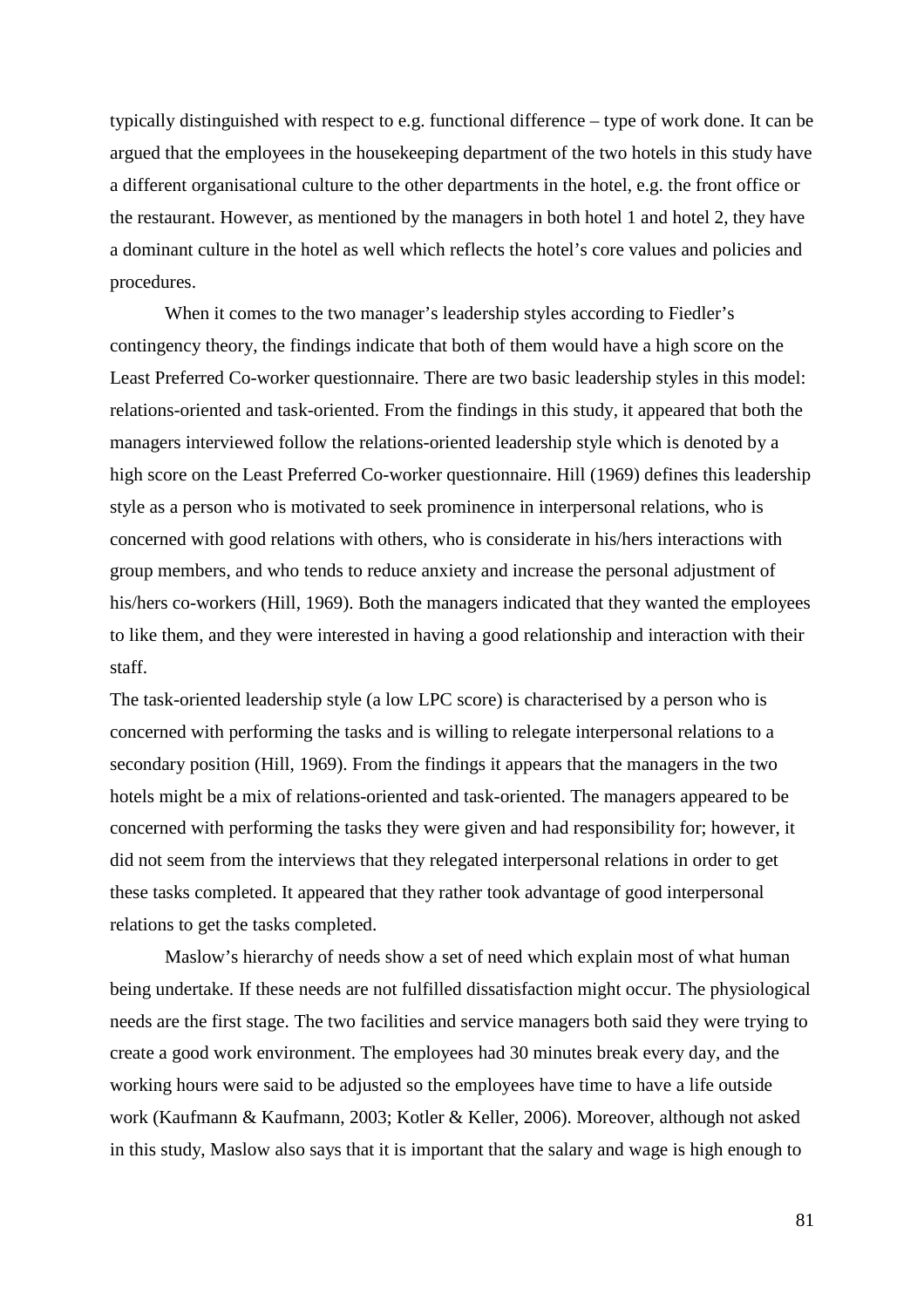cover the basic needs such as accommodation and food to meet conditions to fulfil the physiological needs (Kaufmann & Kaufmann, 2003; Kotler & Keller, 2006).

From the findings in this study it appears that the need for safety is met by the facilities and service manager in that they care about their employees. They want to make the employees feel safe at work and show that everyone can trust each other. From the findings in this study, most of the staff in the two hotels interviewed meets the social need in that they can relate to the other employees with the same culture, or even other employees in different departments because of the same organisational culture. The employees said that mostly all of them get along, and even if there are one or two persons they do not get along with, there are always some colleagues they are getting along with. Furthermore, the facility and service manager in hotel 2 said that she is trying to arrange social gatherings so the staffs get to socialise in a private setting and get to know each other in a different way than when they are working together. The manager in hotel 1 said that she thinks the morning meetings every morning is contributing to the social aspect of the work place.

When it comes to the need for esteem, the employees said they get this from receiving recognition from the managers. The managers from hotel 1 and hotel 2 both said they are trying to give feedback to their subordinates, not only negative but positive feedback as well. The employees in hotel 1 and hotel 2 all agreed that the managers were good at giving feedback and they appreciated that as they felt this was a factor of motivation. Moreover, it was mentioned that the employees have respect for each other. Kaufmann and Kaufmann (2003) states that the desires to achieve, to have prestige, enjoy success in life and other's respect are needs within this stage. It can be argued that maybe not all the employees have reached this stage. As stated earlier some of the employees just wanted to finish the work fast so they could go home early. Some of the employees may view the job as just a necessary thing to do to earn money to be able to survive. Not all employees necessarily feel the need to have prestige, or not everyone is actively seeking positive feedback and has the desire to achieve.

The last stage of Maslow's hierarchy is need for self-actualisation. It did not come forward that this stage is met in any of the two housekeeping department looked at in this study. Neither the managers nor the employees mentioned the opportunity of developing talent, abilities and qualities. Although, it can be argued that all the employees have the opportunity to work towards an assistant manager or even facility and service manager position in the department. The employees could also possibly think that they are developing talent as they learn new routines or procedures, or when they do the same task over and over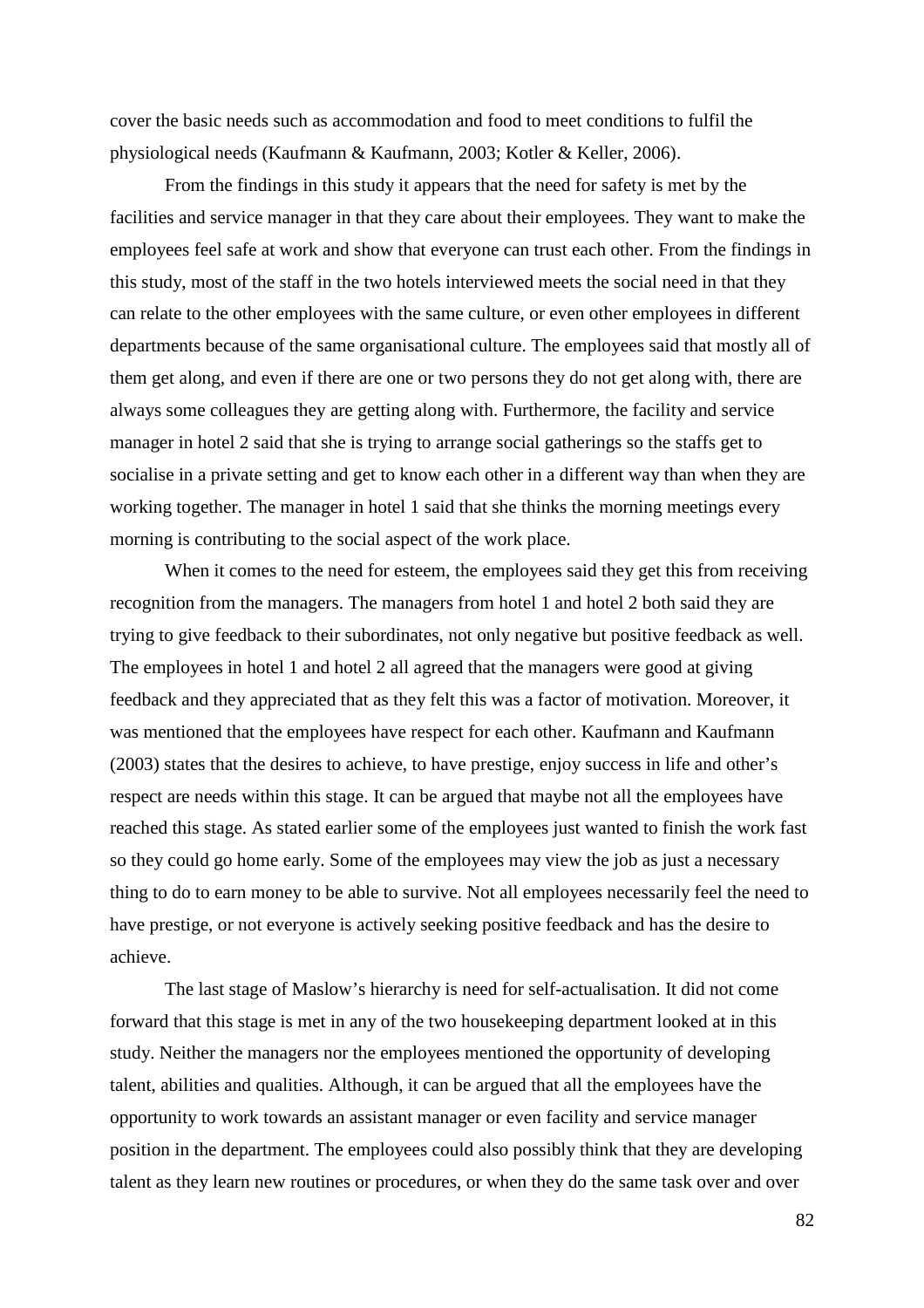again they get better at doing it. The employees could also feel that working with people from so many different countries and cultures could contribute in developing their personal qualities such as being patient to understand each other, learn to know and respect different cultures and so on (Kaufmann & Kaufmann, 2003; Greenberg, 2005; Kotler & Keller, 2006).

## **5.4 Communication**

 As suggested by Greenberg (2005) a person's ability to comprehend and interpret information received from others is far from perfect. He states that this is especially the case for cross-cultural work environments where people speak different languages and lack the skills needed to understand the speaker. There was evidence of this in the findings of this study. All the employees interviewed and the facility and service managers in hotel 1 and hotel 2 said that the communication was the main cause of disagreements in the department. This was because of the different languages and cultures, and misunderstandings easily occurred. Greenberg (2005) suggests that once a message is received the recipient must begin the process of decoding, converting the message back into the sender's original ideas. This involves processes such as comprehending spoken and written words and interpreting facial expressions. With lack of language skills and a different cultural background than the sender of the message, this can be a challenge. Greenberg (2005) refer to the factors that distort the clarity of messages that are encoded, transmitted or decoded in the communication process as noise.

 Moreover, Greenberg (2005) states that once a message has been decoded the process of communication can continue but in reverse – the person receiving the message now becomes the sender of a new message. This communication process is called feedback. In this study, the respondents said that they saw feedback as an important communication process in the departments. The managers in both hotels said they thought it was important for them to give and receive feedback to make sure messages were understood. They wanted to give feedback to make sure they have understood their employees the right way and they wanted to receive feedback to make sure that the employees had understood the messages given to them. The employees also said that they saw feedback as important. Feedback was important for them in understanding the messages given to them.

 The findings in this study are not consistent with the LMX theory. The LMX theory suggests that supervisors determine which roles subordinates will hold. These assigned roles define the quality of the relationship subordinates enjoy with their supervisors and help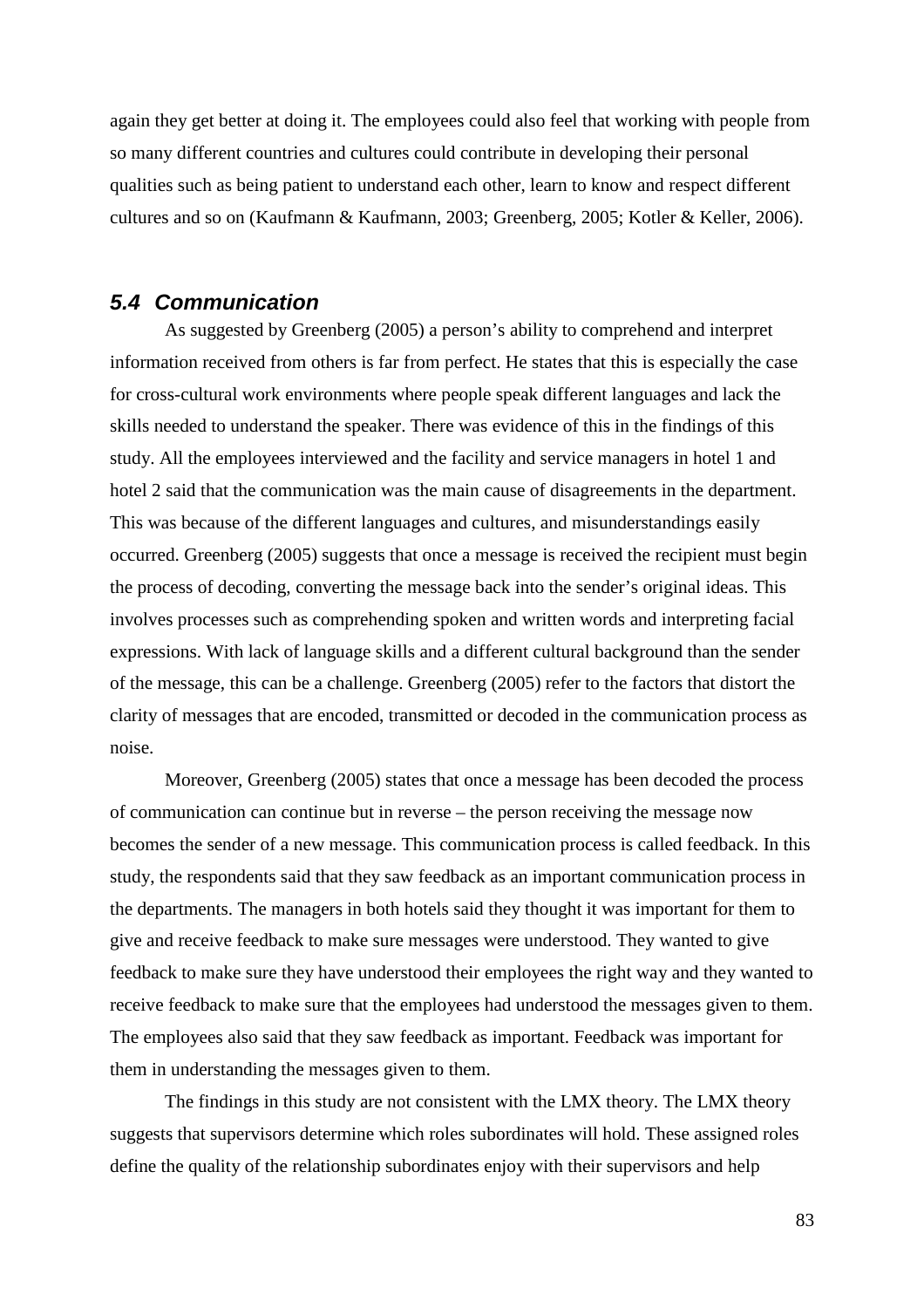subordinates determine the appropriate behaviour to enact (Lind & Zmud, 1991, 1995). Liden and Graen (1980) state that subordinates who share a high-quality LMX relationship with their supervisor are afforded several advantages not provided to those in a low-quality LMX relationship, such as premier assignments, emotional support and cooperative interactions with the supervisor. Liden, Sparrowe  $&$  Wayne (1997) state that exposure to these advantages has been demonstrated to result in variety of positive outcomes such as greater levels of motivation and superior performance rating, for high-quality compared with low-quality LMX subordinated. The findings in this study were not consistent with this. Although this study has not been conducted to solely test out the LMX theory, there has been indication that the relationship between employees and the manager in the two hotels does not correlate with the relationships suggested in the LMX theory.

The manager in both hotels said that they try to do their best to treat all employees equally. Also the employees in both of the hotels said that their manager treat everyone the same, and they were given the same information. The manager in hotel 2 said that sometimes she would give some of the information to a few employees and ask if they could share the information with the rest of the staff. But the employees in hotel 2 did not like this, and wanted the manager to give the same information to everyone herself. However, there can be many various reasons for the deviation of employee – manager relationship in the hotels in this study and the LMX theory. First of all, this is only a small study with a small population, the answers might be different if more managers and employees were interviewed and other questions relating more to the LMX theory were asked. Moreover, the managers might have twisted the answers to make the reality look different to how it actually is. Saying that they have equal relationship to each employee sounds better than admitting that they have higher quality relationship with some of the employees and these are treated differently.

 The communication in both the departments appeared in this study to mainly consist of downward communication where the manager gives instructions, directions and messages telling the staff what to do. Furthermore, feedback on past performance flows in a downward direction, and this was something that was used actively in the two departments (Greenberg, 2005; Davidson et al., 2006). Upward communication is when information flows from lower levels to higher levels. This form of communication also appeared to occur daily in both the departments. Typically such messages involve suggestions for improvement, status report, reactions to work-related issues and new ideas. Although, it is found that upward communication occurs far less frequently than downward communication (Greenberg, 2005). The findings in this study are consistent with the suggestion above. The employees in both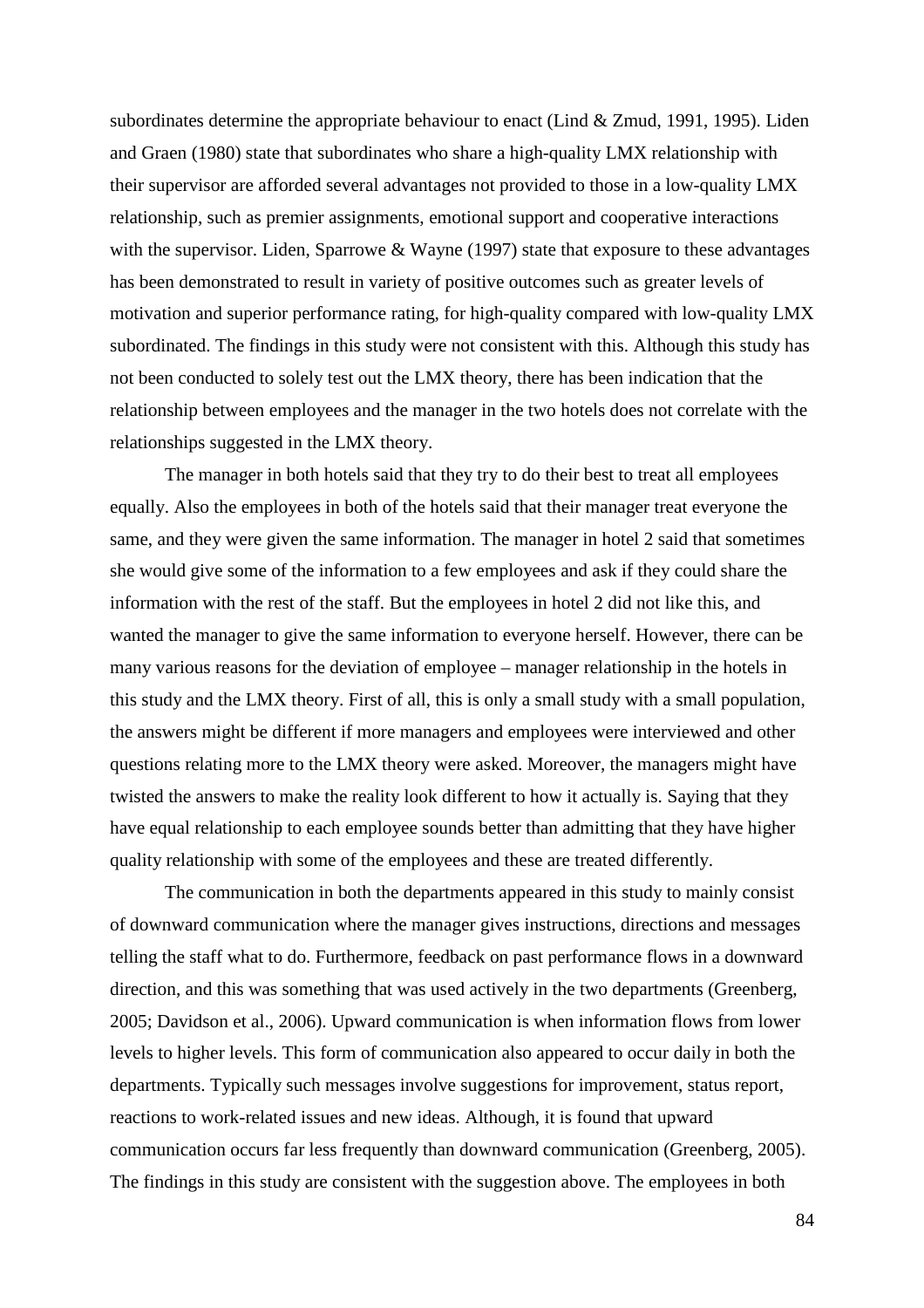departments said that most often the manager would come to them to give them messages, but sometimes they would go and see the manager e.g. to give her room status reports or if they had problems they needed help with.

 Greenberg (2005) and Davidson (2006) state that within organisations messages do not only flow up and down but also sideways, this appeared as true for the two housekeeping departments. The employees on the same level use horizontal communication when they communicate with each other. One of the employees in hotel 2 said she likes to make jokes and make the tone between her colleagues more casual. They would talk about private topics as well as work related topics. With the horizontal communication comes informal communication such as rumours. When it comes to the two hotels interviewed the employees in the housekeeping departments said that rumours and gossip happens almost daily. The employees would talk about each other, and tell stories they have heard from someone else. The manager in hotel 1 said that you get a lot of gossip and rumours going with so many female working in one place.

 Both verbal and non-verbal communication were said to be used between the manager and employees in hotel 1 and hotel 2. Verbal communication is both oral and written messages (Jablin & Putnam, 2000). The managers in both the hotels said they try to use both oral and written messages to convey their messages. Moreover, they would use non-verbal communication such as facial gestures and body language to make it easier for the international employees to understand what they are trying to say (DeVito, 2001; Greenberg, 2005). When it comes to non-verbal communication and the clothes worn, the manager dressed more formally such as wearing a suit and the subordinates were wearing a more casual uniform. This is consistent with Rafaeli et al., (1997) who suggest that higher status people tend to dress more formally than lower-ranking employees.

 Charlton and Huey (1992) and Spinks and Wells (1997) suggest that to improve the communication in an organisation, the management can decide to implement a cultural diversity program. Neither hotel 1 nor hotel 2 had implemented such programs. It had never been thought of but both the managers thought it could be an idea, and were willing to consider it.

## **5.5 Cross-cultural work environment**

Schneider and Barsoux (2003) state that cultural differences are expected abroad but at home it is often assumed that the foreigner will take the effort to adapt to our customs to fit in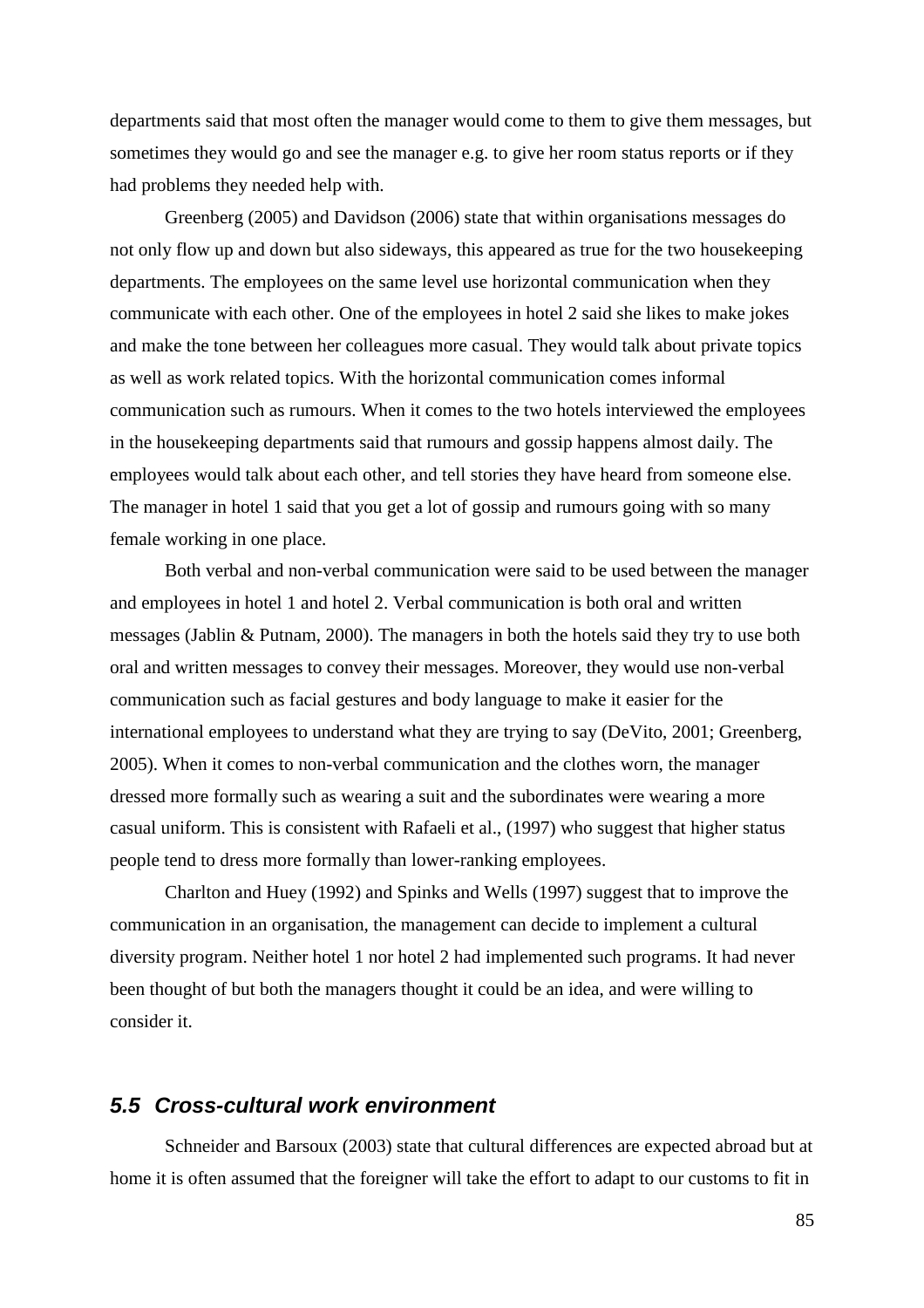with the dominant culture. The manager in hotel 1 expressed this view; she said that she thought the employees working in Norway should adjust to the Norwegian culture, and this was the reason why she would not take individual considerations to each culture's holidays. However, Schneider and Barsoux (2003) suggest that such view can alienate others, and fails to capitalise on the potential benefits of recognising diversity and the unsuspected value added.

The two facilities and service managers in the two hotels looked at in this study both said they used daily communication and showing interest in each employee to win respect from their staff. According to Quinn et al., (2007) these are ways to win respect from the employees. Quinn et al., (2007) states that to gain respect one also have to give respect - this can be a smile to the employees, short conversations, and showing they are appreciated. The facility and service manager in hotel 1 said she uses the morning meetings to have daily contact with all her subordinates. It was said that the meetings consist both of feedback and formal information, but she would also try to make the meeting informal so they could talk about fun things as well. Both the managers in hotel 1 and hotel 2 said that they thought showing the employees respect was important. They both thought it was important to smile and say hello to the employees when they for example meet in the hallway. The hotel 2, as mentioned earlier, would provide the staff with incentives such as ice cream or fruit baskets to show that they are appreciated on a busy day.

 All the findings in this study should be treated with caution. As this is a qualitative study, the findings are only opinions and views of the employees and managers interviewed in this particular study. If there was a bigger or different population, the results and the comparison of the findings and the theory might look different.

## **5.6 Limitations**

One limitation in this study is the lack of Norwegian and English language skills of the interviewees. Norwegian or English often were the second language of the employees. Therefore, it was hard for some of them to be able to express themselves fully while answering the questions and it was hard for some of them to fully understand some of the questions asked in the interview. Moreover, the employees could choose if they wanted to be interviewed in Norwegian or English. The questions were therefore translated from Norwegian to English. The new questions in English might be understood differently or not be as open as the original or translated with a different meaning and that might affect the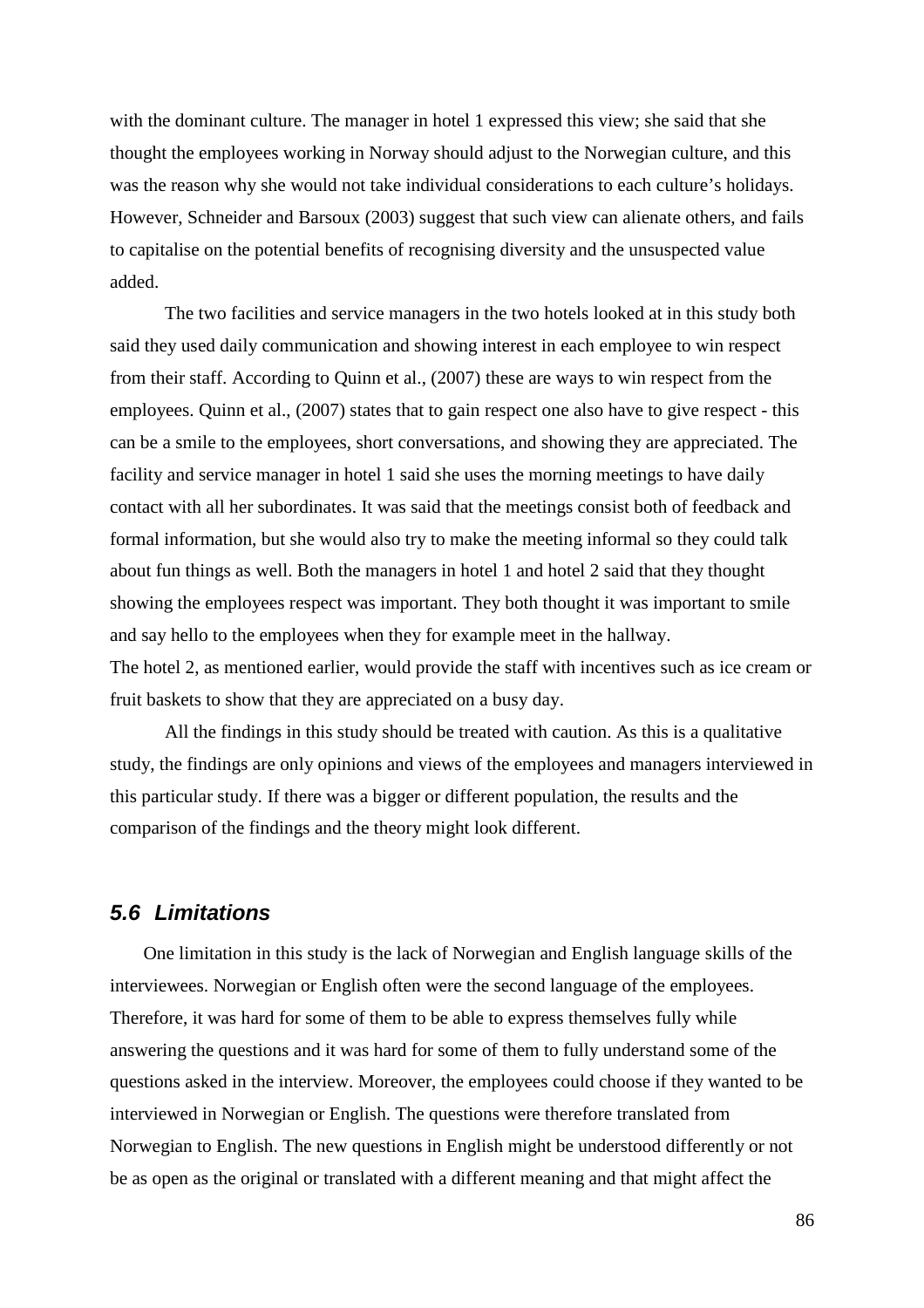answers. Because of the language problem, the interviewers had to try to reword the questions several times and sometimes the questions had to become a 'leading' question for the employees to understand what was meant by the questions, or we had to suggest answer alternatives and the interviewee said yes or no. As the questions in a qualitative interview should be open and unstructured and not leading, this might have affected the validity of the study.

Secondly, the time provided for this study was limited as there was a due date provided. Less than six months were given to complete the study, which is relatively short considering the amount of work that is involved in conducting research. Therefore only the most relevant theory is included and briefly explained, and limited amount of data is collected.

The third limitation of this study was knowledge limitation. The authors have limited experience regarding interviews, thesis design and analysis of qualitative data.

Another limitation is that only a small population is included in this study. Moreover, only females were interviewed as there were not many males working in the two housekeeping departments. None of the males were at work on the day the interviews were conducted. The study only looks at two hotels (because of the time and resource limitation), and therefore, comparisons with different hotels cannot be made. However, there are a large amount of similarities among the two. A guess can be made that the findings of this study could be something that is general for these types of working environments. However, further study is needed to confirm the findings. If there was a larger population, the result might be different and the findings could correlate more or less with the existing theory.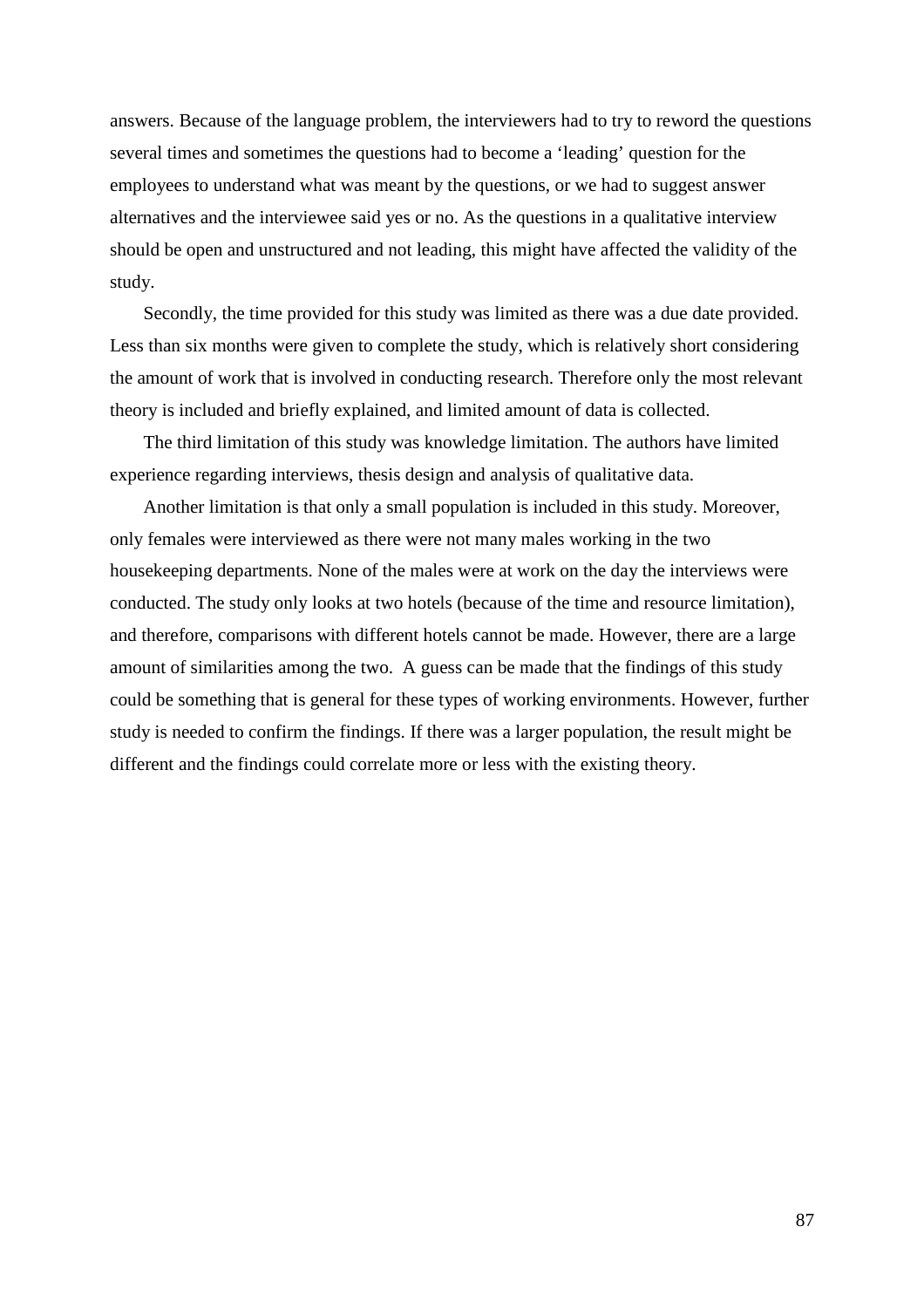# 6 Conclusion

This study has tried to answer the research question *"How may the interaction between crosscultural communication and management of employment relationship influence the managing of conflicts in a cross-cultural working environment?"* 

Choosing a theoretical framework for viewing conflict in organisations is neither easy nor obvious. The choice of a conflict management strategy by an organisation does not necessarily dictate the methods it uses to process disagreements or conflicts. The culture of a community or organisation consists of norms, expectations, and behaviours that reflect its core traditions and values. Thus, change in any organisation that rocks its fundamental routines, habits, and interaction patterns is difficult to implement. Few scholars would deny that communication is an essential feature of conflict. As Thomas and Pondy (1977, p. 1100, as cited in Putnam in Oeztel & Ting-Toomey, 2006) noted in their review of conflict in organisations, "*It is communication with which we are most concerned in understanding conflict management*". Communication shapes the very nature of conflict through the evolution of social interaction. When people are engaged in conflict, their communication is as much a function of the emotions they are experiencing as the arguments they are hearing or the situation they are facing (Putnam, as cited in Oetzel & Ting-Toomey, 2006).

Many organisations in Norway have workers with other cultural background than Norwegian. With the different cultures and languages there are chances that communications problems, misunderstandings and conflicts occur. It is important that the organisations integrate the multicultural employees to prevent and manage conflict.

 In this study it was found that language problems, misunderstandings and other communication problems because of the different cultures and original origin were named as the main reasons for disagreements and conflict in both of the hotels. Work processes and the way work is organised were also said to be reasons for disagreements or conflict arising in both the housekeeping departments looked at in this study. The managers in both of the hotels said that they are trying to resolve the problems as soon as they acknowledge them. This was said to be an effective tool in both the hotels, resolving small disagreements and misunderstandings while they are small have prevented them to become big problems. Conflict can occur because of differences between individuals' opinions and values, demographic origins or because of inadequate communication, or even because of high levels of workload. It was indicated in this study that if disagreements or conflicts occurred, this was caused by work related issues and not personal or private issues.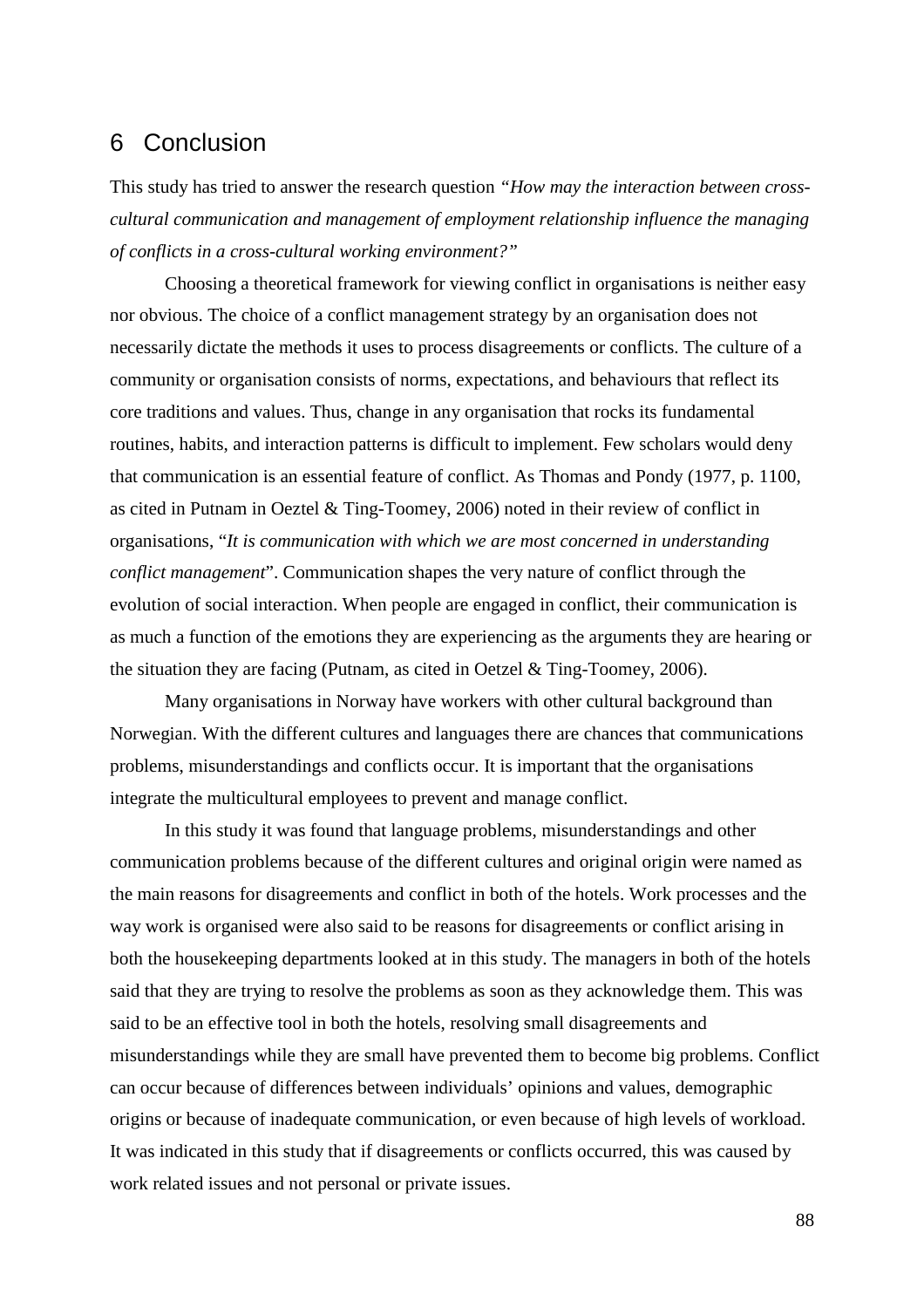From the findings in this paper it appears that the managers in the two hotels might use a mix of relations-oriented and task-oriented leader style. The managers appeared to be concerned with performing the tasks they were given and had responsibility for. However, from the interviews it did not seem that they relegated interpersonal relations in order to get these tasks completed. It appeared that they rather took advantage of good interpersonal relations to get the tasks completed, and create a good working environment to avoid conflicts within the department.

 In this study it is suggested that effective communication, positive interaction between employees and employer, respecting the difference cultures in the organisation are factors which are important in integrating the multicultural employees. And in that way the factors are contributing in creating a good working environment. Having a good working environment and satisfied employees is a good starting point in preventing and managing conflict. All in all the findings in this study indicated that the employees in the housekeeping department in the two hotels looked at, are happy with their workplace and there is very little conflict. If there are any conflicts, these are normally misunderstanding or minor problems that get resolved by communication straight away before they evolve into big conflicts.

 As mentioned earlier this is a qualitative paper with a small population and only limited amount of data collected. It is therefore difficult to suggest a concrete answer to the research question. Further research is needed to be able to generalise, confirm or reject the findings of this study.

## **6.1 Future research**

To avoid the language problem and in order to create more validity in this study, further research on this subject should include interpreters while conducting the interview, so the respondents can speak their mother language. In that way misunderstandings can be avoided and it gives the respondents the opportunity to fully express themselves without the language barrier. Furthermore, it would be interesting to include other hotels in a similar study to see if the answers would correlate with the answers obtained in this study. Hotels outside Norway could also be interviewed, to see if the same views and opinions transfer outside the Norwegian border.

Finally, it could be interesting to use the findings from the present study, transforming it into a quantitative survey, with a random sample survey. This new research could be used to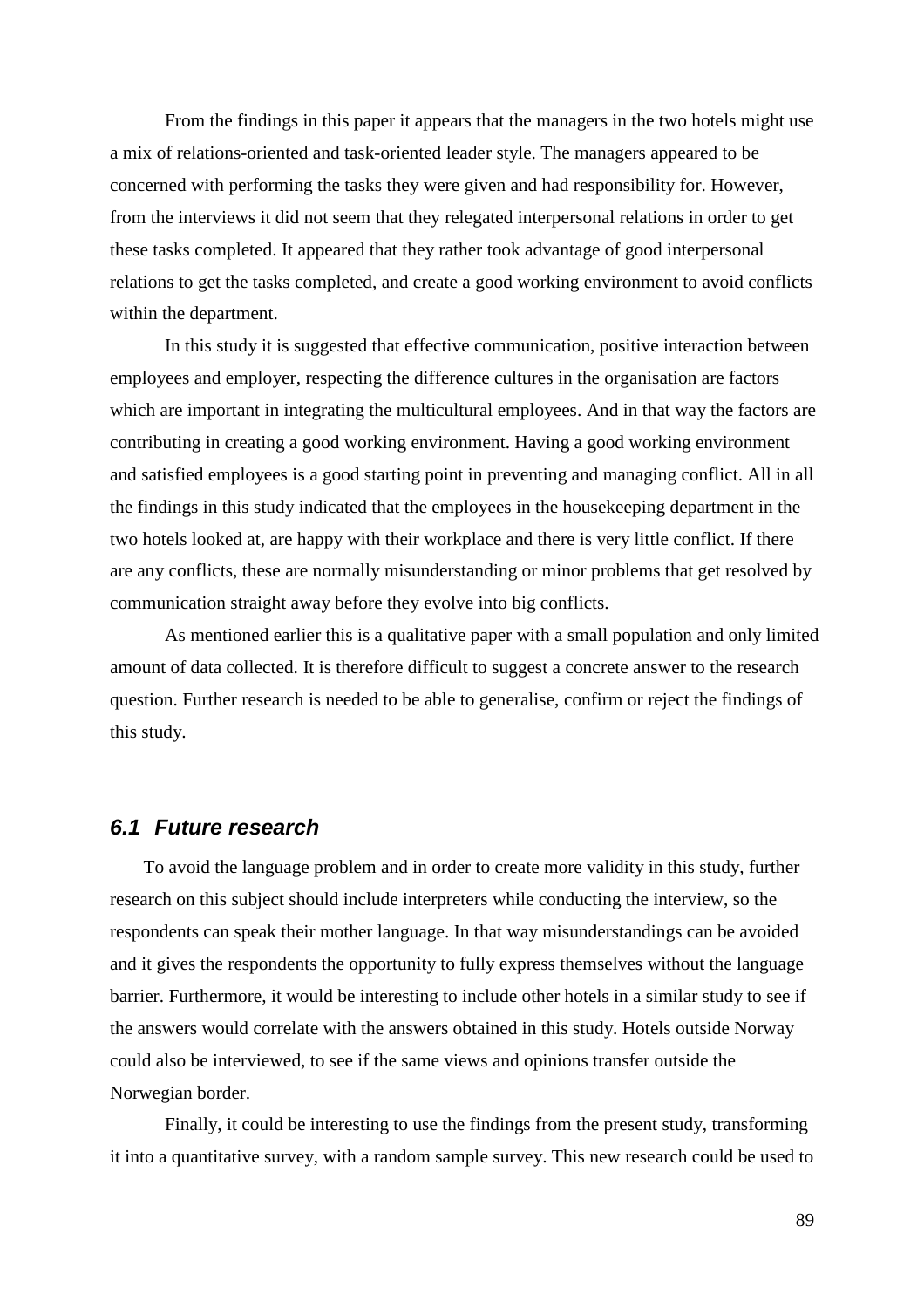see wether there is a consensus in the hotel industry concerning the findings in the present study. This method would also allow for generalising the findings to the service industry as a whole.

This paper is primarily research on conflict in cross-cultural working environments, and how cross-cultural communication, management of employment relationship influence conflict in such environment. A model can be drawn to give an overview of different factors and variables that was found to be important in this study, and to create a starting point for further research.



**Model 1:** Suggested conceptual framework for further research

This model predicts that cross-cultural communication and management of employment relationship is the main factors in relation to conflict in a cross-cultural organisation. The model shows the different factors that will have significance on the conflict level within the organisation; cross-cultural communication and management of employment relationship. If the cross-cultural communication does not occur in the working environment it might lead to several problems and conflicts. Furthermore, it is predicted that management of the employment relationship has to take place to make the communication work within the organisation. A manager has to be a part of the working environment and make personnel policies or business guidelines for everyone within the department, and make sure that these are followed. The three important variables are found to be important in managing conflict and affect the factors in this study: motivation, culture and justice.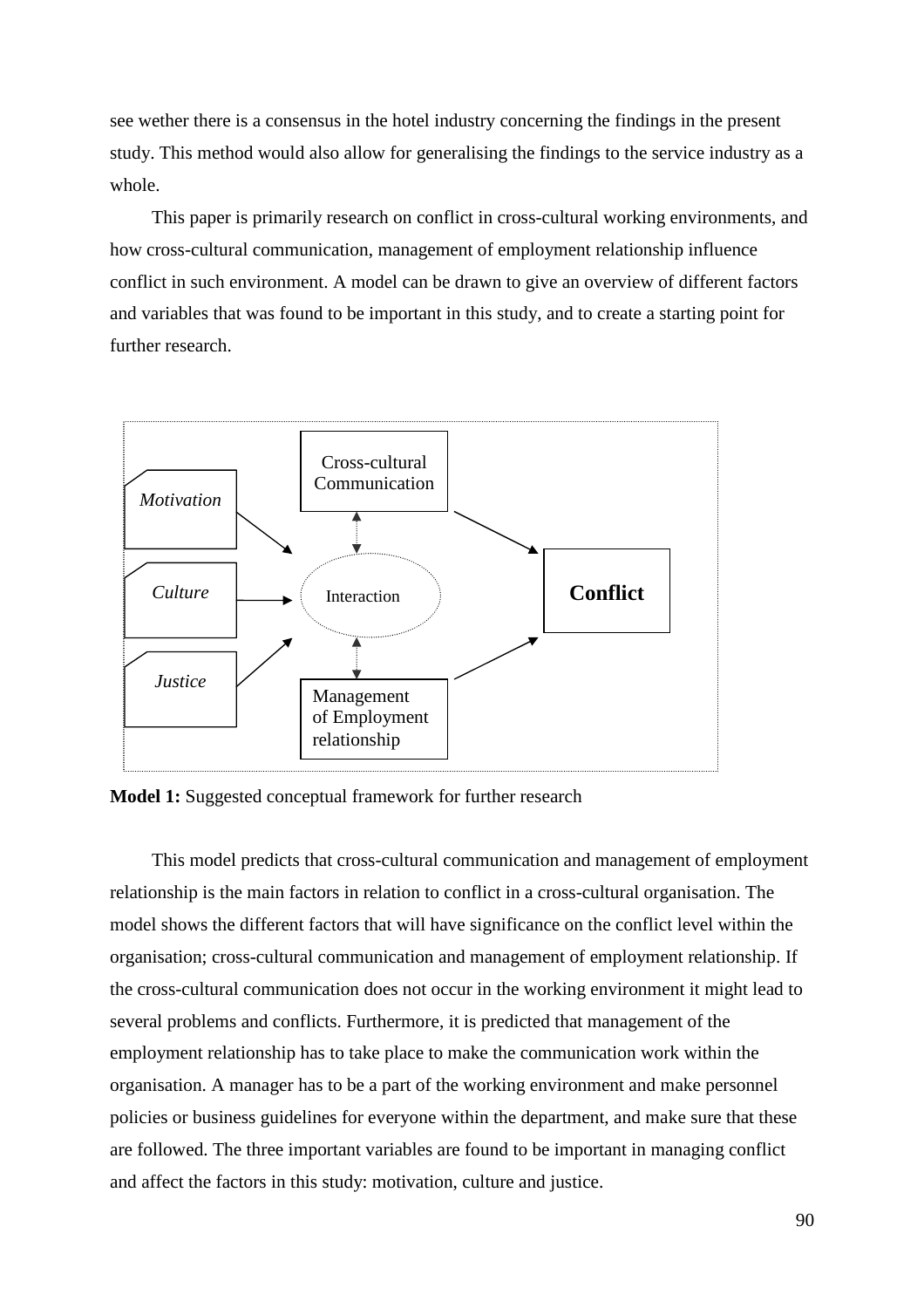# References

- Aldag, R. J., & Kuzuhara, L. W. (2002). *Organizational behaviour and management: An integrated skills approach*. Cincinnati: South-Western Thomson Learning.
- Almost, J. (2006). Conflict within nursing working environments: Concept analysis. *Journal of Advanced Nursing, 53*(4), 444-453.
- Bakka, J. F., Fivelstad, E., & Nordhaug, O. (2004). *Organisasjon og ledelse (4.utgave*). Oslo, J.W. Cappelens forlag AS.
- Bang, H. (1998). *Organisasjonskultur i praksis (3.Utgave)*. Oslo: Tano Aschehoug.
- Beech, J. G. (2006). *The business of tourism management*. Essex: Prentice Hall.
- Berry, J. W. (1990). The psychology of acculturation: Understanding individuals moving between cultures. In R. Brislin (Ed.), Cross-cultural research and methodology series: *Applied cross-cultural psychology, 14*, pp. 232-252.
- Boulding, K. E. (1956). *The Image*. In Knowledge in life and society Ann Arbor paperbacks. Ann Arbor, Michigan: University of Michigan Press.
- Charlton, A. K., & Huey, J. D. (1992). Breaking Cultural Barriers. *Quality Progress, 25*(9), pp. 47-49.
- Covey, S. (2004). *The 8th habit: From effectiveness to greatness*. London: Simon and Schuster L<sub>td</sub>
- Creswell, W. J. (2003). *Research design: Qualitative, quantitative and mixed methods approaches*. California: Sage Publications.
- Daniel, T. A. (2003). Tools for building a positive employee relations environment. *Employment Relations Today, 30*(2), pp. 51-64.
- Dansereau, F., Graen, G., & Haga, W. J. (1975). A vertical dyad linkage appraoch to leadership within formal organizations. *Organizational Behaviour and Human Performance, 13*, pp. 46-78.
- Dansereau, F., & Markham, S. E. (1987). Superior-subordinate communication: Multiple levels of analysis, in Jablin, F. M., Putnam, L. L., Roberts, K. H., & Porter, L. W. (eds.). *Handbook of Organizational Communication*. Newbury Park, NJ: Sage.
- Davidson, P., Simon, A., Gottschalk, L., Hunt, K., Wood, G., & Griffin, R.W. (2006). *Management- Core Concepts and Skills.* Milton, Australia: Wiley & Sons.
- De Dreu, C., & Van De Vliert, E. (2000). *Using conflict in organizations*. London, Thousand Oaks, New Dehli: Sage Publications Ltd.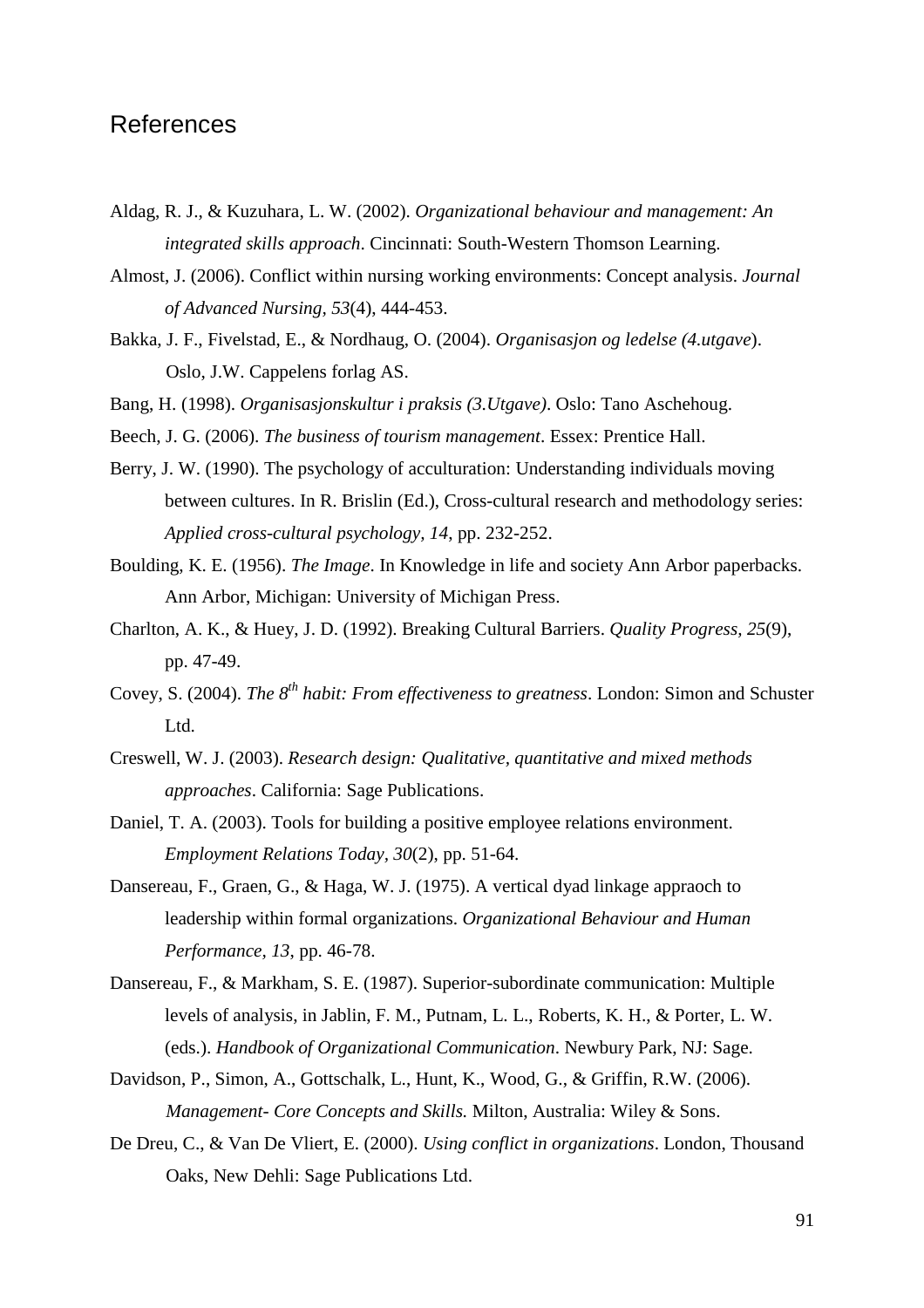- De Dreu, C. K. W., Van Dierendock, D., & Dijkstra, M. T. M. (2004). Conflict at work and individual well-being. *International Journal of Conflict Management, 15*(1), pp. 6-28.
- De Vito, J. A. (2001). The interpersonal communication book. *Perception in interpersonal communication, 9*(6), pp. 193-211.
- Dixit, A. K., & Nalebuff, B. J. (1991). *Thinking strategically: The competitive edge in business, policy, and everyday life*. New York: W. W. Norton.
- Doherty, N. A. (2000). *Integrated risk management: Techniques and strategies for managing corporate risk.* New York: McGraw-Hill
- Dou, W., & Clark Jr, G. W. (1999). Appreciating the diversity in multicultural communication styles. *Business Forum, 24*(3/4), pp. 54-62.
- DuBrin, A. J., Dalglish, C., & Miller, P. (2006). *Leadership (2nd ed.).* Milton, Australia: Wiley & Sons.
- Dwyer, J. (2005). *Communication in Business: Strategies and skills (3rd ed.).* NSW, Australia: Pearson Education Australia.
- Einarsen, S., Skogstad, A., & Hellesøy, O. H. (2000). *Det gode arbeidsmiljø: Krav og utfordringer*. Bergen: Fagbokforlag.
- Eisenhardt, K. M., & Zbaracki, M. J. (1992). Strategic decision making. *Strategic Management Journal, 13*, 17-37.
- Ellmin, R. (1992). *Konflikter på jobben: Hvordan håndtere dem?*. Sverige: Friundervisningens forlag.
- Fairhurst, G. T., Green, S. G., & Snavely, B. (1984). Face support in controlling poor performance. *Human Communication Research, 11*, 272-295.
- Fiedler, F. E. (1964). A contingency model of leadership effectiveness. In Berkowitz, L. (Ed.). *Advances in experimental social psychology, 1*.
- Fiedler, F. E. (1967). *A theory of leadership effectiveness*. New York: McGraw-Hill.
- Frankfort-Nachmias, C., & Nachmias, D. (2004). *Research methods in the social sciences* (5<sup>*th*</sup>  *ed.)*. London: Arnold.
- Gòmez, C., & Rosen, B. (2001). The leader-member exchange as a link between managerial trust and employee empowerment. Group & Organization Management, 26(1), pp. 53- 69.
- Greenberg, J. (2005). *Managing behaviour in organisations (4th ed.).* Upper Saddle River, NJ: Pearson Education, Inc.
- Gripsrud, G., & Olsson, U. H. (2000). *Markedsanalyse*. Kristiansand: Høyskoleforlaget.
- Guirdham, M. (1999). *Communicating across cultures*. Basingstoke: Palgrave.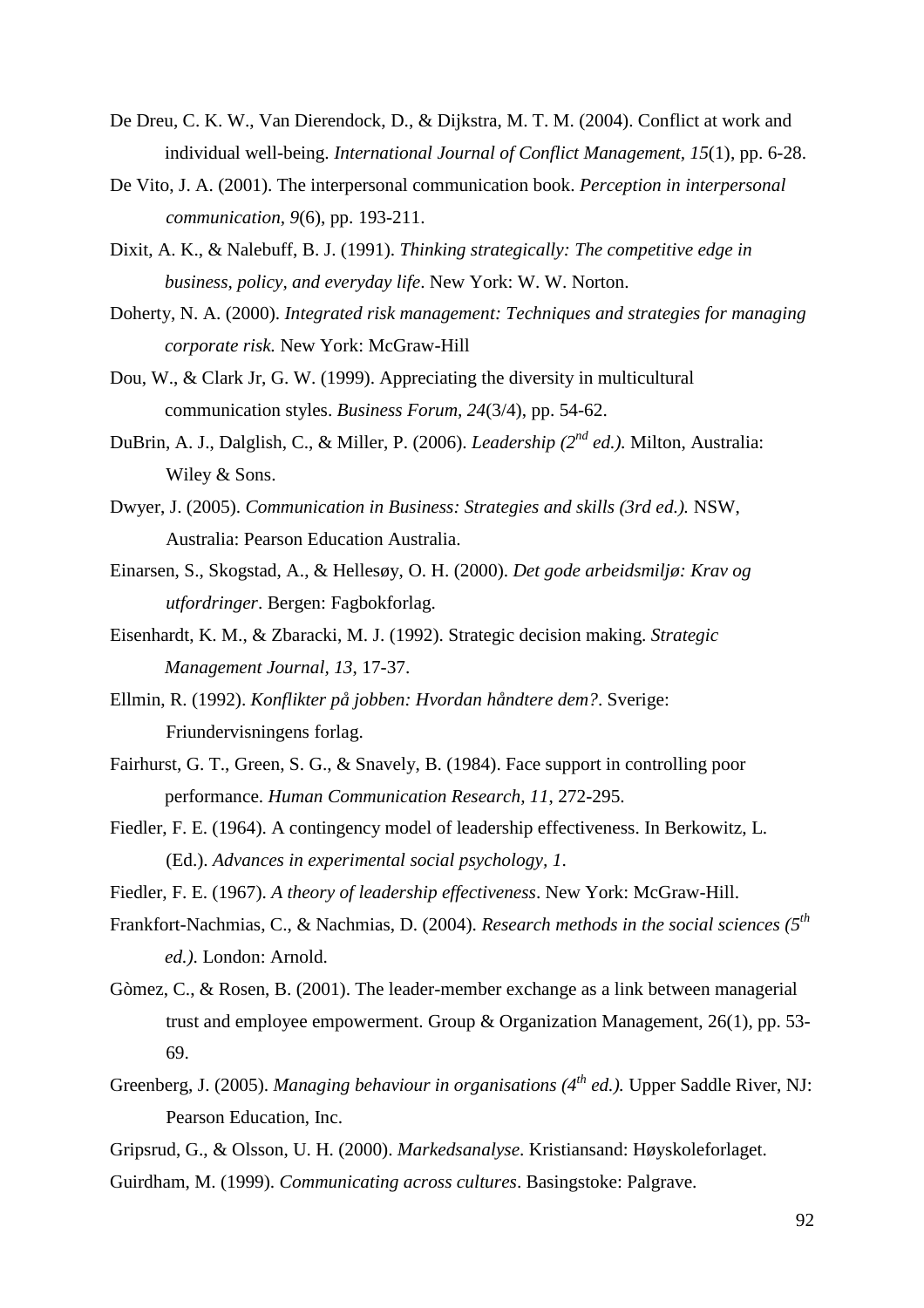- Halvorsen, K. (1993). *Å forske på samfunnet: En innføring i samfunnsvitenskapelig metode.* Oslo: Bedriftsøkonomens forlag.
- Hellriegel, D., Slocum, J. W., & Woodman, R. W. (2003). *Organizational behaviour (10th ed.)*. Cincinnati: South-Western Thomson Learning.
- Hill, W. (1969). The validation and extension of Fiedler's theory of leadership effectiveness. *Academy of Management Journal, 12*, pp. 33-47.
- Jablin, F. M., & Putnam, L. L. (2000). *The new handbook of organisational communication: Advances in theory, research, and methods*. Thousand Oaks, CA: Sage.
- Jacobsen, E. W., Dirdal, T., Fossum, A., & Gautesen, K. L. (2002). *Kurs for Norge, en verdiskapende reiselivsnæring*. Sandvika: Handelshøyskolen BI, senter for verdiskapning.
- Kacmar, K. M., Zivnuska, S., Witt, L. A., & Gully, S. M. (2003). The interactive effect of leader-member exchange and communication frequency on performance ratings. *Journal of Applied Psychology, 88*(4), pp. 764-772.
- Kaufmann, G., & Kaufmann, A. (2003). *Psykologi i organisasjon og ledelse (3. utgave).*  Bergen: Fagbokforlaget.
- Knotts, R., & Thibodeaux, M. S. (1992). Verbal skills in cross-cultural managerial communication. *European Business Review, 92*(2).
- Kolb, D. M., & Putnam, L. L. (1992). Introduction: The dialectics of disputing. In D. M. Kolb & J. M. Bartuned (Eds.). *Hidden conflict in organizations: Uncovering behind-the scenes disputes*. Newbury Park, CA: Sage.
- Kotler, P., & Keller, K. L. (2006). *Marketing Management*. Upper Saddle River, N. J: Pearson Prentice Hall.
- Kvale, S. (1997). *Det kvalitative forskningsintervju*. Oslo: Ad notam Gyldendal.
- Liden, R. C., & Graen, G. B. (1980). Generalizability of the vertical dyad linkage model of leadership. *Academy of Management Journal, 23*, pp. 451-465.
- Liden, R. C., Sparrowe, R. T., & Wayne, S. J. (1997). Leader-member exchange theory: The past and potential for the future. *Research in personnel and human resources management, 15,* pp. 47-119.
- Lillebø, A. (2001). *Den flerkulturelle arbeidsplass.* Oslo: Fortuna Forlag.
- Lind, M. R., & Zmud, R. W. (1991). The influence of a convergence in understanding between technology providers and users on information technology innovativeness. *Organization Science, 2,* pp. 195-217

Lind, M. R., & Zmud, R. W. (1995). Improving interorganizational effectiveness through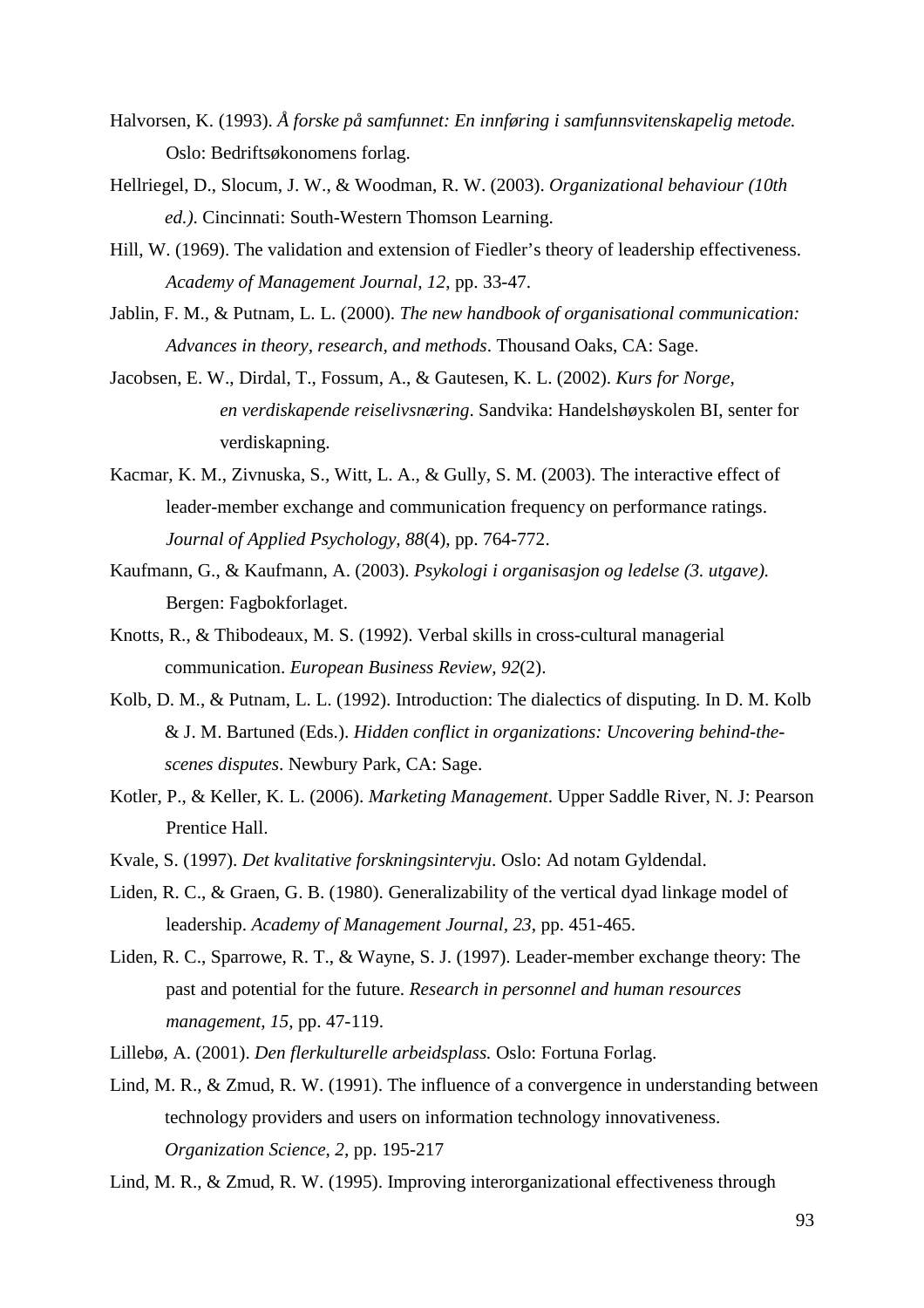voice mail facilitation of peer-to-peer relationships. *Organization Science, 6*, pp. 445- 461.

Lipsky, D. B., Seeber, R. L., & Fincher, R. D. (2003). *Emerging systems for managing workplace conflict: Lessons from American corporations for managers and dispute resolution professionals*. San Francisco: Jossey-Bass.

Marrison, C. (2002). *The fundamentals of risk management*. New York: McGraw-Hill.

- Markham, U. (1996). *Konfliktløseren: slik takler du vanskelige situasjoner og mennesker på jobben*. Oslo: Egmont Hjemmets Bokforlag A/S.
- Mechanic, D. (1962). Sources of power of lower participants in complex organizations. *Administrative Science Quarterly, 7*, pp. 349-364.
- Mehmetoglu, M. (2004). *Kvalitative metode for merkante fag*. Larvik: Fagbokforlaget.
- McDermott, R., & O'Dell, C. (2001). Overcoming cultural barriers to sharing knowledge. *Journal of Knowledge Management, 5*(1), pp. 76-85.
- Medina, F. J., Munduate, L., Dorado, M. A., Martinez, L., & Guerra, J. M. (2005). Types of intragroup conflict and affective reactions. Journal *of Management Psychology, 20*(3), 219-230.
- Nordhaug, O. (2002). *LMR målrettet personal- og kompetanseledelse (3.utgave).* Oslo: Universitetsforlaget AS.
- Oetzel, J. G., & Ting-Toomey, S. (2006). *The SAGE handbook of conflict communication: integrating theory, research, and practice*. Thousand Oaks, California: Sage Publications.
- Pettit, J. D., Goris, J. R., & Vaught, B. C. (1997). An examination of organizational communication as a moderator of the relationship between job performance and job satisfaction. *Journal of Business Communication, 34*(1), pp. 81-98.
- Pizam, A. (1995). *Planning a tourism research investigation*, in J. R. B. Ritchie & C. R. Goeldner (eds.). Travel, tourism and hospitality research; a handbook for managers and researcher. New York: John Wiley.
- Pondy, L. R. (1967). Organizational conflict: Concepts and models. *Administrative Science Quarterly, 17*, pp. 296-320.
- Porter, M. E. (1980). *Competitive strategy: techniques for analysing industries and competitors*. New York: Free Press.
- Porter, M. E. (1985). *Competitive advantage: creating and sustaining superior performance*. New York: Free Press.
- Pressey, A. D., & Selassie, H. G. (2003). Are cultural differences overrated? Examining the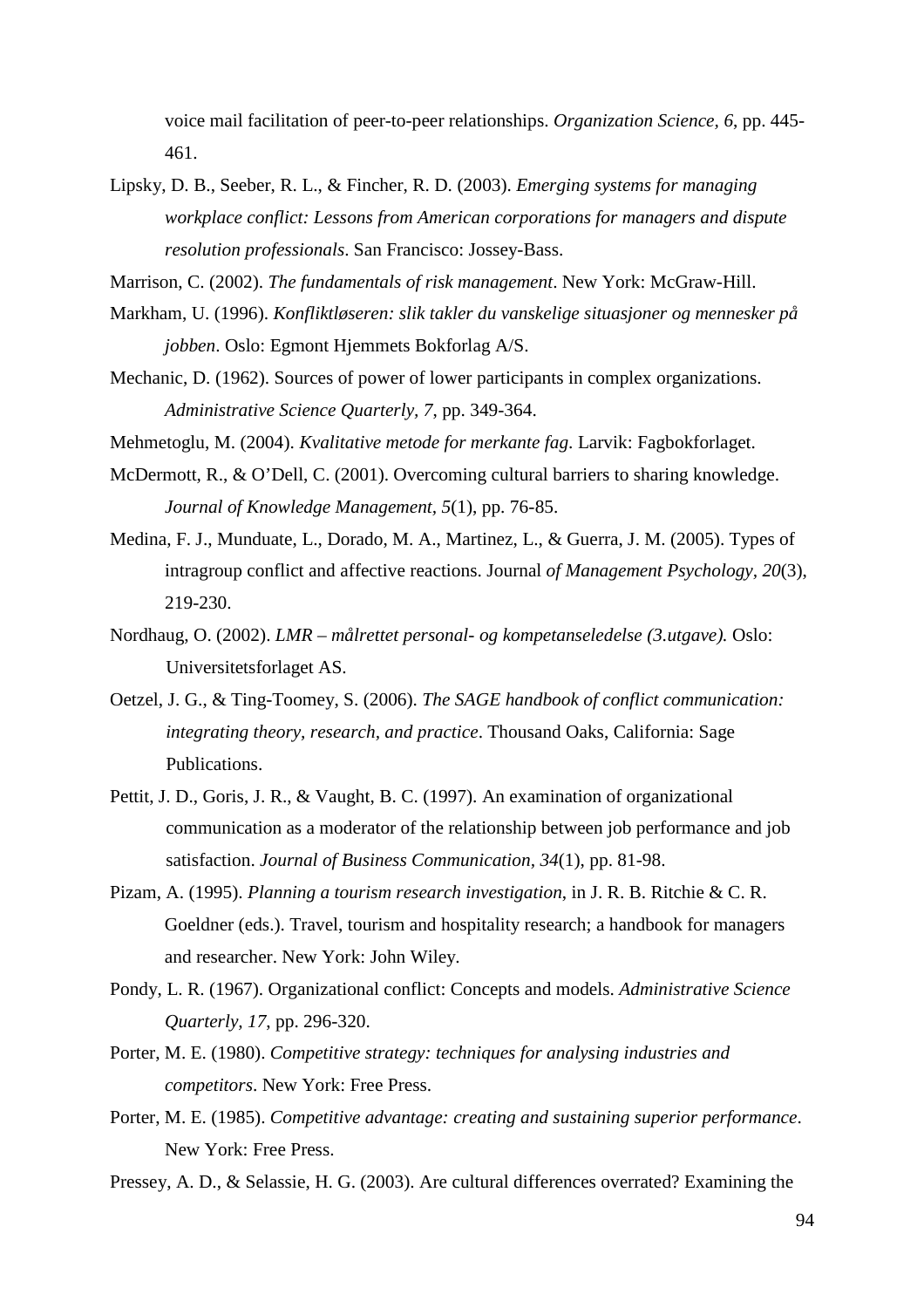influence of national culture on international buyer-seller relationship. *Journal of Consumer Behaviour, 2*(4), pp. 354-365.

- Quinn, R. E., Faerman, R. E., Thompson, S. R., McGrath, M. R., & St. Clair, L. S. (2007). *Becoming a Master Manager: a competing values approach*. Hoboken, N.J.: Wiley & Sons.
- Ragins, B. R., & Gonzales, J. A. (2003). Understanding diversity in organizations: Getting a grip on slippery construct. In J. Greenberg (Ed.), *Organizational behavior: The state of the science* (2<sup>nd</sup> ed.), pp. 125-163. Mahwah, NJ: Lawrence Erlbaum Associates.
- Rahim, M. A. (1983). A measure of style of handling interpersonal conflict. *Academy of Management Journal, 26*, pp. 368-376.
- Richard, O. C. (2000). Racial diversity, business strategy, and firm performance: A resourcebased view. *Academy of Management Journal, 43*, pp. 164-177.
- Ritchie, J., & Lewis, J. (2003). *Qualitative research practice: A guide for social science students and researchers.* London: SAGE Publications Ltd.
- Sahal, S. K. (1979). Contingency theories of leadership: A study. *Human Relations, 32*(4), pp. 313-322.
- Schneider, S. C., & Barsoux, J. (2003). *Managing across cultures*. Essex, England: Pearson Education Limited.
- Simons, T., & Roberson, Q. (2003). Why manager should care about fairness: The effects of aggregate justice perceptions on organizational outcomes. *Journal of Applied Psychology, 88*(3), pp. 432-443.
- Spinks, B., & Wells, N. (1997). Intercultural communication: A key element in global strategies. *Career Development International, 2*(6), pp. 287-294.
- Tjosvold, D., & Leung, K. (2003). *Cross-cultural management: Foundations and future*. England: Ashgate Publishing Limited.
- Troye, S. V. (1994). *Teori- og forskningsevaluering: Et kritisk realistisk perspektiv*. Otta: TANO A.S.
- Van de Vliert, E., Nauta, A., Gabriels, E., & Janssen, O. (1999). Constructive conflict at work. *Journal of Organizational Behaviour, 20*(4), pp. 475-491.
- Veal, A. J. (1997). *Research methods for leisure and tourism*. London: Ilam.
- Veal, A. J. (2005). *Business Research Methods: A managerial approach (2nd ed.).* Australia: Person Addison Wesley.
- Walter, M. (2006). *Social research methods: an Australian perspective*. South Melbourne, Victoria: Oxford University Press.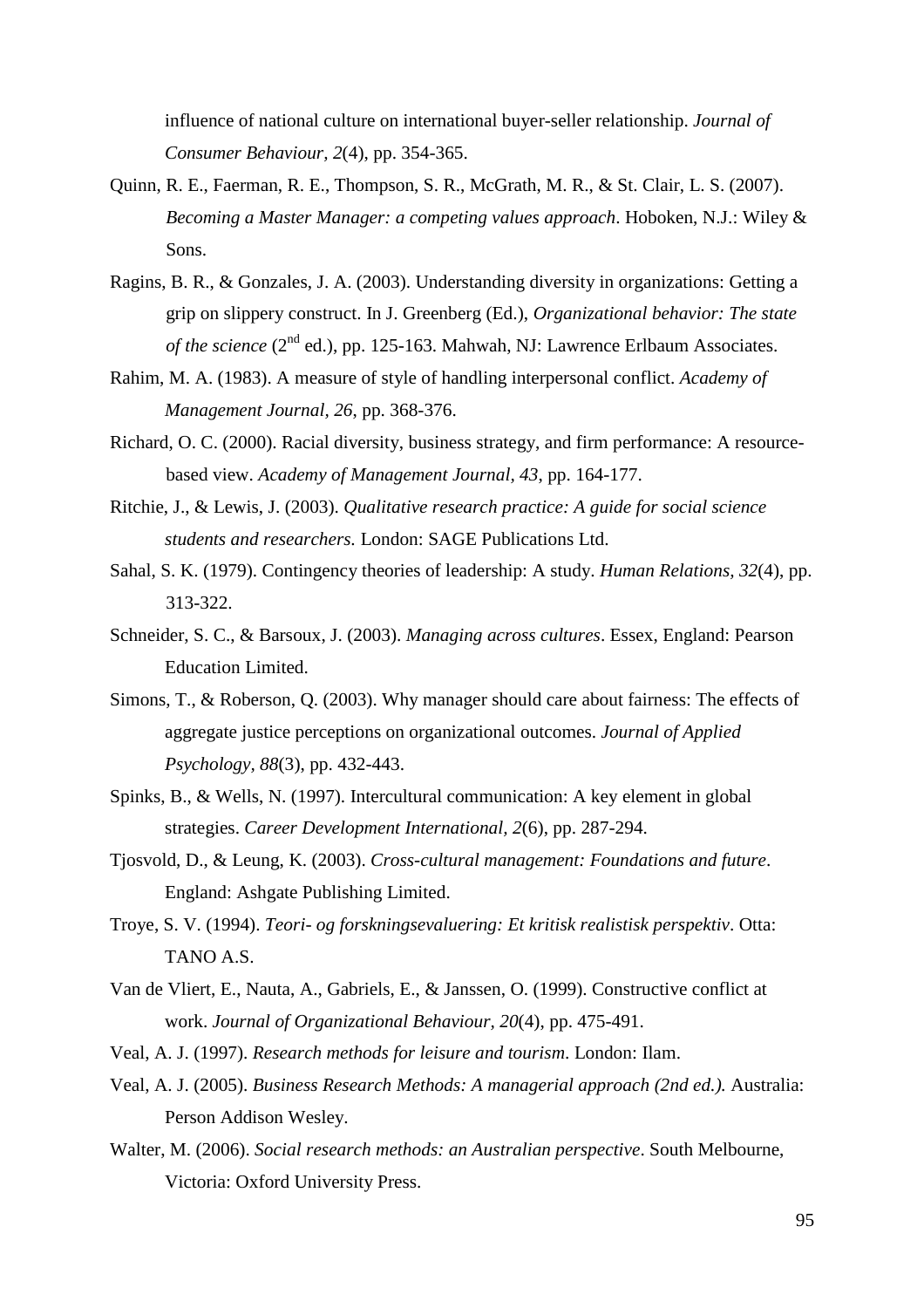Witsel, M. (2008). *Communication in Organisations*. NSW, Australia: Custom Publishing.

- Yin, R. K. (1994). *Case study research: Design and methods (2nd ed.)*. California: Sage Publications.
- Yrle, A. C., Hartman, S. J., & Galle, W. P. (2003). Examining communication style and Leader-Member exchange: Considerations and concerns for managers. International Journal of Management, 20(1), pp. 92-100.

Zikmund, W. G. (2003). *Business research methods (7th ed.)*. South western: Thomson.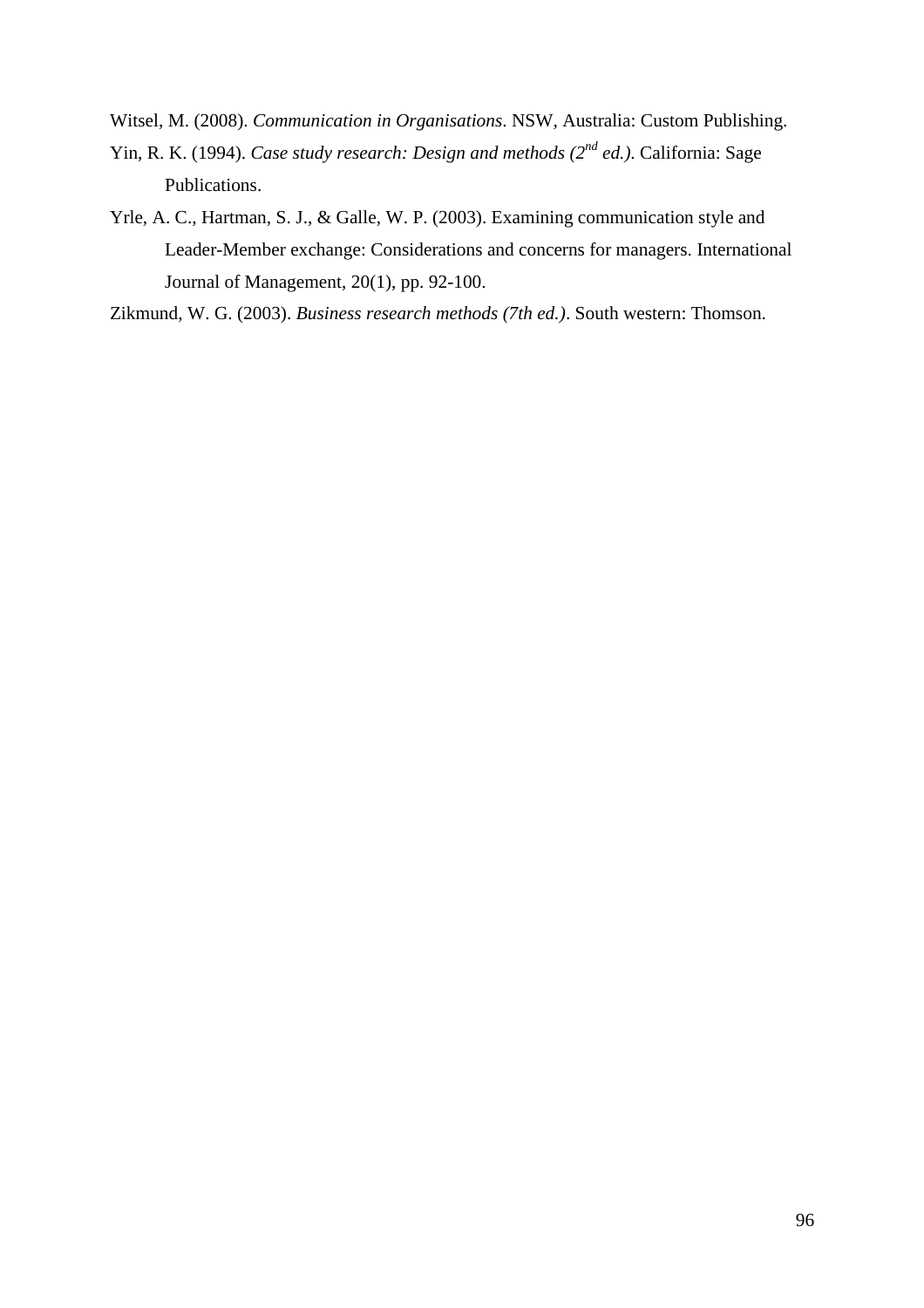# Appendices

# **Appendix A**

## **E-mail sent to the facility and services managers previous to the interviews**

Hei Jessica / Evy Karin

Viser til telefonsamtale i begynnelsen av april, og sender herved påminnelse om intervju som vi har avtalt til onsdag 29.april / Torsdag 30.april kl. 10.00.

Vi er to masterstudenter som studerer master i internasjonal hotell- og reiselivsledelse ved Norsk hotellhøgskole ved Universitetet i stavanger.

Vår problemstilling i masteroppgaven er: "Which opportunities do managers have to prevent conflicts in a cross-cultural environment?"

Spørsmålene som vi vil stille dere går derfor under overskriftene flerkulturelt miljø, konflikt, kommunikasjon og organisasjonskultur.

Vi takker på forhånd for at du tar deg tid til å snakke med oss. Dette vil bidra til et mer nøyaktig resultat av vår undersøkelse og vil hjelpe oss å fullføre masteroppgaven. All informasjon som blir gitt fra dere er konfidensiell, og vil bare bli diskutert mellom oss og vår veileder.

Det hadde vært fint om du kunne foreberede de ansatte ved husøkonomavdelingen som skal være på jobb den dagen at vi vil snakke med dem også.

Dersom du har noen spørsmål må du gjerne ta kontakt!

Trine Haraldsen - mob. 95176428 eller Torunn Nordbø Thime - mob 45614361

Mvh, Trine Haraldsen og Torunn Nordbø Thime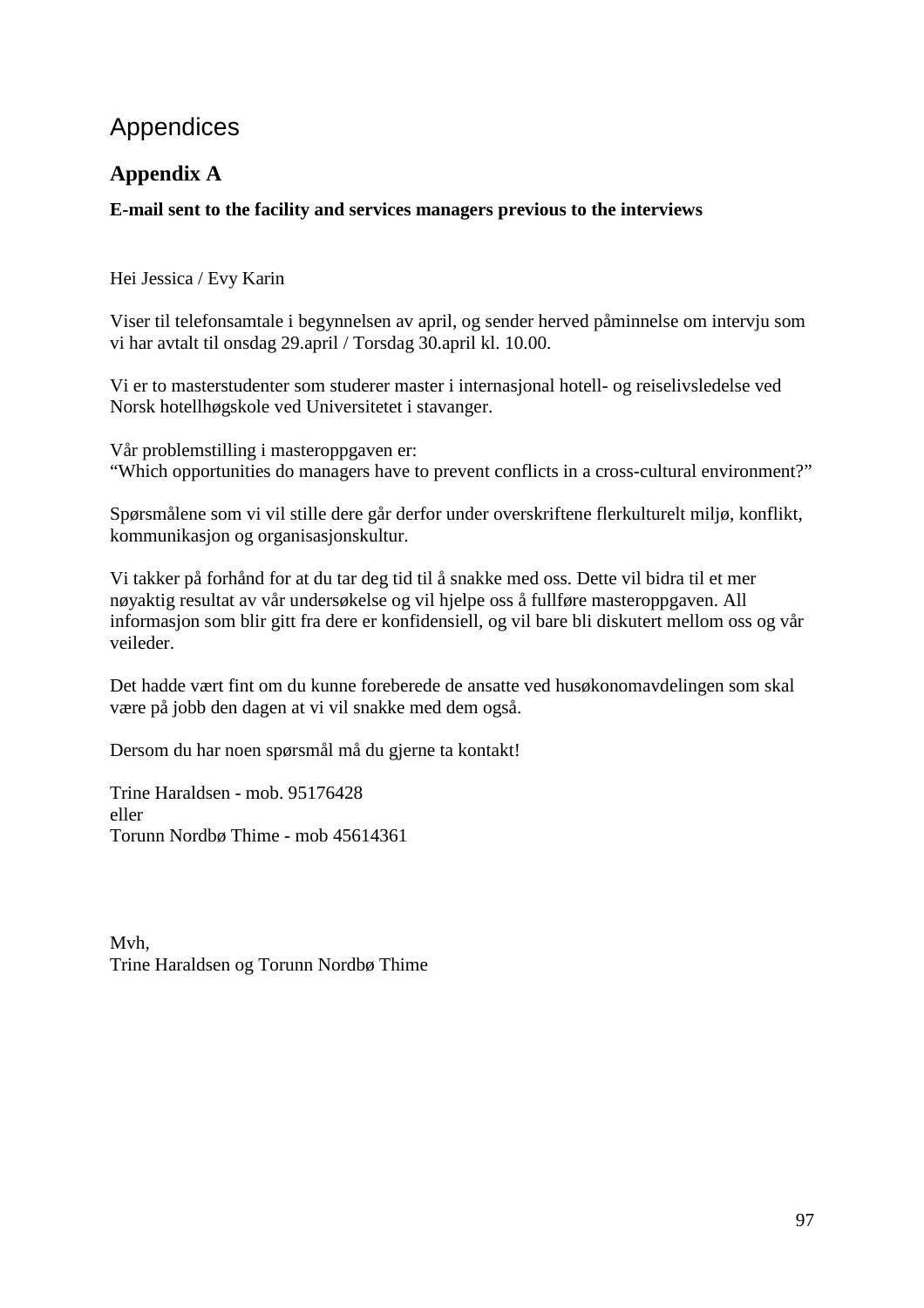# **Appendix B**

**Interview with facility and services manager (English version)** 

## **Questions to the manager:**

## *General questions:*

- 1.1) How many employees do you have in your department?
- 1.2) How many of the employees are of a foreign culture?
- 1.3) How many different nationalities are there in this department?
- 1.4) How many different cultures do you perceive in the department?
- 1.5) In what degree does this organisation have had any previous experience with multicultural cooperation?
- 1.6) Do you give the employees from the different cultures their cultur's public holidays off from work? Why/why not?
- 1.8) What kind of languages are used when communicating within this department? (Written/ Oral)

## **Main questions for the interview**

- **2.1)** Describe a normal day of work?
- 2.2) What is done to create a multicultural work environment in the department?
- 2.3) Describe the work environment in this department?

Between the employees Between you and the employees

## *Communication*

3.1) Describe how you communicate with each other in this department?

- 3a) Describe how you communicate with your employees?
- 3b) How do you communicate from culture to culture?
- 3c) How do you treat the different cultures when it comes to communication?
- 3d) How do you feel that communication works in the department?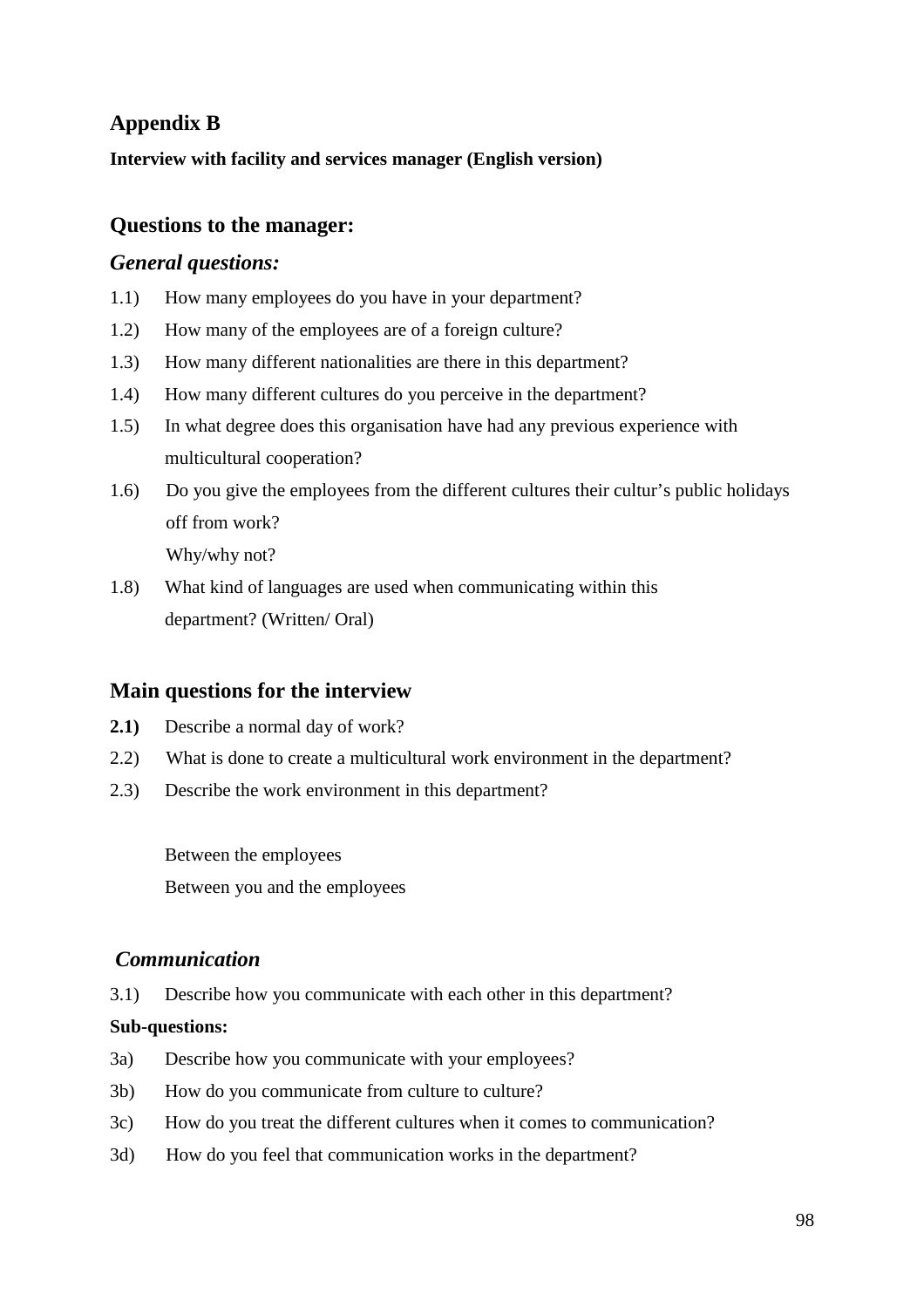Give examples:

# *Conflict*

- 4.1) Do you experience conflict on your work place? In what way?
- 4.2) How does the conflict normally start in the department?

## **Sub-questions:**

- 4a) What kind of conflicts is most common among the employees in the facilities and service department?
- 4b) Describe how you work with conflicts when or if they arise?
- 4c) Describe how communication works in these situations (such as the ones mentioned above)?
- 4d) Describe how you feel that the interaction between communication and relationship between management and employees have an impact on the management of conflict within the department?

# *Management*

- 5.1) Describe what you think are the most important task as a manager?
- 5.2) How do you use the role as a manager to contribute to manage conflict?

## **Sub-questions:**

5a) Describe the conflict management strategies that are being used in this department? Follow up question:

Could you expand by describing this in the different types of situations? (or give examples)

# *Organisation Culture*

- 6.1) Describe your relationship with your employees?
- 6.2) How would you build relationship with your employees?
- 6.3) How would you describe the organisation culture in this department?

- 6a) How are the different cultures integrated into the organisation culture?
- 6b) What do you do to motivate your employees?
- 6c) What do you as a manager do to maintain a good organisation culture?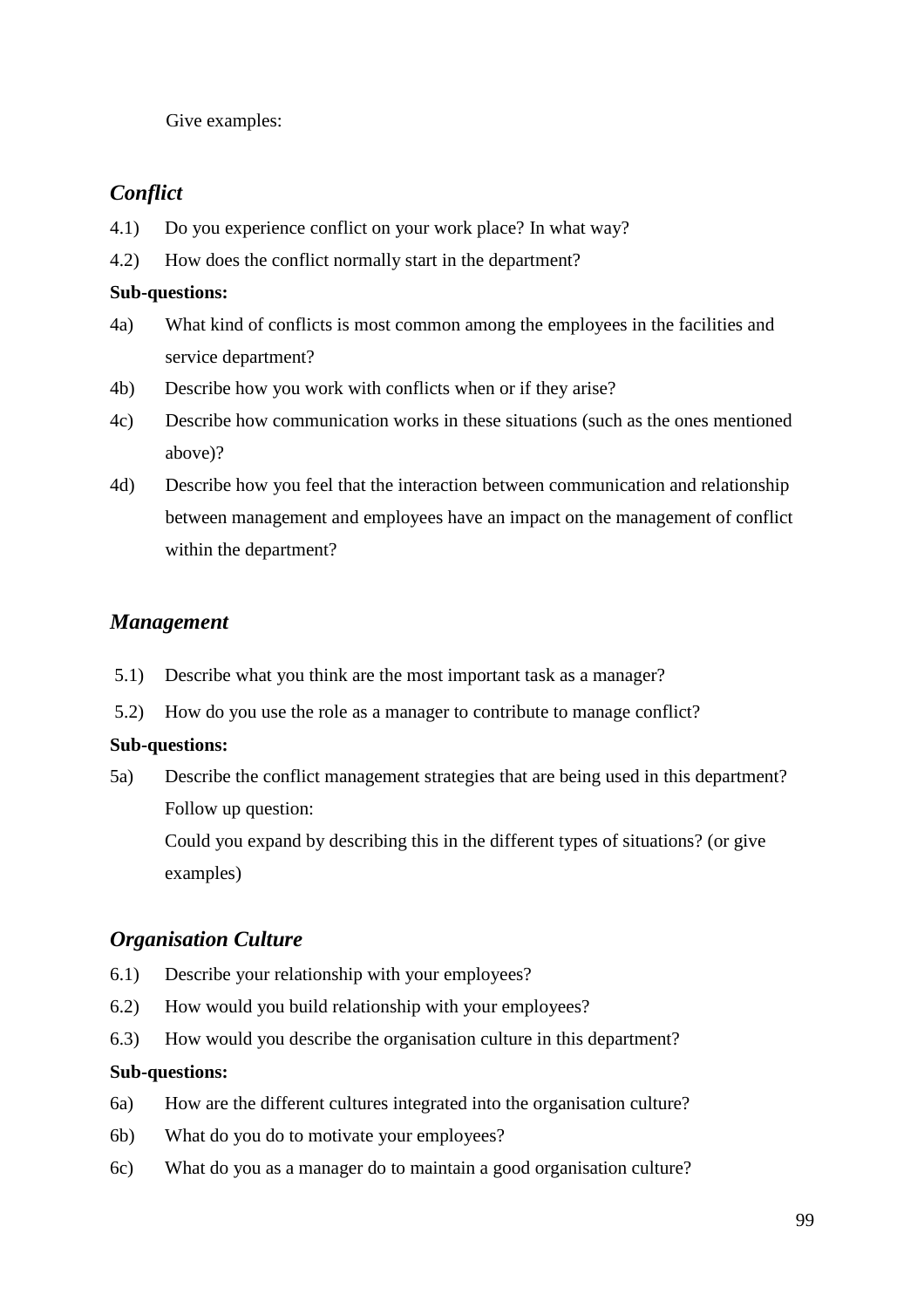# **Appendix C**

**Interview with the employees (English version)** 

# **Questions to the employees:**

## *General questions*

- 1.1) Age:
- 1.2) Sex:
- 1.3) What kind of position do you have in this department?
- 1.4) For how long have you been working in this organisation?
- 1.5) What is your nationality

# **Main questions for the interview**

- 2.1) Describe a normal day of work?
- 2.2) What is done to create a multicultural work environment in the department?
- 2.3) How would you describe the work environment in this department?

Between the employees

Between you and the employees

## *Communication*

3.1) Describe the communication in this department

- 3a) What language do you use when you are working? Between you and your manager? Between you and colleagues?
- 3b) How often do you have contact with your manager during a day at work?
- 3c) Describe your communication with your manager
- 3d) What are your expectations of a manager?
- 3e) How does the manager motivate you?
- 3f) Describe the way the manager communicates with you
- 3g) Describe the communication with your co-workers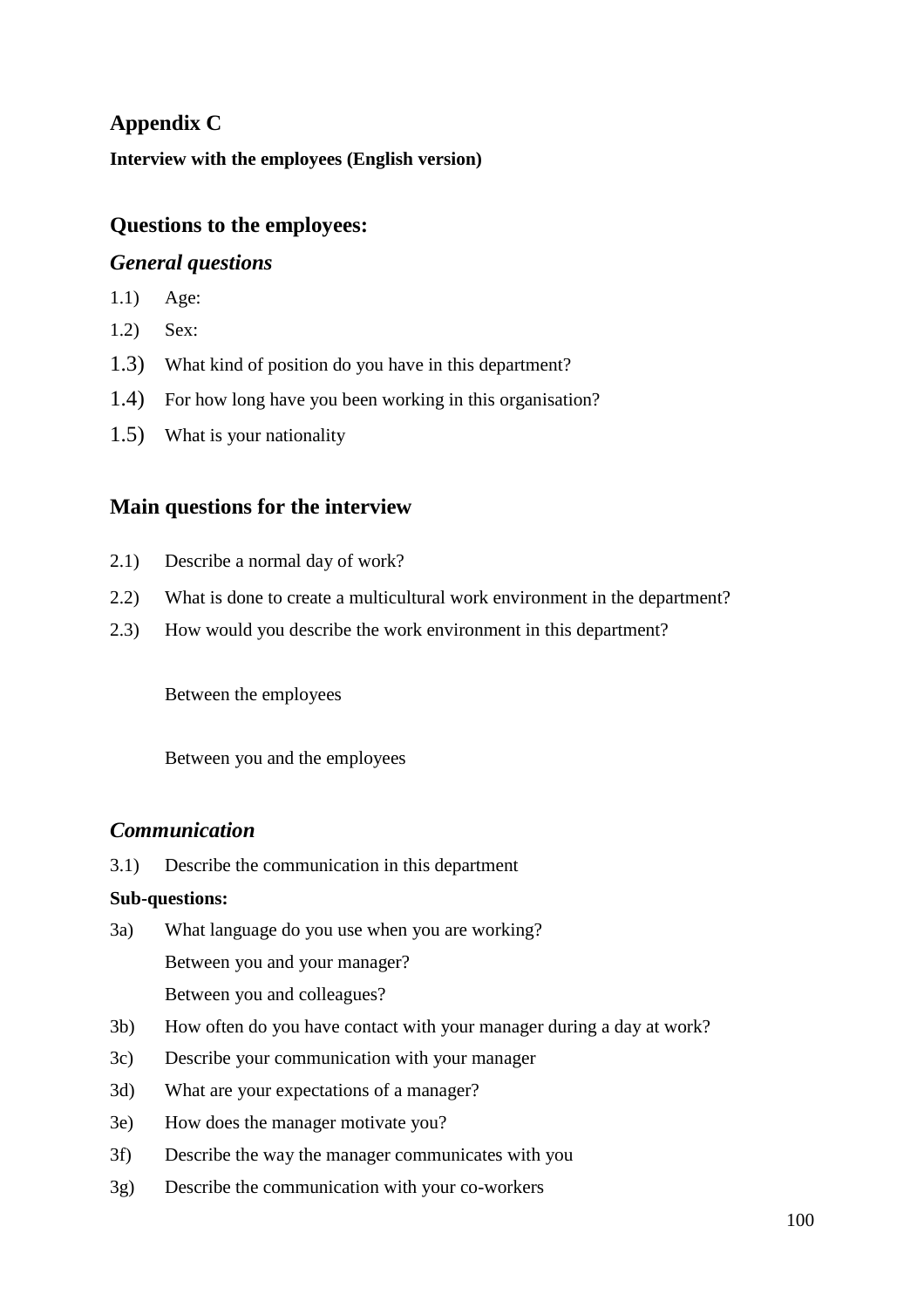# *Conflict*

- 4.1) Have you experienced conflict in the workplace in what way?
- 4.2) How do you think most conflicts start in this department?

## **Sub-questions:**

- 4a) What strategies does the department have to manage conflict?
- 4b) How do you experience the work environment in this department?

Between employees?

Between employees and the manager?

4c) What do you think the department could do to manage conflict in the future?

# *Organisation culture*

- 5.1) Describe your relationship with the manager?
- 5.2) Describe your relationship with your colleagues?
- 5.3) Describe the organisation culture in this department?

- 5a) What do you like about working here?
- 5b) In what way does the manager do to take considerations into the different cultures in the organisation?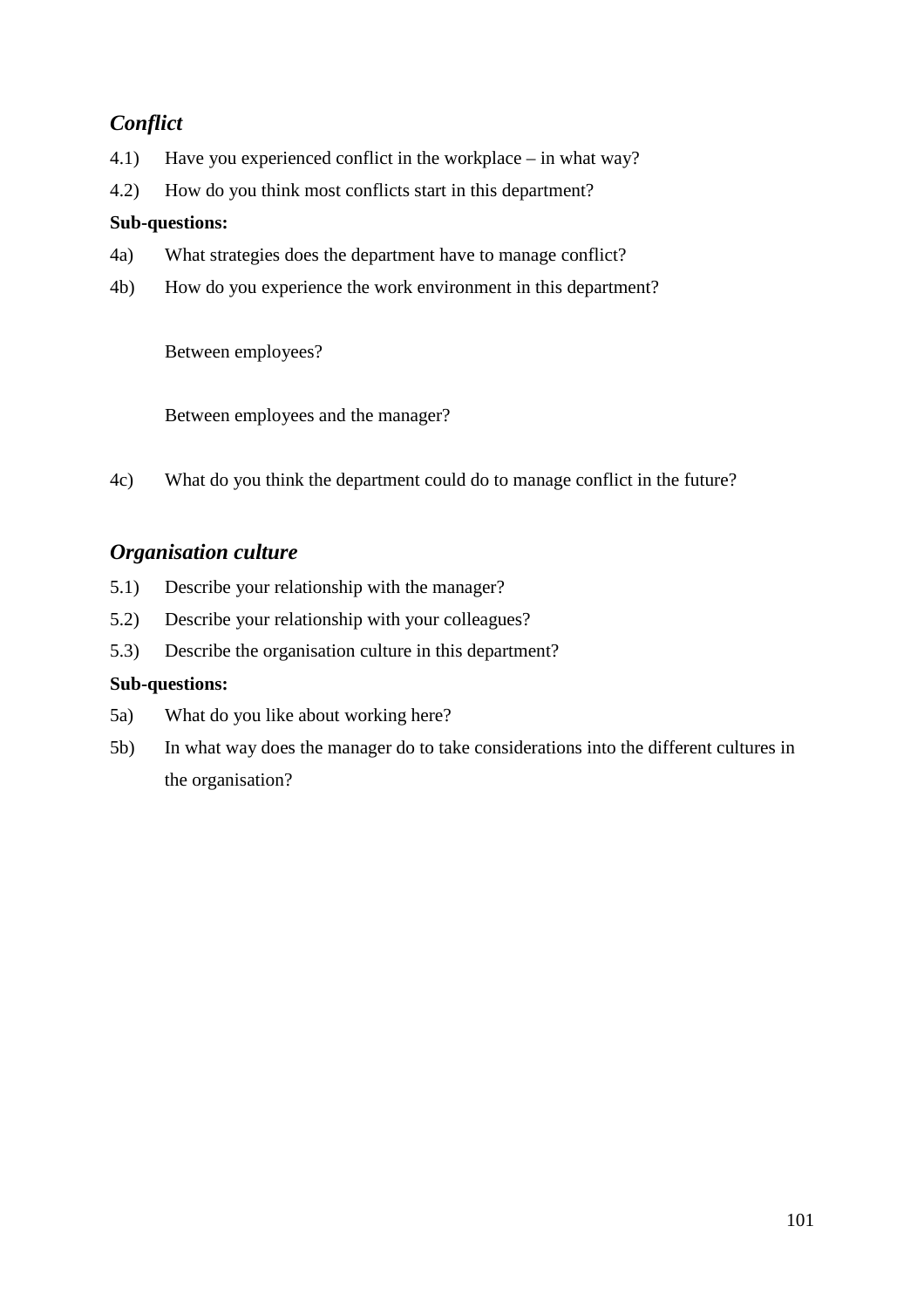# **Appendix D**

**Interview with facility and services manager (Norwegian version)** 

# **Spørsmål til leder:**

## *Generelle spørsmål:*

- 1.1) Hvor mange ansatte har du under deg?
- 1.2) Hvordan mange ansatte har en fremmedkulturell bakgrunn?
- 1.3) Hvor mange ulike nasjonaliteter er det i avdelingen?
- 1.4) Hvor mange forskjellige kulturer ser du som ulike i avdelingen?
- 1.5) I hvilken grad har organisasjonen tidligere erfaring fra ansatte med flerkulturell bakgrunn?
- 1.7) Tar du spesielt hensyn til religiøse helligdager av annen kultur (fri på deres kulturs' helligdager)?

Hvorfor/Hvorfor ikke?

1.8) Hvilke språk er brukt når dere kommuniserer i denne avdelingen? (skriftlig og muntlig)

# **Hovedspørsmål for intervju**

- 2.1) Beskriv en normal arbeidsdag?
- 2.2) Hva gjøres for å skape et flerkulturelt arbeidsmiljø i denne avdelingen?
- 2.3) Beskrive arbeidsmiljøet i denne avdelingen Mellom ansatte: Mellom deg og de ansatte:

## *Kommunikasjon*

3.1 Beskriv hvordan dere kommuniserer med hverandre i denne avdelingen?

## **Delspørsmål:**

- 3a) Beskriv hvordan du kommuniserer med dine ansatte?
- 3b) Hvordan kommuniserer du fra kultur til kultur?
- 3c) Hvordan behandler du de forskjellige kulturene når det gjelder kommunikasjon?
- 3d) Hvordan føler du at kommunikasjonen fungerer i denne avdelingen? Gi eksempler:
- 3e) Hva kan gjøres for å forbedre kommunikasjonen i avdelingen?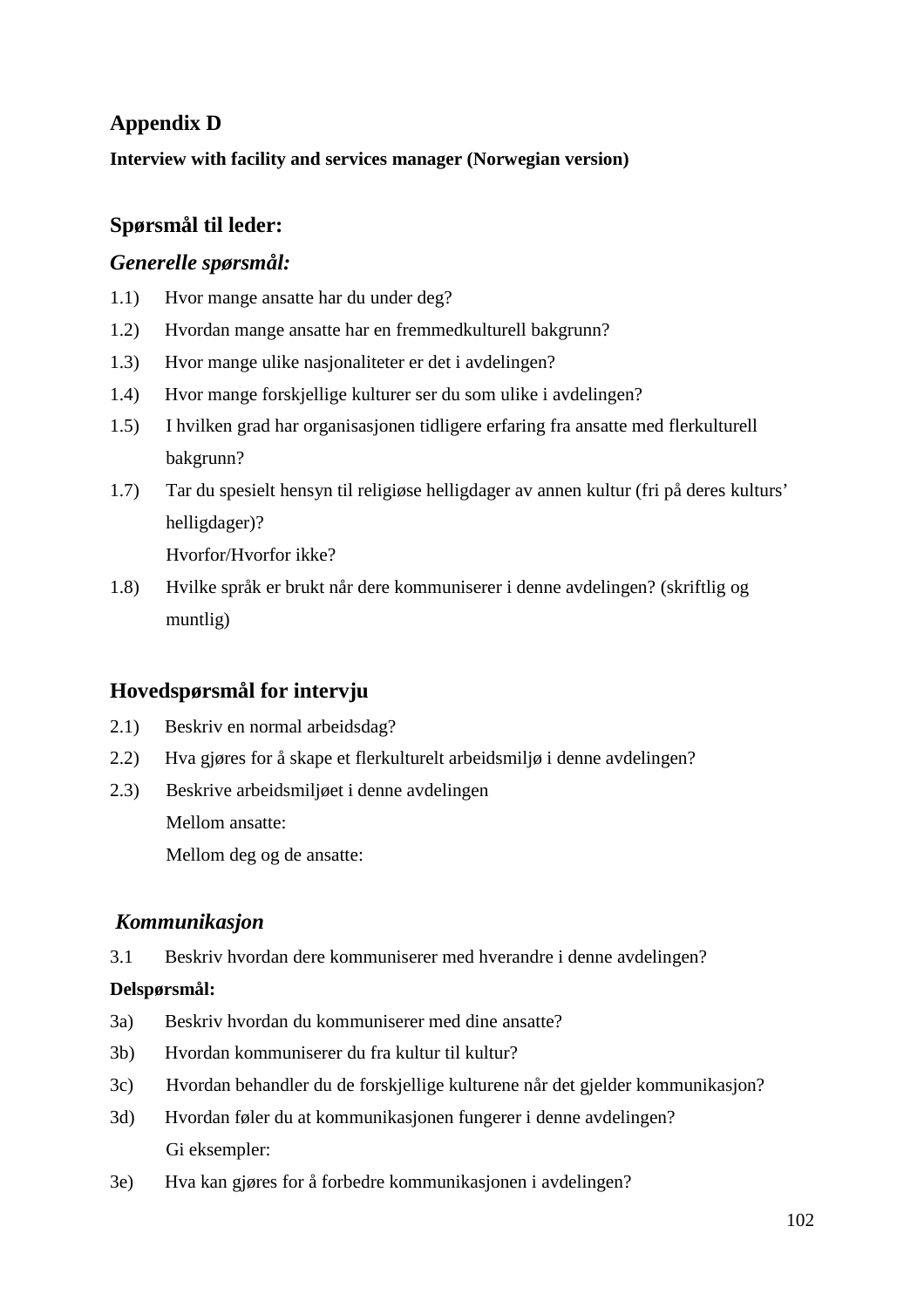# *Konflikt*

- 4.1) Opplever du/dere konflikt på denne avdelingen? På hvilken måte?
- 4.2) Hvordan oppstår konfliktene som regel?

## **Delspørsmål:**

- 4a) Hvilke typer konflikt er mest vanlig mellom de ansatte i avdelingen?
- 4b) Beskriv hvordan du behandler konfliktene når/dersom de oppstår?
- 4c) Beskriv hvordan kommunikasjonen fungerer i situasjoner som dette?
- 4d) Beskrive i hvilke grad du føler at samspill mellom kommunikasjon og forholdet mellom leder og ansatt er med på å styre konflikt nivå.

# *Ledelse*

- 5.1) Beskriv hva du syns er den mest viktige oppgaven som leder
- 5.2) Hvordan bruker du rollen din som leder til å være med styre konflikt nivået?

## **Delspørsmål:**

5a) Beskriv konfliktstyrings strategier som blir brukt i avdelingen Oppfølgingsspørsmål:

Kan du utdype dette ved å beskrive dette i forskjellig typer situasjoner (gi eksempler)?

5b) Mener du det er viktig med språkkurs tilbud og praktisering av norsk for å integrere dine ansatte med flerkulturell bakgrunn? I så fall hvorfor? Har dere slike tiltak på denne arbeidsplassen?

# *Organisasjons kultur*

- 6.1) Beskriv forholdet ditt med dine ansatte?
- 6.2) Hvordan vil du bygge opp forhold med dine ansatte?
- 6.3) Beskriv organisasjonskulturen i denne avdelingen?

## **Delspørsmål:**

- 6a) Hvordan samkjører du de ulike kulturene til de ansatte, slik at de får en felles arbeidskultur?
- 6b) Hvordan motiverer du de ansatte?
- 6e) Hva gjør du som leder for å ivareta en bra organisasjonskultur?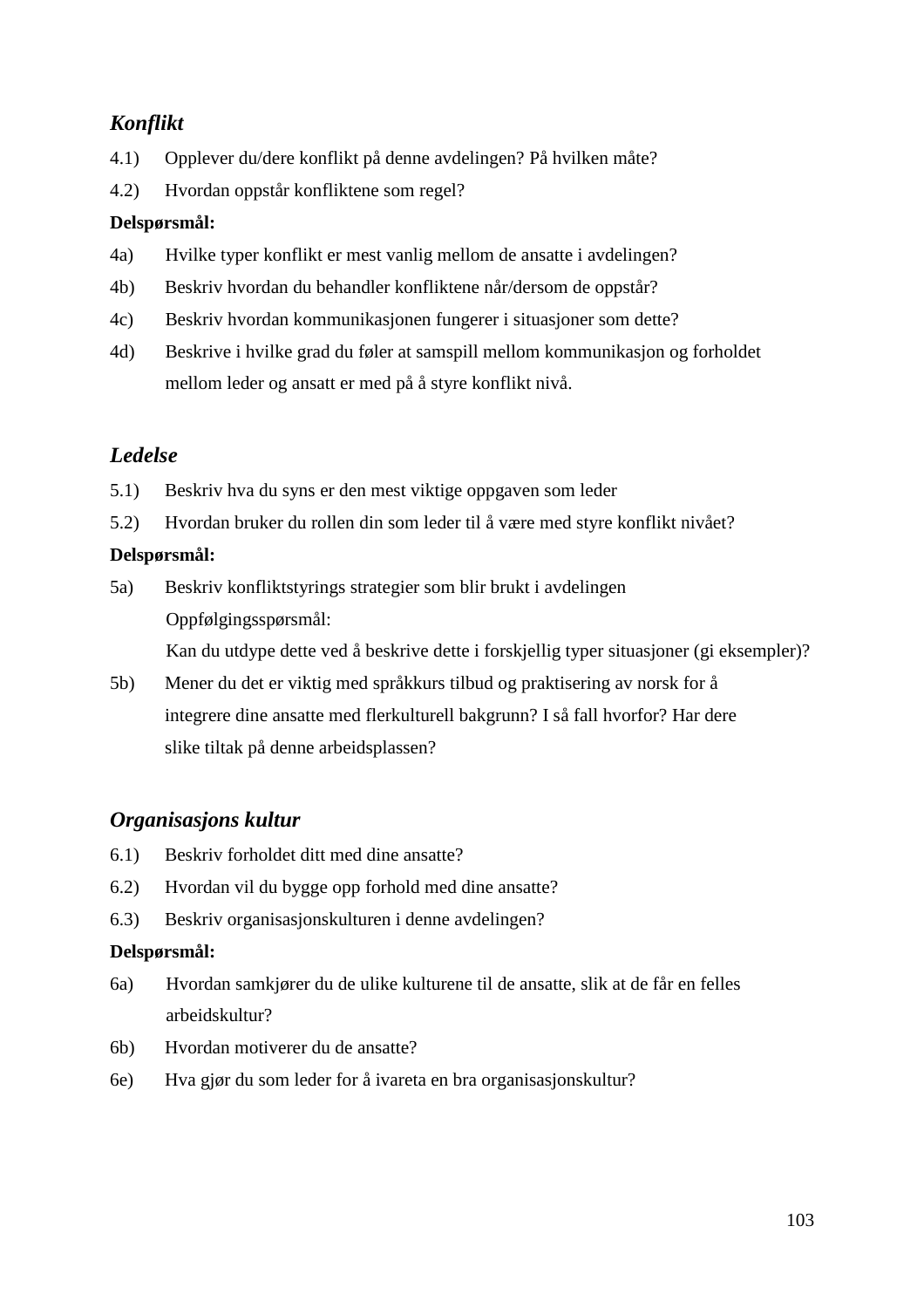# **Appendix E**

**Interview with the employees (Norwegian version)** 

# **Spørsmål til ansatte:**

## *Generelle spørsmål:*

- 1.6) Alder:
- 1.7) Skjønn:
- 1.8) Hvilke stilling har du:
- 1.9) Hvor lenge har du jobbet i bedriften?
- 1.10) Hvilket land kommer du fra?

# **Hovedspørsmål for intervju**

- 2.1) Beskriv en normal arbeidsdag?
- 2.2) Hva gjøres for å skape et flerkulturelt arbeidsmiljø i denne avdelingen?
- 2.3) Hvordan vil du beskrive arbeidsmiljøet i denne avdelingen mellom ansatte:

mellom deg og de ansatte:

## *Kommunikasjon:*

3.1) Beskriv kommunikasjons bruken i avdelingen?

## **Delspørsmål:**

3a) Hvilket språk bruker du når du er på jobb? Mellom deg og din leder?

Mellom deg og dine kollegaer?

- 3b) Hvor ofte har du kontakt med din leder i løpet av en dag?
- 3c) Beskriv hvordan du kommuniserer med din leder?
- 3d) Hva er dine forventinger til en leder?
- 3e) Hvordan motiverer lederen din deg?